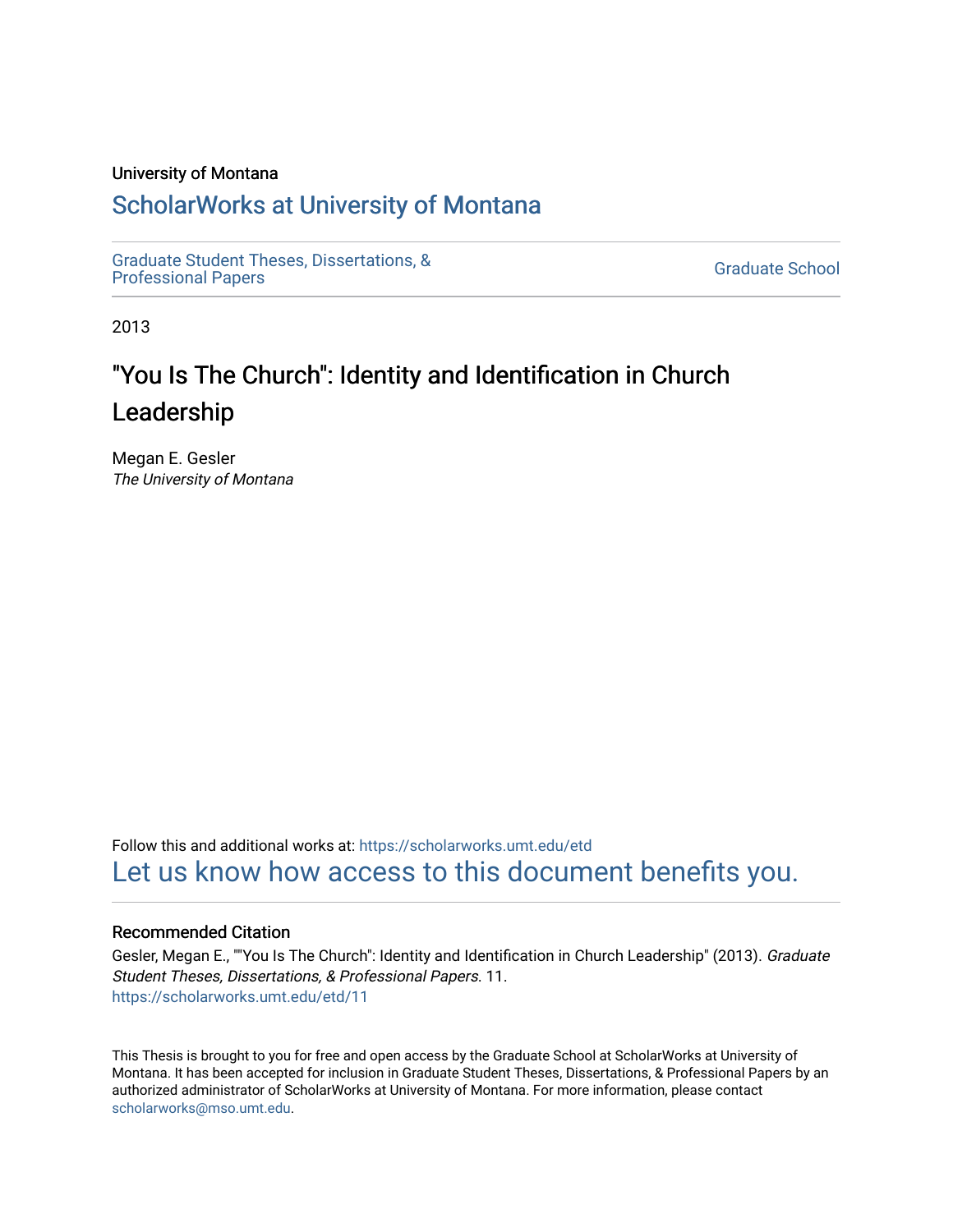## "YOU IS THE CHURCH": IDENTITY AND IDENTIFICATION

## IN CHURCH LEADERSHIP

By

## MEGAN ELIZABETH GESLER

 Associate of Arts, Flathead Valley Community College, Kalispell, Montana, 2007 Bachelor of Arts, University of Montana, Missoula, Montana, 2010

**Thesis** 

 presented in partial fulfillment of the requirements for the degree of

> Master of Arts Degree Communication Studies

 The University of Montana Missoula, MT

May 2013

Approved by:

 Sandy Ross, Dean of The Graduate School Graduate School

 Joel Iverson, PhD., Chair Department of Communication Studies

 Greg Larson, PhD. Department of Communication Studies

> Stacy Keogh, PhD. Department of Sociology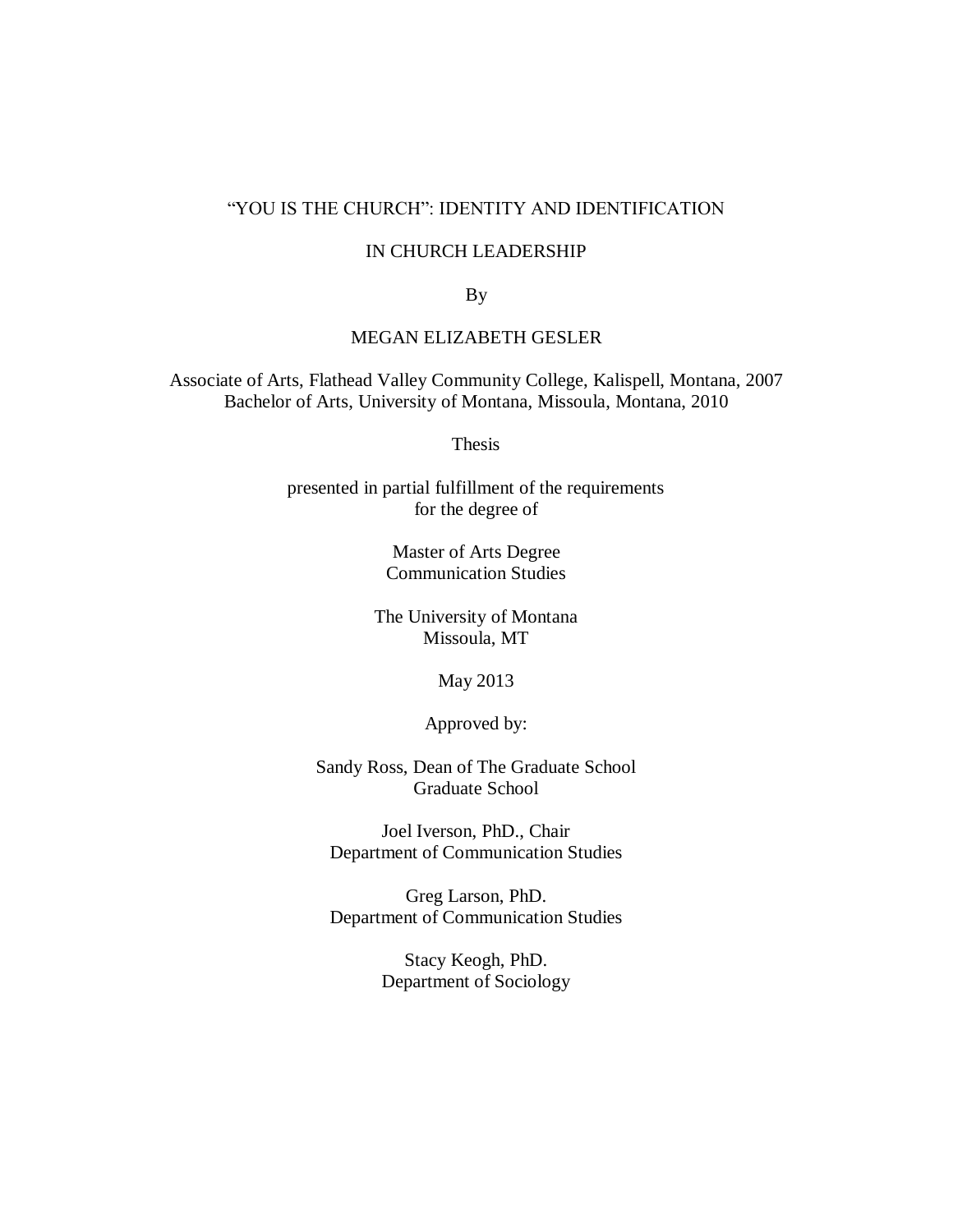# © COPYRIGHT

by

Megan Elizabeth Gesler

2013

All Rights Reserved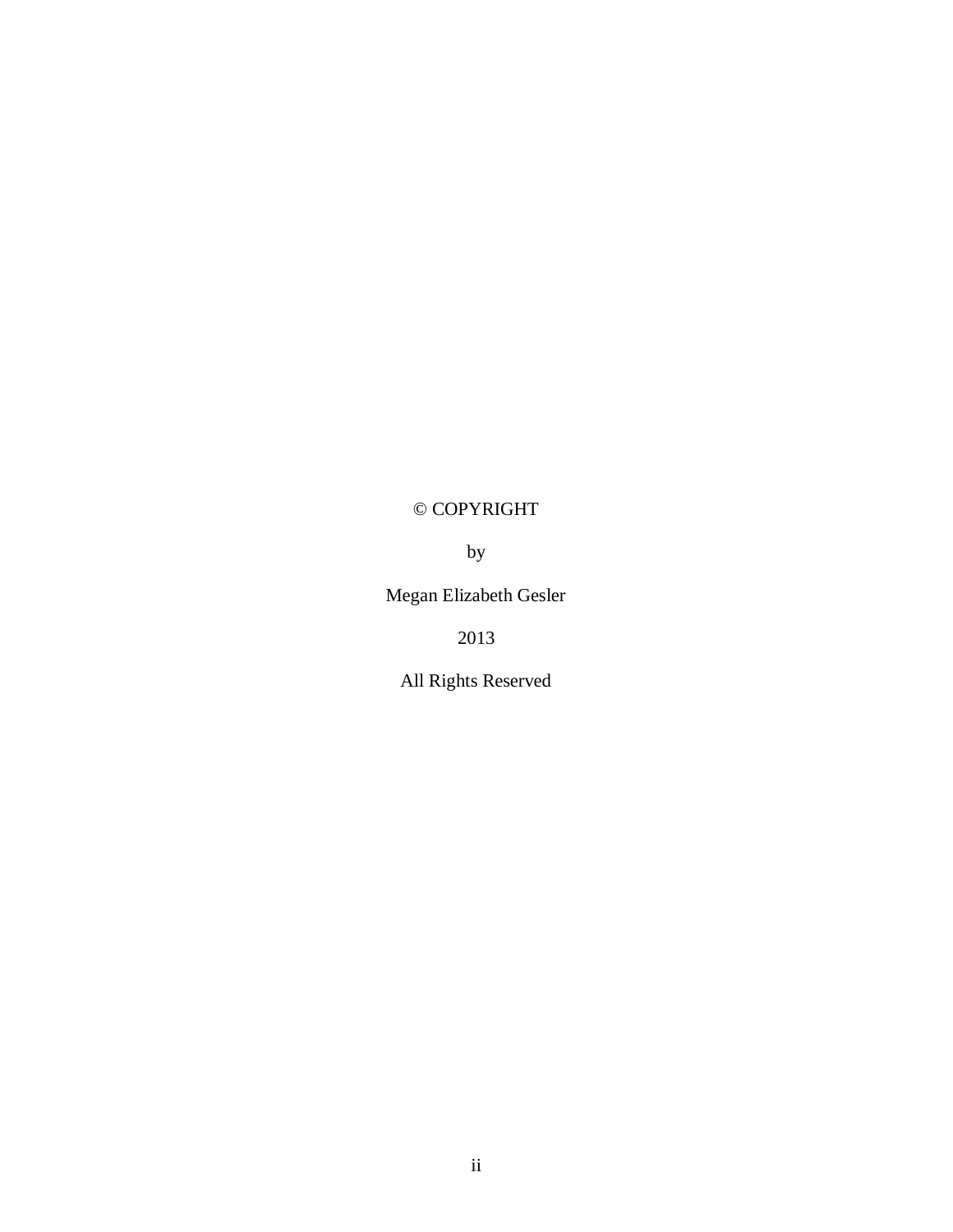Gesler, Megan, M.A., Spring 2013 Communication Studies

Structure and Agency in a Church Plant

Chairperson: Joel Iverson, PhD.

Abstract

 Churches provide a structured medium for human spiritual experiences (Ammerman, 2005) and as such are structured around a set of organizationally unique purposes and beliefs. This research project focuses on the leadership teams of a start-up church organization founded in Denver, CO. Guided by Structuration Theory (Giddens, 1984), Communicative Constitution of Organization through the Four Flows (McPhee & Zaug, 2000), and Organizational Identification (Scott, Corman, & Cheney, 1998), the bi-directional relationship between leaders and the organization was qualitatively examined and analyzed. Specifically, membership negotiation is seen through the constructs of formal structure and identity. The negotiation process was evident in the team through the process of communicating and enacting a DNA metaphor. Membership negotiation is found to encompass the negotiation of individual and organizational identity, as well as organizational identification. The church leadership team, as it currently functions, demonstrates the complexity of identity construction and maintenance within a highly participative and belief driven organization. Through this research there are implications for concertive control and organizational identification negating some of the role tensions for organizational leaders. Overall, structure and agency within the Pearl Church organization is the result of communicative negotiation of importance, belonging, and purpose.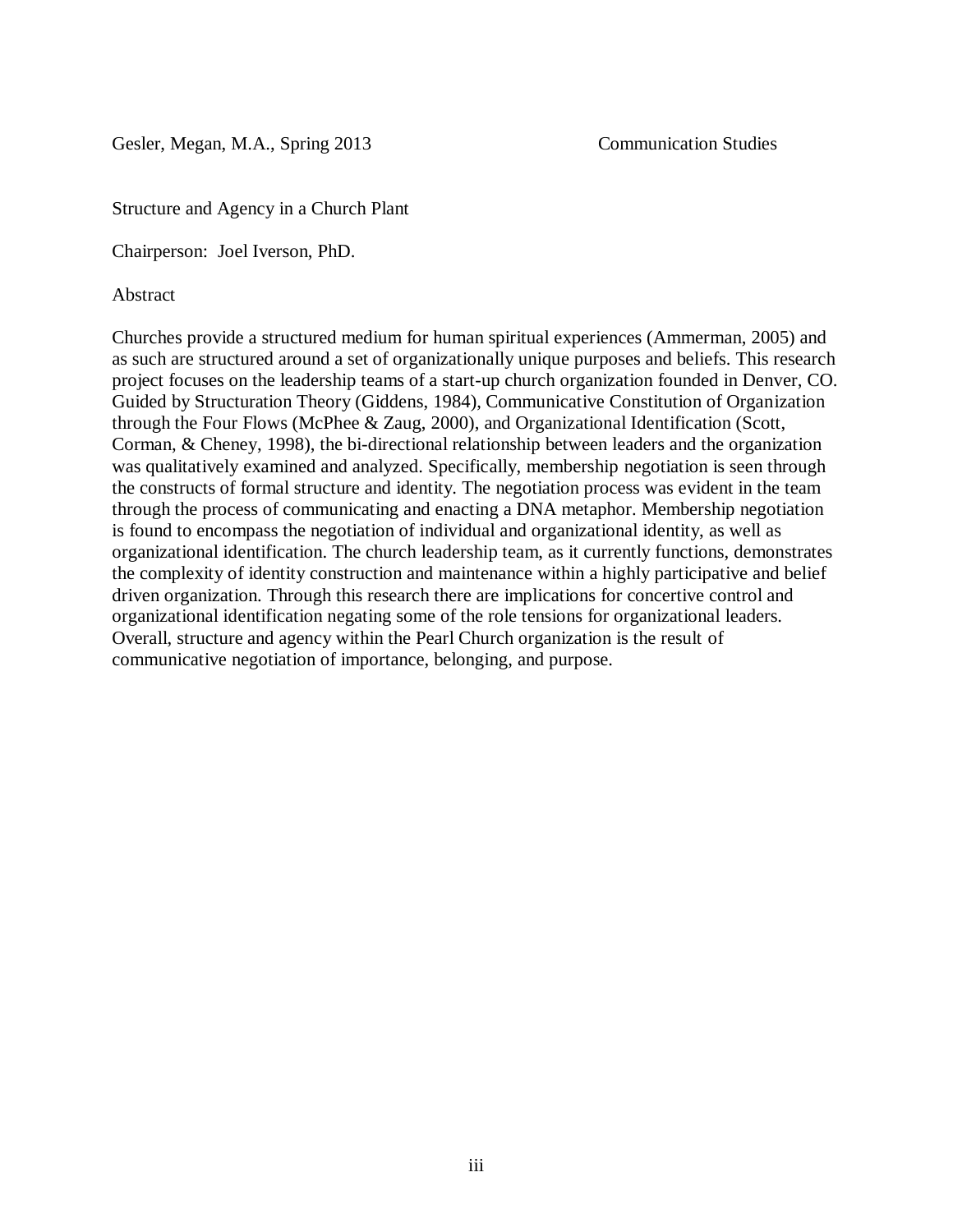## **Acknowledgements**

 Research, in general, is not an isolated process or effort. And this particular project has benefited from the contributions of many people. Thus, I would like to thank those who helped make this thesis happen.

 Dr. Joel Iverson, Thank-you for advising me; your insight, compassion, and crazy genius mind have been invaluable. Without you this project would have been much different and I am glad that it turned out as it did. I am infinitely grateful for your willingness to allow, and even to encourage, me to explore the complex depths of theory.

 Dr. Greg Larson, Thank-you for pushing me to make this paper better than mediocre. Your critical, theoretical perspective made me dig deeper and for that I am grateful. Your insight and knowledge on identity gave much needed guidance.

 Dr. Stacy Keogh, I was so lucky to find someone with the theoretical grounding for my experiential understanding of religion and congregations. Thank-you so much for all of your encouragement and for answering my questions whenever I had them.

 Thank-you, to the Pearl Church leadership team, for letting me examine your lives and the work you do.

 To the sisterhood, you comforted when there were tears, you listened when there were questions, you celebrated when there were victories, and you brought cake when there was confusion. And for that, I am grateful beyond what I could ever express.

 To my monster, thank you for taking the time and the effort to read and be familiar enough with my work to understand when I started rambling and trying to make sense of it all. That has meant more to me than you will ever know.

 To my academic twin, Jordan, I cannot imagine having done this without you. Thank-you for all the coffee dates, for letting me tap your genius brain when I needed ideas, and simply for taking this journey with me. I am the academic that I am because of you and thus forever in your debt.

 Thank-you to the inhabitants of the grad student office, including Nicole. For the sympathy, the encouragement, the support, and for being exceptionally intelligent and uncommonly good looking; you guys are the best.

 To Alissa, I cannot thank you enough for the help, the encouragement, and all the pep talks. You are the best friend I could ask for. Express all the gratitude!!!!

 To Dad, Mom, Josh, Chelsea, Zoie, Your love, support, and encouragement have been invaluable throughout my whole life, but especially these last two years. You"re the best group of social morons I could have asked for. Being a Gesler isn"t always easy, but it is wildly entertaining.

 To my Ratliff family, My mental and physical health remains intact because of you guys. You were the answer to a question I had forgotten I had asked, and that answer couldn"t have come at a better time. Thank-you for everything.

 To the University of Montana Communication Studies Department, especially Drs. Steve and Christina Yoshimura, Thank-you for giving me this opportunity and for having the faith that I would make the most of it. I am eternally grateful.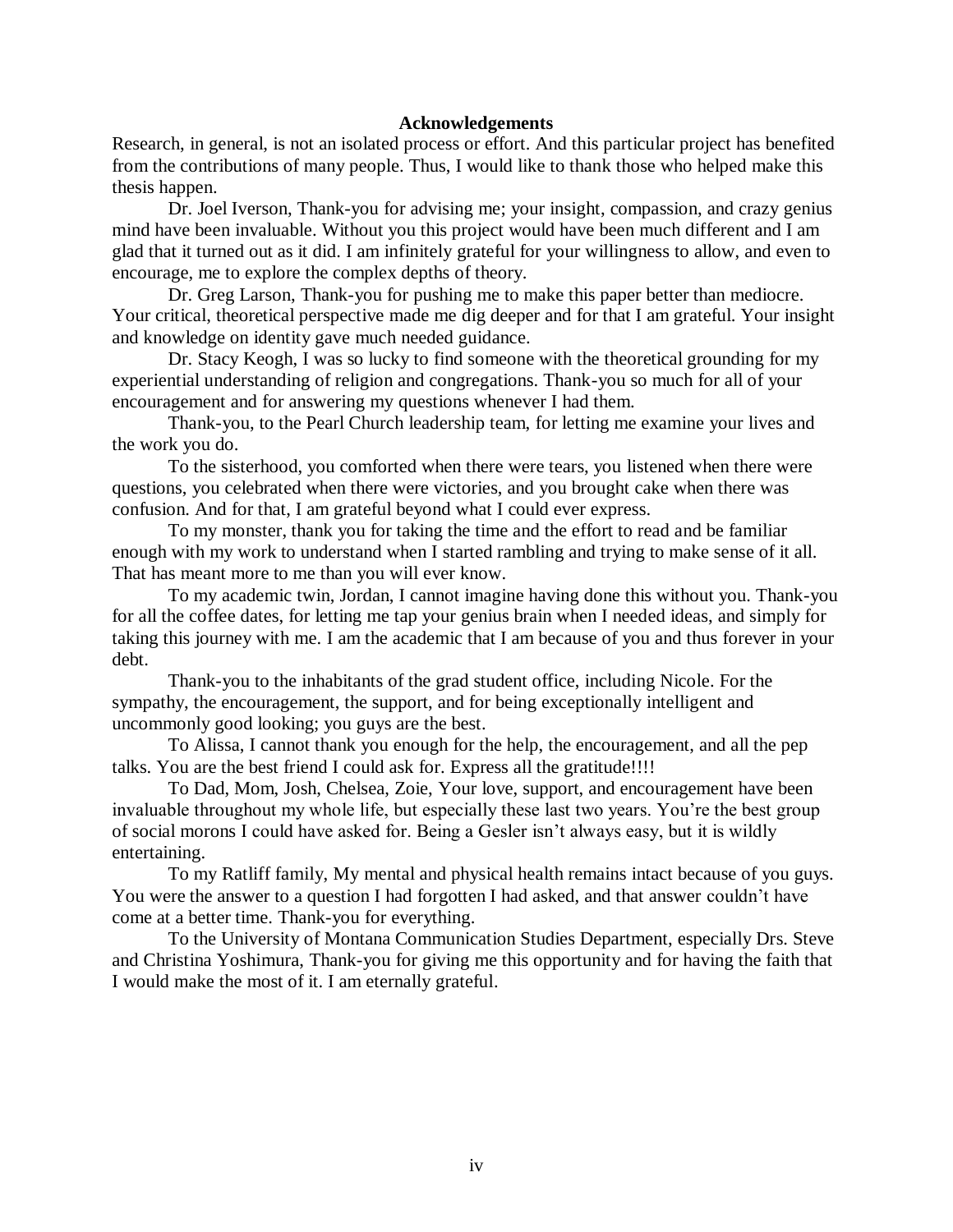## **Table of Contents**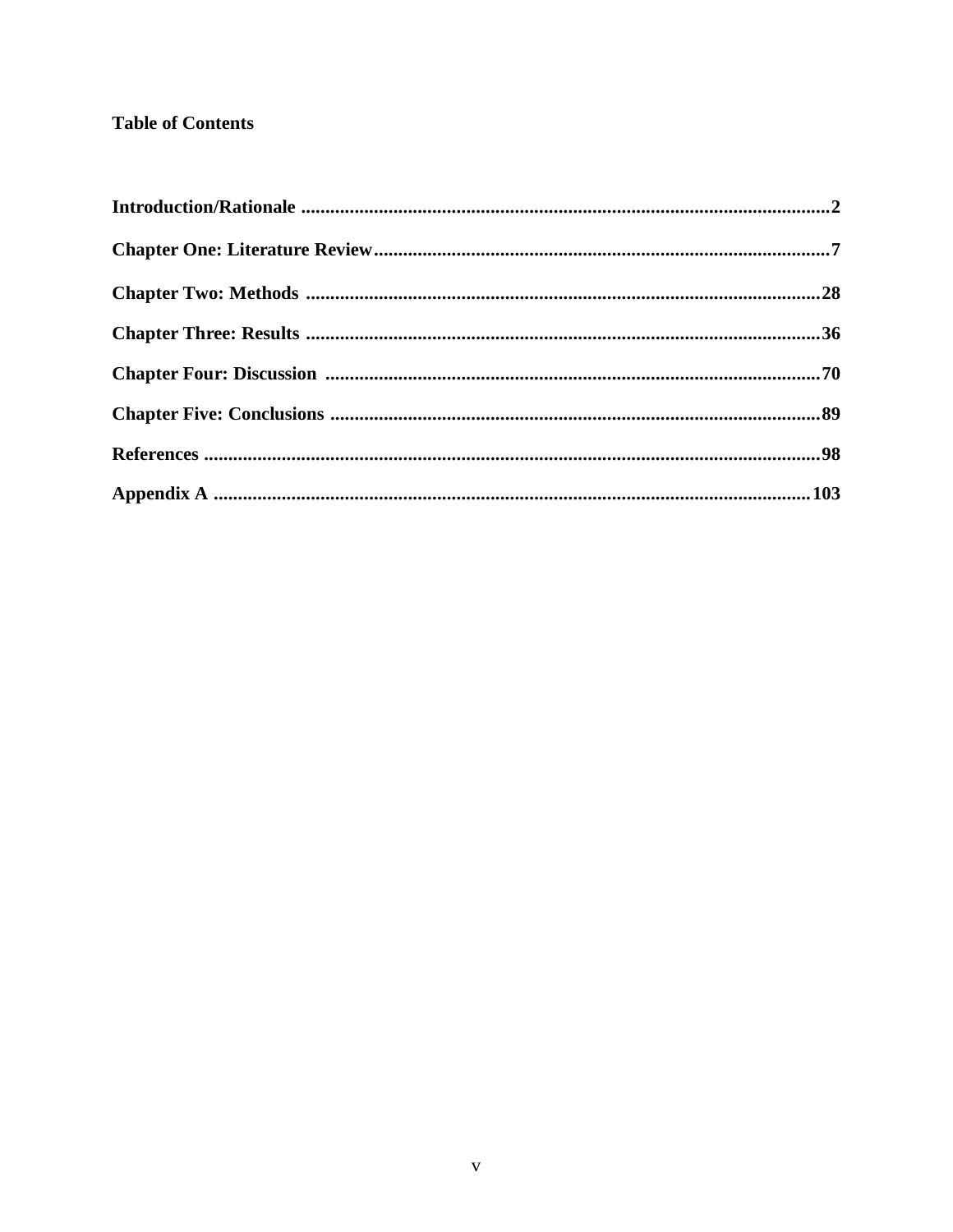## "You is the Church": Identity and Identification in Church Leadership

Megan Gesler

University of Montana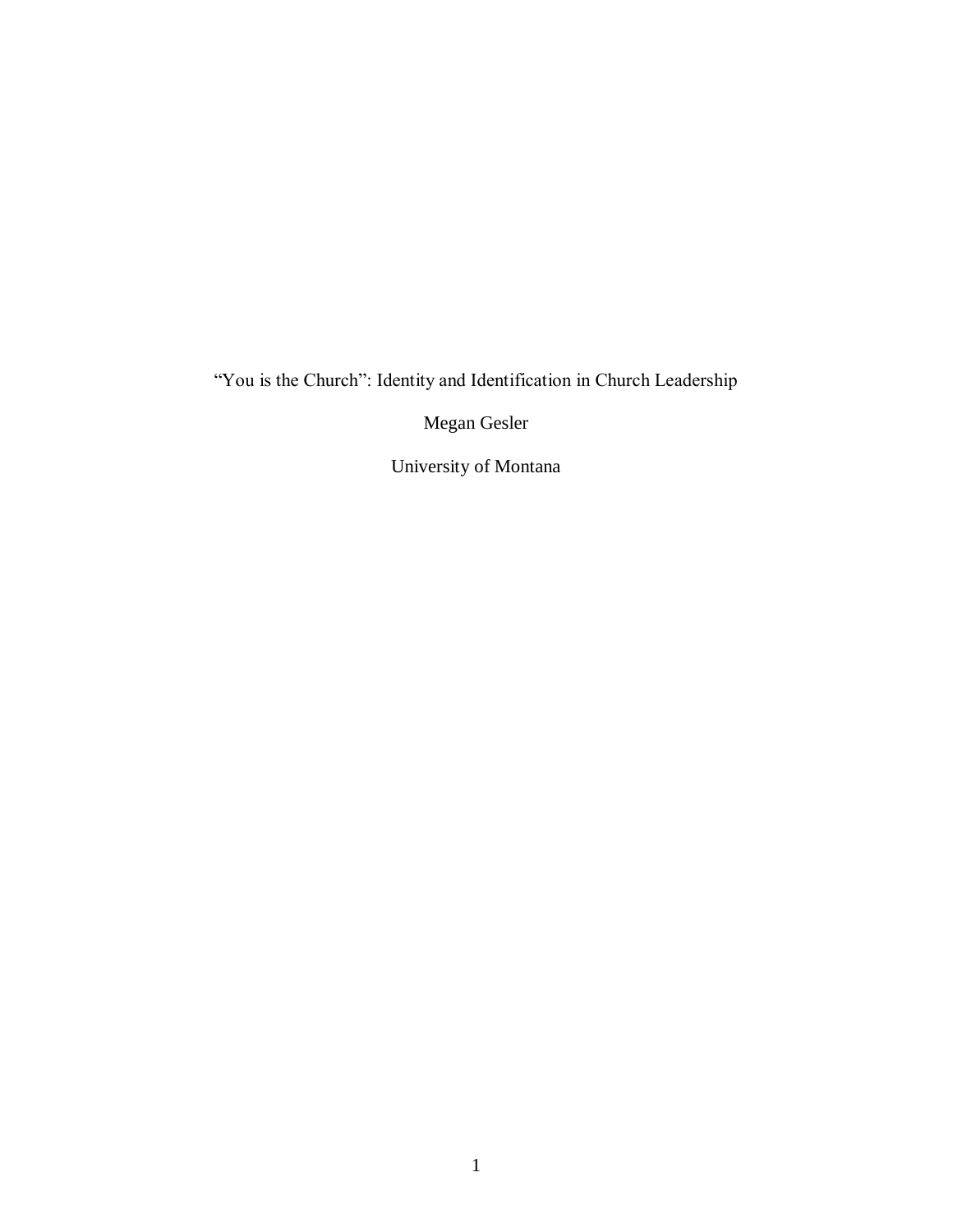## **Introduction/Rationale**

 Churches as organizations provide a wealth of research opportunities to explore how these groups of people function. While churches are religious institutions, they are also nonprofit organizations that fit into the realm of civil society (Lewis, 2005) by the member-focused services they provide. Churches function similarly to typical nonprofits, but are unique social institutions that rely on voluntary participation, which demands organizational legitimacy. Organizational legitimacy refers to an organization's adherence to society-set expectations of normal behavior (Veil, 2012). A church or religious organization is a substantive entity within all societies (Bowker, 2002) and as a result there are a set of expectations held by the public about what a church should be or should not be. Obviously, these expectations are disregarded at times, as in the case of cults and extremist belief systems; however, in most cases individual churches and denominations wish to be regarded as functional and respected institutions of society. Organizational legitimacy is a concern for churches because it influences expectations of membership, including volunteer opportunities. There are expectations regarding the process of becoming and the practice of being a member of a church. Those expectations serve, in part, as a guiding structure for established and prospective members.

 As with any nonprofit organization, churches exist without clear lines of ownership (Frumkin, 2005). The existence of multiple stakeholders within the organization makes it difficult to assess who is in control of the functioning of the church. There is not typically a single individual who establishes and communicates the church's identity. Formal structure is present within a church and necessarily establishes the lead pastor and a hierarchy of power that allows the church to function as an organization, however; the enactment of the more abstract concepts necessary for church function are less obvious. These processes happen as a component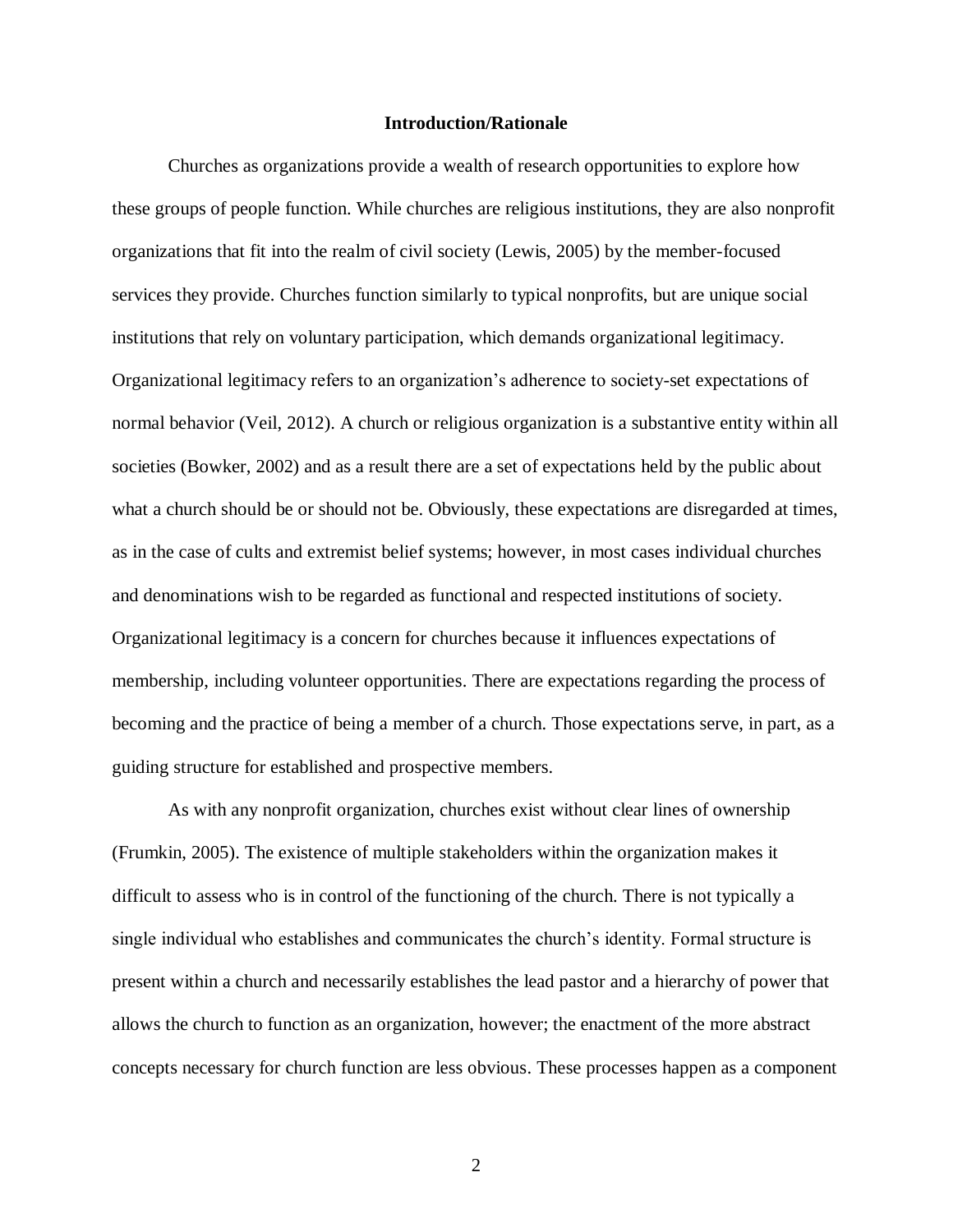of membership negotiation which facilitates the establishing of leaders who then establish and enact the church vision and mission. Thus understanding the connection of members to a church organization and furthermore to a leadership team is of particular interest. As a result, I seek to answer this research question: How do leaders negotiate the meanings of their membership through formal structure and identification?

 This research will use Structuration Activity Theory to examine the leadership team of a relatively new church in Denver, CO. called The Pearl Church. The Pearl Church is self- categorized as a non-denominational Charismatic Church (Personal Interview). Using a series of theoretical concepts, I examine the connection of leaders to the Pearl Church. Foundationally, Structuration Theory (Giddens, 1984), Communicative Constitution of Organizations, specifically the Four Flows (McPhee & Zaug, 2000), and Organizational Identity and Identification (Scott, Corman & Cheney, 1998) are used as lenses for examining the formal structure, organizational identification, and identity negotiation of leaders within the Pearl Church organization.

 Based on the theoretical constructs, I will look at the interactive construction of the organization and its leadership team. Members of the leadership team are similar in some ways to volunteers, though they also differ in others. Members of a church leadership are different from most volunteers because they act simultaneously as clients, volunteers, and management. This is of particular interest when examining the communicative construction of the organization by the members as they enact various levels of involvement.

 Within systems of churches, there are particular organizations referred to as church plants. Church plants are new churches that exist as their own entity, but are connected to an existing church. Basically, an established church will decide that they wish to start another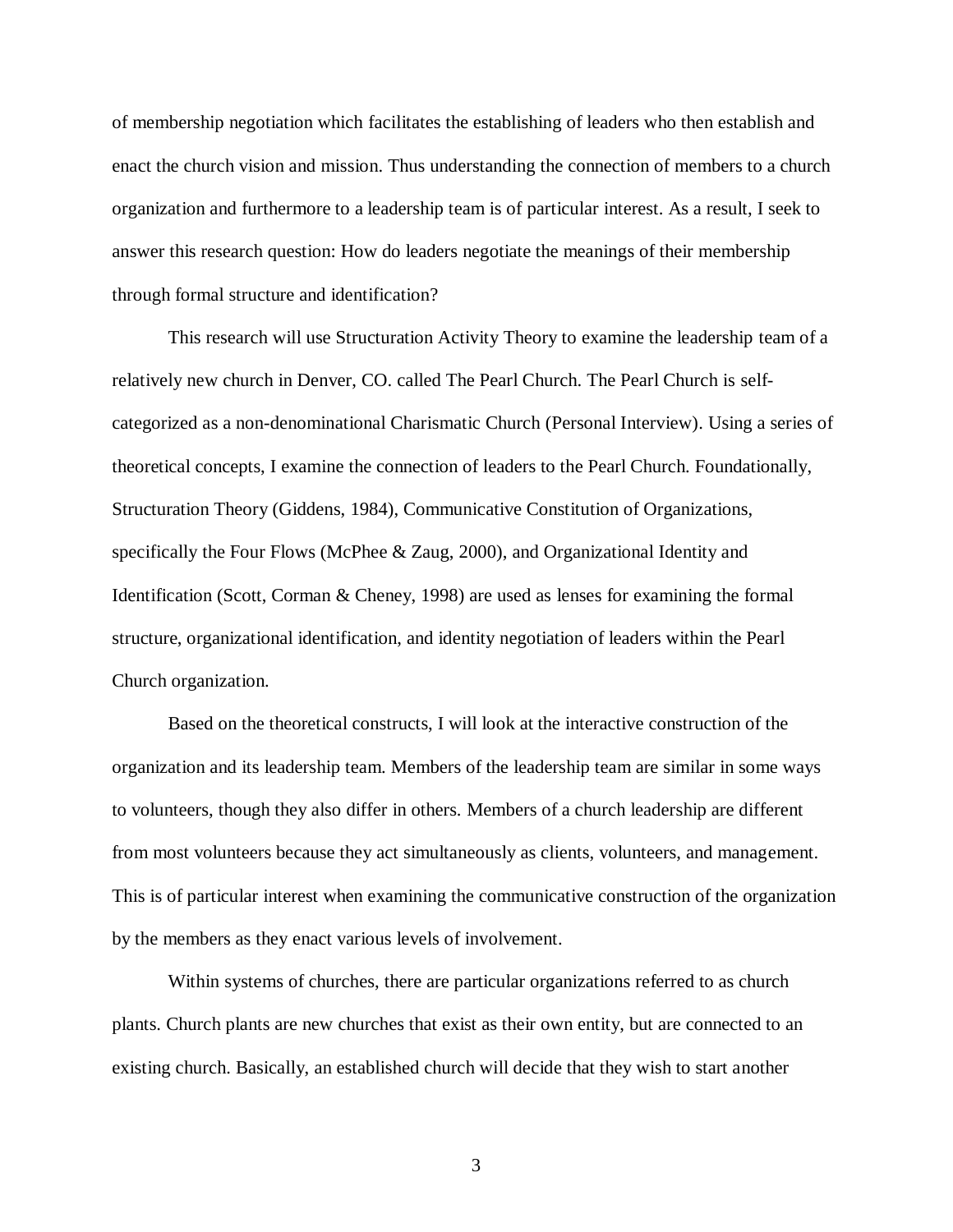church, typically in different city, and will establish a new church. The new church will be connected to the original church and will receive support, including rules and resources, but will be expected to establish itself over time. There is an expectation that the church will grow enough over the course of several years to be able to survive on its own. This study seeks to examine a church organization that is a church plant.

 Churches provide a unique area for study of member – organization interaction research. Specifically of interest is the inherent complexity of the interaction between individual and organizational identities and the discursive construction of church identity based on individual representation of that identity. Individual and organizational identities necessarily impact one another (Scott, Corman, and Cheney, 1998), particularly in a church organization where the same document (the Bible) that informs individuals of their best individual self also informs them of their best organizational self. The Bible provides a foundational reference point for individual identity and behavior. Additionally, that document informs of the best practices for the organization, typically informing the beliefs and values of the church. Church identity construction and enactment is believed to happen through individual action. The communication of the desired identity is necessarily discursive. Thus there is a complex interplay of church identity and individual identity. Through the process of this research, I seek to explore the complexities of membership negotiation and interactions, inclusive of identification and identity, within the material framework of organizational formal structure.

 A church plant is the best option to examine the complexity of identity negotiation and interactions in churches for three reasons. First, a church plant is newly established as an organization and though there are outside influences informing the formal structure of the organization, the church plant is working to establish a system of structure to effectively fulfill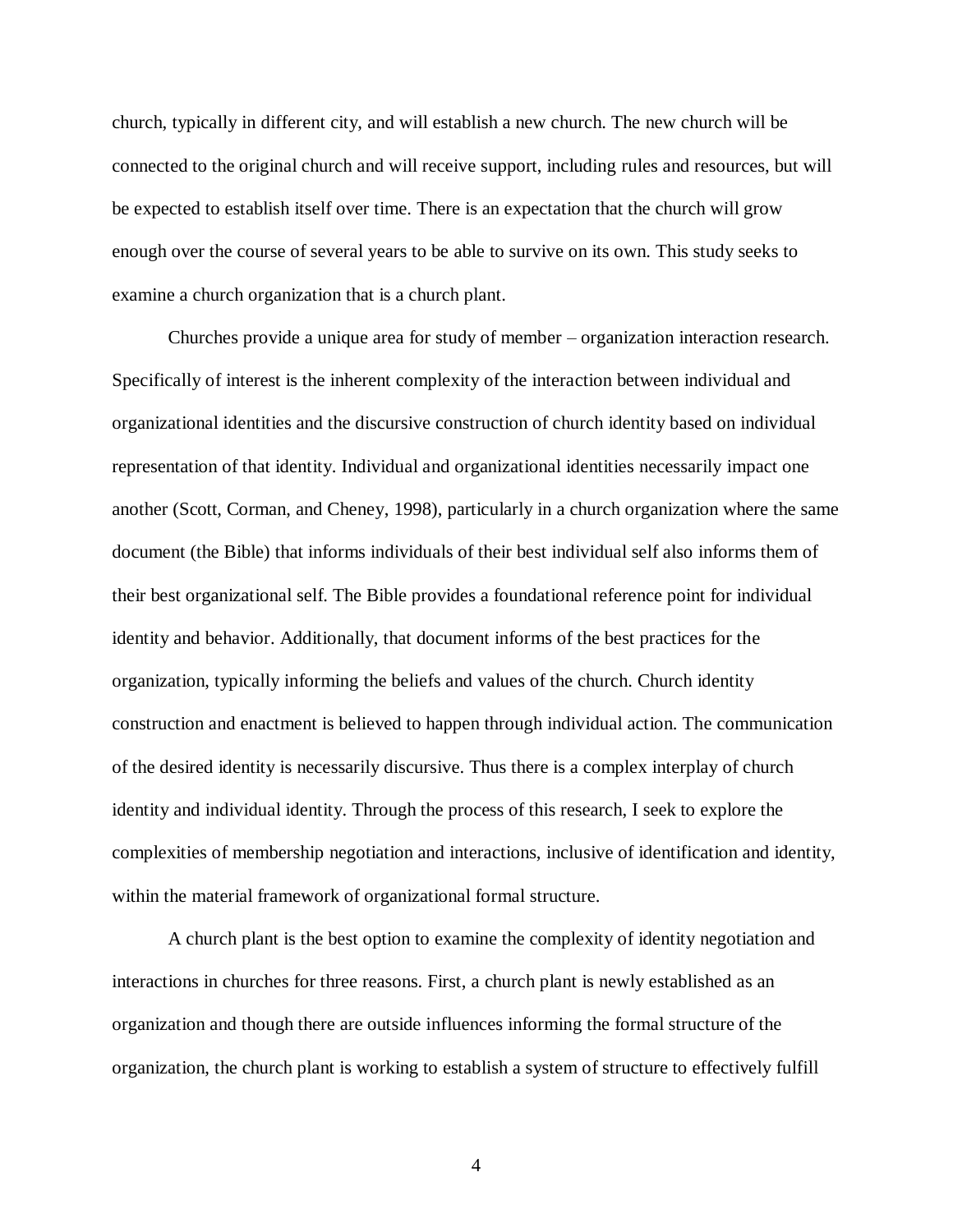organizational needs. Thus the structures of the church plant are not yet entrenched and will be more evident in the organization, as they are in the process of being established. Second, the relatively fluid nature of the church organization implies that individual leaders will have greater insight into the meaning making process of the organization and thus will be overtly involved in the negotiation process. Thirdly, leaders will be in the process of establishing both individual and organizational identity which allows a clearer perspective on church identity construction. Specifically, the Pearl Church will allow for an examination of the unique manner in which this social institution enacts its identity in fashions unique to the beliefs, values, and structures of their leadership.

 The Pearl Church, identifying as a non-denominational charismatic church, is a uniquely positioned church that while having strong roots in the fundamental tradition of Christianity is also focused on the active working of God and the Holy Spirit. Though the church is not affiliated with any particular denomination, thus placing them in the category of an independent Protestant congregation (Chaves, 2011), there is a connection to a larger organization called MFI that provides the church with an association that is similar. Though the Pearl Church and their parent church do not specifically associate themselves with a particular movement, they display tenants of several Protestant movements, including Evangelical and Pentecostal beliefs (Edwards, 2002).

 This research project extends to address the problem of a limited amount of communication research that examines churches as unique organizations within the category of non-profits. Therefore, in an attempt to advance communication knowledge, based in the structuration theory paradigm and addresses the church as an organization, the current project was conducted.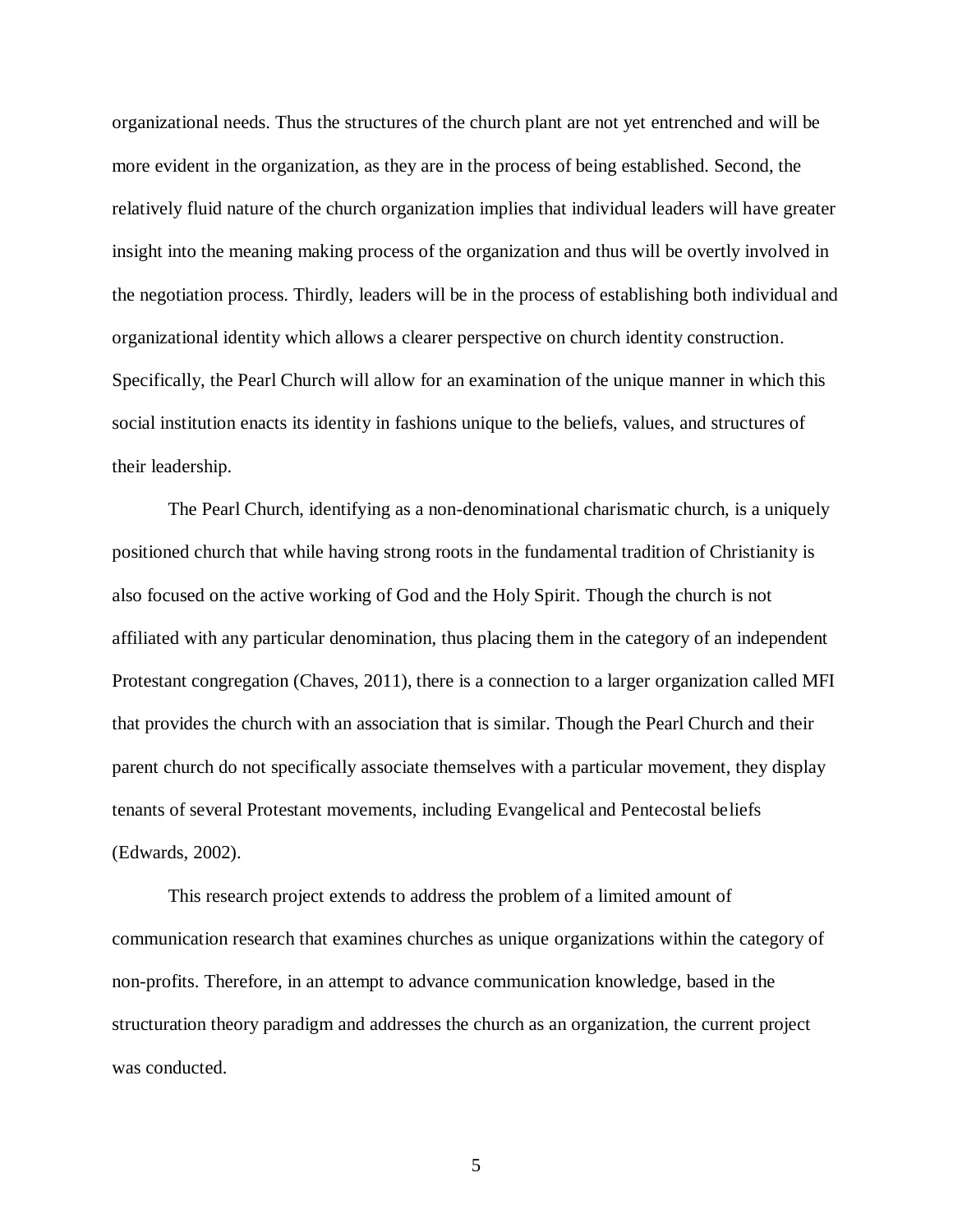In order to contribute to the healthy functioning of the church researched and similarly structured and constituted organizations, I hope to develop a better understanding of the church as a communicatively constituted organization, instead of a collection of religious people. Specifically for the Pearl Church, I provide them with insight into their communication of membership negotiation, inclusive of identity and identification, to both established and prospective members.

 This study contributes to theory by extending Structuration Activity theory into the realm of church organizations, including an extension into the process of identity structuring and enactment by individuals and the organization. In addition, an argument will be made that the theory of membership negotiation, from McPhee and Zaug"s (2000) four flows, be extended beyond its current conceptualization in order to include an identity negotiation component.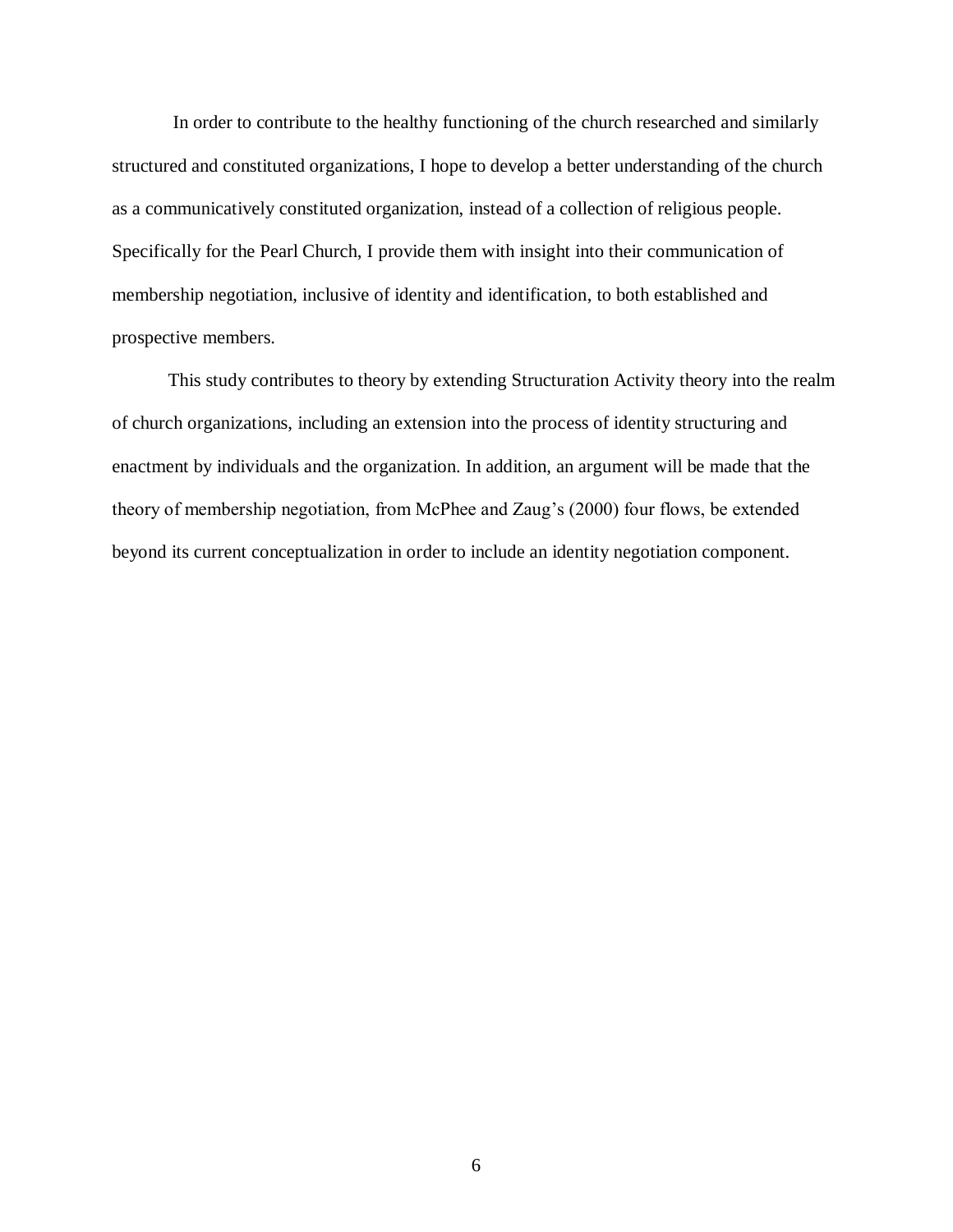#### **Chapter One**

## **Literature Review**

 For this research I explore how leaders of a beginning church understand and enact the meaning of their membership while creating and maintaining the church as an organization. In order to examine these processes, I must first address the theoretical foundation of the concepts that I use as lenses for understanding. Structuration theory guides my understanding of organizing because it provides a meta-theoretic foundation for addressing the manner in which organizing is impacted by both individuals as the organization, while still recognizing that the organization exists as its own entity. Specifically, churches function in a bi-directional relationship between the church as an entity and the members as those who comprise the church. Additionally, this paper will address the processes of formal structure and organizational identification as components of Membership Negotiation, one of the Four Flows (McPhee & Zaug, 2000). Thus, I will discuss the foundational concept of Structuration Theory (Giddens, 1984), the Communicative Constitution of Organization, inclusive of the Four Flows (McPhee & Zaug), and the Structuration Model of Identification (Scott, Corman, & Cheney, 1998).

#### **Structuration Theory**

 The church as an organization is being examined using the foundation of Structuration theory. Structuration theory was originally proposed by Giddens (1984) as a process by which to understand and describe the interaction between organizational structures and the individuals or "agents" who comprise the organization. Poole and McPhee (2005) synthesized the concepts of structuration with a specific eye toward its use in the area of communication. Structuration theory is a meta-theory and therefore an extremely broad perspective to analyze communication;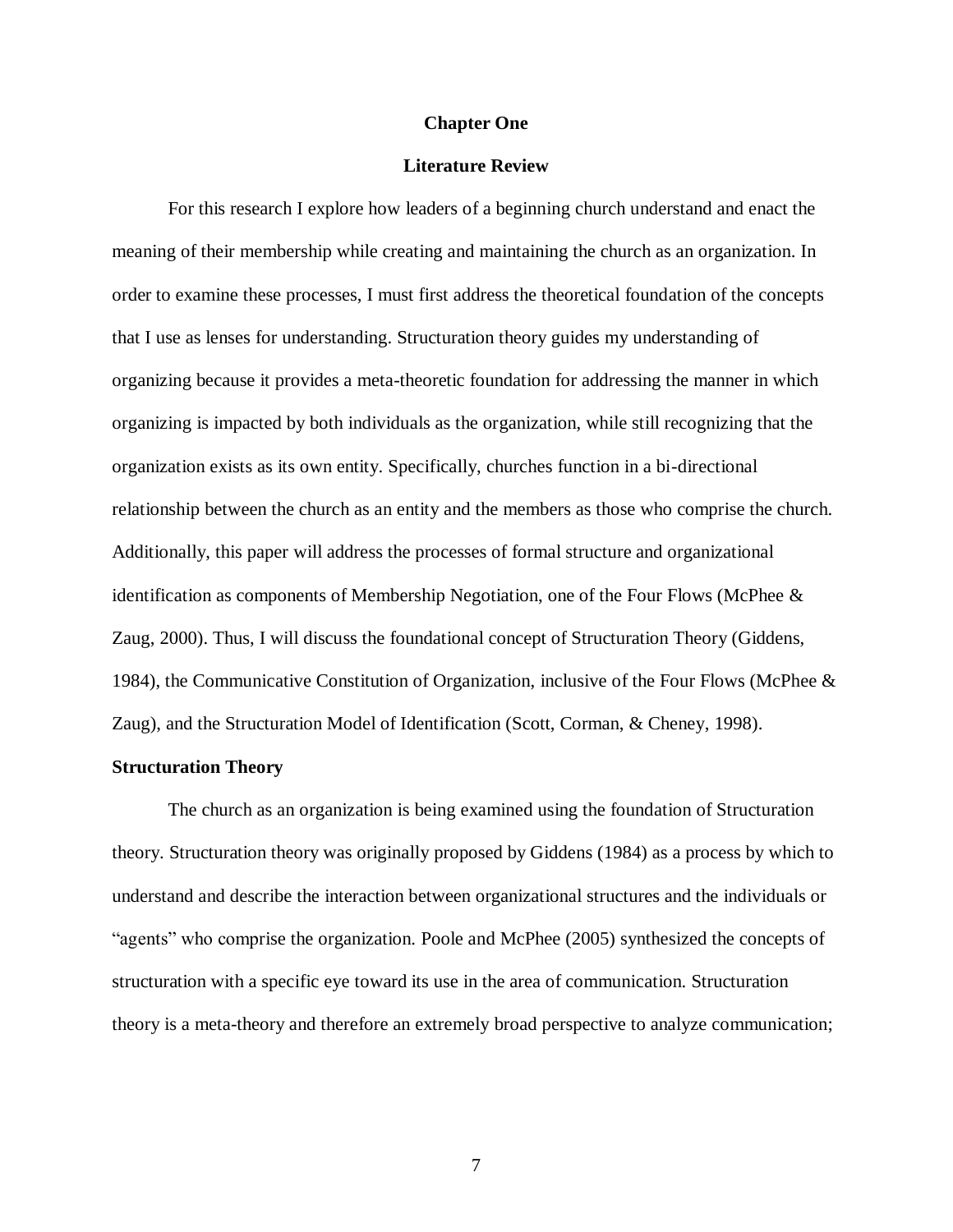however, it is useful as a lens to describe the bidirectional relationship between organizational structures and organizational agents.

 Structuration theory proposes a lens for understanding the tension between individuals and organizations. For example, organizations exist through the actions of the particular members that compose it, while at the same time it exists as something larger than the members. Without the individual members an organization would not be an organization, but conversely the organization is an entity beyond a group of individuals like people waiting for a bus stop (Castelfranchi, 1995). Structuration gives an explanation for this tension. Structures within an organization are constructed and maintained by members through the enactment (communication) of a system of rules and resources that agents can draw on in the process of interactions (Poole & McPhee, 2005). Structuration explains the relationship between structures and organizations as existing in a cyclical fashion; that is, agents communicatively establish and influence organizational structures which in turn enable and constrain the agents. Both their interactions with one another and the organizational structures constitute a duality of structure because it is both the means of constituting relationships as well as the outcome of the interactions (Poole & McPhee).

 Structures are the rules and resources that are established through communicative interactions and serve as the framework within which organizing takes place. The knowledge sets that inform the structure can come from a number of places. For instance, agents of an organization may find similarly functioning organizations and use the rules set up by that organization as a foundation or a member might establish the rules based on their understanding of organizational needs. Regardless of where the structure comes from, it remains a communicative process of organizing. Members of the organization construct the rules and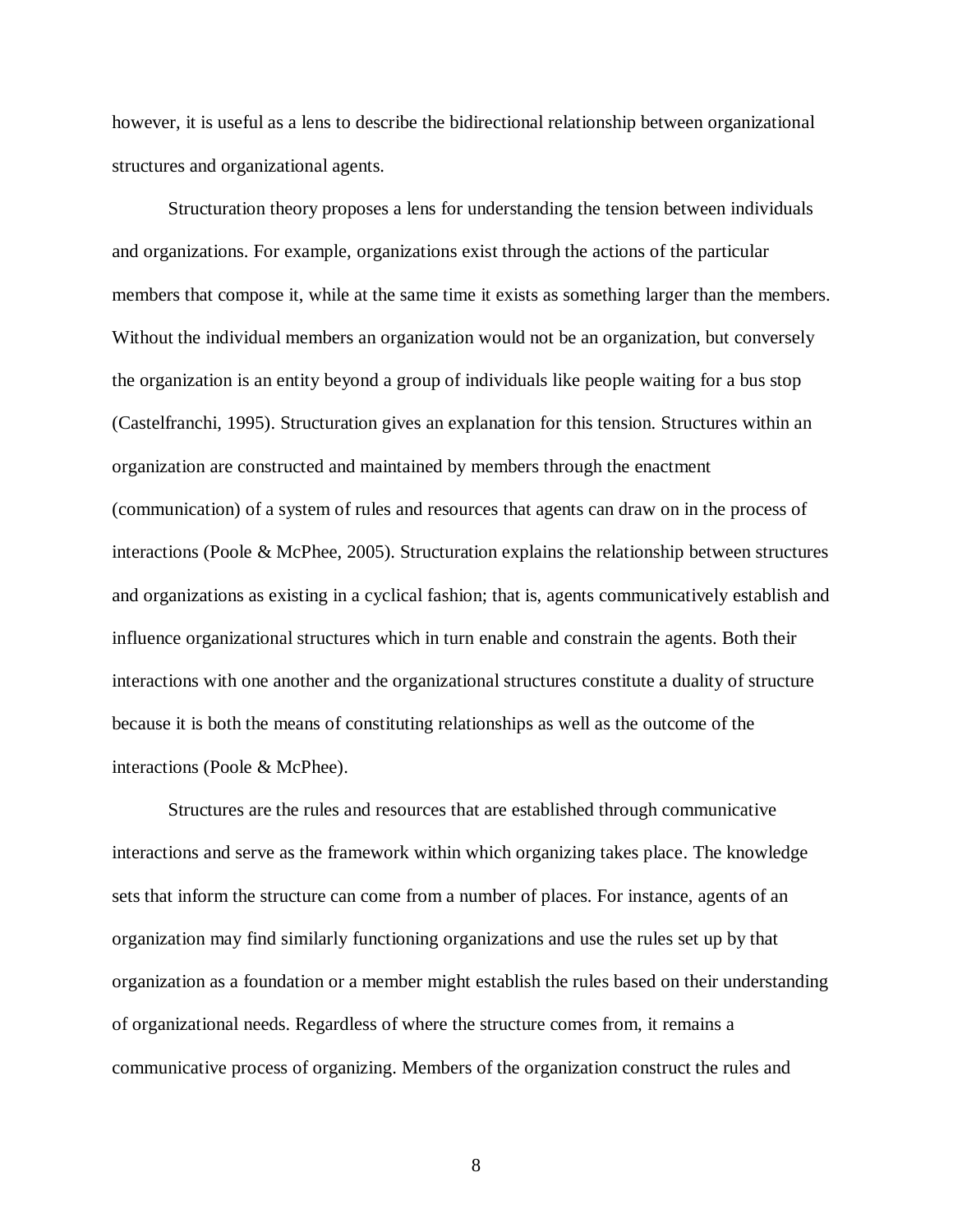resources that guide the behaviors of organizing. These structures are continually being enacted and reenacted by agents within the organization and exist to the exclusion of other organizational decisions (Poole & McPhee, 2005). Organizational structure is imperative to an organization's functioning as it maintains order within the organization. Establishment and maintenance of structure requires an agent.

 Agency is defined as the human ability to continue or alter actions, or "the capacity to act otherwise" (Giddens, 1984, p. 14). Based on this definition, organizations which consist of people are constructed by people, who are referred to as agents. Thus agents have the option to engage in any number of behaviors and therefore are central to organization structure. Rules and resources are discursively produced by an agent. However, in order to be an agent, an individual must be a legitimate member of the organization, meaning they are required to possess organizational knowledge, be recognized by others within the organization, and have the ability to enact change within the organizational systems or maintain the system (McPhee & Iverson, 2009). In the process of creating structure, the agent establishes a structure for subsequent members, including themselves, both enabling and constraining future actions. However, because agents are imbued with the option to choose, the structure can be changed at any time. Though material and immaterial consequences can occur when the structure is changed, change is possible. Agents are imperative to the organizational system, as they are the component that produces and reproduces the system, making the process an active one.

 According to Poole and McPhee (2005), agents have three levels of consciousness that inform their actions (episodes of interaction); discursive (can be explained), practical (unexplainable, we just know), and unconscious (we don"t think about it, but it influences us). These three levels directly impact the way in which agents communicate and exercise their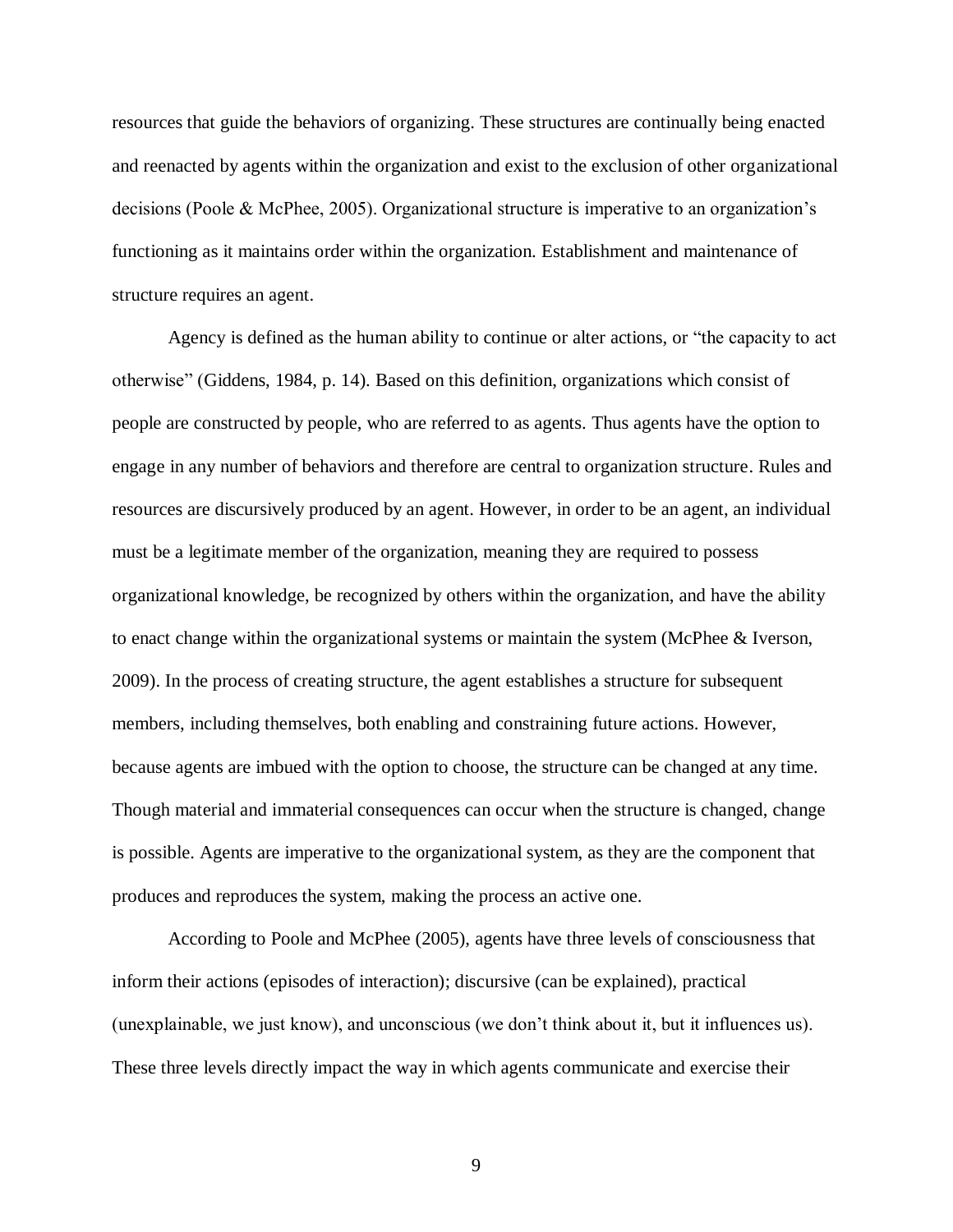agency. Closely connected to the levels of consciousness is an agent"s ability to "reflexively monitor" (p. 176), which essentially is the ability to examine a situation and draw upon any and all of the resources available in order to choose the best course of action within a given situation or interaction. When agents are called upon to make a decision regarding their actions within an organization, they engage with a variety of knowledge sources. For example, when a church leader engages in the task of setting up the church stage, they use resources from previous interactions to guide them through the task. Those resources are functionally knowledge sources that inform the leader concerning the behaviors needed in order to complete the task. These resources are not necessarily exclusive to the organization that the agent is currently within. Specifically, the resources described by Poole and McPhee are within the agent and thus could be from anywhere. Reflexive monitoring allows the agent to better engage in the task because it means that changes can be made at any time during the process, according to what functions best. Thus agents are active participants in the process of structuring, because they establish and maintain the rules and resources of the organization.

 Structuration theory is a meta-theoretical concept and therefore is useful as a lens with which to examine multiple facets of organizations. It explains the way that a church can exist simultaneously as people (agents) and as an organization that is continually produced and reproduced by agents. However, it is not specific enough to function as a theoretical framework for research. To that end, organizational communication scholars have articulated a set of theories regarding the communicative constitution of organizations (CCO). Within these, McPhee and Zaug (2000) have suggested that the enactment of an organization can be categorized into four communication flows that will inform the current research.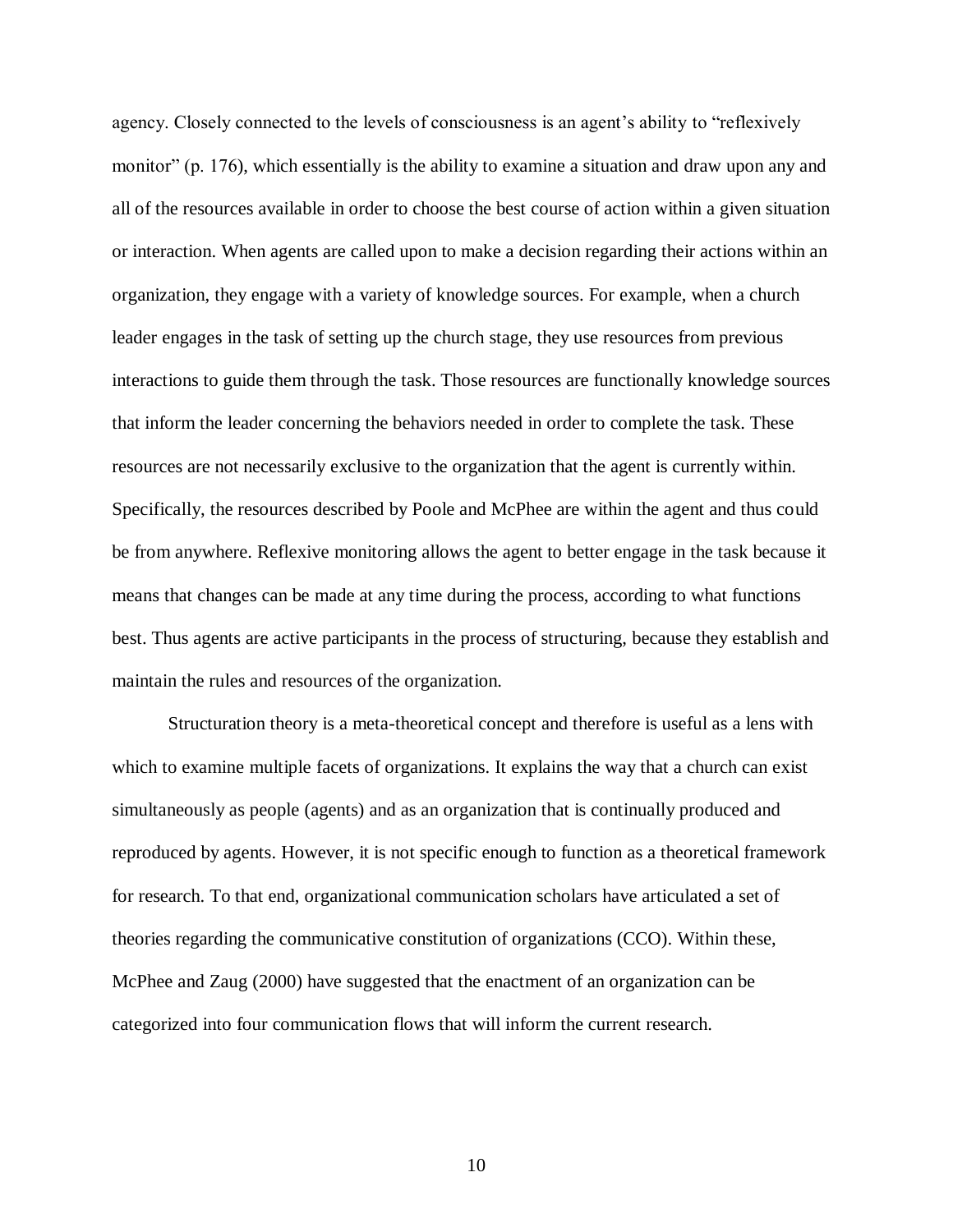As stated, structuration theory provides a lens for examining the relationship between structure and agents. Furthermore, the theory gets at the concept of agent power or influence within the system (McPhee & Zaug, 2000). When an individual engages in an act of power, if or when that power is accepted by those who are influenced by that action, it is inducted into the system of power, meaning, and norms. In that moment, the communicative action becomes a structure. Obviously, the permanency of the structure is not certain, but the structure exists until it is changed. Organizations, for-profit and non-profit, have practical needs that encourage them to find people to best accomplish tasks in order to fill those needs. It is reasonable to believe that churches would also have roles and positions that would need to be filled. Furthermore, in an organization that is less structured or established, the members that fill leadership roles would likely be selected with consideration for their ability to enact and interpret the concepts and ideals set forth by the pastors and board members. Therefore those members would possibly be greatly influenced by the system and conversely have a great deal of influence on the system, at least more so than individuals who simply attend a service. Those systems of interactions are impacted by the communicative interactions of the leaders as they enact the organization, thus communicatively constituting the organization. Before detailing the four flows model, the manner in which a church, and more specifically the church studied in this project, should be examined through a CCO perspective needs articulation.

#### **Churches as Communicatively Constituted**

 "All organizations have at least one manifest purpose and the activity of members and sub-groups is partly directed toward it" (McPhee & Zaug, 2000, p. 38). This purpose is defined by the need that evokes the purpose. Gesler (unpublished), in an examination of identity communication in a church plant, suggests that some churches exist based on a representation of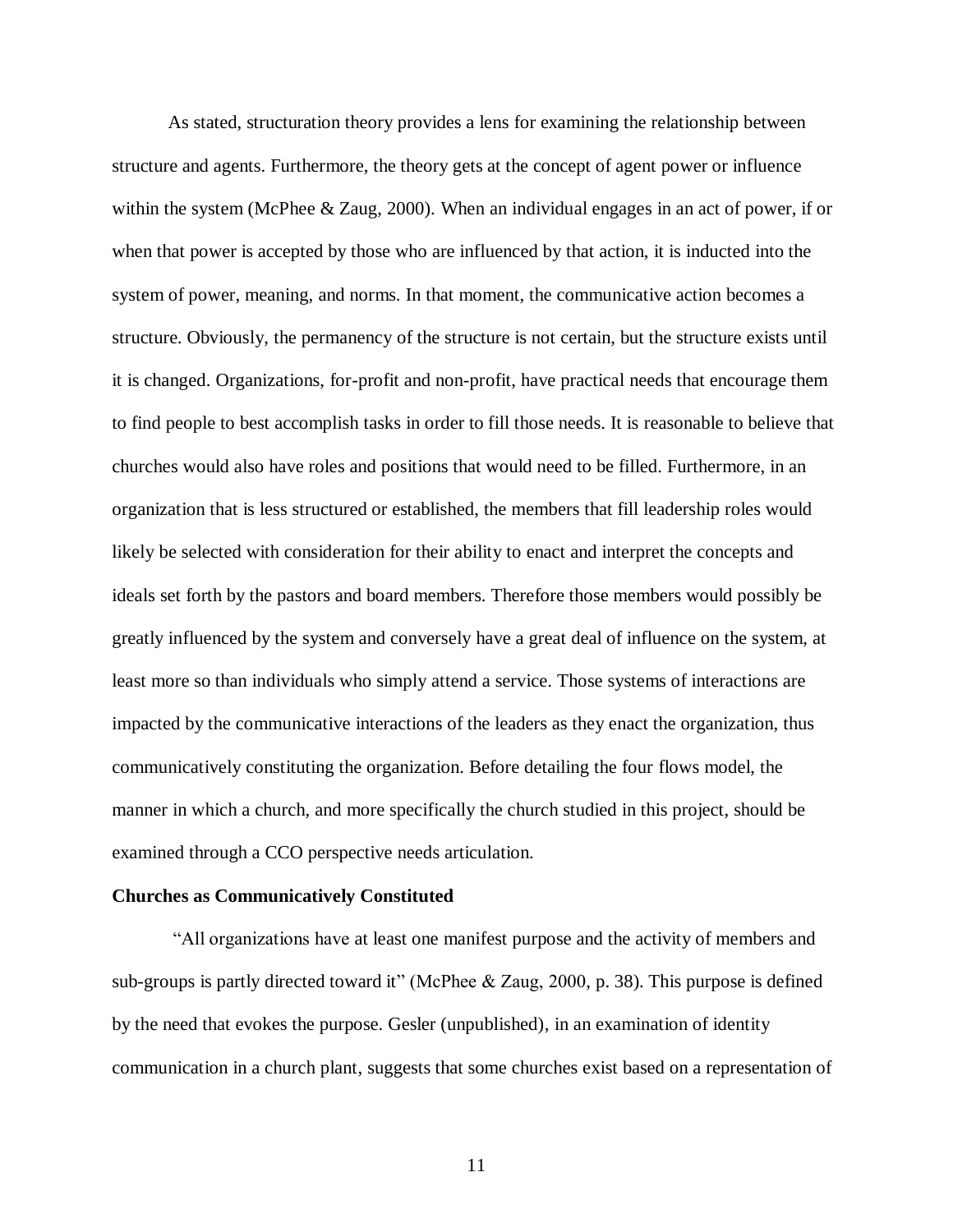fulfilling individual and community needs. This suggests that the purpose of the church would be to fill needs. The manner in which those needs are filled is further informed by multiple resources, including the mission statement, the structure of the organization, and perhaps even the meaning attributed to the name of the church.

 In as much as organizations are constituted by the discursive interactions that occur, the foundational beliefs of a church will constitute the church as an organization. As the lead pastors interact with their constituents and communicate the beliefs and values of the church, those interactions constitute the church. The Pearl Church fits into the category of spirit-filled evangelical churches (Edwards, 2000) and thus will likely invoke some representation of their purpose from the Bible. The interpretation of Biblical passages establishes a portion of the structure of the mission and purpose of the church as enacted by the leadership, as is described by the first of twelve core values stated by the Pearl Church: "We believe that the written Word of God is to remain preeminent in all aspects of life and ministry. It is the standard and conviction maker, atmosphere setter, and the core of what church and ministry is built upon" (The Pearl Church, 2012). As the author of eight books in the New Testament, Paul did a lot of writing to churches (1 Corinthians 1:2, 2 Corinthians 1:1, Galatians 1:2, Ephesians 1:1, New King James Version) concerning the purpose of the church and behaviors that members should engage in personally and as a group. The manifest purpose of a church could be defined by the church itself or more specifically the church leadership, perhaps the pastor and the board. This purpose is addressed within the mission statement or perhaps in a separate statement of purpose (i.e. Pearl Church website). The defined and interpreted (these can often be two very different understandings) purpose of a church is unique to each church organization. The church is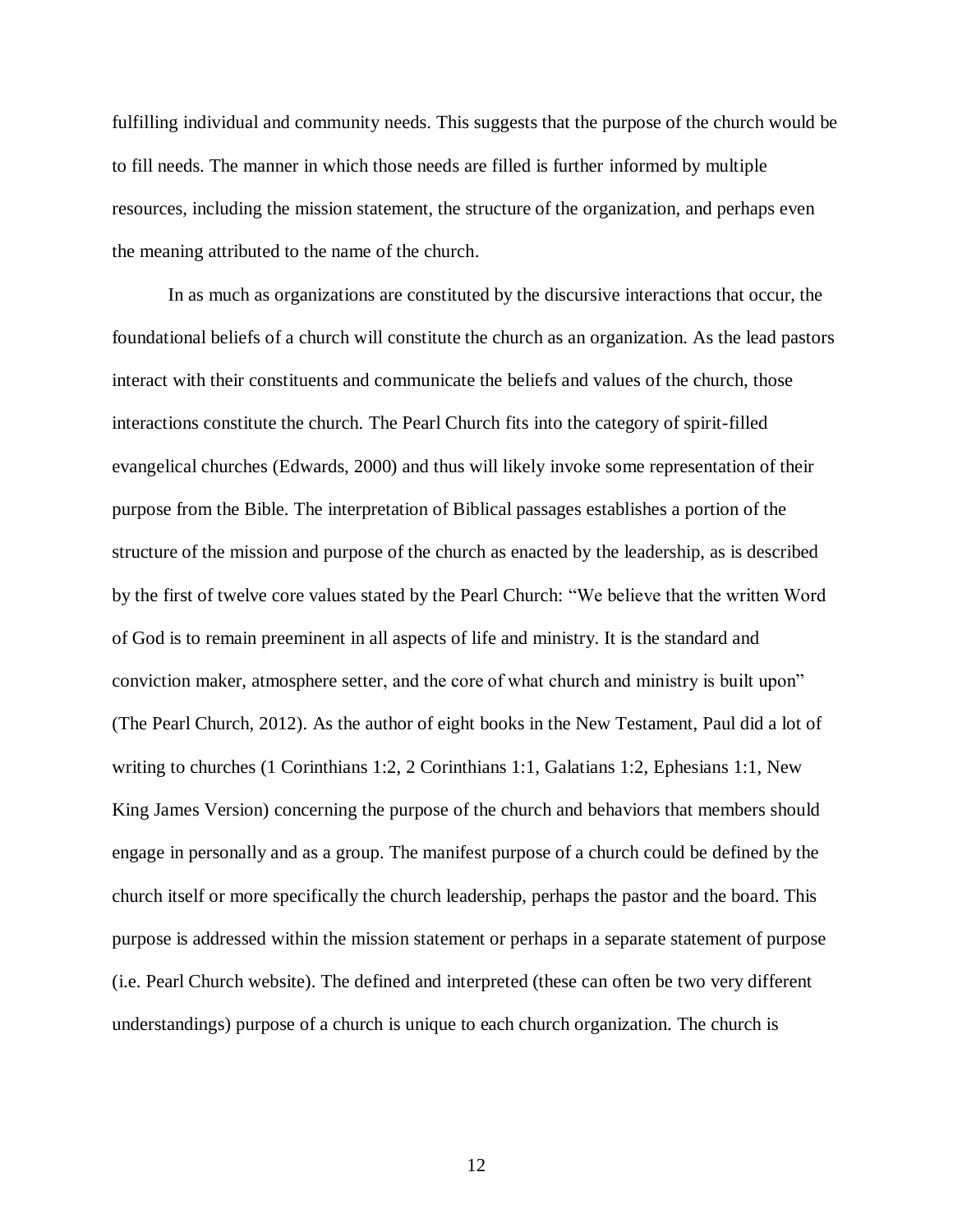constituted partially, and uniquely, through the communicative interactions that are established foundationally on their purpose which is informed through beliefs derived from the Bible.

 Churches establish themselves through discourse and through action. Discursively the most prevalent conceptualization of church purpose is communicated through the mission statement; however, according to the CCO perspective, the communication of the church purpose is enacted in the behaviors of the members as well as the activities engaged in by the church as a collective group of people. These activities can include the events sponsored by the church and the messages presented by individuals acting as representatives of the church in public settings. Specifically, the individuals who choose to become leadership by adopting and enacting the mission of the church are central to better understanding the church as an organization. This understanding is garnered both from the agent perspective to better understand why and how individuals enact the organization as well as the organizational level that articulates how the organization is structured to enact the mission through those agents. Specifically, the four flows model (McPhee and Zaug, 2000) provides a mechanism to narrow focus on the church leaders as enacting the mission of the church.

## **The Four Flows**

 As a CCO approach, the four flows model (McPhee & Iverson, 2009; McPhee & Zaug, 2000) provides a specific lens for exploring how organizations are enacted communicatively. The four flows are involved in the structuring of an organization, not just the initial structuring, but the continual structuring and enactment of the structure of the organization. The four flows are membership negotiation, organizational self-structuring, institutional positioning, and activity coordination. Membership negotiation emphasizes the processes of becoming and remaining a member of the organization. Organization self-structuring refers to processes, engaged in by the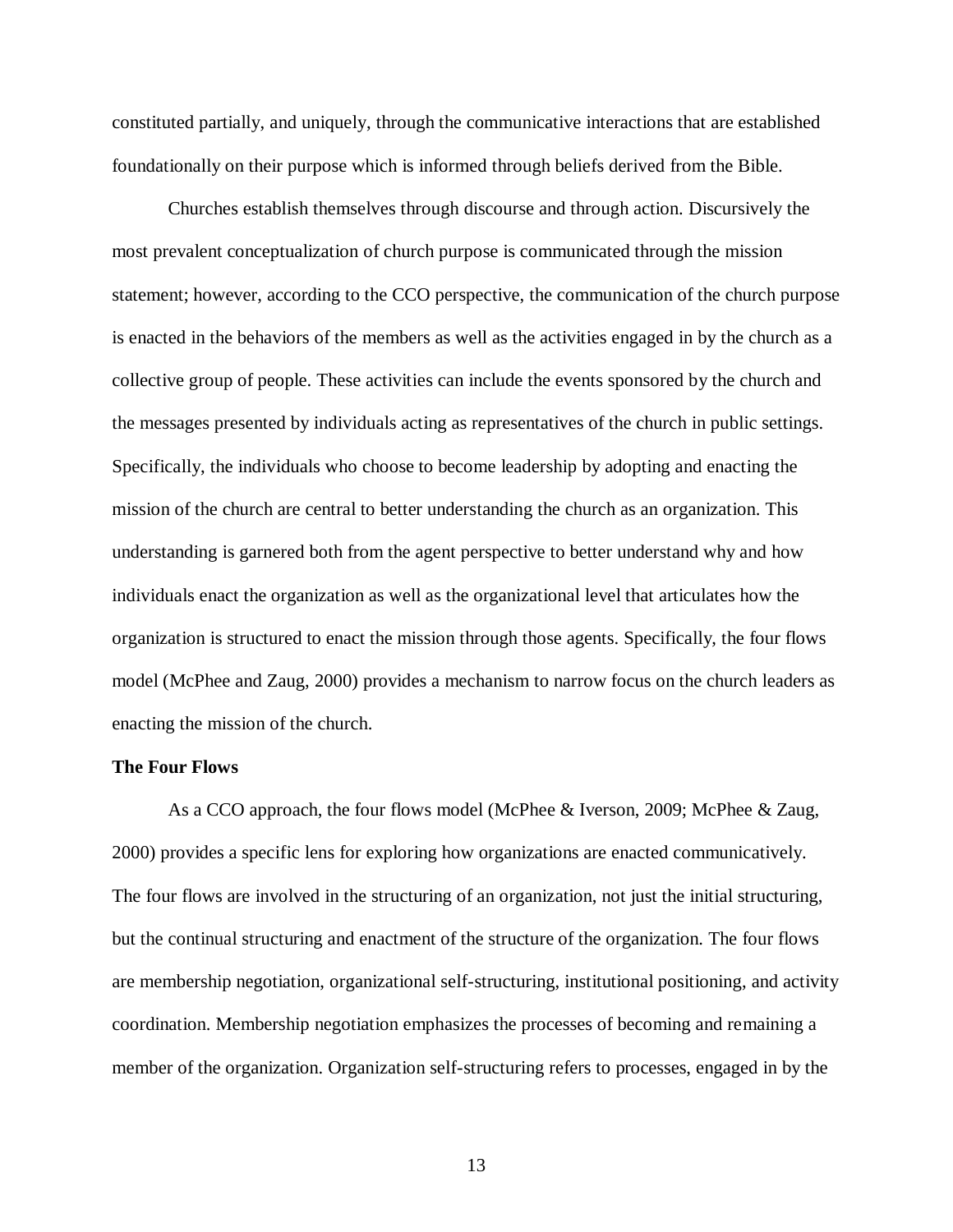organization, that involve the practical establishment of resources (McPhee & Iverson, 2009). This structuring involves the creating and implementation of systems that will guide further actions and communication behaviors. Institutional positioning is a lens to examine the organization, as a whole, in relation to other organizations and activity coordination is a way to look at how groups and processes happen in an organization. All communication that works to constitute an organization will fit into one or more of these flows (McPhee & Zaug, 2000). The scope of this research is focused on membership negotiation in order to address how individuals communicatively construct organizations and enact the meaning of their continued membership.

 **Membership Negotiation.** As a flow in the constitution of organizations, membership negotiation brings together the ways in which members become and remain a part of the organization (Mcphee & Iverson, 2009). The concept engages the process of an individual"s interaction with an organization in order to establish place within or in relation to that organization as well as the organization's structures of engaging people within the organizational system. The process of membership negotiation requires the individual to be knowledgeable about the organization, be recognized by others within the organization, and have access to information leading to action within the organization (McPhee &Iverson, 2009). The concept of membership negotiation functionally provides a means to discuss the induction and maintenance of being a member of an organization or organizational subgroup. It gets at the root of what it means for individuals, and organizations, to belong to that organization. In order to better develop the construct of membership negotiation for this research, I review membership negotiation in general, then focus on formal structure and organizational identification as constructs. Furthermore, I contend that identity and identification fit within membership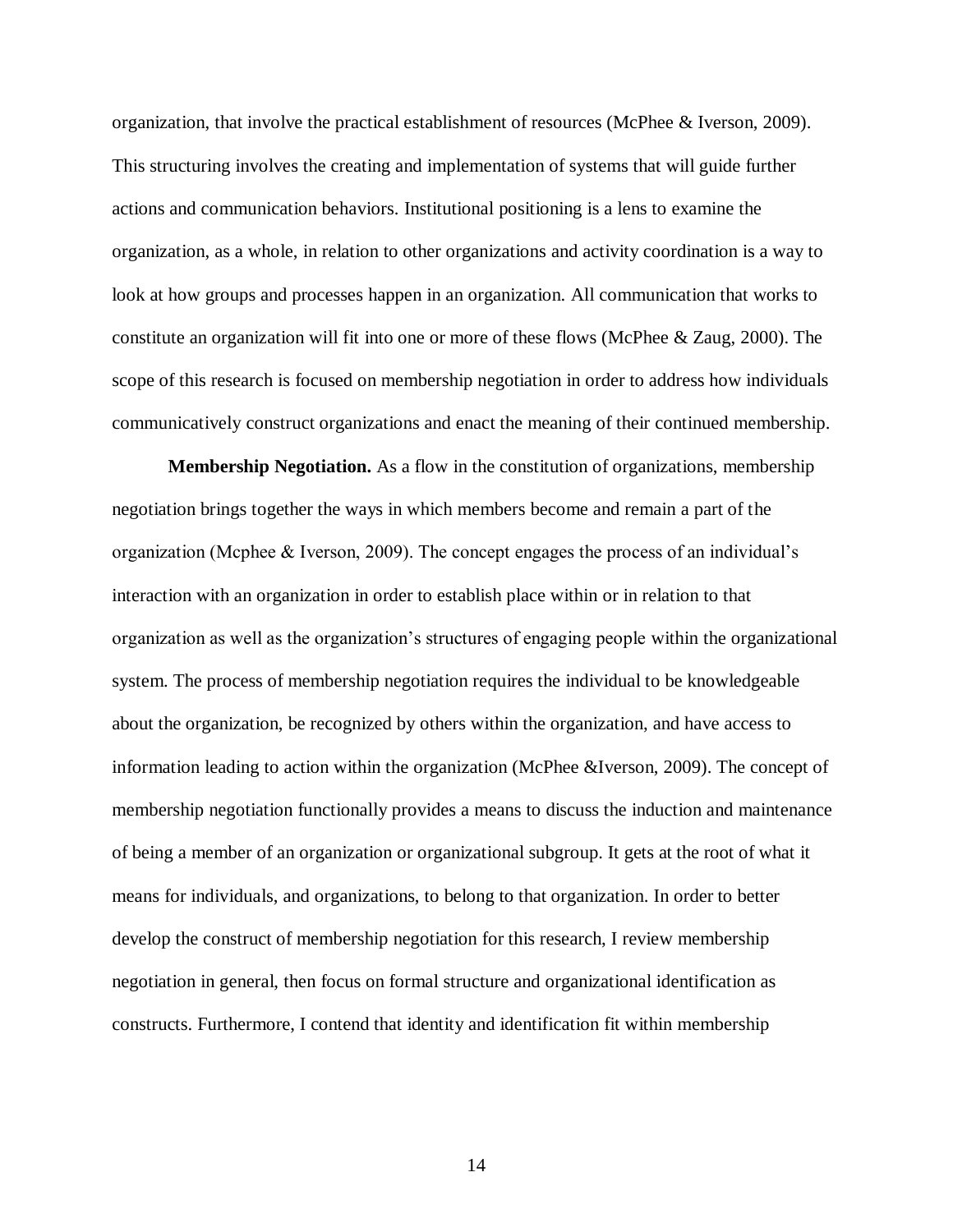negotiation and conclude by narrowing the scope of membership negotiation and the identity/identification constructs for the purposes of this project.

 Scott and Myers (2010) provide the most detailed articulation of membership negotiation to this point. They describe membership negotiation as "participation in formal and informal processes that induct them into the workgroup and organization" (p. 90). Practically, it is the process by which an individual becomes a part of an organization, in whatever form that might exist. One process is the interview process, where the organizational expectations are explained and the individual is given a tour of the facilities. Also much less formal processes where newer members are expected to do lower level work, such as making photo copies are activities where membership is enacted. The negotiation portion of the name comes from the concept that members, while being enabled and constrained by the rules and resources available to them as members, also maintain agency and therefore have the option and the ability to influence and to outright change organization rules and resources.

 Membership negotiations are a function of member"s relationship to an organization (Scott & Myers, 2010) and happen in specific instances or events. Therefore these actions or interactions are discussed as membership negotiations. Furthermore, there are seven sets of rules and resources which are referred to as "media" that impact membership negotiation. The seven media are role expectations, group norms, organizational norms, formal structure, socialization, organizational identification, and power relations. Based on the seven media, Scott and Myers provide eighteen propositions which highlight the role of each media within the process of communicative organizing. While all seven media, and subsequent eighteen propositions are present in membership negotiation, the thorough examination of all constructs is beyond the scope of this research. For this project I am interested in examining formal structure, as it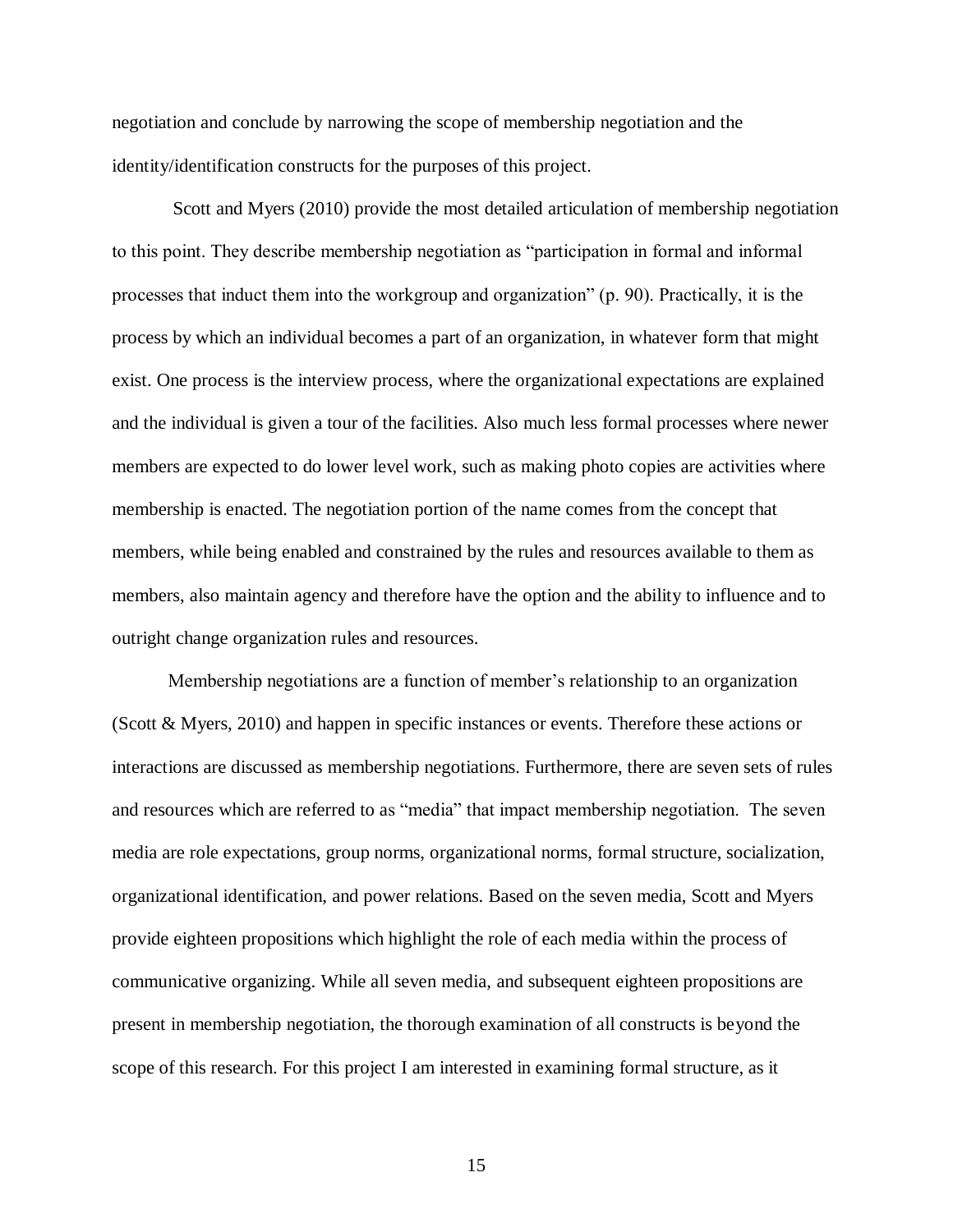"provides clarification of roles and serves to situate members into the organizational system" (Scott & Myers, p.94), and identification, as the basis for members to enact their connection to the organization.

 Additionally, the volunteer literature points toward formal structure and identification. Churches, functioning as non-profit organizations, are able to carry out their mission through the contributions, both financial and material, of volunteers. Though there are individuals who are employed to fill certain positions, most often the majority of the church workforce is composed of individuals volunteering within a designated structure. The constructs of formal structure and organizational identification function differently in a non-profit organization than they do in a for-profit organization and thus are impacted by the voluntary nature of membership participation (Kramer, 2011). Because individuals are not receiving monetary compensation for their enactment of organizational behaviors, there is something else that rewards them for those behaviors. While there are a number of explanations for engaging in volunteer work, Tidwell (2005) found that volunteers with high levels of organizational identification are more committed and satisfied with their experience. Thus the voluntary nature of church leadership participation will be impacted by and have an impact on the identification of members with the church. Concurrently, the Pearl Church is an evangelical church organization, which according to their website (thepearlchurch.org, 2012) believe that volunteering, referred to as serving, is an important component of being a Christian and the church. This emphasis on volunteering as an outcome of organizational values and beliefs impacts the amount of volunteering that members are likely to do as well as a stronger connection to the church organization.

 to a church plant organization. Formal structure is an integral component of membership I contend that formal structure and organizational identification are uniquely important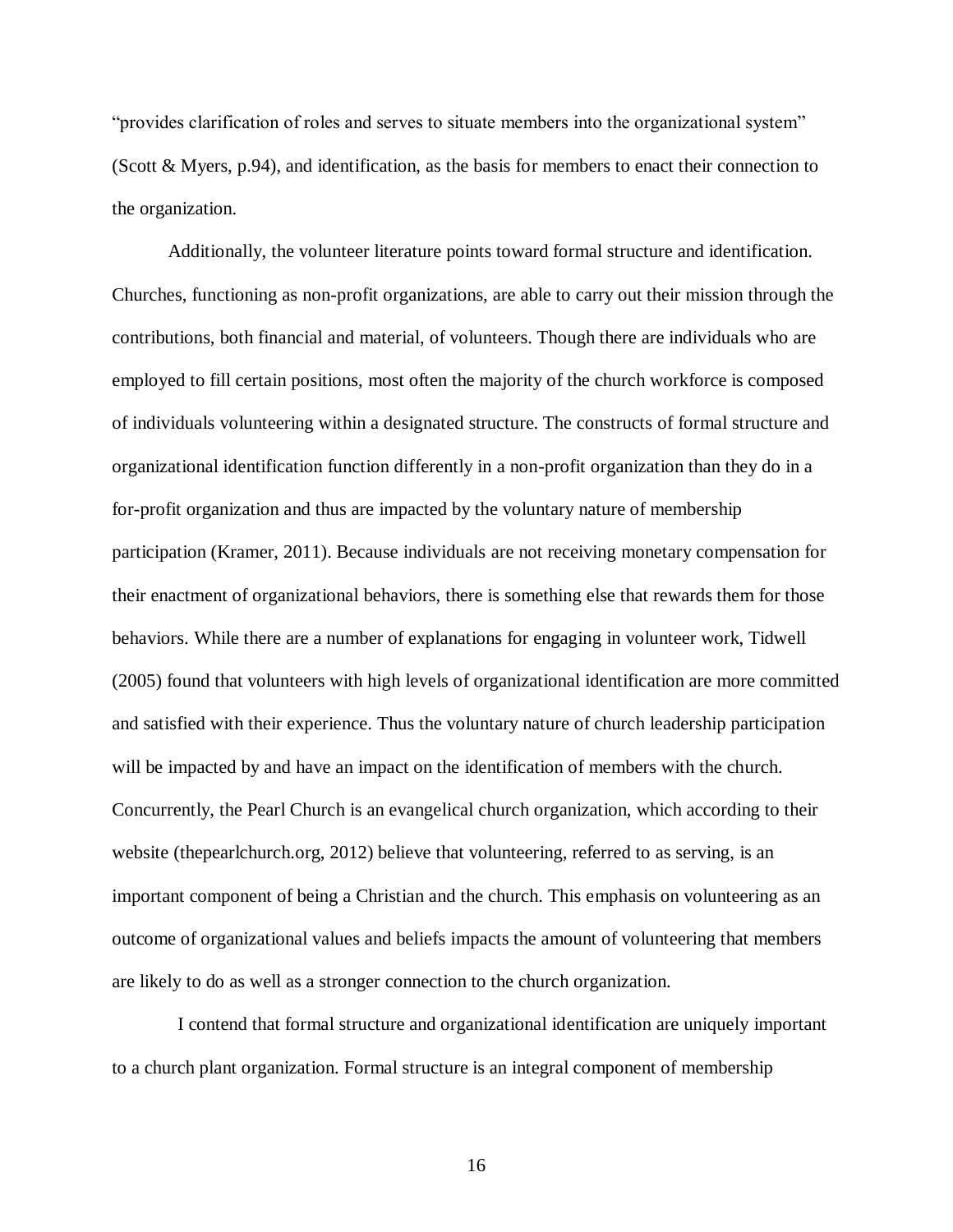negotiation because the formation of rules and resources define and construct the organization"s framework for existence, especially in a beginning organization. Organizational identification, as a component of membership negotiation, is necessary to examine because it highlights the way in which the member is connected to the organization through a process of not only defining themselves, but also the organization. First formal structure is briefly discussed, followed by a discussion of organizational identification, inclusive of an overview of identity construction and negotiation.

 *Formal structure.* Although formal structure can be considered as a broader category of analysis (McPhee, 1985), I focus on formal structure as it relates to membership negotiation (Scott & Myers, 2010). Formal structure is vital to the conceptualization of membership negotiation at two levels. First, structure is a central component of structuration theory. Structure provides a conceptual framework for examining how the organization has established the rules and resources that guide members. Second, formal structure within membership negotiation articulates the formal roles and relationships of organizational members. Scott and Myers" (2010) sixth proposition concerning membership negotiations states "[f]ormalized organizational structure serves as a medium for MNs across time and space" (p. 94). Structures provide a framework for agents to know what they can or cannot do within a given situation. Those systems allow for members to define themselves within the organization and to define the organization in relation to themselves. Specifically, within a church plant the leadership is creating as well as maintaining the formal structures that will continue into the future. Leadership in the church plant has the opportunity to enact formal structures that are not as sedimented over time as formal structure in older organizations.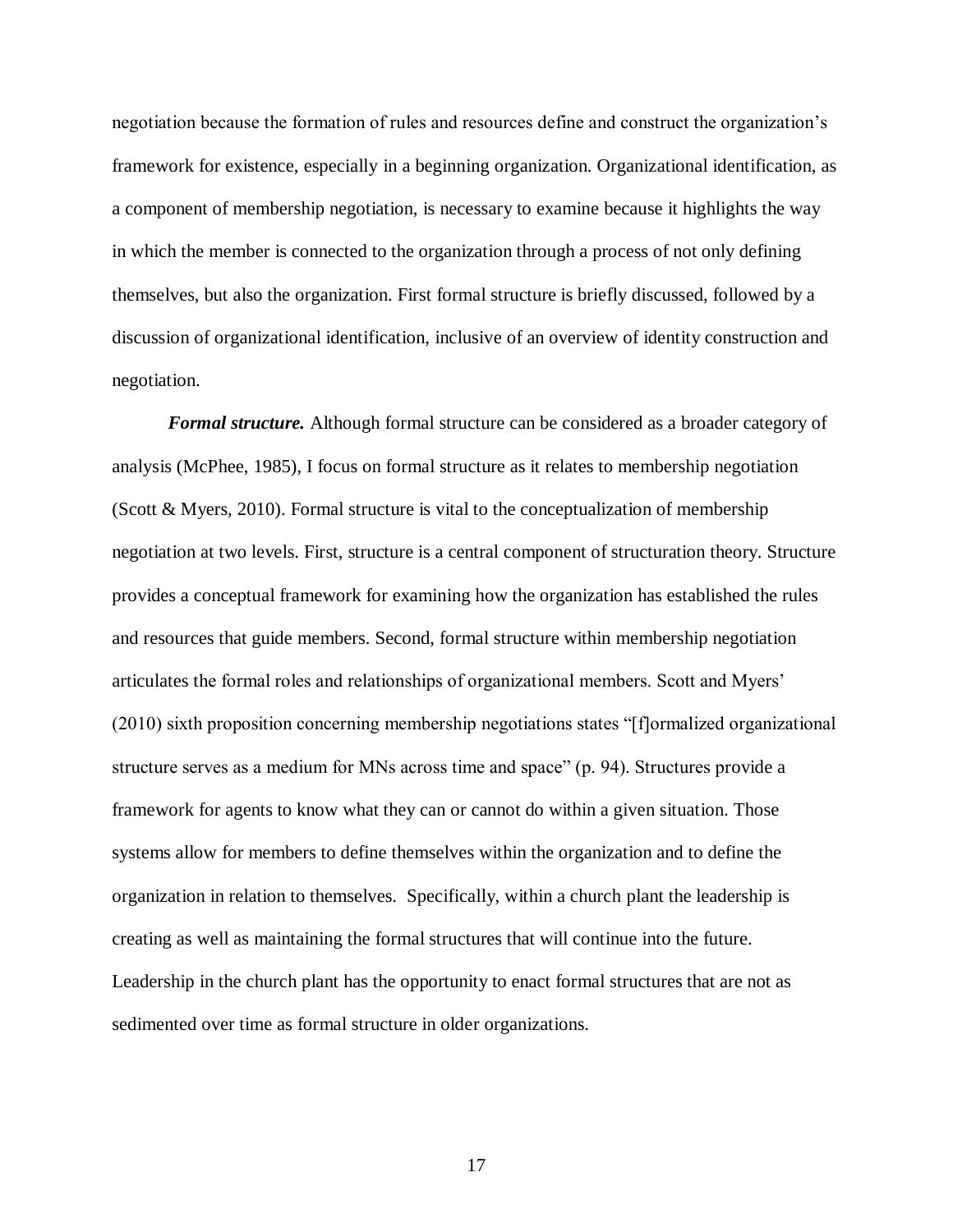Membership negotiation from the member"s point of view has a bidirectional relationship with the organization (Scott & Myers 2010). Members negotiate formal structures by maintaining existing structures or through establishing new structures. Conversely, the organization through formal structures, amongst other constructs, impacts the construction of organizational identity through the process of organizational identification by the individual member. Though there is an inherent complexity to be recognized, at a foundational level membership negotiation is similar to the concept of social learning (Bandura, 1971). The process of joining an organization has been suggested as a progression of learning to function within that organization. Induction into being an agent within an organization is not an isolated or individualized occurrence, but a social process. Individuals engage with others to gather the knowledge sets required for being a member. A portion of that process is enacted within the formal structure of the organization, but a portion is also enacted through informal interactions. Thus membership negotiation can be seen as a process of constructing meaning about and within the organization, partially by learning the formal and informal structures through social processes.

 *Organizational identification.* This research seeks to address the duality of structure that is, the interaction between the structure of identity and the system of identification (Scott, Corman, & Cheney, 1998). In order to clarify the ideas being presented, I will discuss the terms used throughout the paper, followed by a brief overview of the influential identity literature narrowing to focus on identity and identification construction. Throughout this paper, I contend that identity is a significant part of membership negotiation.

 Researchers have conceptualized and labeled the constructs of identity in many different ways. In order to further clarify concepts, I define the terms *identity*, *organizational identity*,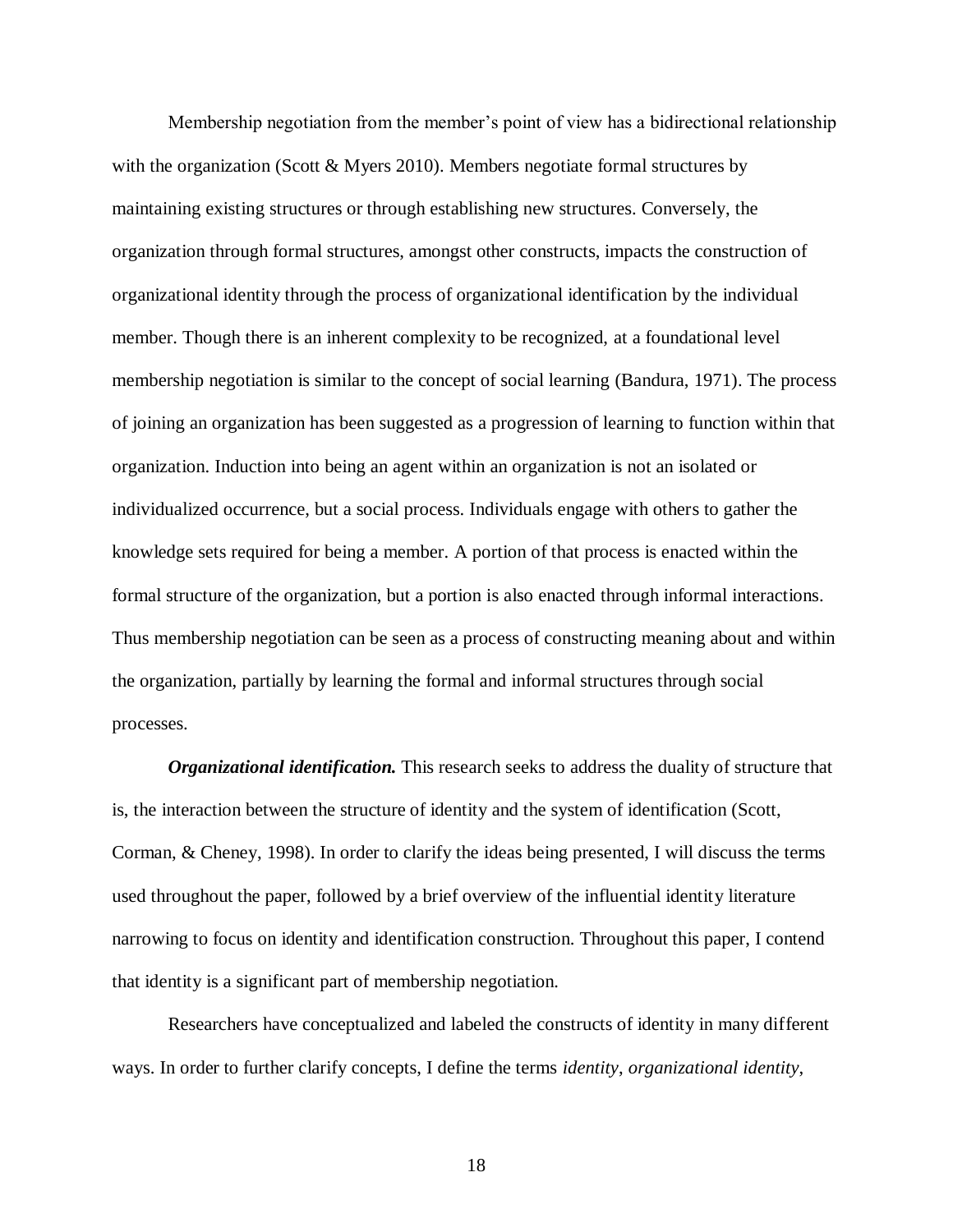*church identity*, *organizational identification,* and *individual identity* to discuss the specific areas of identity and identification. For the purpose of this research, identity is grounded in Kuhn"s (2006) work. "Identity is the conception of the self reflexively and discursively understood by the self" (p. 1340). Although organizational identity has been defined by Cheney and Christiansen (2001) as the identity that is presented and maintained by the organization to external and internal stakeholders, the term was then used by Scott, Corman, and Cheney (1998) to describe an individual"s conceptualization of self in relation to an organization. "We develop an organizational identity when we perceive having joined an organization, various workgroup identities as we become members of project teams or departments, and so on." (Scott, Corman, & Cheney, 1998, p.304). For the purpose of this research I adopt this interpretation of the phrase *organizational identity*. Thus, organizational identity is used to discuss individual identity formation based on a member's connection to the organization. When discussing the identity of the church organization as a whole, inclusive of the image the Pearl Church wishes to project to the public, the term *church identity* is used. *Organizational identification* describes the process by which individuals connect to the church and thus enact their identity based on that connection.  Furthermore, *individual identity* is used to refer to the conceptualization that constitutes individual perception of the self, inclusive of their organizational identity, as well as other components (i.e. family connections, hobbies, etc.).

 Identity is a structured perception of oneself. Additionally, identity can be connected to organizations because individuals are "Social beings embedded in organizational contexts." (Alvesson, Ashcraft, and Thomas, 2008, p. 6). The conception of the self occurs through the gathering of information from a variety of sources including social interactions within an organization that have an impact on how the individual sees and understands themselves.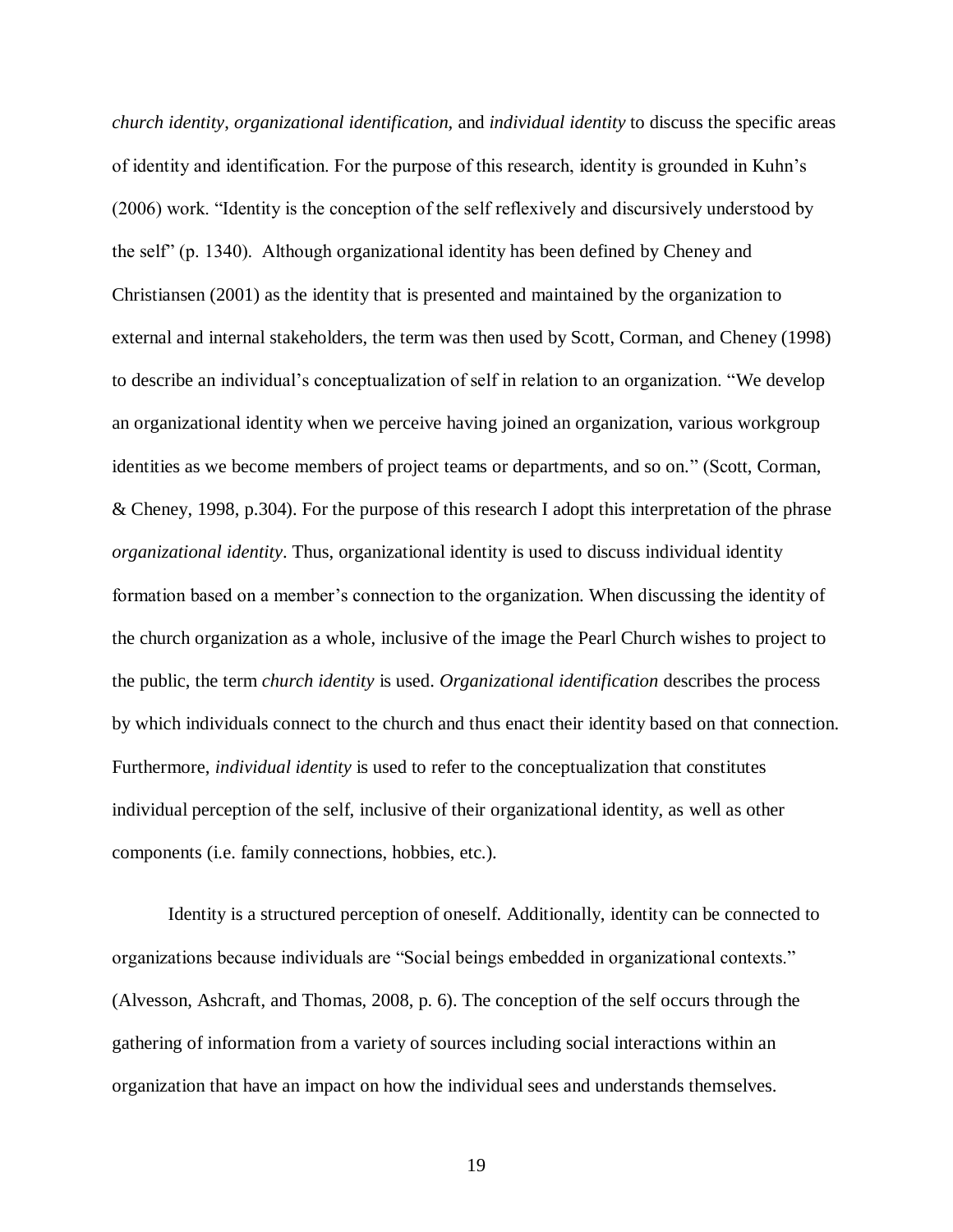Furthermore, identity is an "uncertain, precarious, and fluid kind of subjective reference point" (Alvesson, 2010, p.197). Identity is not a static construct, but adjusts and changes based on personal and social factors. Given that identity is a dynamic, reflexive and discursive process that is enacted (in part) in organizations, exploring identity as it relates to membership negotiation is important.

 The concept of identity establishment was originally proposed by Burke and then further explained in the field of organizations by Cheney (1983). Cheney made the connection between identity and organizational communication by narrowing Burke's conceptualizations into three ways that organizations establish a communal identity and ensure organizational identification the common ground technique, identification through antithesis, and the assumed or transcendent we. These identification practices, alone or in conjunction with one another, are used in order to maximize the individual's attachment to the organization. The identification practices are also used to persuade members to engage in desired behaviors. This attachment, in turn, leads to higher satisfaction, less chance of leaving the organization, among other beneficial outcomes, according to Cheney.

 The ideas presented by Cheney (1983) led to significant conceptual development and refinement of organizational identification. For this research, four concepts concerning organizational identification provide insight into membership negotiation in a church plant: organizational identity and identification are social constructs, competing identities must be reconciled for continued identification, organizational identification leads to concertive control, and organizational identification exists in duality with identity.

 First, organizational identity and identification are social constructs. Who you are (identity) is necessarily tied to who and what you are associated with. To that end many scholars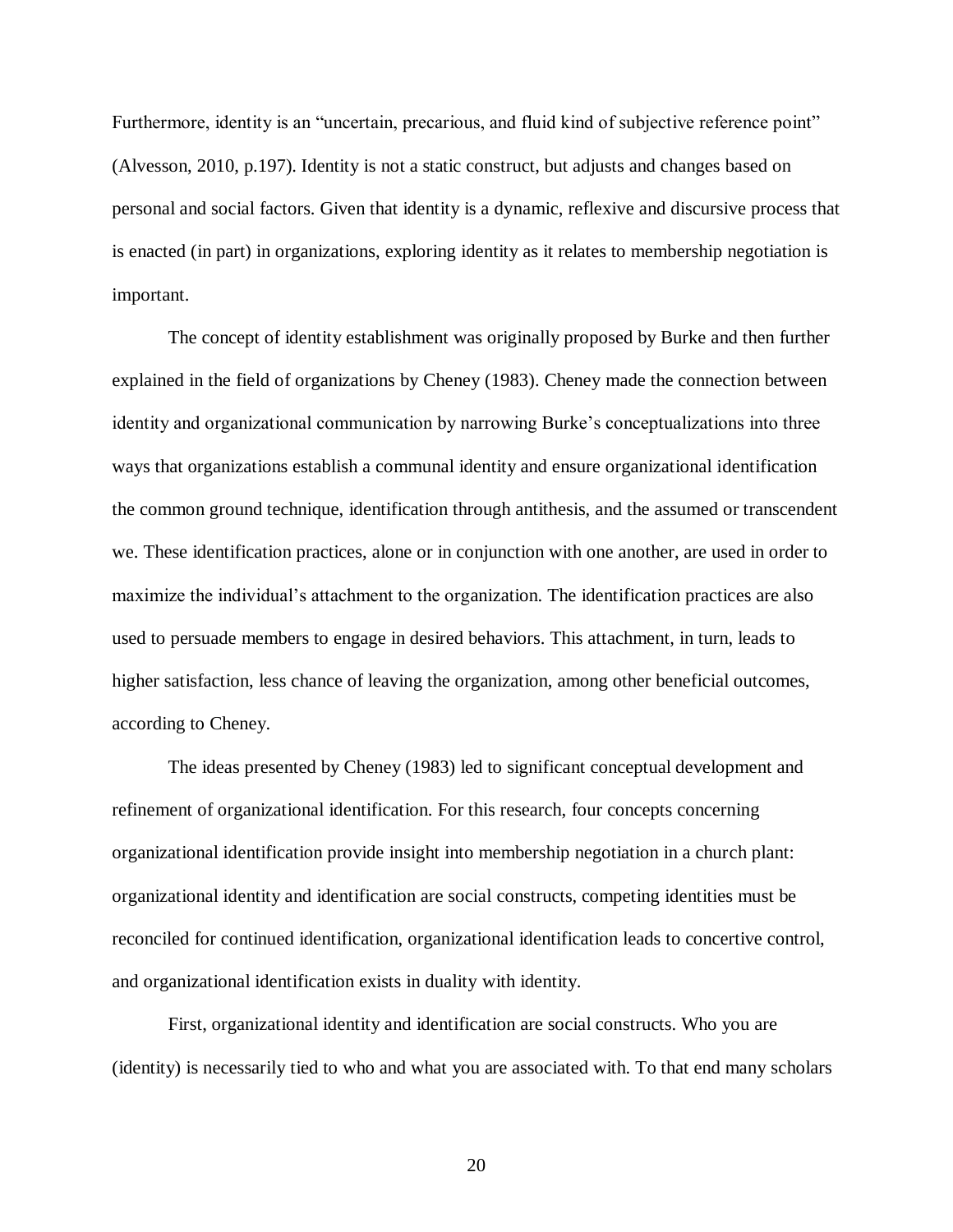have based their research in the theoretical construct of social identity theory. Social identity theory, according to Hogg (2001) is a function of categorization and comparison. Individuals enact their engagement with and attachment to an organization (identification) through recognizing themselves to be part of a group, to the exclusion of membership in other groups. Identity provides social categories and boundaries that individuals use to define where they belong (Scott, 2007). This categorization enables individuals to understand the places, both physically and metaphorically, they fit because, "identities situate the organization, group and person" (Albert, Ashforth & Dutton, 2000, p. 13). Additionally, organizational identity and individual"s identification with the organization become more important when organizations have more ambiguous structure (Albert, Ashforth, & Dutton). A church plant that is in the beginning of establishing their own structure will need individuals to engage in church and organizational identity construction as well as strong organizational identification because the dual processes of identity establishment and identification are continual and bidirectional in nature.

 Second, individuals can have competing identities which impact the process of identification. Individuals utilizing identity resources from more than one source experience identity conflict or competition (Larson & Pepper, 2003). This is highly evident in organizations or individuals who have recently experienced some form of change. Knowledge bases and structures that were useful in the past might now be less useful or obsolete, having been replaced by new information and new or revised structures.

 Identity competition works to enact a "negotiation of meaning through communication" (Larson & Pepper, 2003, p.533). It provides a lens through which to examine the discursive nature of identity and identification. For example, leaders will likely have previous church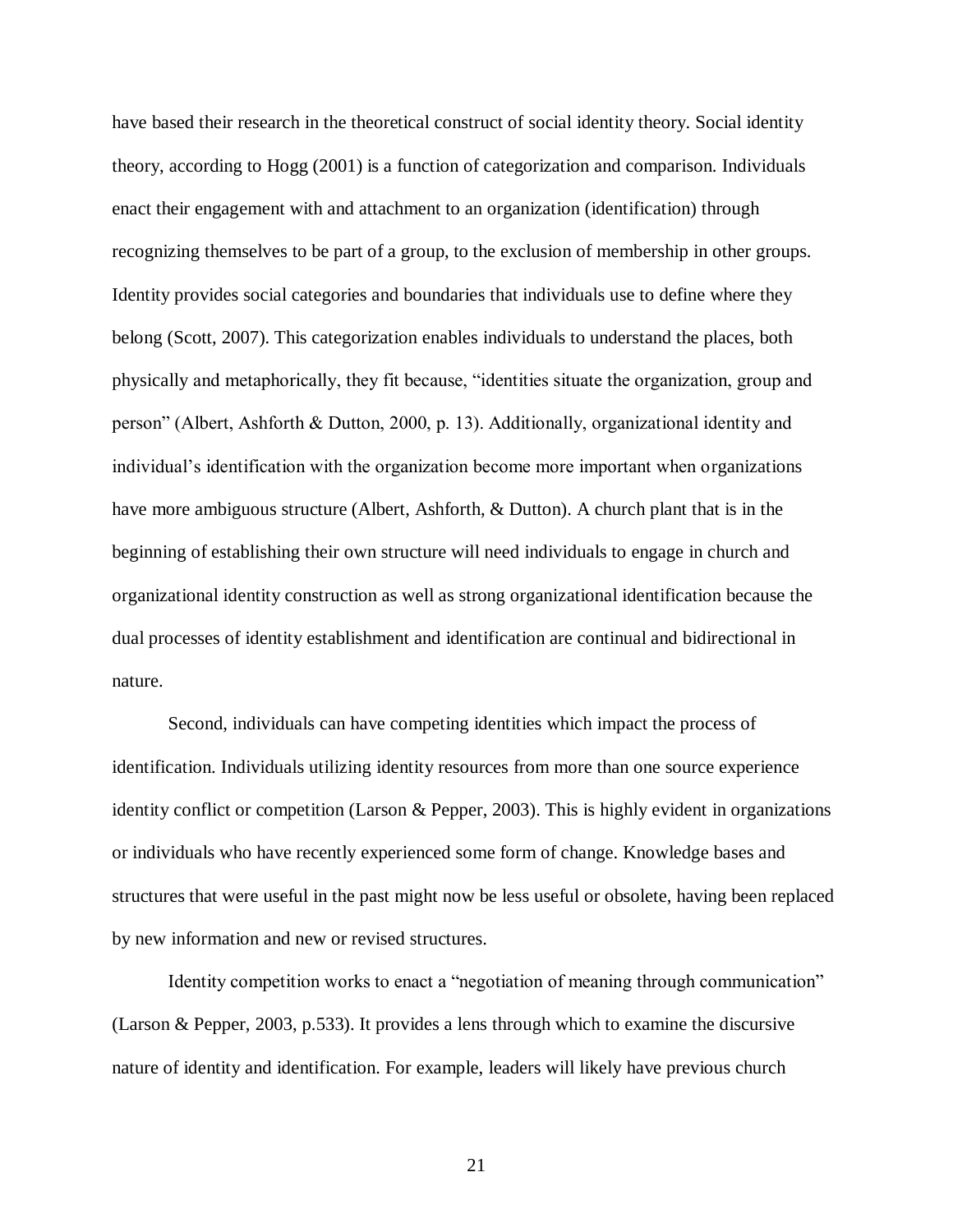experience and therefore will have other identity resources to utilize. In addition, this lens will be helpful in examining conflicts between roles within the organization. Gesler's (unpublished) research on church identity construction in a church plant suggests that individuals engage in behaviors and fill roles that are incongruent with their personal identity because the organization needs that role filled. In this way, role relates to identity in acting as an anchor to determine what a person will or will not do, based on how they perceive themselves, individually or organizationally. organizationally. Though there is the possibility of competing identities, conversely the conflict can be

 minimalized through the presence of congruent values and beliefs. Alignment of organizational and individual values and beliefs can be beneficial in negotiating membership (Wilson & Janoski, 1995). Volunteering for an organization to do certain activities is largely dependent on an individual"s values and beliefs. The values and beliefs of the individual can be shaped by the organization and the organization could be shaped by the individual. The presence of membership negotiation should be evident in an examination of the alignment of values and beliefs.

 organization. Individuals who have previous experience with an organization are more likely to highly identify with the organization (Stephens & Dailey, 2012). Essentially, prior exposure can lead to a priming effect that leads to stronger attachment. Prior exposure may come into play in the investigation of the Pearl Church, if individuals were involved with the church as members before becoming a leader. The amount of involvement may vary by individual, but construction of identity through the process of identification will likely be evident in leaders. The alignment of values and beliefs can be established before the individual joins the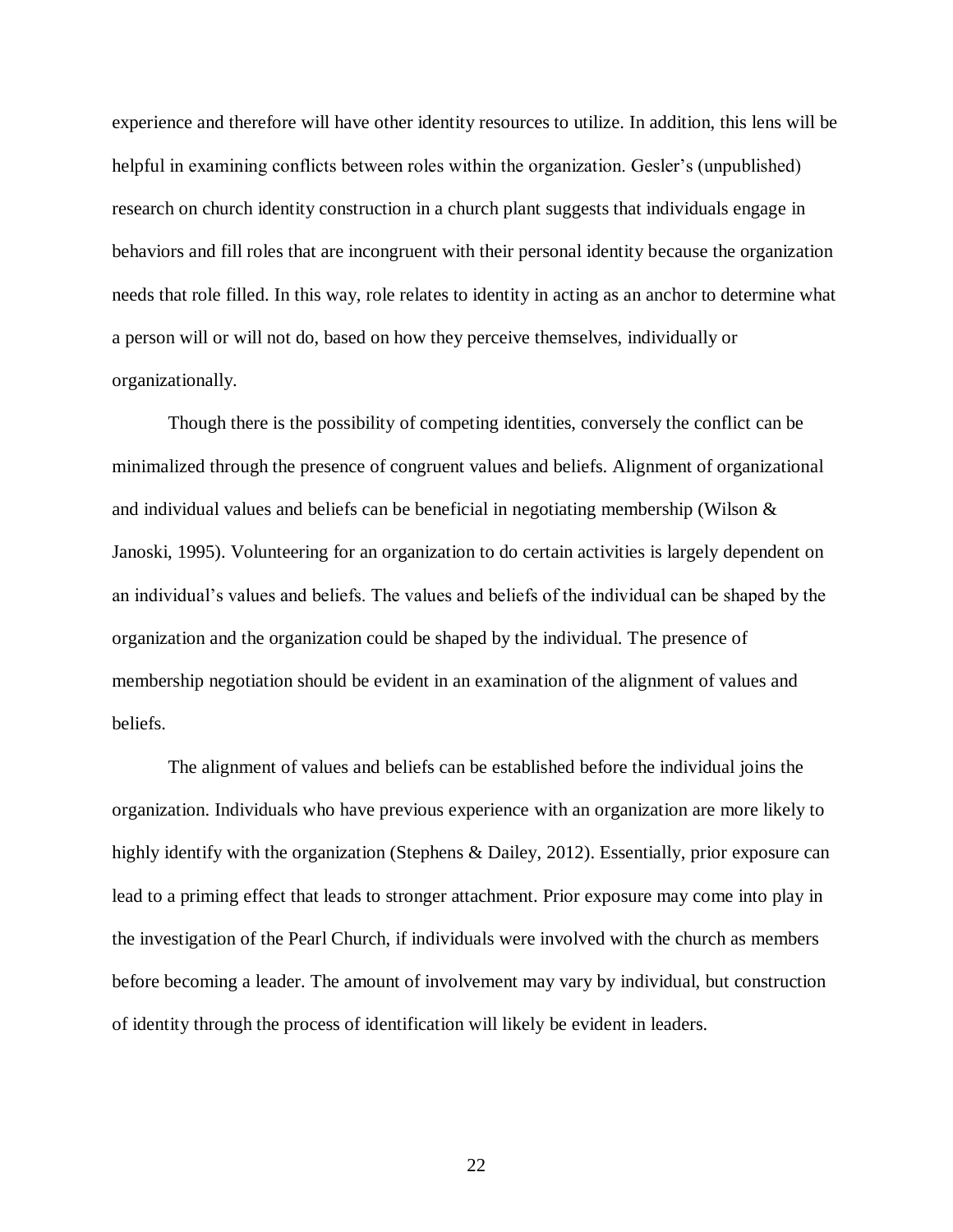Organizational identity and organizational identification are imperative for a consistent enactment of organizational values. Without an understanding of who you are in an organization or an attachment to an organization, there is little internal incentive to engage with the tasks that constitute organizational membership. Thus having a high level of involvement would be indicative of accepted and internalized organization values and beliefs by the organizational members.

 Third, internalized organizational values and beliefs that impact individual and organizational identity are indicative of concertive control. In this context, control is simply a medium through which a desired set of behaviors is produced and undesirable behaviors are avoided. Concertive control (Tompkins & Cheney, 1985) regulates individual"s behavior by way of "positive incentives of security, identification, and common mission" (p. 184). Two facets of concertive control are semantically separated, but overlap and influence one another significantly. The first is a type of organizational control that shifts control from a manager to the workers when they monitor and control one another in order to accomplish work together (Barker, 1999). Barker further states, "Concertive control develops from the value based discourses of workers in highly participative organizations" (p. 39). The second is a "generative discipline" (Barker, 1999, p.44) through transformation of individual knowledge. "[T]he individual must know the knowledge… and the individual must accept the knowledge as being true and meaningful. The individual must identify with the organization's discursive knowledge formations." (p. 44). Essentially, the structures (specifically the rules) of the organization are internalized and thus no longer need to be externally controlled by peers or management; individuals monitor themselves.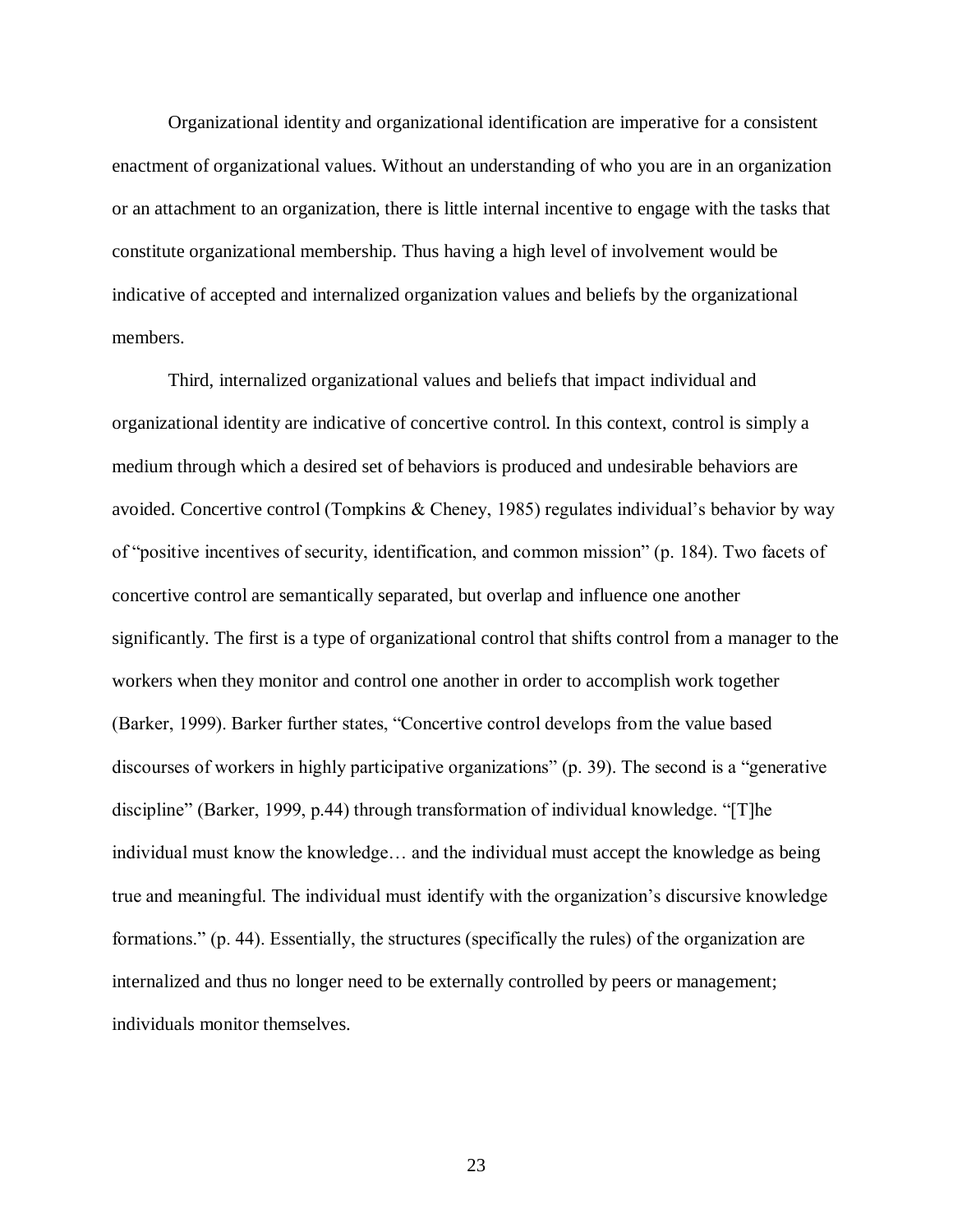Concertive control is manifested in the dual components of social, discursive establishment of expectations, and internal, accepted knowledge of values and beliefs. Concertive control results in minimal need for external or managerial control and allows for members to connect with the organization at a deeper level of attachment. Within the organizational world, this is the optimal type of control from the perspective of the top leadership, and is most likely to be evident in the leadership team in a highly participatory organization such as a church plant.

 Fourth, relationships to and with an organization contain two components: identity and identification in an interactive system. Scott, Corman, and Cheney (1998) further articulate the manner in which members of an organization function within this "duality of structure" (p.300). Duality of structure indicates that structures such as identity are both outcome and medium of social interaction. Members both identify themselves in relation to the organization (organizational identity as an outcome) and identify with the organization (organizational identification as the process). Organizational identity refers to individuals defining who they are by their association to an organization. For instance, saying "I am the Children"s Pastor at the Pearl Church" is an example of drawing on organizational connection in establishing personal identity. Individuals identifying with the organization through the process of attachment to the organization are then engaging in the second component; organizational identification. Scott, Corman, and Cheney address the formation of identity through identification with an organization in the following manner: "The very structural forces that shape our identifications were (and continue to be) shaped by individual actions. The individual choice both constitutes and is constituted by the structural position and its attendant expectations" (p. 311). The formation of an individual's organizational identity is not a static happening, but a continual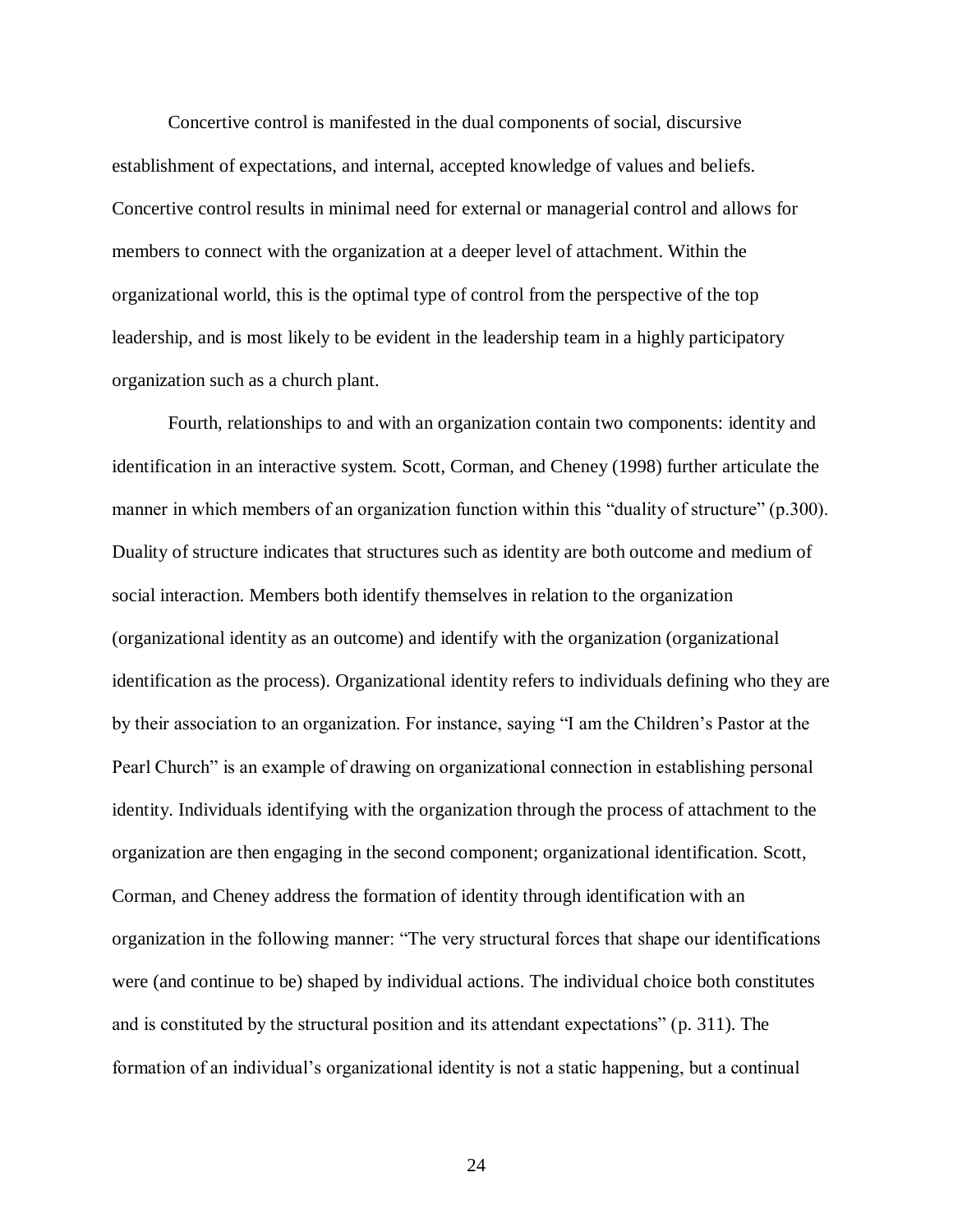process of interaction between identity and identification. This process, though difficult to determine is important to the manner in which members form and enact their identity and their identification with the organization within the procedures of church functioning, i.e. meetings, weekly gatherings, etc.

 Organizational identity is furthermore used to describe an individual"s perception of who they are in relation to a particular organization. Organizational identification is understood to be both the process and the product of attachment to an organization. That attachment to the organization can vary in intensity; some members will be more attached than others. Identification is a partially internal process, inclusive of personal decision making and communication of attachment. The communication of identification, whether verbal or through actions, is the outcome or sign that identification is present in an individual. When identification is strong, the individual may begin to view their fate as being tied to the organization"s fate.

 Identification with an organization consists of four components: identity, identification, activity, activity foci (Scott, Corman, & Cheney, 1998). Identity and identification compose the attachment modality, or the medium that the identity and identification processes, respectively happen within. Identity and identification are the manner in which individuals attach themselves to an organization. Influencing and being influenced by the attachment modality are the components of activity and activity foci. This attachment modality is focused on the behaviors of the individual and the focus of those behaviors to accomplish a purpose. For this research, I am only interested in the attachment modality. Though the activity and focus of an individual is important to organizational identity, it primarily addresses components of organization self- structuring that is beyond the scope of this research. The portions of the model of interest here are identification and identity formation through the attachment modality.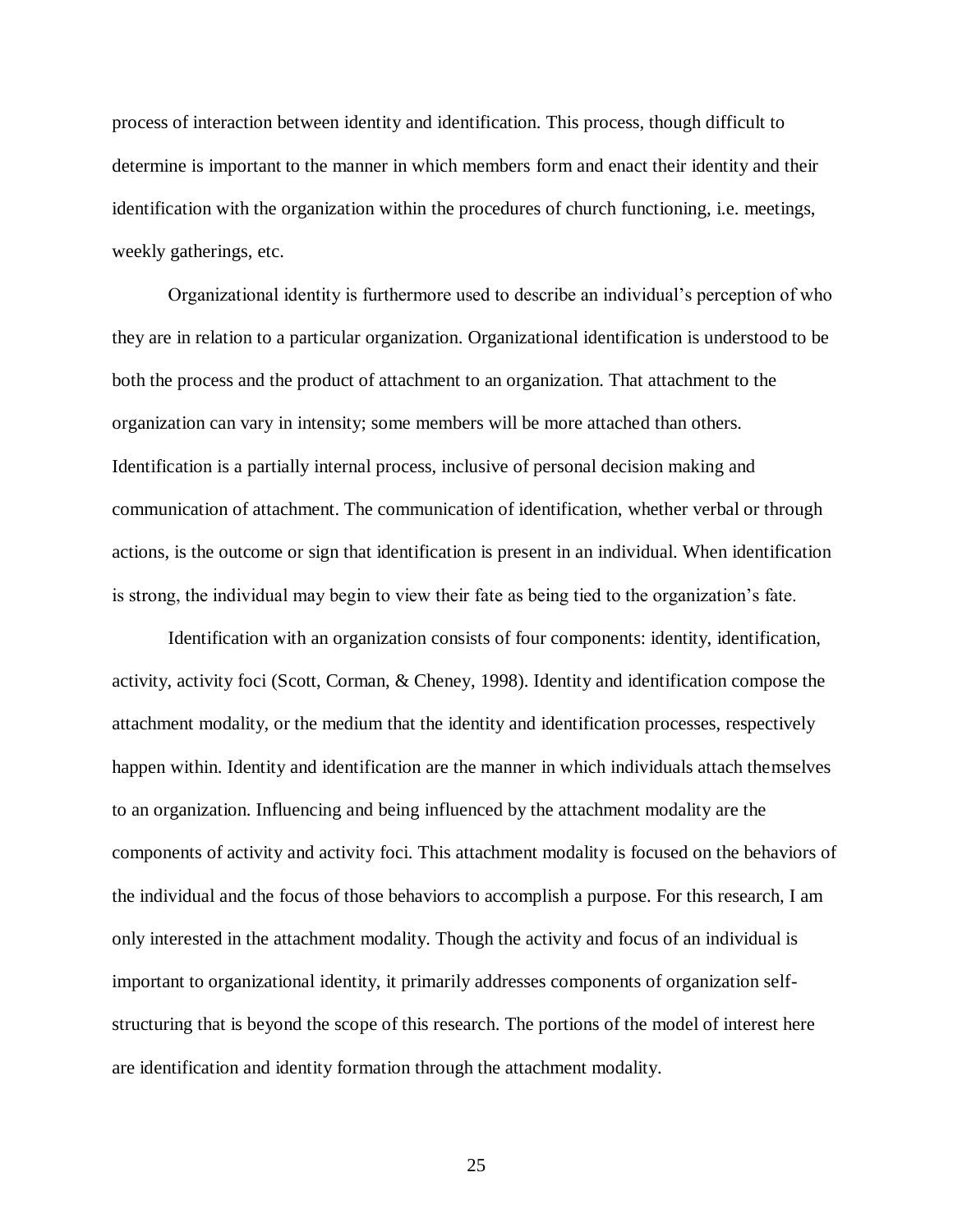Within the attachment modality (Scott, Corman, & Cheney, 1998), identity has multiple components. These components include personal, occupational, group (within the organization), and organizational. All these components influence member identification; however for the purpose of this research I reference individual identity as a collective whole because the identity components besides organizational whilst influential are not exclusive to the organization and thus are less important to the discussion of membership negotiation within the Pearl Church. These individual and organizational identities, or perceived understanding of those identities, through an understanding of role expectations, formal structure, personal beliefs and values, among other components, provide the individual with a structure from which to base an appropriate and necessary attachment or connection to the organization. Within a church plant leadership team, there should be clear instances of identity construction in relation to the organization, as the organization is being communicatively organized and the roles and positions within the organization are being created and enacted. Organizational identification is to be seen to the extent that the leadership team is invested in the success of the organization. The duality of structure additionally will be seen in the bi-directional relationship of the construction of rules and resources that help an individual to enact the optimal amount of attachment to the organization. Given the premise that there are multiple sources of organizational identity, it is then reasonable to discuss identity tension or competition.

 Recognizing that members are using systems to construct their identity and display their identification while simultaneously producing and reproducing those systems, I seek to examine how that process manifests within the church organization.

 Overall, structuration theory leads to a conceptualization of organizations being constituted through the four flows of communication. Within the four flows, membership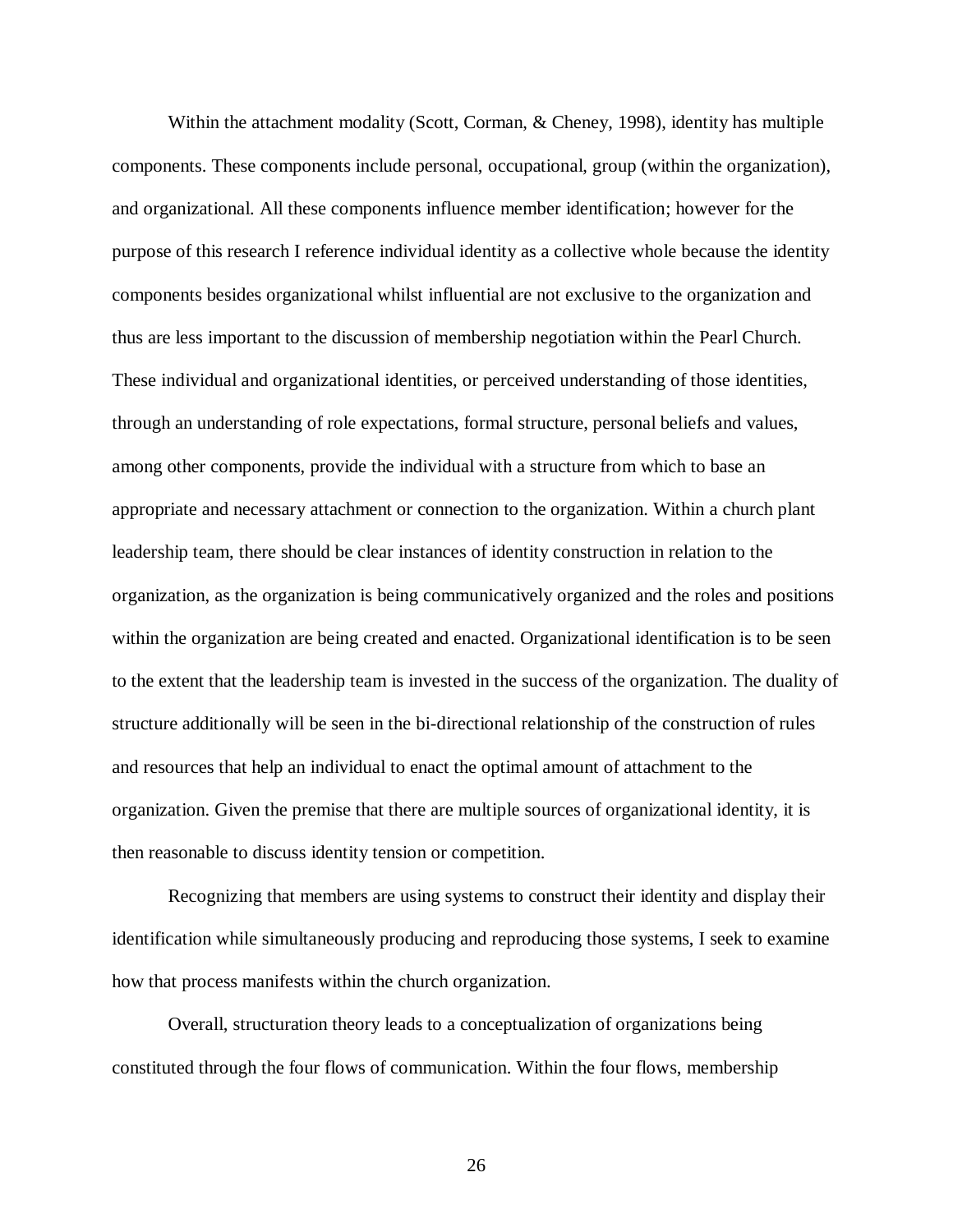negotiation allows for an understanding of the way that members of an organization negotiate their membership while simultaneously enacting the organization. Within the realm of membership negotiation, there are two imperative constructs to be investigated: formal structure and organizational identification. Formal structure functions as the medium within which individuals enact their membership. Organizational identification includes the balancing structure of organizational identity through the duality of structure, which provides a modality for member connection to the organization inclusive of competing identities, aligned values and beliefs, and concertive control. Thus, to understand membership negotiation for leaders in a church plant, formal structure and organizational identification provide a lens for understanding how the leadership of a newly forming organization discursively enact the organization and their identities.

In light of these lenses the following question is proposed:

 How do leaders negotiate the meanings of their membership through formal structure and identification?

 communicative structuring of leadership and organizational processes. For Membership Negotiation it is necessary to explore the process of becoming a leader and the process of maintaining that status within the organization. In order to find this construct within a church organization, a qualitative research approach is applied using the previously discussed theoretical The flow of Membership Negotiation can be understood through examining foundation.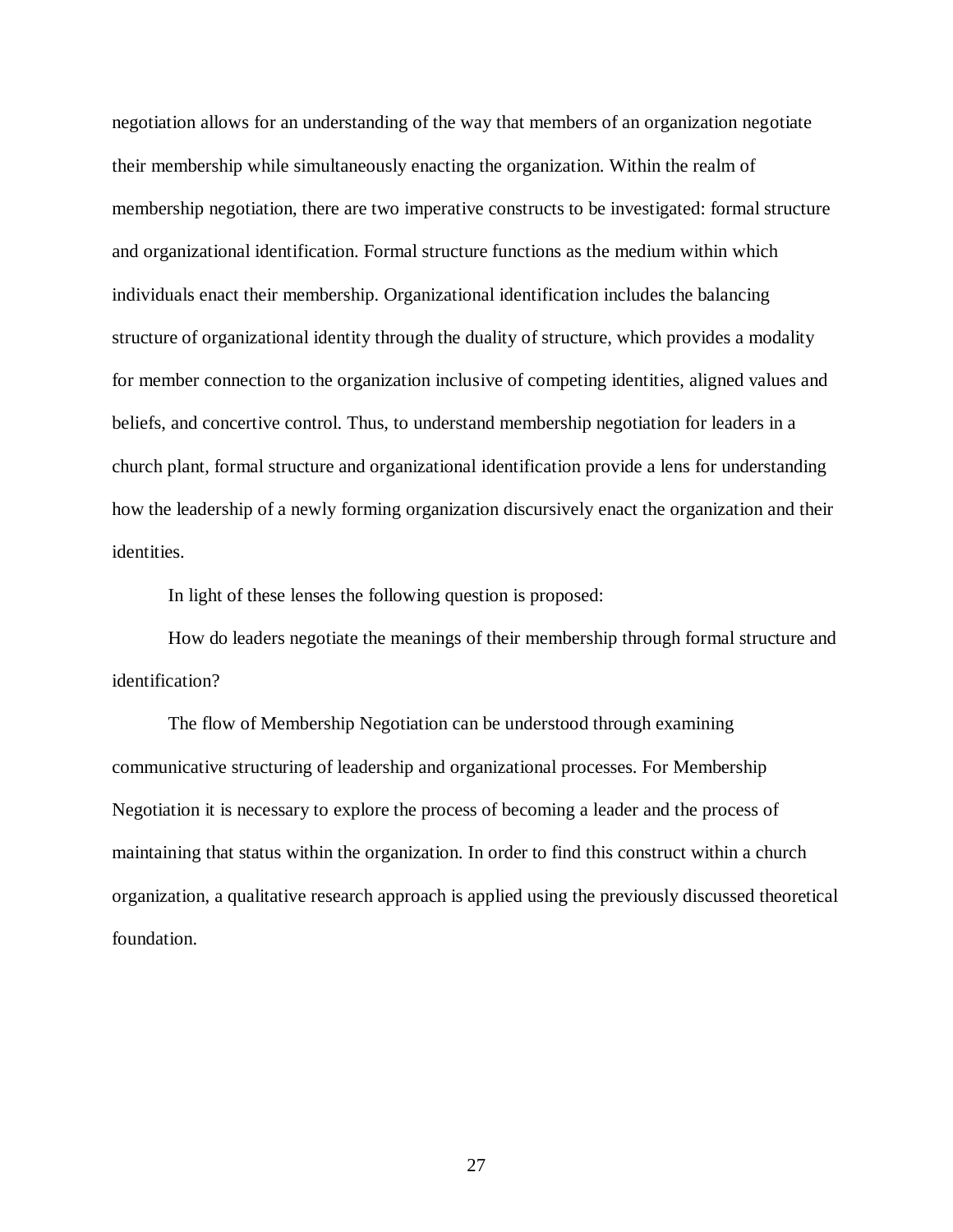## **Chapter Two**

## **Methods**

## **Organizational Site**

 For this study I examined those individuals who are recognized as being on the leadership team at the Pearl Church located in Denver, CO. Although all members negotiate the meaning of their membership (McPhee & Iverson, 2009), for this project I am limiting the scope of membership explored to leaders for three reasons. First, church membership can be incredibly broad including those individuals who have taken certain classes, those who consistently give money to the church, or attend services. Second, leaders and pastors are building and enacting their membership in the organization more consistently. Their membership status is not as contested as a broader set of members and their identification should be more clearly present or absent. Third, because the church is still in the process of establishing itself, focusing on leadership and pastors of the church will highlight the interactive process of membership negotiation based on the power and influence that those particular individuals have on the organization, especially as. The leadership of a church, inclusive of the pastors, is typically set in charge of establishing the structure of the organization, the rules and resources that the rest of the members exist within, and the interpretation of the purpose of the organization.

**Church Numbers and Locations.** The Pearl Church is what is known as a "set-up" church", meaning that they do not yet have a building or a permanent location. Not having a building necessitates that everything that the church needs in order to hold a Sunday morning service must be stored somewhere, transported to a hotel conference room, and set-up before the service. This means that everything from art supplies for the children's ministry to microphones and lights for the platform in the service must be stored and transported to a predetermined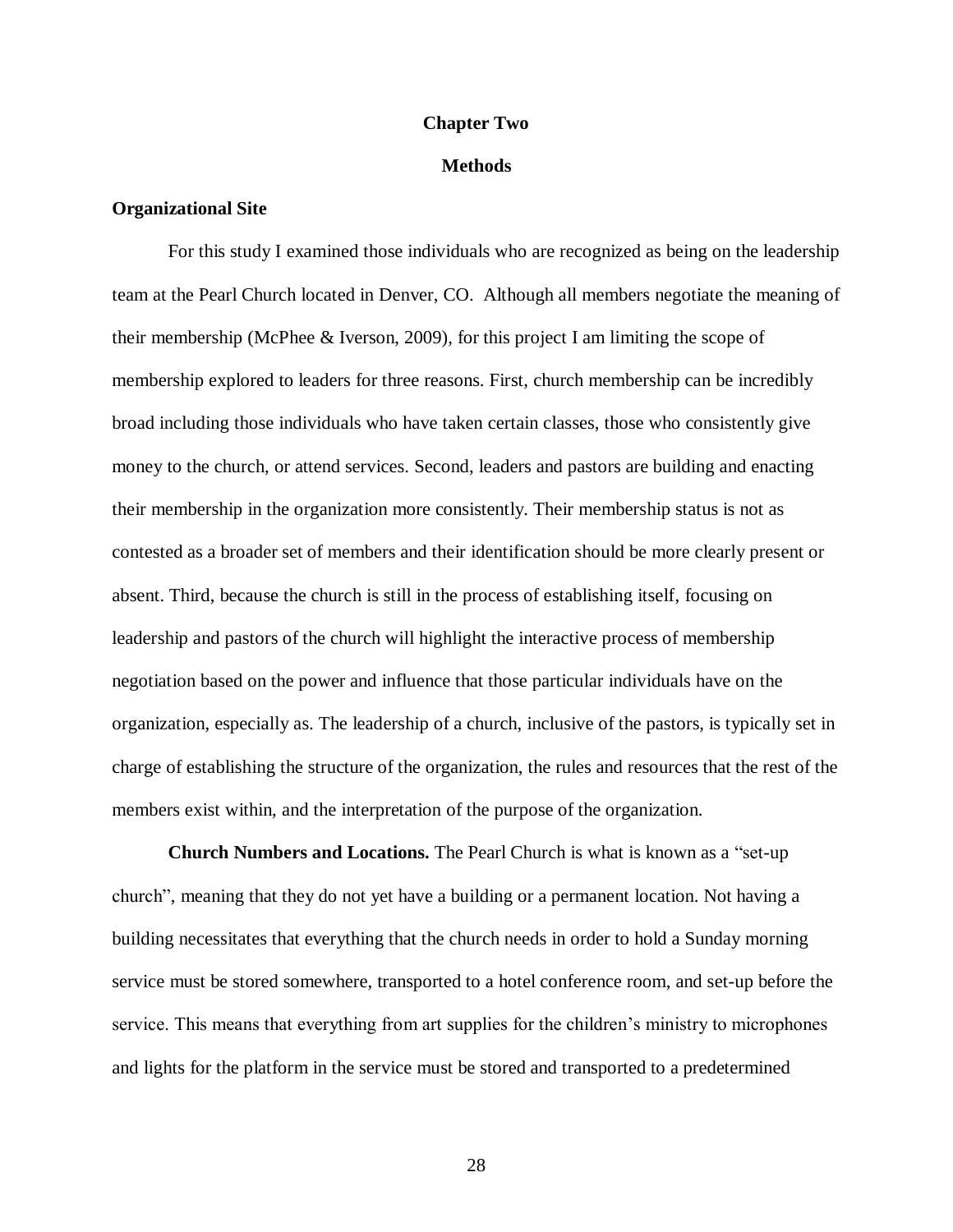location every Sunday. This set-up process has been happening for the three years of the church"s existence. Though all the leaders are eager to find and establish themselves in a permanent space, a space meeting the needs and constraints of the church has not been found.

 In order to have a space to conduct the services and activities of a church, the Pearl Church rents a hotel conference room for Sunday mornings, rents warehouse space, and encourages members to open their homes for small gatherings. Most Sunday services are held in a hotel conference room on the south side of the Denver metropolitan area. The church has a contract with this particular hotel and consistently meets in the same location, except on the occasion the space is unavailable. During the times when that particular hotel space is unavailable, the service moves to another hotel for one weekly meeting. The warehouse space is located across the street from the hotel where the Sunday services are held and functions as storage space for temperature sensitive equipment, as well as the location for smaller church gatherings. For example the warehouse is used for the youth services, worship practices, women's and men's ministry gatherings and occasionally leadership meetings. Small group gatherings, such as Bible studies, are held at member"s homes. Thus the Pearl Church exists as an organization in three different locations, which has an impact on their formal structure as a church.

 The Pearl Church congregation numbers between 300-400 people at a Sunday service, with the registered members totaling approximately 200. Youth services, held on Friday nights, number approximately 25-45 young people, ranging from the ages of 13 – 19. Given that the average congregation in America is approximately 75 members (Chavez, 2011), the Pearl Church is a large church; however, the Pearl Church"s base church membership is around 6,000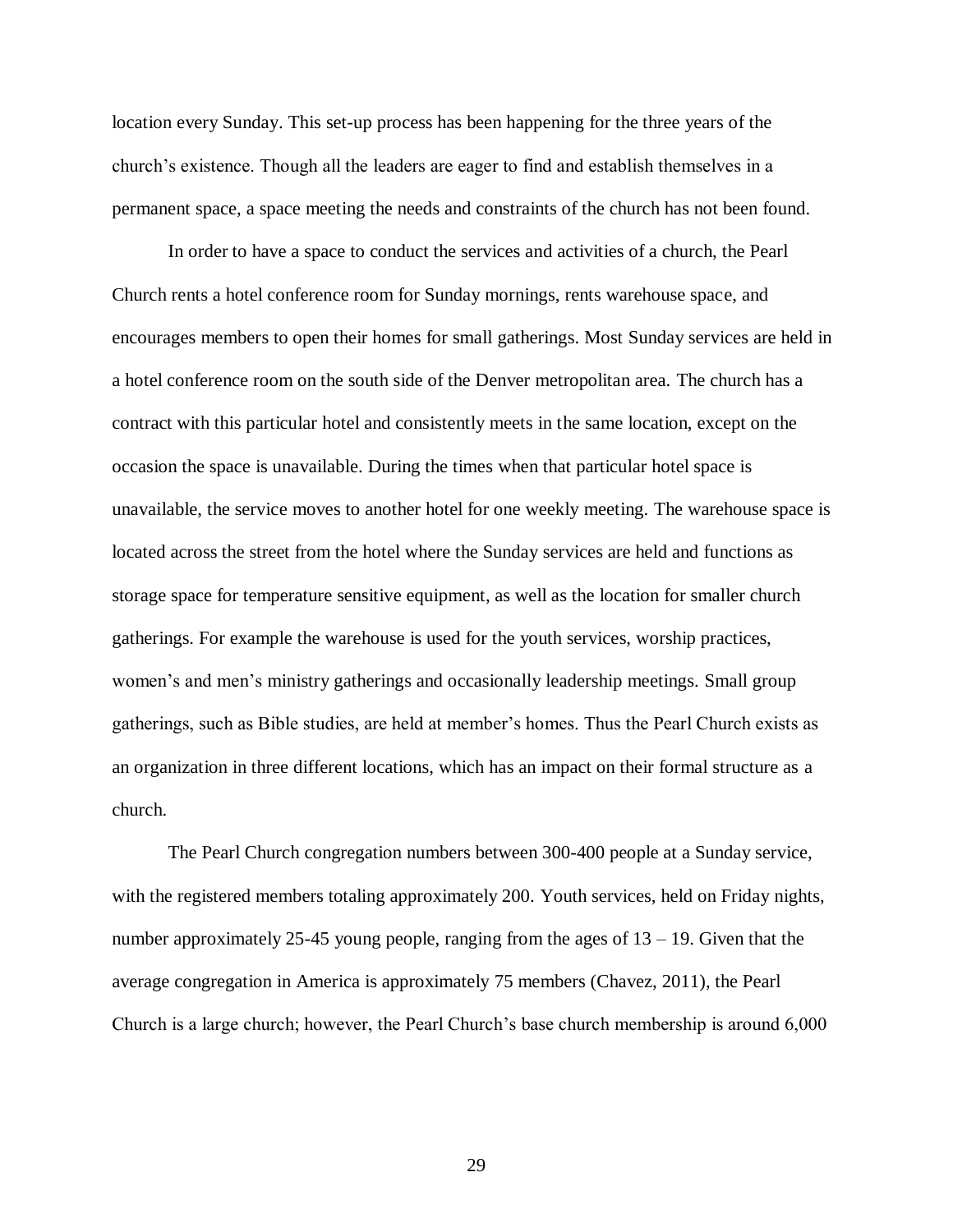and thus the leadership team often gives the impression that they feel the need to attain those types of numbers.

 **Church influences.** Though the Pearl Church functions as an independent organization, there are two organizations that heavily influence the church and the leadership teams: City Bible Church (CBC) and Minister"s Fellowship International (MFI). These two organizations are intertwined in that CBC is a member of MFI, as well as the church out of which MFI was founded. The connections to each organization varies, but the Pearl Church structure is impacted by the organizational and personal connections to each.

 As a church plant, the Pearl Church was established as a church by City Bible Church, located in Portland, OR. City Bible Church has provided and continues to provide support, both financial and material, to the Pearl Church. The board of Elders which oversees the Pearl Church consists of the lead pastor of the Pearl Church and three members of City Bible Church"s staff. The majority of the Pearl Church's highly influential leaders and all of the founding members of leadership have an association with CBC, either serving on leadership teams or being a member of the church staff.

 The Pearl Church is greatly influenced by its association with a larger church organization that is known as Minister"s Fellowship International (MFI). The MFI headquarters are located in Portland, OR. The organization was founded by the pastor who also founded CBC. MFI is an organization that was founded in order to provide pastors with the relationship and resources of a denominational cover, without the constraints of joining a denomination. MFI has set forth 15 specific doctrinal beliefs, three philosophy statements, and 14 statements of distinctness that churches as members agree with and accept as sound teaching. These three rhetorical constructs inform the belief system that has been accepted by the pastors of the Pearl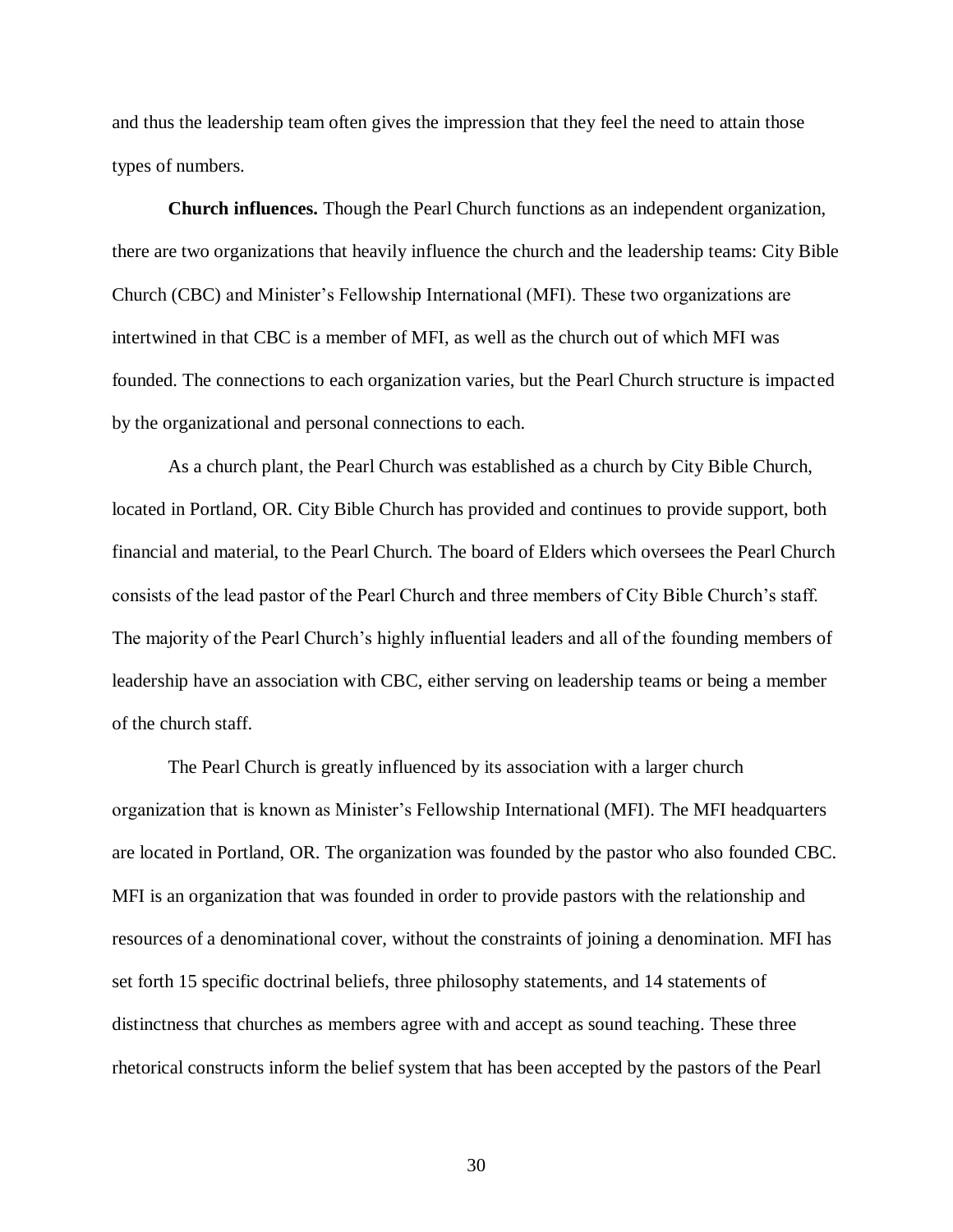Church and subsequently informs a large component of the church and individual belief set of leaders within the Pearl Church.

 The Pearl Church is greatly influenced by their connections with both CBC and MFI, because as both organizations provide rules and resources that the church uses as an organization, inclusive of resources, both material and immaterial, used by the lead pastors and the leaders who were formerly involved in CBC. Since, MFI continues to function as a governing agency for the Pearl Church, the beliefs and values of MFI have been and continue to be the beliefs and values adopted by the Pearl Church. Thus the church identity, as well as individual leader"s organizational identity will be influenced by continued connections to CBC and MFI.

Pastors and leadership. Established in conjunction with City Bible Church (CBC) in Portland, OR in the fall of 2009, the Pearl Church was founded by a team of 17 people from the Portland area. Those 17 people comprised the original leadership team; however, over the last three years the structure of the leadership teams has changed in order to be functional for a larger congregation. Currently there are three tiers of leadership in place to ensure the functioning of the church. Within the organization, the three levels of leadership are the vision team, the ministry team (sometime referred to as team leads), and the core team. The vision team consists of three couples, totaling six members. The job of the vision team is to determine the direction of the church, to manage finances, and deal with issues that arise within the church. Ministry team leaders are in charge of handling the practical functioning of the church. They conduct small group meetings, they lead set-up teams, they run various ministries within the church, and a whole variety of other behind-the-scenes activities. The ministry team includes 16 members, including four members of the vision team, who serve on both teams. The last tier is the core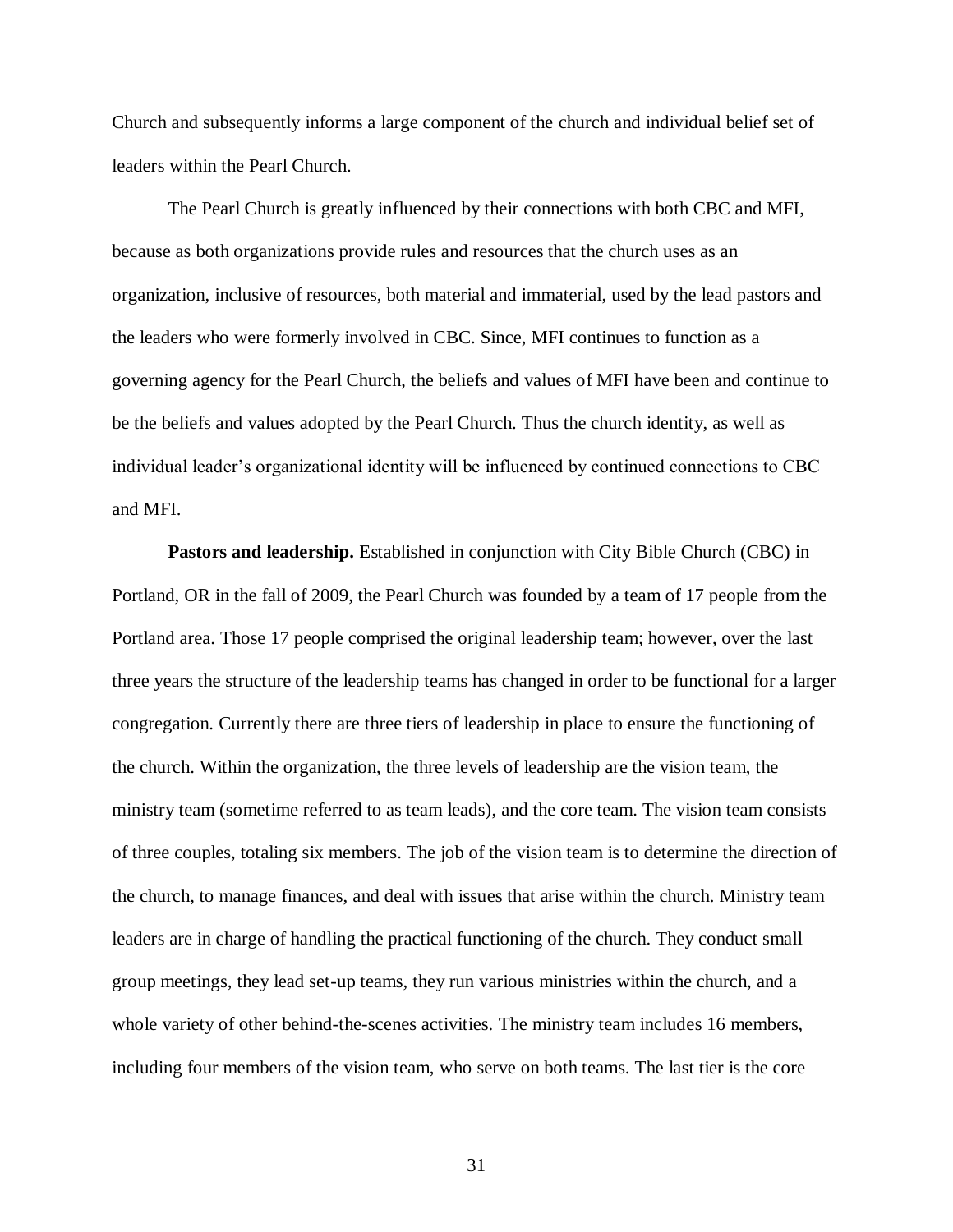team who are involved with carrying out the practical needs of the church vision. If an individual volunteers in one of the ministries on a consistent basis, they are considered to be on the core team. Due to the variation in the number of people at that level of commitment, the core team varies in size. Each leader knows who is on their team and how many members they have available when help is needed. A conservative estimate would be at least 60 people. From the leadership teams only four have official titles and are on the payroll of the church: the two lead pastors and the two youth pastors, who also function as associate pastors.

### **Data Gathering**

 Data was gathered using participant observation, individual interviews, and a group interview. Observations included four Sunday services, four Youth services, two Journey (membership) classes, two conversations with individuals about the church, and a women"s ministry planning meeting. Observations were recorded using field notes with scratch notes during the observation and head notes when immediate note taking was not an option (Lindlof & Taylor, 2002). After notes were fully written, they were examined for relevant information and coded for meaning. Specifically, I engaged with the organization and the individuals as a, "observer as participant" (Lindlof & Taylor, p. 149). To that extent, my role in the meetings and gatherings was as an observer, not directly as a participant. I was involved in some activities, including volunteering to help with preparation for the youth service and tear down from the Sunday morning meeting; however my primary role remained researcher and examination of the organization from a more detached stand-point than a total participant. Observations consisted of approximately 29 hours of observation and involvement with the members of the leadership team, resulting in 35 pages of field notes. In addition to attending services, classes, and meetings, I volunteered to assist leaders with the activities they were engaged in and was then able to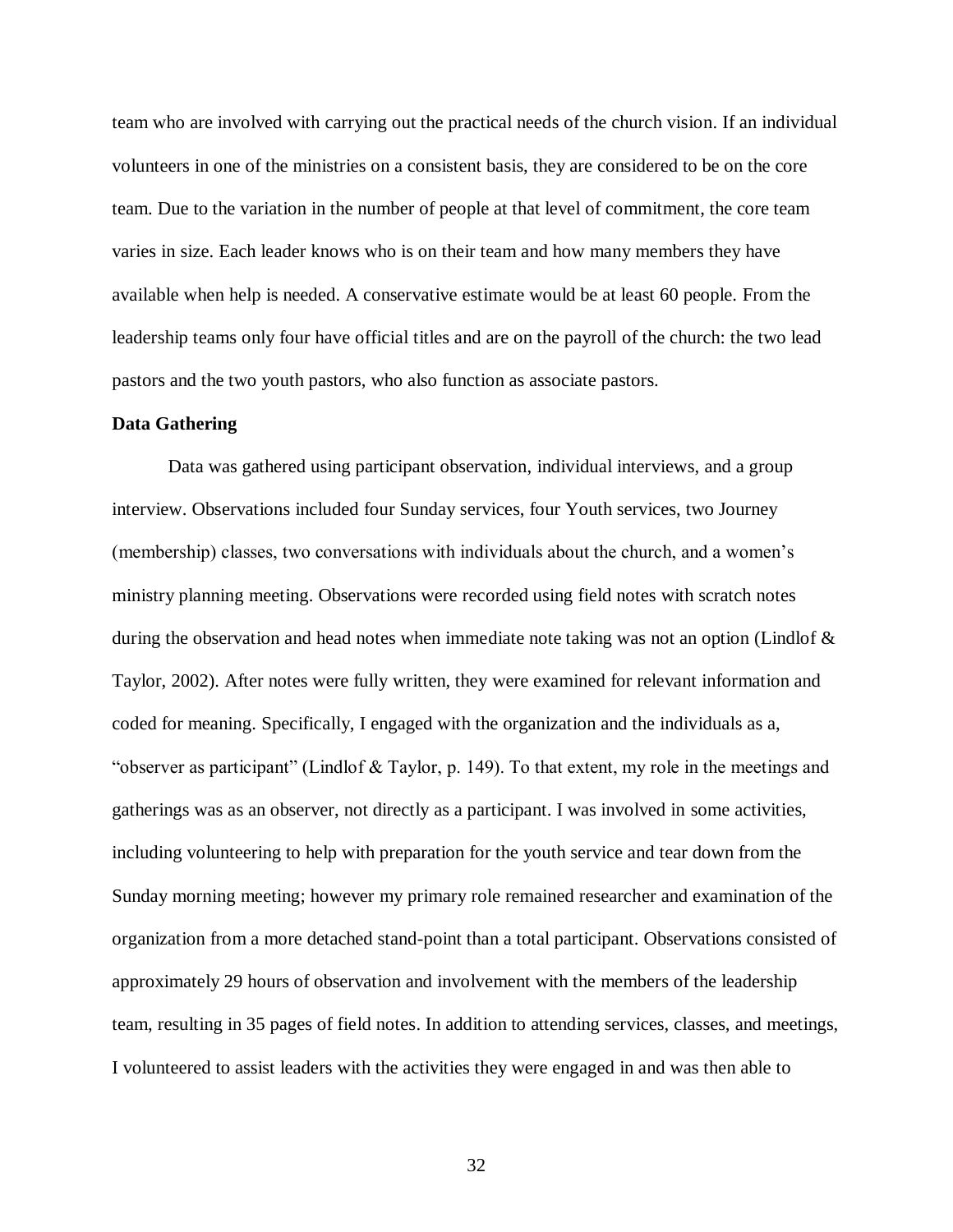gather a better understanding of how they engage in their tasks. For example, I helped one of the leaders pack up the sound equipment following a Sunday service and was able to observe the interactions of leaders engaging with one another and with their responsibilities. These participant observations allowed for me to examine the rhetoric of the leaders to congregants as well as their enactment of organizational identity within the context of church services and events.

 Interviews were set up in a semi-structured format (Kvale & Brinkmann, 2009), inclusive of a pre-determined set of questions. The question set included direct and indirect questions that relate to the concepts that this study is grounded upon (see Appendix A). The group interview was designed in a similar style to a focus group interview, which provides a way to engage participants in discussion about the constructs being examined (Kvale & Brinkmann). This group interview was conducted with leaders who, while having been involved with the team for varying amounts of time, were at the same level of leadership within the Pearl Church. In this way, there was minimal pressure for individuals to answer in specific ways. Additionally, the focus of the questions was on an individual"s response to the church, not necessarily about the church as a whole. Audio-recording was used to gather information from the individual interviews and the group interview recordings were then transcribed for analysis.

 Interviews were conducted with 14 people, including two couples, five individuals, and a group interview with five of the leaders primarily involved in the youth ministry. Of those 14 people, four were from the vision team, seven were team leads, and three were on the core leader team. These interviews produced 11 hours of audio recordings, which were then transcribed into 153 pages of typed transcript.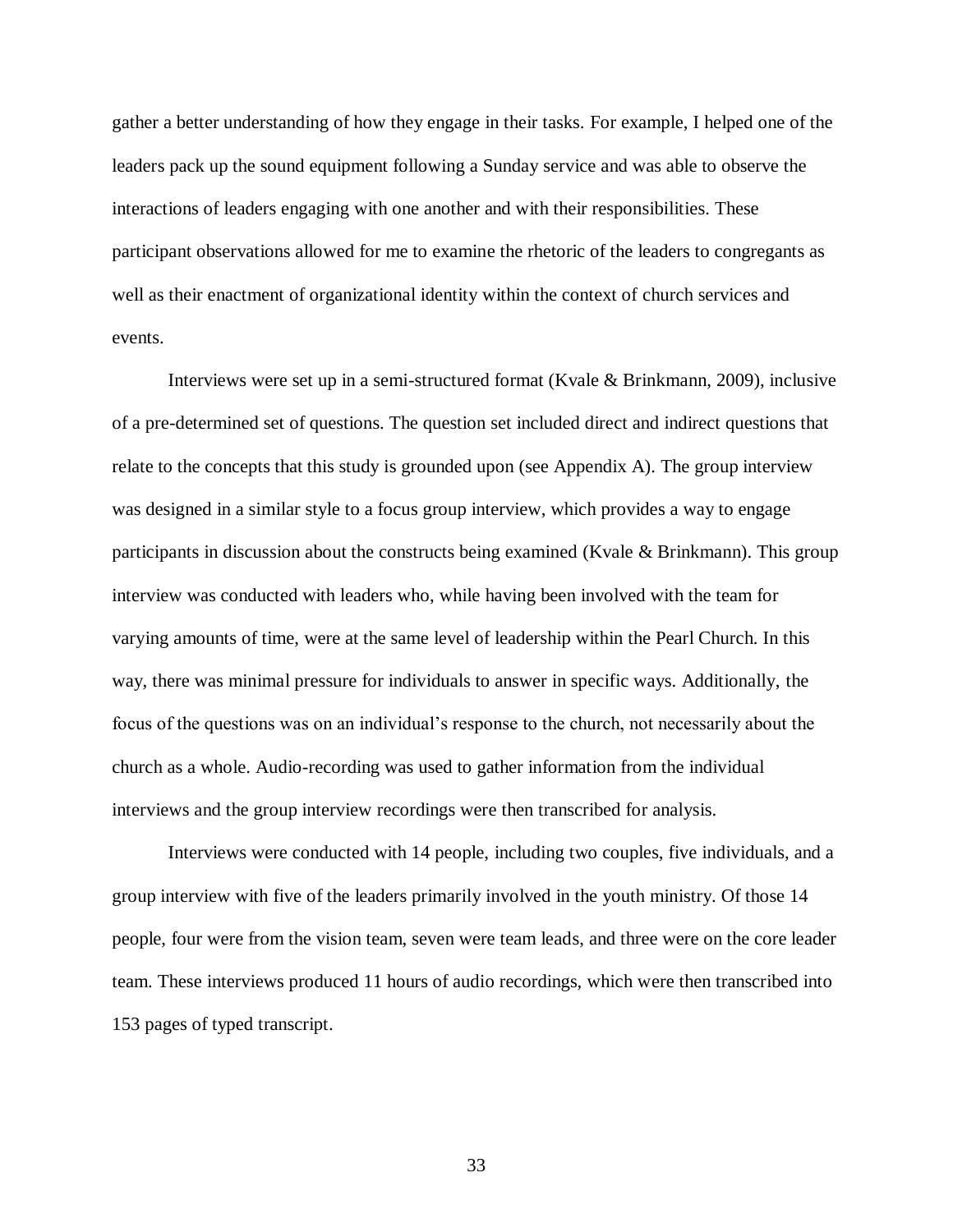#### **Data Analysis**

 Data analysis involved the use of a grounded theory approach (Charmaz, 2006), sensitizing constructs from relevant literature (Lindlof & Taylor, 2002), and metaphor analysis (Tracy, 2013). The grounded theory approach (Charmaz) was engaged during analysis in order to allow for the church leaders to define the structures and enactments of their identity and organization using their own words and conceptualizations. Analysis of the data began while transcribing the data. While listening to the interviews, I began to note patterns of consistency within the data that I then marked down as categories (Charmaz). Upon completion of transcription, the transcripts were analyzed using the categories noted during the transcription process. The transcripts were then coded and sorted as quotes that highlighted instances of formal structure and identification according to the theoretical works set forth in the literature review (Barker, 1999; Larson & Pepper, 2003; McPhee & Iverson, 2009; Scott, Corman, & Cheney, 1998; Scott & Myers, 2010; Tidwell, 2005) Specifically, the constructs of organizational identity and identification, as described through the DNA metaphor were examined in light of the work of Scott, Corman, and Cheney to understand the construction of meaning for leaders. These theoretical concepts used were continually referenced as sensitizing constructs (Lindlof & Taylor) for understanding the researched phenomenon of membership negotiation, as formal structure and identification.

 Metaphor Analysis (Tracy, 2013) was also used during the analysis process. The DNA metaphor that came through in the process is categorized as being a live metaphor due to its prominence throughout and the manner in which it was found to elicit other metaphors and references. Furthermore, the metaphor is an ideographic metaphor as the metaphor came through the interviewees' conceptualization of their membership, not at the suggestion of the researcher.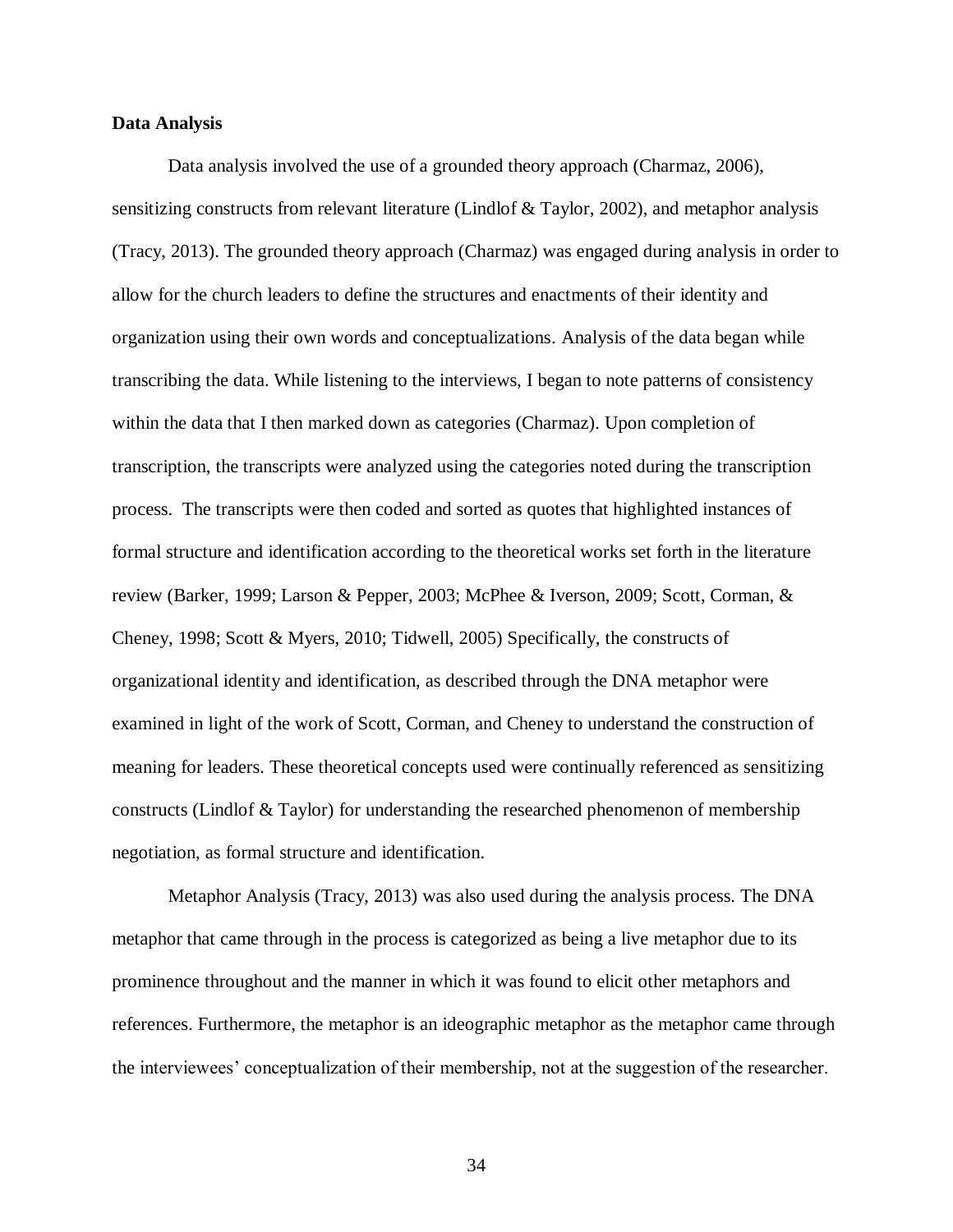Interpreting the metaphor was done by cross checking the concepts that were being referenced through the use of the metaphor and translating those concepts into terms established in the literature review. Those concepts include individual and organizational identity, along with structure and organizational identification.

 Using a combination of categories from emergent codes, including codes gathered the metaphor analysis, I then connected those to larger constructs, principles, and theoretical constructs within the communication field of research. Using their own language and conceptualizations to infer theoretical concepts was necessary based on the participants' limited knowledge of those concepts and allows for a richness within the data which gets at the core of the leaders construction of the church identity and their organizational identity.

## **Researcher Subjectivity**

 Throughout engaging in the research process, I managed my own subjectivity by recognizing the subjective nature of qualitative research, grounding all my work in established theoretical knowledge, and utilizing the oversight of my committee members, primarily my advisor. During the data gathering and analysis process I embraced the understanding that the research was going to be influenced by my own perceptions of the organization site and my theoretical understandings. However, based on that understanding I spent as much time as possible focusing on the theories and the concepts set forth in the literature review. Using those constructs as my lens for viewing the data collected served as a foundation to anchor my conceptualizations to an understanding of the phenomenon through the perspective of the established literature. Furthermore, the data and analysis of the data was submitted to my advisor and committee members in order to be sure that the conclusions I drew were not unreasonably biased in any way.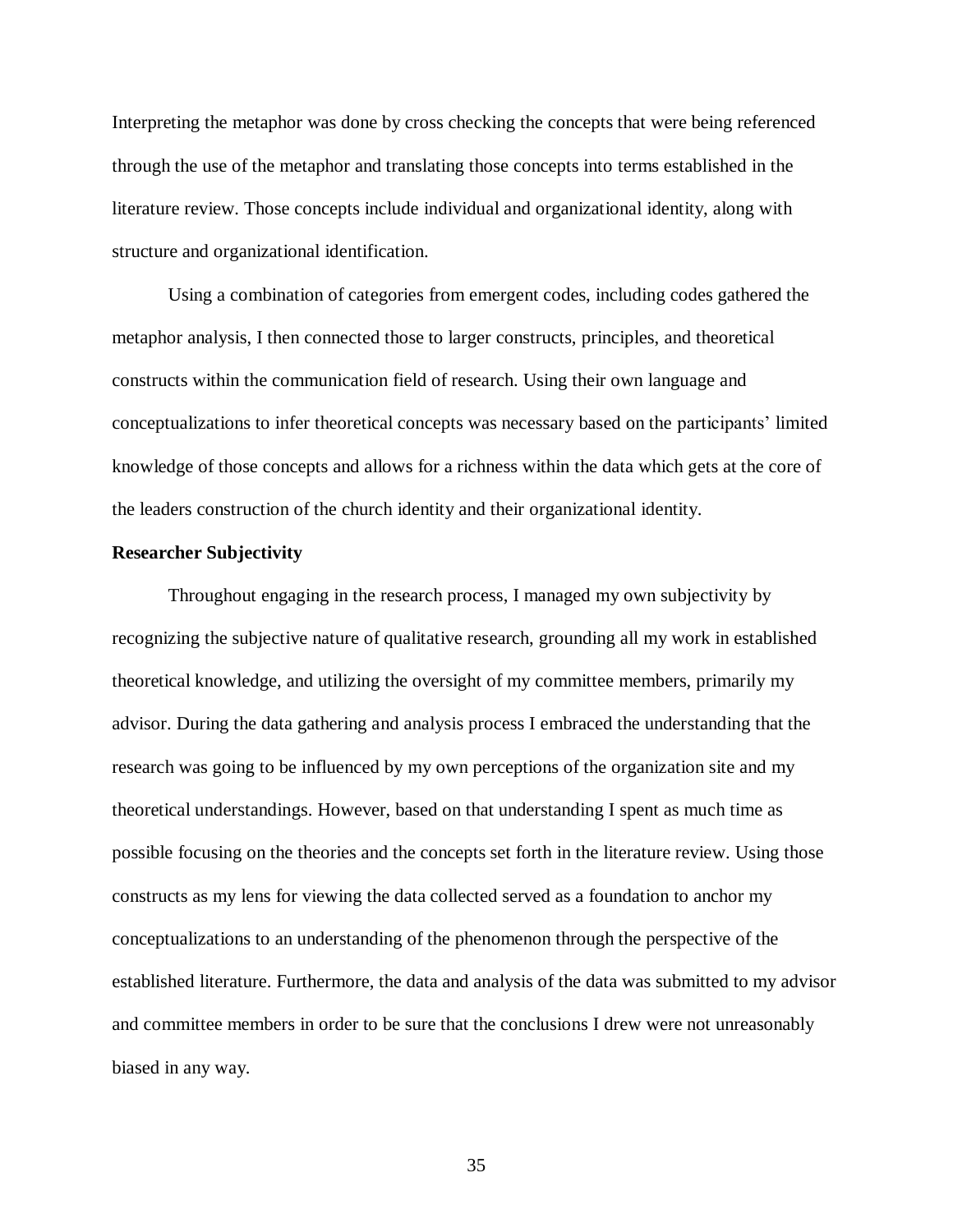## **Chapter Three**

### **Results**

 metaphor of physical DNA to describe and enact, in some way, all of the theoretical constructs examined in this paper. This DNA metaphor is used to reference the reasoning for their personal and organizational choices, including the selection of leaders, organizational identity and identification, and the structure that informs their belief system. In this results section, the DNA metaphor is briefly analyzed before the meaning of membership is presented through discussion of formal structure and then organizational identification, including identity. The leaders of the Pearl Church enact membership negotiation in large part through a

 Membership negotiation is the communicative process by which an individual becomes and remains a member of an organization. For the leaders of the Pearl Church membership is negotiated through the perceived presence of church DNA in their life, both individual and organizational identity enacted through the church's formal structures.

DNA is who we are, it's what we're made up of... like my DNA is from my Mom and Dad and spiritually there's a spiritual DNA. That and information, where you're raised in a house of God type of thing, where there"s things that are passed down into you that become so normal to you that it almost becomes your DNA, like your spiritual DNA or your leadership DNA (Audrey, Personal Interview).

 The DNA metaphor was found to be the primary method by which leaders communicated the reasoning for the church and their individual actions, their connection to the organization, and the guidelines for knowing who is included and excluded as a leader. Though DNA is a bodily metaphor, church DNA is best understood as a set of beliefs and ideas that are translated into actions that are seen by others and inductively reasoned, by others, to be DNA based upon an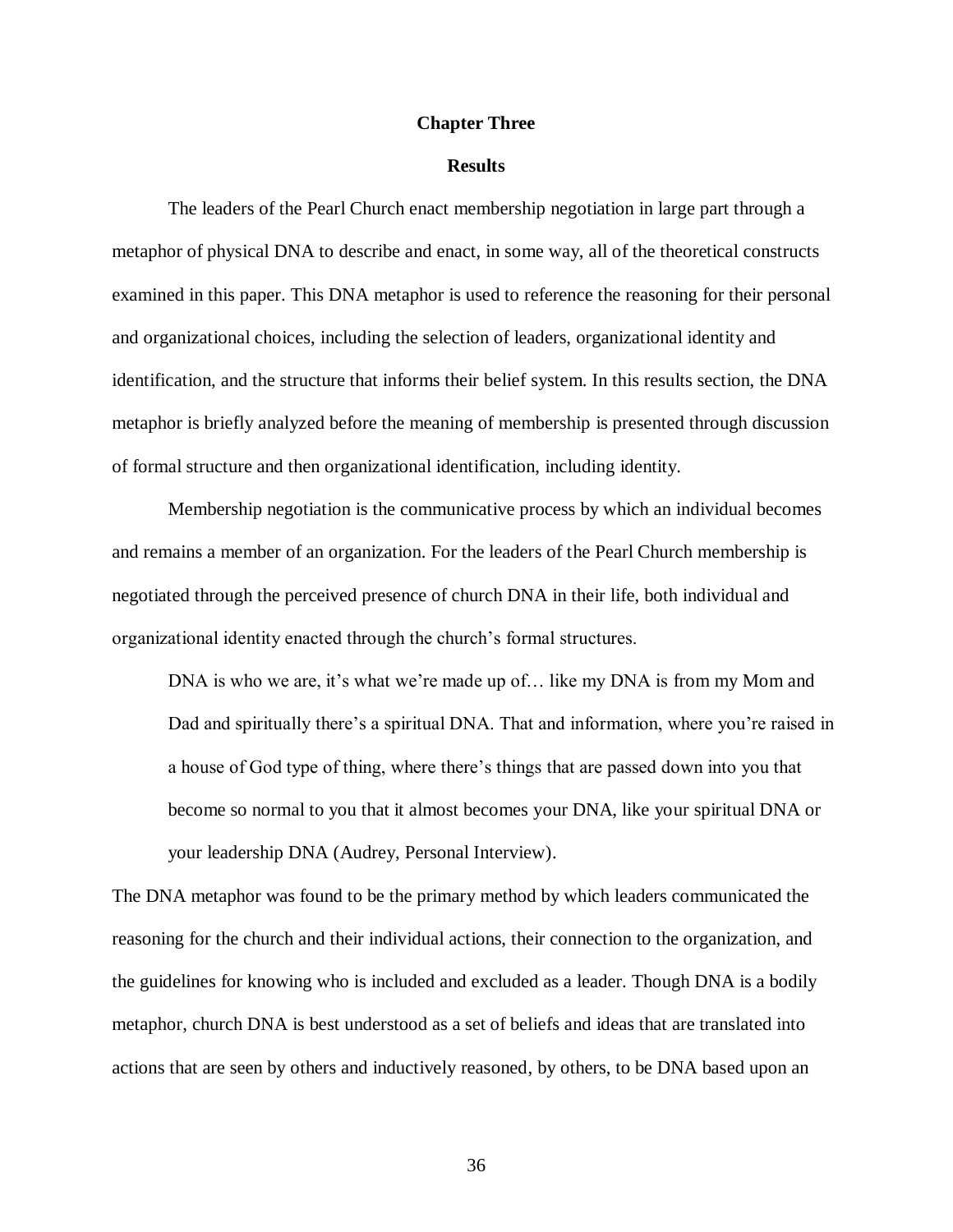individual"s church heritage and behaviors. DNA, for the Pearl Church, is an indicator of heritage and a determinant of behavior in the same way that literal DNA does those things within an organism.

 DNA is in every part of the body and it always comes back to the same body, the same person, so you test the finger, you know who it is… it"s the same in the church, everything that you do contains a DNA (Greg, Personal Interview).

 For the leaders of the Pearl Church DNA is present everywhere and acts as an indicator of the compatibility of an individual with the church.

 From a practical standpoint DNA is a double hermeneutic for the organization (McPhee & Iverson, 2009). A double hermeneutic refers to a principle that is understood as its own concept, but that understanding is used to further explain the principle. In a recursive fashion, DNA determines behavior and that behavior in turn indicates the presence and type of DNA found in the individual. There are two principles in this example: an understanding of DNA and DNA behavior both of which influence and inform one another. Established leaders and the prospective leaders have an understanding of what the DNA is in the prospective leader; however the established leaders expect to see behavior that indicates and further explains the DNA of the prospective leader.

 While the DNA metaphor is used to communicate individual interaction with the church, it also is used to describe the rules and resources used by the church and its members. Formal structure in the church was found through discussion of the practical components of the leadership team set-up and the DNA metaphor as a representation of the values and beliefs of the church. church.<br>37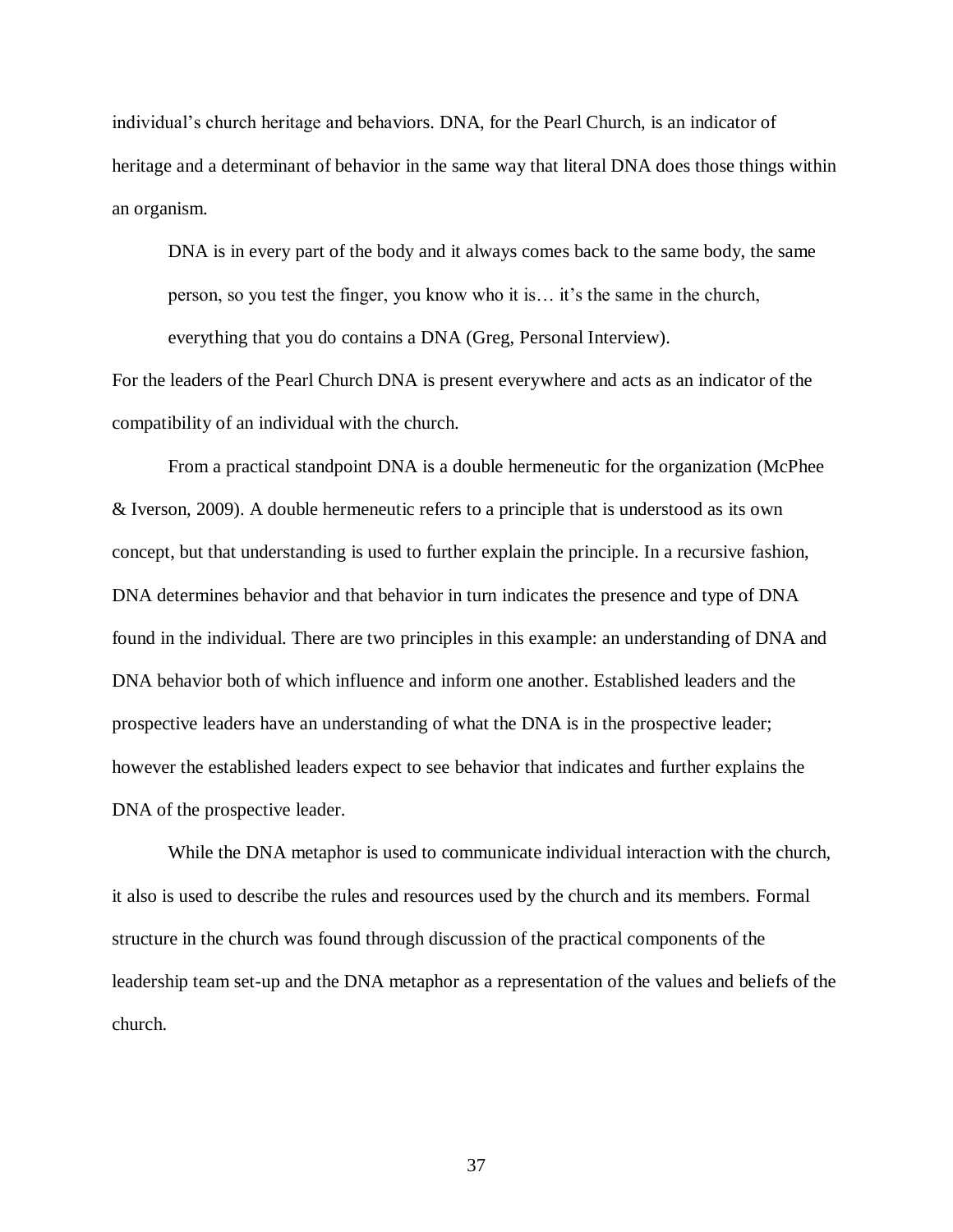# **Formal structure**

 Formal Structure is hierarchical with three levels of leadership that are connected to and communicated by the lead pastors, but enacted by different activities and coordination. Participation in the different levels of leadership is attached to a specific set of responsibilities that informs individuals of their place within the church. Additionally, the leaders negotiate membership with each other to reinforce the formal structure that exists despite the lack of a building. The structure of the hierarchy informs members of their place in the organization. Through the process of taking the membership class, volunteering, and then being asked to be on a higher level of leadership, the Pearl Church communicates the expectations of leadership members through classes, meetings, and time spent with other leaders.

 **Membership precedes leadership.** The process of becoming a member begins with attending a Journey Class, which is a four hour class over the course of four weeks that provides individuals with a history of the church and an overview of the basic theological and doctrinal beliefs of the church. Once the class has been completed, an individual fills out a form that gives the church information about them, and is given the choice to become a formal member of the church. Once an individual has chosen to be a member they are then encouraged to find a ministry in which to serve. The choice to serve and the act of consistently serving in a ministry places the person in the lowest of three levels of leadership, the Core Team.

Levels of Leadership. Within the Pearl Church, three levels of leadership are formally enacted by the church organization. The levels or tiers of structured leadership are called the Vision Team, the Ministry Team Leads, and the Core Team.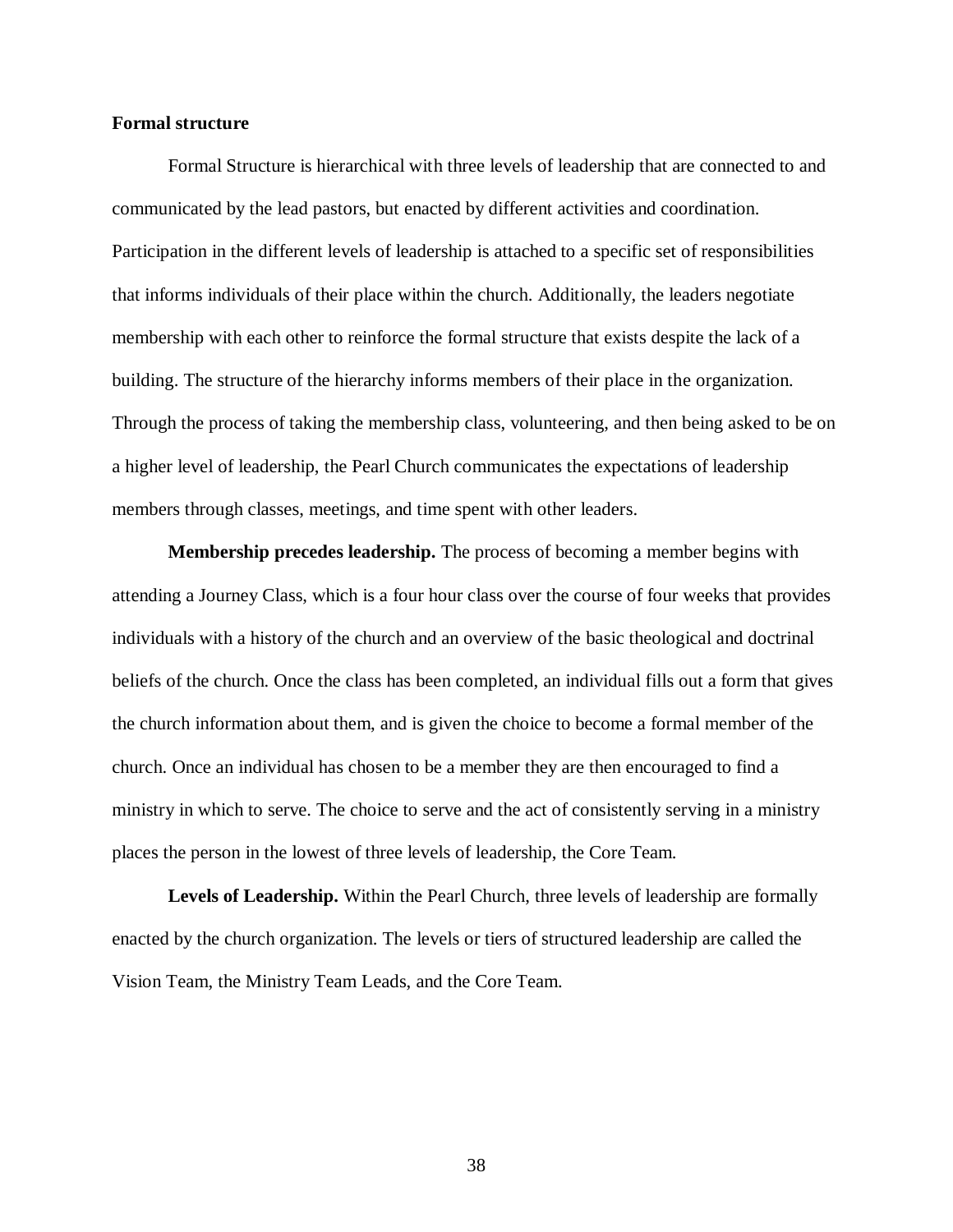## Table 1: Levels of Leadership

| Vision Team                | Highest level of responsibility and power. These individuals formulate       |
|----------------------------|------------------------------------------------------------------------------|
|                            | and maintain the DNA, while also overseeing the functioning, both            |
|                            | practical and spiritual, of the church body, including plans for the future. |
| <b>Ministry Team Leads</b> | Middle level of responsibility and power. The individuals on this team       |
|                            | have the DNA and are mandated to oversee teams of individuals from           |
|                            | the Core Team. They are picked by the Vision Team based on DNA and           |
|                            | skills that fulfill church needs.                                            |
| Core Team                  | Lowest level of responsibility and power. Members of the Core Team           |
|                            | are individuals who volunteer on a consistent basis within the varying       |
|                            | ministries in the church. These members have agreed to the tenants of        |
|                            | the DNA, but might not yet have the complete DNA and thus still need         |
|                            | more of it before moving on in leadership.                                   |

The key difference between the three levels is a function of two different factors:

 investment in the organization and knowledge of organizational structure. For example, members of the Vision Team are the most involved in the construction of the organization, especially the lead and youth pastors whose lives are inextricably linked to the church. "Communication in a church is hard work because every aspect of your life is wrapped into one moment and if one thing messes up, it messes with everything" (Greg, Field Notes). For the pastors, the church is their job, their passion, their livelihood, and their social circle. Additionally, because the pastors are responsible for the church vision and the subsequent functioning, they have the most knowledge about the church organization. This knowledge is based on previous experiences and outside sources that have been sought out, primarily for problem solving purposes, and the structures or knowledge sets that have been designed by the pastors because it is their church.

 The Vision Team is comprised of the individuals tasked with being in charge of the church. The pastor cannot reasonably keep the church organizationally and spiritually functioning all on his own. As a result he brought in leaders who are able and willing to handle the responsibility of running the church. These people include those individuals who figure out where the church is going and how it is going to get there. One of the lead pastors explained the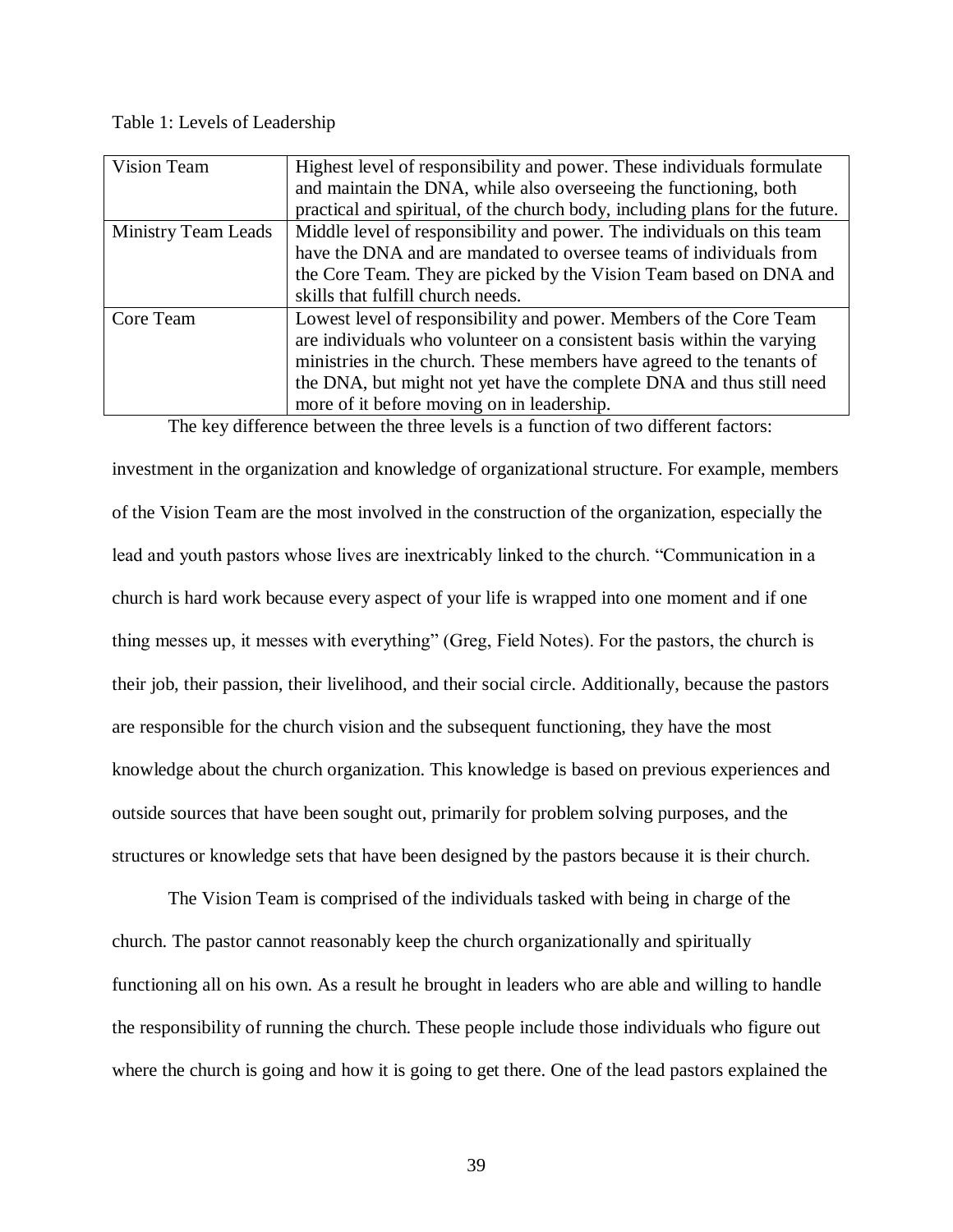role of the Vision Team, "We"re the ones that direct the vision of the house, control the finances, deal with any doctrinal issues, theological issues. It's the team that casts the vision" (Greg, Personal Interview) thus meaning that not only does the Vision Team have the church DNA, but they also determine and uphold the DNA of the church. The majority of the people who are involved in this level of leadership are the individuals who make up the church"s four member staff. Thus their lives are inextricably tied to the church and its functioning. It is believed and expected that these leaders have an intimate and invested knowledge of the DNA. The Vision Team teaches and communicates the organizational identity to the rest of the church.

 The Ministry Team Lead (MTL) members are also highly involved in the church. Their function is primarily to ensure the continued function of the church by leading volunteers in tasks that carry out the church"s mission, both in a practical and spiritual sense. On a practical level, they are in charge of set-up and tear-down teams, children"s programs, controlling sound and lighting, and managing the teams of individuals who volunteer to complete these tasks. From a spiritual standpoint, these leaders are the ones who share beliefs in Bible studies, pick songs for worship times during services, meet with people to counsel them concerning life situations, and select course materials for the children and youth ministries. The practical and spiritual components of the MTL responsibilities are certainly monitored by and receive input from the Vision Team, but the ministry heads are enacting the vision and leading others to do the same. From the lead pastor's perspective, these are people who have the DNA. In order for the church to function optimally these leaders need to be solid in their shared values with the church and then need to be able to teach it to those who are volunteering. One of the lead pastors stated, "the Ministry Leads that are… leading different things, they needed another level to really know our hearts and so we wanna feed them, that means equip them, that means also teach [ing] them"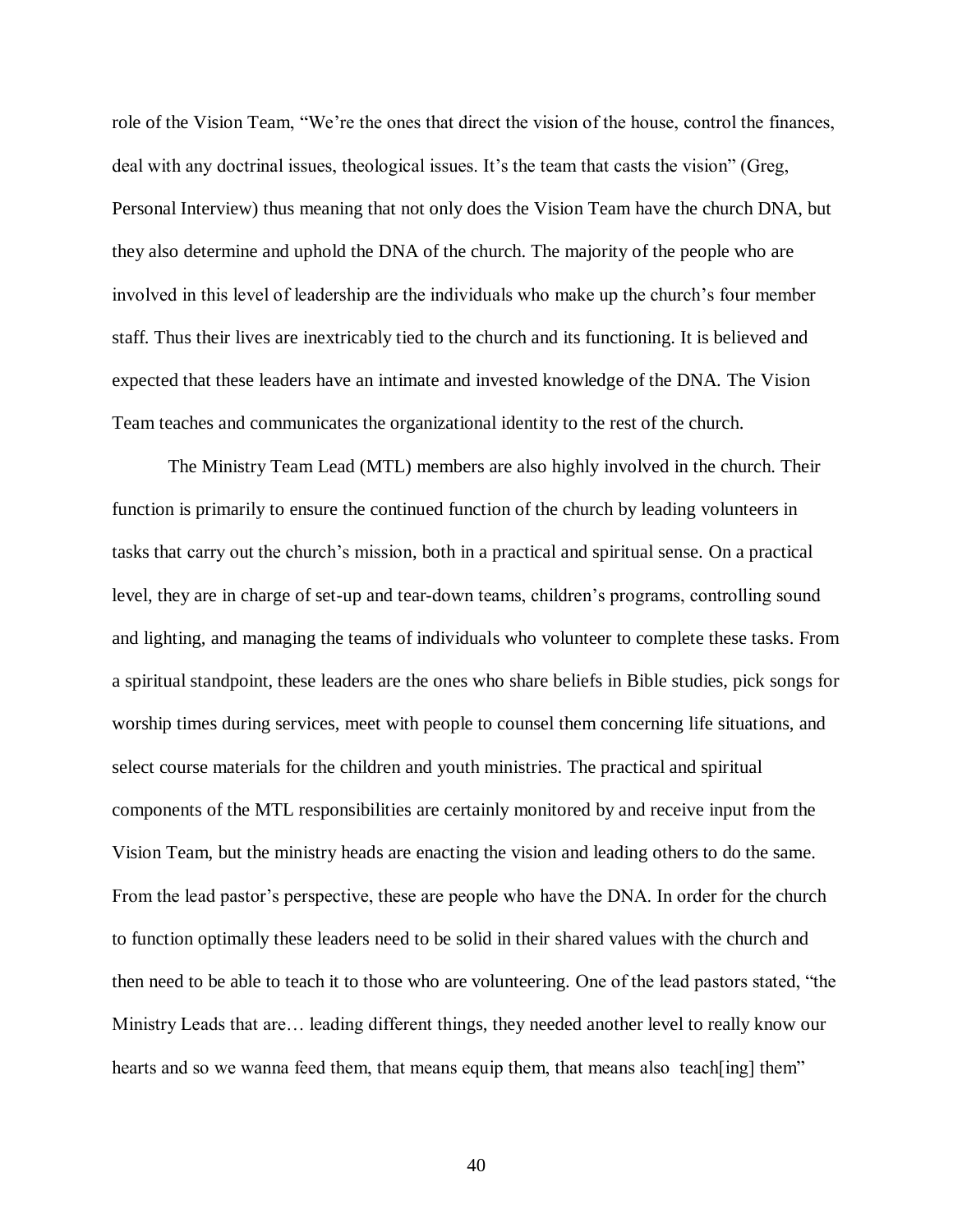(Greg, Personal Interview). The MTLs get more time with the lead pastors where they come to better understand the vision of the church and also what their role is within the church.

 The lowest level of leadership in the church is referenced as the Core Team. The Core Team is made up of individuals who volunteer on a regular basis. They volunteer to serve the church and its members. Similar to the MTLs, the Core Team members are highly involved in church function from a practical standpoint, but they are not nearly as involved in the spiritual component. These are the individuals who play instruments on a Sunday, they volunteer in the children"s ministry (teaching lessons, playing games, caring for babies, etc.), they help with the set-up and tear-down of the stage, and a variety of other functional components of the church. One of the lead pastors described it in this way, "they have to have an ongoing kind of training and DNA work", (Greg, Personal Interview). Within the context of the Core Team, they are the individuals who have begun to establish themselves within the church, but have not been around long enough, have not expressed a desire to be a Team Lead, have not spent time enough being highly involved with the church leaders, or any combination of those three.

 The process of becoming a leader begins in the Journey Class through the communication of the tenants of the church identity with the teaching of the formal structure and the core beliefs, inclusive of a discussion that highlights the leadership teams within the church. The goal for the Pearl Church leaders is that they all enact leadership in a similar fashion. In order to facilitate that, "you want to have that same heart and mind and that same spirit all working together" (Yvonne, Personal Interview). Thus the values and the beliefs are taught in classes and the practical processes are taught through mentoring types of relationships. The Journey class presents four sessions: Introduction to the Pearl Church, Life in Christ, Life in the Local Church, and Life with Kingdom Vision. Three of these sessions are focused on expected characteristics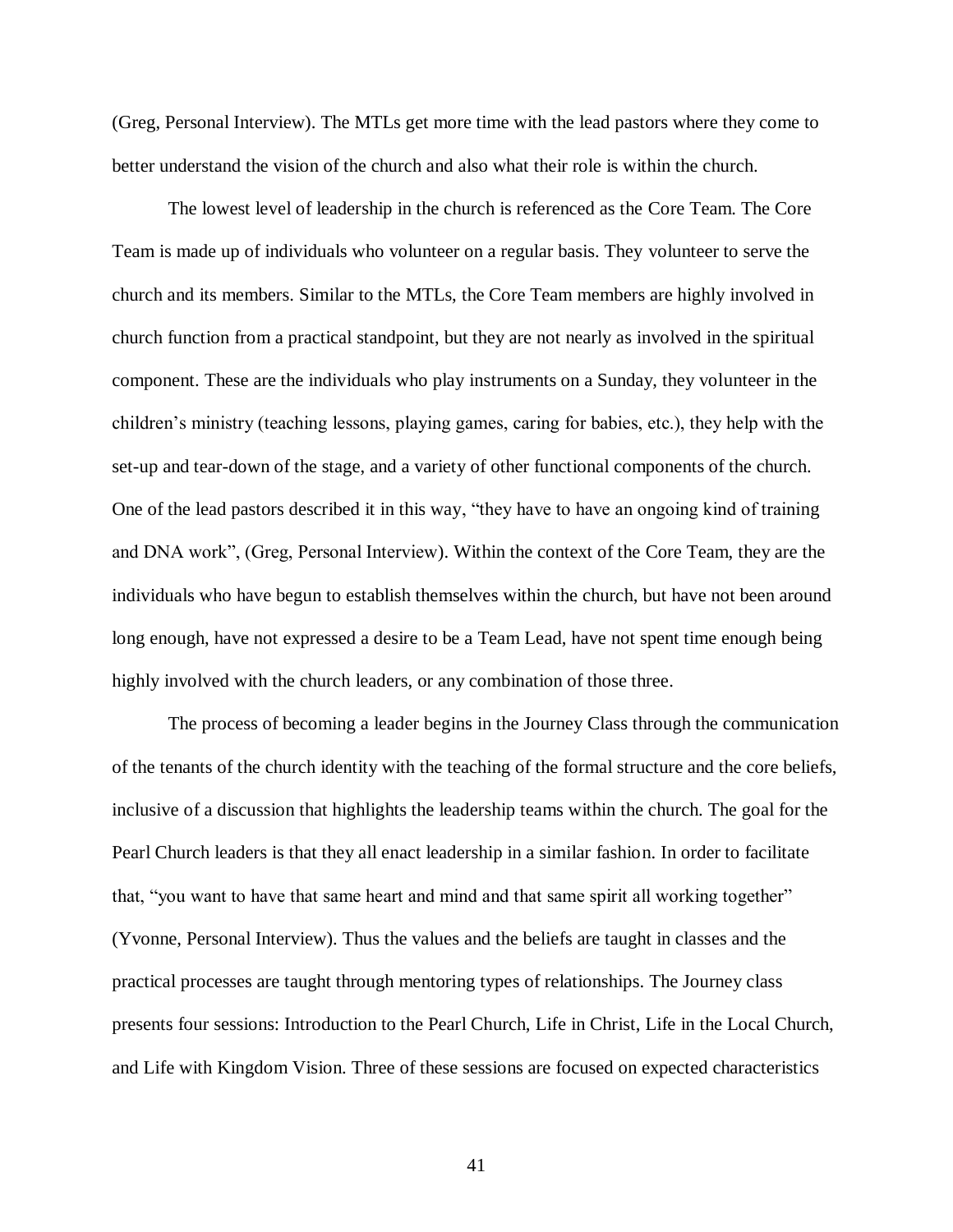of members of the Pearl Church and one session talks about the foundational beliefs of the organization concerning what it means to be a church or what a church ought to be. Furthermore, the church is primarily described in relation to the people who compose the church, thus the people on the Core Team are primarily expected to come to an understanding of their organizational identity, as a major component of their individual identity and then enact that identity as a constant representation of the church.

 Overall, the leadership levels of Vision Team, MTL, and Core Team provide a variety of formal structure positions. They each fit into a hierarchy starting with the lead pastor and serve to divide the tasks of the Pearl Church. Each represents a different set of activities. A leader on the Vision Team explained a portion of the hierarchy like this, "number one it's God's church and then it's [the lead pastor's] church, but he's the senior pastor and he has his way of doing things" (Allison, Personal Interview). In this way the leaders defer to the lead pastor and communicate that their place in the organization is under him providing support and serving the overall ministry of the church.

 **Formal structure negotiates expected behaviors.** Additionally, the formal structure of hierarchy in leadership communicates not only place in relation to the pastoral staff, but also in relation to fellow leaders. The Core Team members defer and answer to the MTLs and the Vision Team, while the MTLs defer and answer to the Vision Team. Furthermore, the Vision Team members, who are not pastors defer and answer to the pastors. Finally, the pastors answer to a board of Elders in Portland on serious issues, but in practice are the final word for church functioning and identity. The hierarchy develops a mechanism for interrelating and negotiating membership through different activities and levels of responsibility.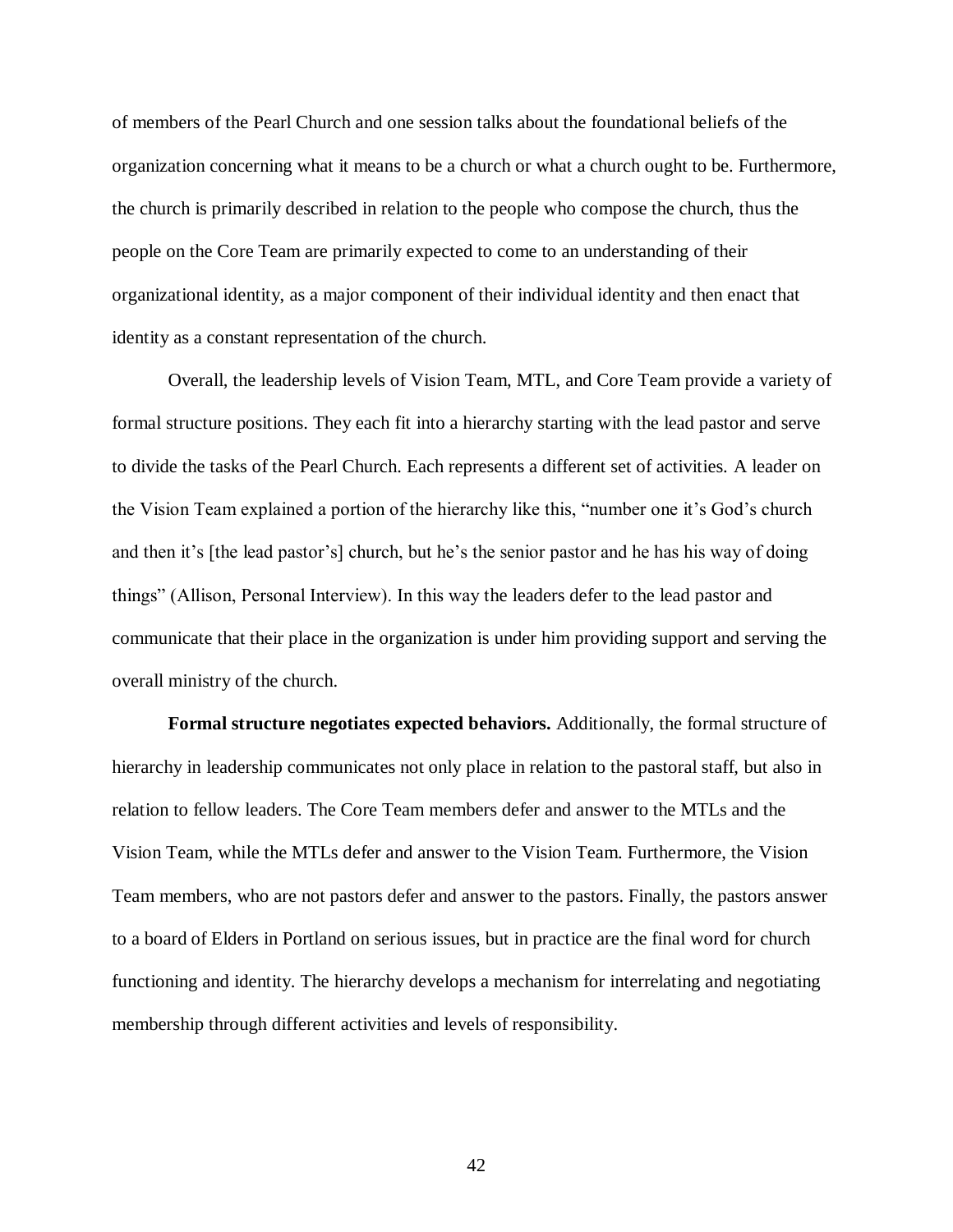Beyond setting up a hierarchy, the formal structure relates to membership negotiation by offering a system to communicate beliefs and values. Specifically within the church, these are based on a specific process involving theology and doctrine. The Pearl Church has an established, theologically based, set of doctrinal beliefs that are condensed into 12 core values. When an individual becomes involved in the leadership of the Pearl Church it is expected that they believe and agree with those 12 values, which are made available and briefly discussed during the Journey Class. Leaders are expected to agree to the point of being willing to engage in the process of enacting those values in whatever form that might take. Whether it is teaching Biblical principles to a small group, setting up the stage for Sunday, building relationships with new members, or being expressive in worship, the role of the leader is to express the beliefs and values held by the church.

 These expectations concerning the role of leader within the Pearl Church are found through the communication of the hierarchy of the organization, the acceptance of the responsibility to express the beliefs and values, and adjusting behaviors in order to better fit the organization. Enacting clear roles within the organization enacts negotiation by highlighting the formal structures of leadership. Exemplifying and communicating clear role expectations reenacts the structures that establish and maintain the process of becoming and remaining a member of the leadership teams.

 Membership negotiation is enacted through the individual leader"s acceptance and enactment of their place within the organization. Given the level of leadership that a person is involved in, there are sets of expectations that guide the leader. For a member of the Core Team, the expectation is that they volunteer to benefit the church and do what is asked of them by the MTLs. MTLs are given more responsibility in that they are in charge of supervising areas of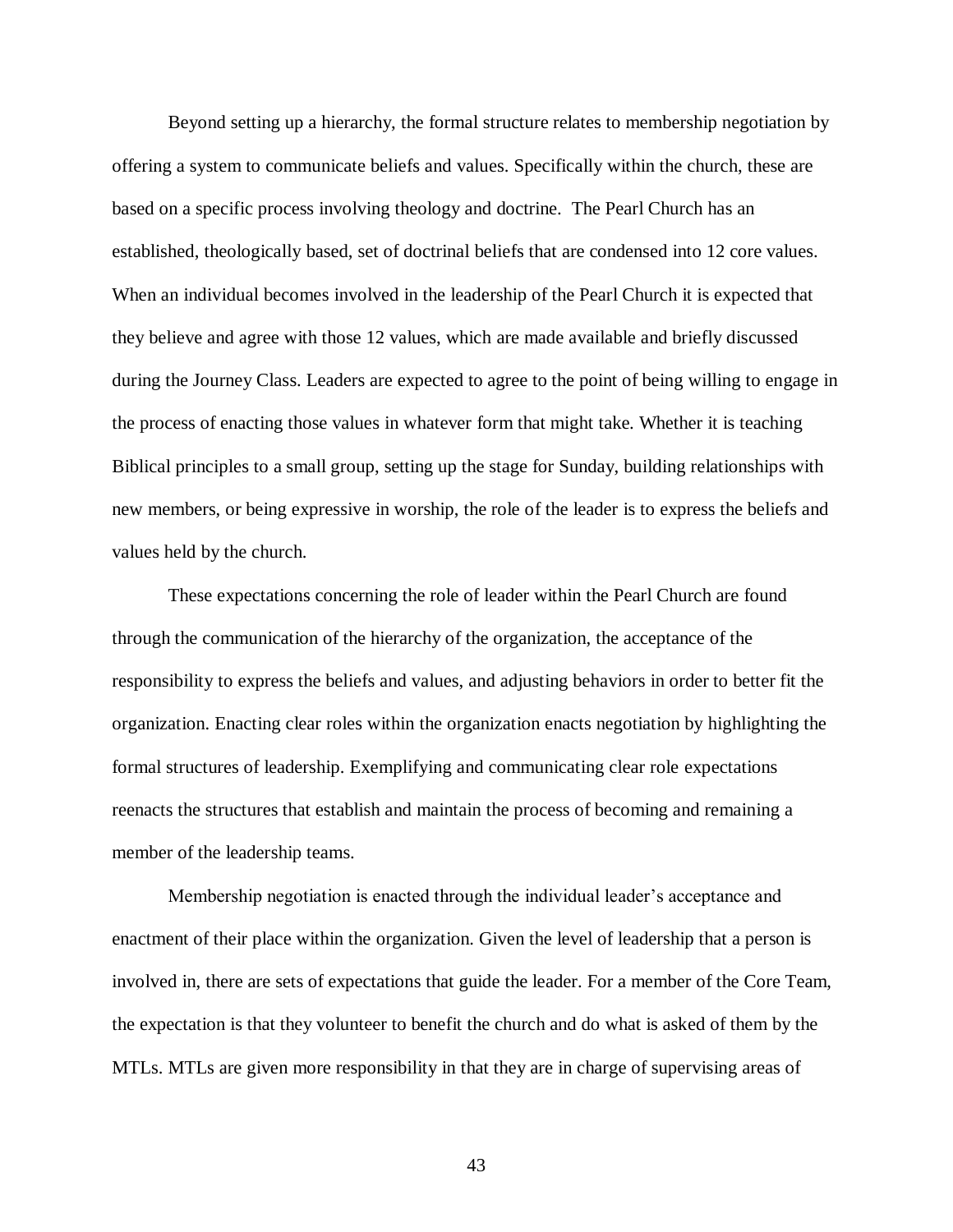ministry. The Vision Team is expected to have the answers and be able to provide guidance for all in the congregation, inclusive of other leaders. All levels of leadership are expected to provide a visible example of their organizational identity, at whatever level that might be. The MTLs and the Vision Team are prominently visible figures within church services (Field Notes), thus members and attendants are aware, to a certain extent, what is involved in being a leader and what leaders' place is within the organization. Being a leader means serving the pastors, the vision, and the people of the Pearl Church and it means higher levels of involvement with the pastors, the vision, and the people.

 **DNA and formal structure.** When describing the DNA metaphor in relation to the structure that it enacts, the lead pastor provided an explanation of it as the rules and resources that guide the church and him as the pastor. He defined DNA as a church"s "combination of theology, doctrine, philosophy, and application" (Personal Interview). Furthermore, he explained that the four can be characterized as,

 Doctrine takes a piece of theology and frames it in, so theology is a framework, doctrine is a frame. So you have your framework, you have your frame and then you have your philosophy which is the way we really view it as we move towards application (Greg, Personal Interview).

 Theology is the overall understanding; doctrine addresses a specific aspect of life based on the theology. Philosophy is an experientially based belief about how doctrine and theological positions should be enacted during application. An example of this would be the Pearl Church"s focus on worship. Because one of the lead pastors has been heavily involved in worship, including song writing and performance, for many years, it has become a large part of the church identity. A belief in the importance of worship is based on a perception of its ability to impact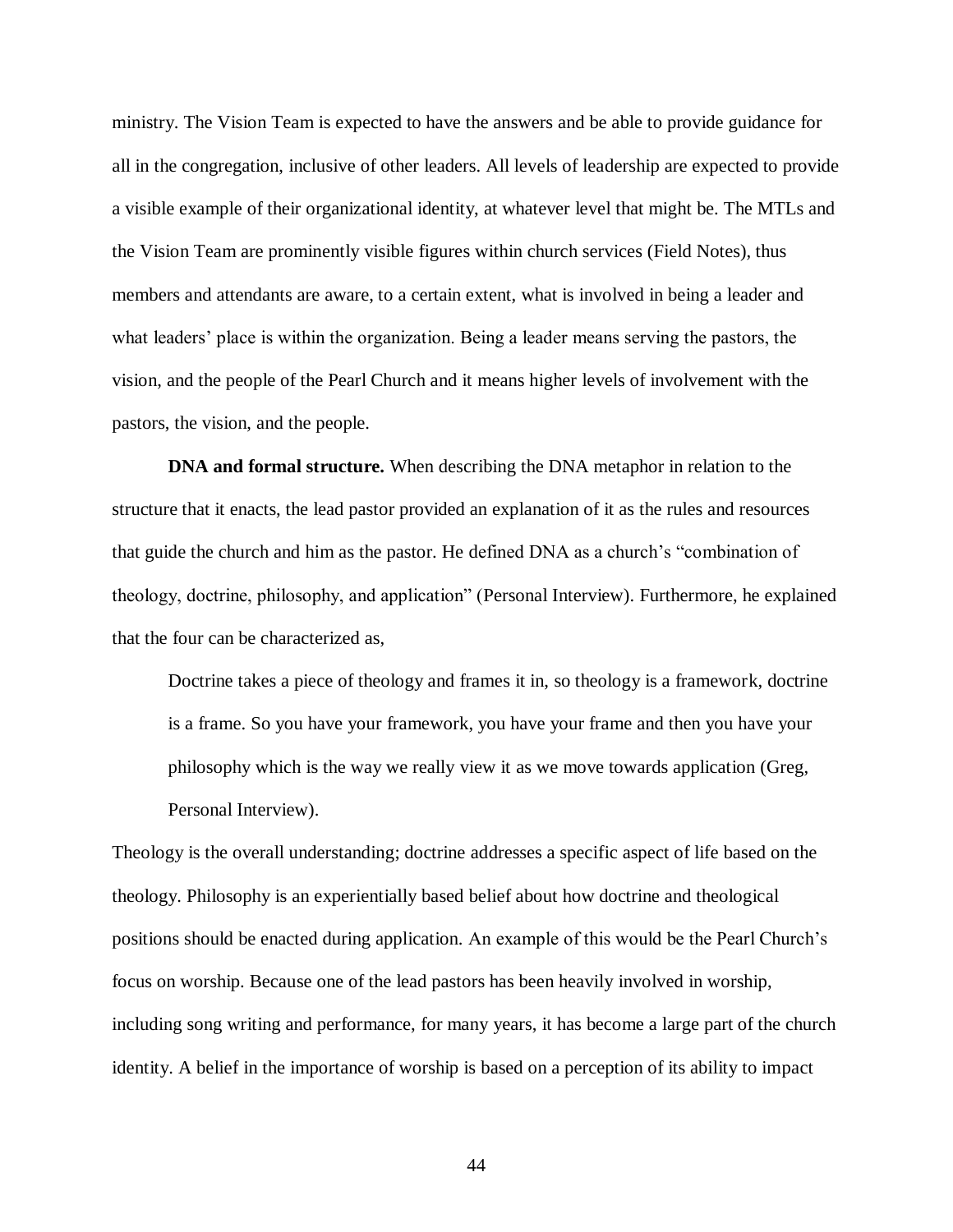people, which is in turn based on personal and corporate experiences of the lead pastors and their leadership teams. These four components of DNA are discussed by the same lead pastor as not being seen, "DNA is that intangible thing that creates a people to make decisions to move a church forward, uh where it's not something you talk about every day, it's in everything you do." (Personal Interview). In this way the DNA is the core values and beliefs that have been internalized by the leadership team. DNA provides a means for communicating the values and beliefs of the church as rules and resources for leaders to enact. Although DNA does not indicate that each of the three levels of leadership exist, it does direct the leaders on *how* to enact their duties. The duties and activities are the means through which the leaders negotiate their membership.

 In as much as leaders interpret, define, and negotiate the meaning of their membership through the DNA metaphor, when DNA is used to explain the belief set that the organization, and subsequently the leadership team, holds to be true, it references the structure of the church as well. For each of the ministries of the church, as well as the activities that are engaged in during services and meetings, there is a set of core values that provides the reasoning behind what the church does. The vision team, with the help of the church plant team, defined and set forth 12 core values of the church, which are defined as being, "the sustaining and motivating components of our church and vision" (thepearlchurch.org). These 12 core values are based on the theology, doctrine, philosophy, and application of the church"s vision, which is the church"s identity, described as being their DNA. Thus in order to enact the structure of the Pearl Church, the leaders engage with varying levels of structuring for each of the separate ministries utilizing, but also drawing meaning from those core values.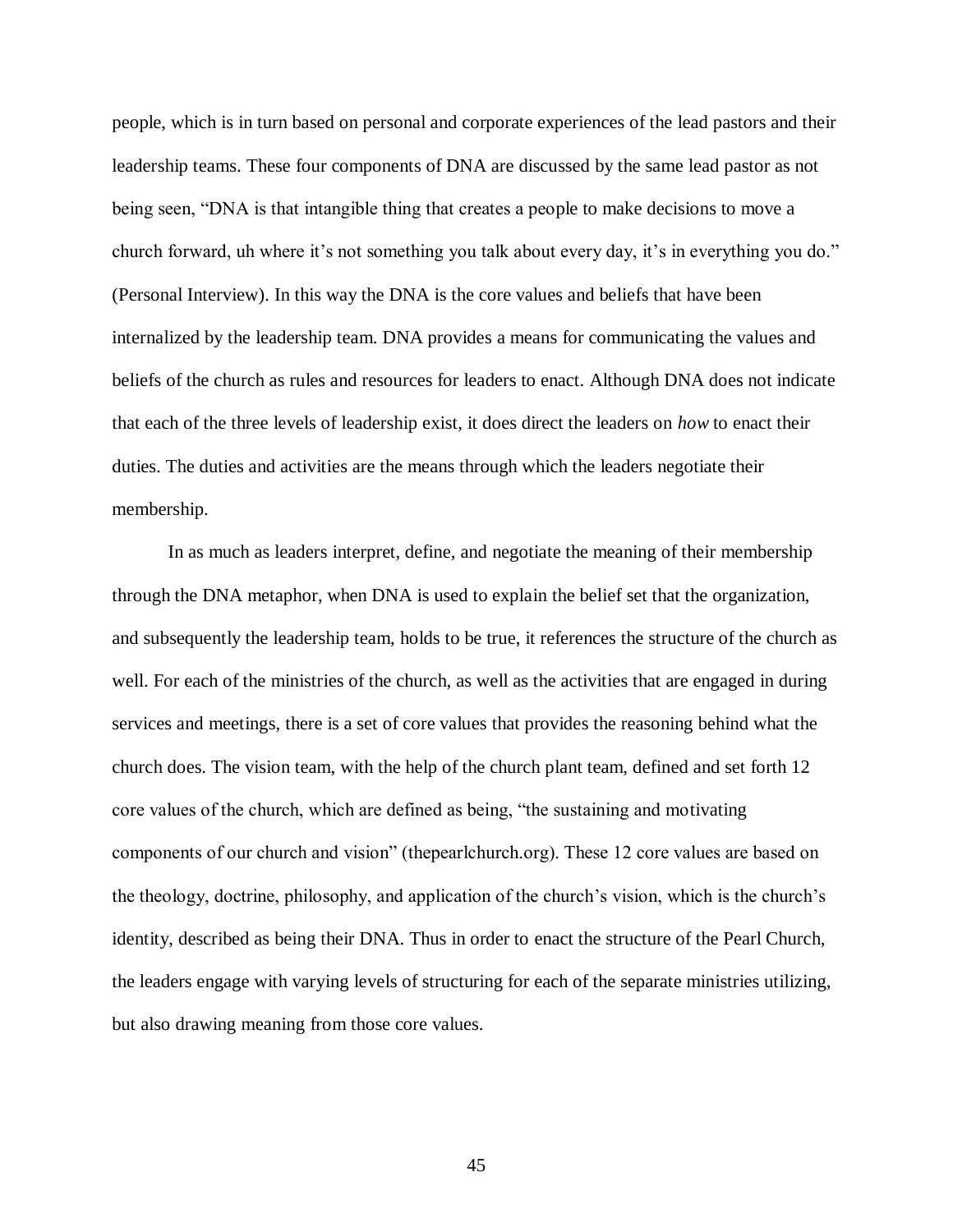Within formal structure overall, the three levels of leadership including Core Team,

 MTLs, and the Vision team, provide a medium for members to enact and negotiate the meaning of their membership. By engaging in the different levels of leadership activities members have a means to enact that membership. Expectations of leadership behaviors are communicated based on leadership level. Additionally, by enacting that membership they are creating the outcome of the Pearl Church as well. Although the formal structure is not mandated by the twelve core values, the values inform church identity and the certain behavioral expectations of leaders. The formal structure is an outcome of the lead pastor's understanding of how to best accommodate church"s practical needs while accomplishing their spiritual goals. DNA functions as a means for communicating leader"s place within the overall structure of the church and directing how each of the leaders should enact their formal structure positions.

 Formal structure in the Pearl Church is being built not just for now, but also for the future. The purpose of the church and the vision for why things are being crafted in the way that they are is being communicated by the lead pastors to their leadership teams. In colloquial terms one of the leaders from the Core Team explained how formal structures of procedure are being established through the work that is being done now.

Even though we're not a huge church, everybody is there with a purpose, [the] Pearl knows why it exists. It has no question about the impact that we"re gonna have on the city and stuff, so being a part of that takes on a whole new meaning. It isn"t I have to do video announcements cause it has to get done, I mean it has get done for the next month or whatever, but what does that mean in terms of where the church is going to be next year and like the year after that. How are we gonna grow that and how does moving this little muscle of consistency in video announcements, what impact is that gonna have later in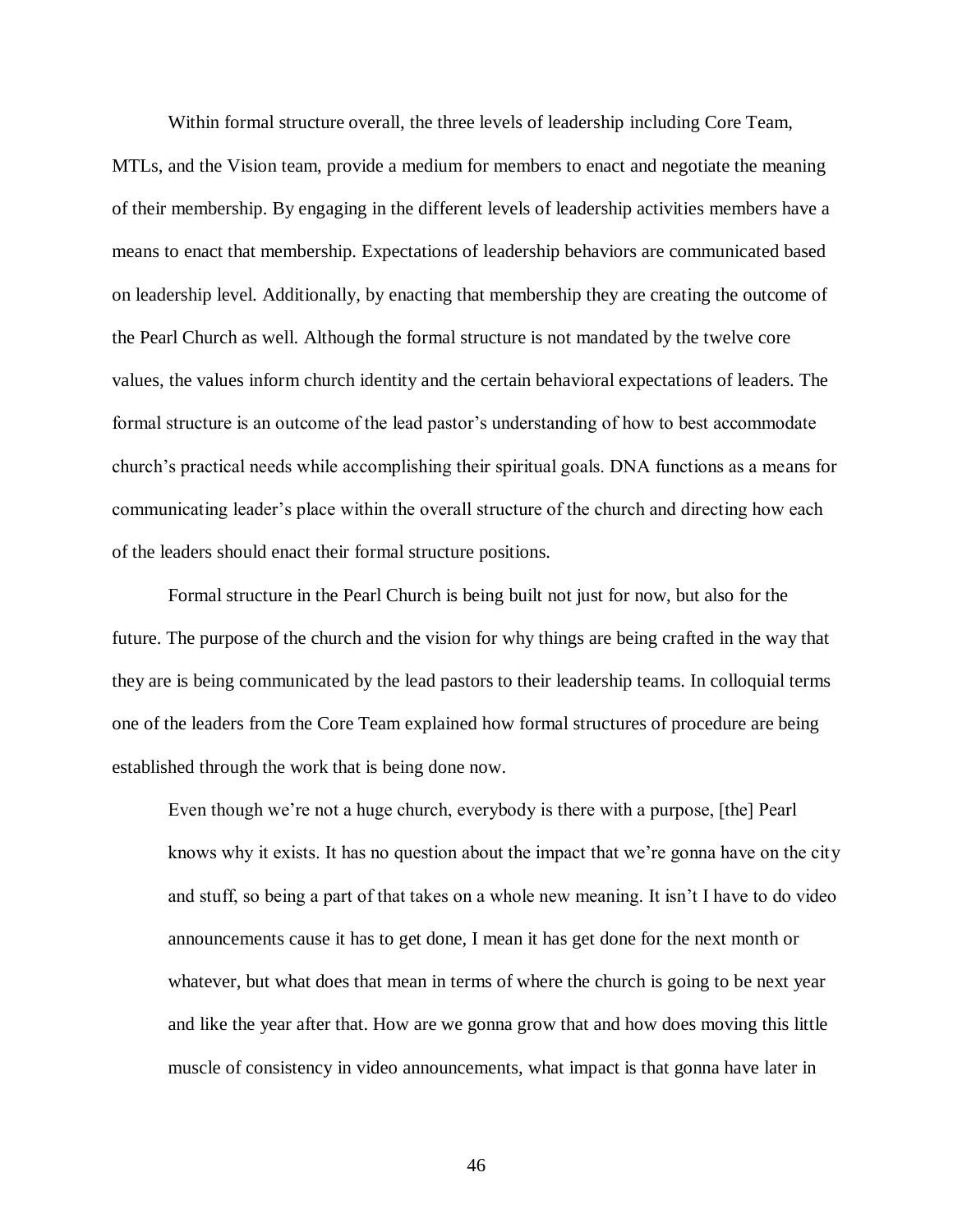terms of the creative team context? You can put that in any context and when it's filtered through the vision of why we exist, it becomes powerful (Group Interview).

 Formal structure is being enacted through building a media team that is structured in a particular fashion with an eye towards constructing the practical aspect of video announcements along with constructing the structure of church identity. In this fashion, the lead pastors communicate that "we are building not for next year, but for the next thirty years" (Field Notes). The formal structure being enacted is anticipated to exist for the long term and the leaders are communicatively constituting the church to reach that goal.

 Ammerman (2005) when discussing congregations and the purpose of religious gatherings describes it in this way, "Those who gather in local religious communities do so largely because an important spiritual dimension of human experience finds expression there" (p. 20). Leaders are currently focused on being the people who provide the space for this expression of the human experience. Since this is the primary purpose of the Pearl Church, then to be a leader is enacted through serving the church and through heading up teams that enable the church and the leaders to carry out the mission and vision of the church. This enactment happens within the formal structures established by the lead pastors and further solidified by incumbent leaders. The DNA metaphor is used in a broad fashion and thus covers not only the structure that informs church identity, but also organizational identity through the process of organizational identification.

## **Identification**

 Through this research, it was found, as proposed, that identity plays a significant role in the process of membership negotiation for the leaders. Within the Pearl Church leadership team community there is a strong organizational identification, which is communicated through the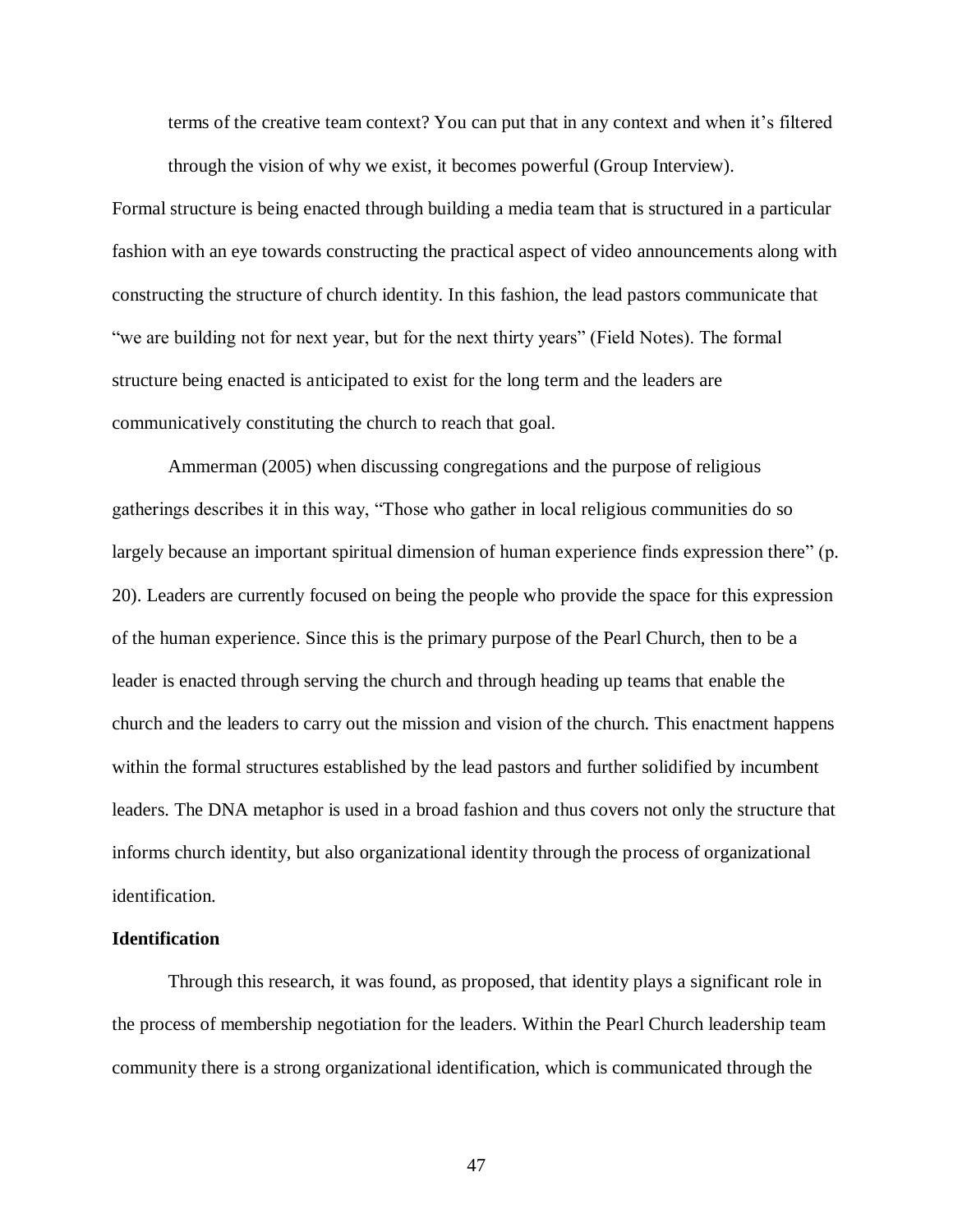DNA metaphor. The Pearl Church leadership team members negotiate the meaning of their membership using the DNA metaphor to express their connection to the church, which is then seen in the communication of individual and organizational identity. Specifically, for identity the social construction of identity is clear in the multiple meanings of DNA as a metaphor and the notion of transferring DNA. Next, the competing identities of organizational identity is articulated and resolved through communicated transcendence that negates tensions. Evidence of concertive control is evaluated as the dual communication of work group pressure to equally engage in tasks and as the process of internalizing beliefs. Additionally the identity and identification interaction is presented as it encompasses the identity negotiation process for leaders.

 **Socially constructing identity through DNA**. Due to the voluntary nature of the church organization, a high level of commitment and attachment by leaders to the church is necessary in order for the organization to retain volunteers and to function successfully as a church, inclusive of relatively rapid growth. Through the use of the DNA metaphor, the members of the Pearl Church leadership team are able to almost seamlessly negotiate the meaning of their membership within the organization.

DNA is an indication of expected behaviors, "it's in our DNA to be a church of grace and to always be duplicating ourselves as leaders into other people. It"s in our DNA to never be too busy for people" (Group Interview), but those behaviors then highlight the DNA, "there is no check box of what makes a good leader, if you read your Bible five times a day and you pray and blah, blah, blah, but it's truly about character and DNA, so you know what are your core values" (Isabel, Personal Interview), which further explains and indicates the presence of a certain set of behaviors. DNA functions as a particular type of organizational identity that is used by the Pearl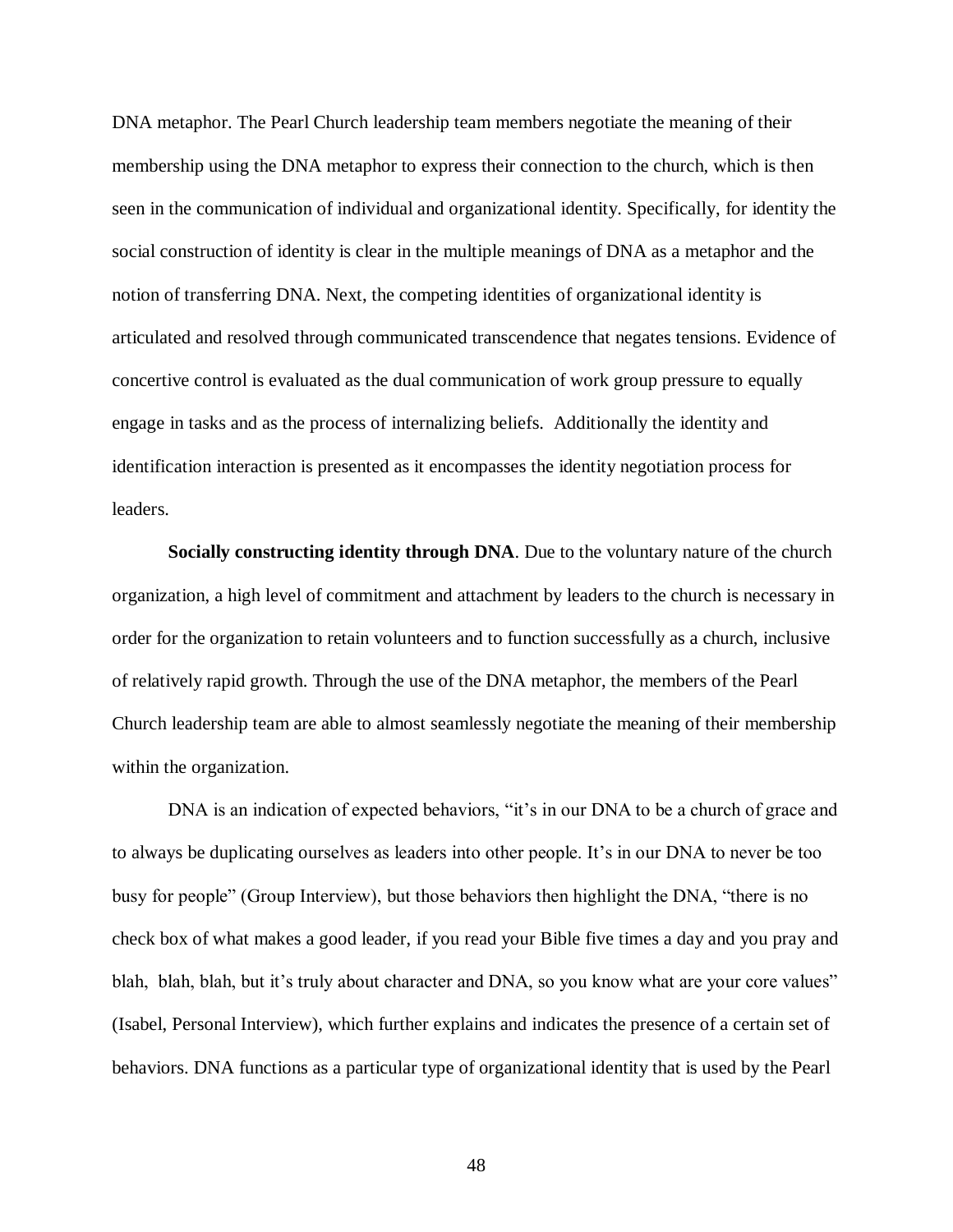Church relies equally on heritage and behavior; however the concept of heritage is negotiable when becoming a leader, because the tenants of DNA can be learned by those who are willing to be taught.

**DNA as a metaphor.** Though all the leaders have different conceptualizations of the DNA metaphor and what it means to them, there are similarities throughout the interviews. These differences in conceptualizations of what the term DNA means is likely due to the continually expansive nature of what the metaphor represents. In as much as the DNA metaphor is used to reference the core beliefs of the church, it is also used when describing the behaviors that indicate the presence of DNA, as individual and organizational identity. Additionally, as a metaphor DNA is used to reference something that people have individually and organizationally, as well as something the church possesses. Thus these differences in conceptualization are indicative of individualized understanding of an overall concept.

 The leadership team provided conceptualizations of what they meant when discussing church DNA, similarities existed within the answers falling into two categories: DNA describing church identity and DNA describing organizational identity. Both conceptualizations simultaneously indicate identification through the use of Cheney"s (1983) transcendent we. Three church identity examples are as follows, "DNA is who we are; it's what we're made up of. (Audrey, Personal Interview), "it"s how they do church" (Jared, Personal Interview), and "DNA is how we do things… or the value that we put on certain things." (Rachel, Personal Interview). The individual's organizational identity is highlighted as such, "DNA basically is the building blocks of the type of leader we would want." (Yvonne, Personal Interview), "DNA would be, "How would my pastor want me to respond?"" (Isabel, Personal Interview), and "[DNA means] we [leader and the lead pastors] feel the same way about a lot of key issues... It's our [leader and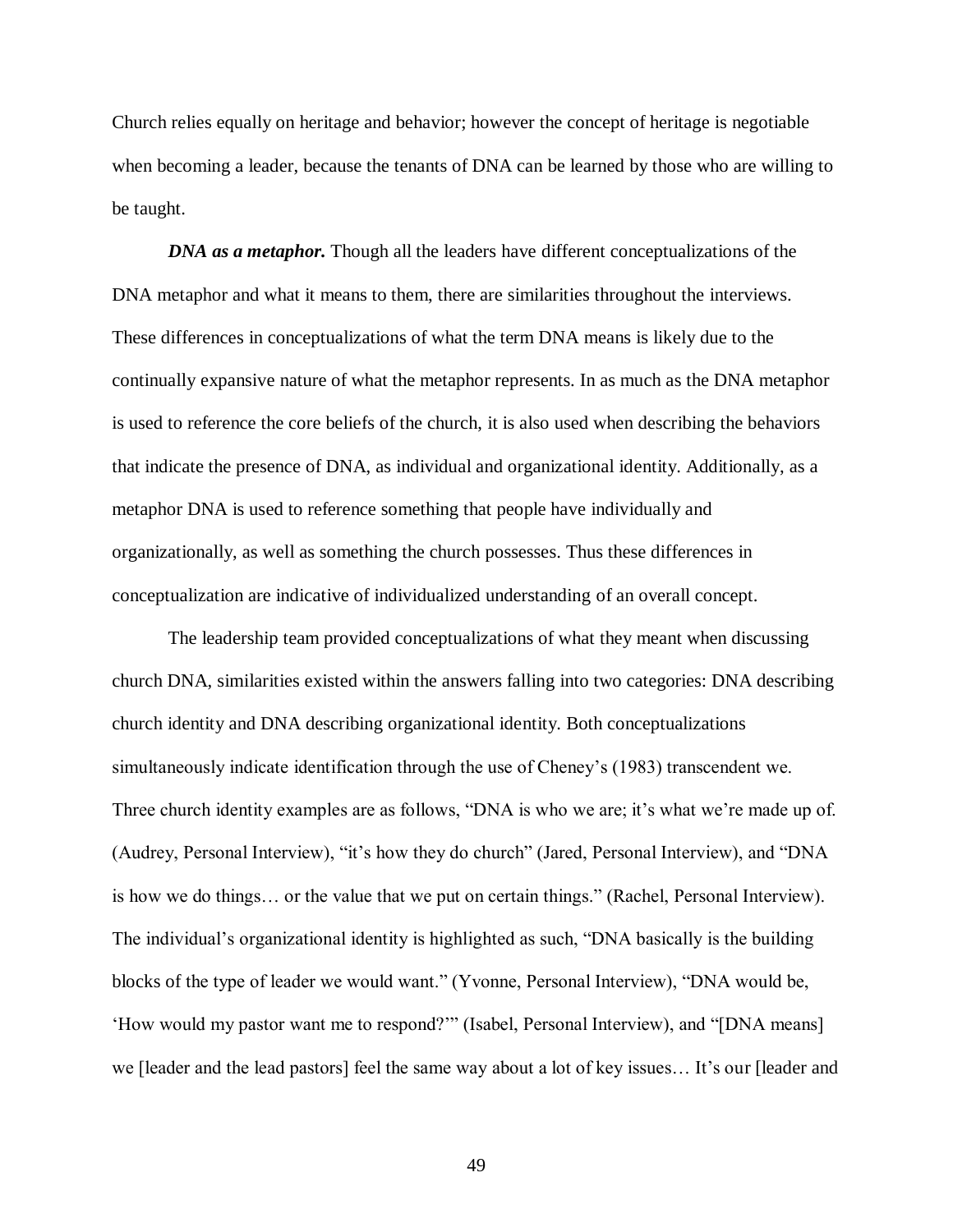her spouse] core belief system… we [leader and the lead pastors] believe a lot of the same things about the local church." (Allison, Personal Interview). These conceptualizations of DNA highlight the manner in which it is used to conceptualize both church and organizational identity. The use of a transcendent we by most leaders indicates a high level of organizational identification within the use of the DNA metaphor. The church as an organization holds a certain belief set (church identity) that the individuals who make up the organization believe as foundational to their understanding of what it means to be a leader in the church (organizational identity), which is inextricably tied to their understanding of their individual identity and thus they re-enact the identity of the church and their own organizational and individual identity concurrently.

 The concept of DNA engages church identity as well as organizational and individual identity. When discussed by the leaders, the things that were mentioned are often personalized beliefs that translate into organizational behaviors. Several of the leaders mentioned that they are individually called to serve the local church, often in whatever capacity is necessary, which then translates into them volunteering at the Pearl Church and strongly identifying with the organization. Here the idea of transcendence or comparison (Larson & Pepper, 2003) in order to address competing identities needs mention, because the church to individual transfer of beliefs is one that sets the individual's connection primarily to God and to "advancing His Kingdom" (Field Notes). This connection to the Divine is the most powerful tool that the church has in order to retain current leaders, gain new leaders and keep all leaders engaged in the process of belief and value enactment because the belief is attached to the leader's understanding of their own humanity. This connection to the Divine and to the church has been internalized by those who are on the Vision Team and the Ministry Lead Teams. This understanding of what it means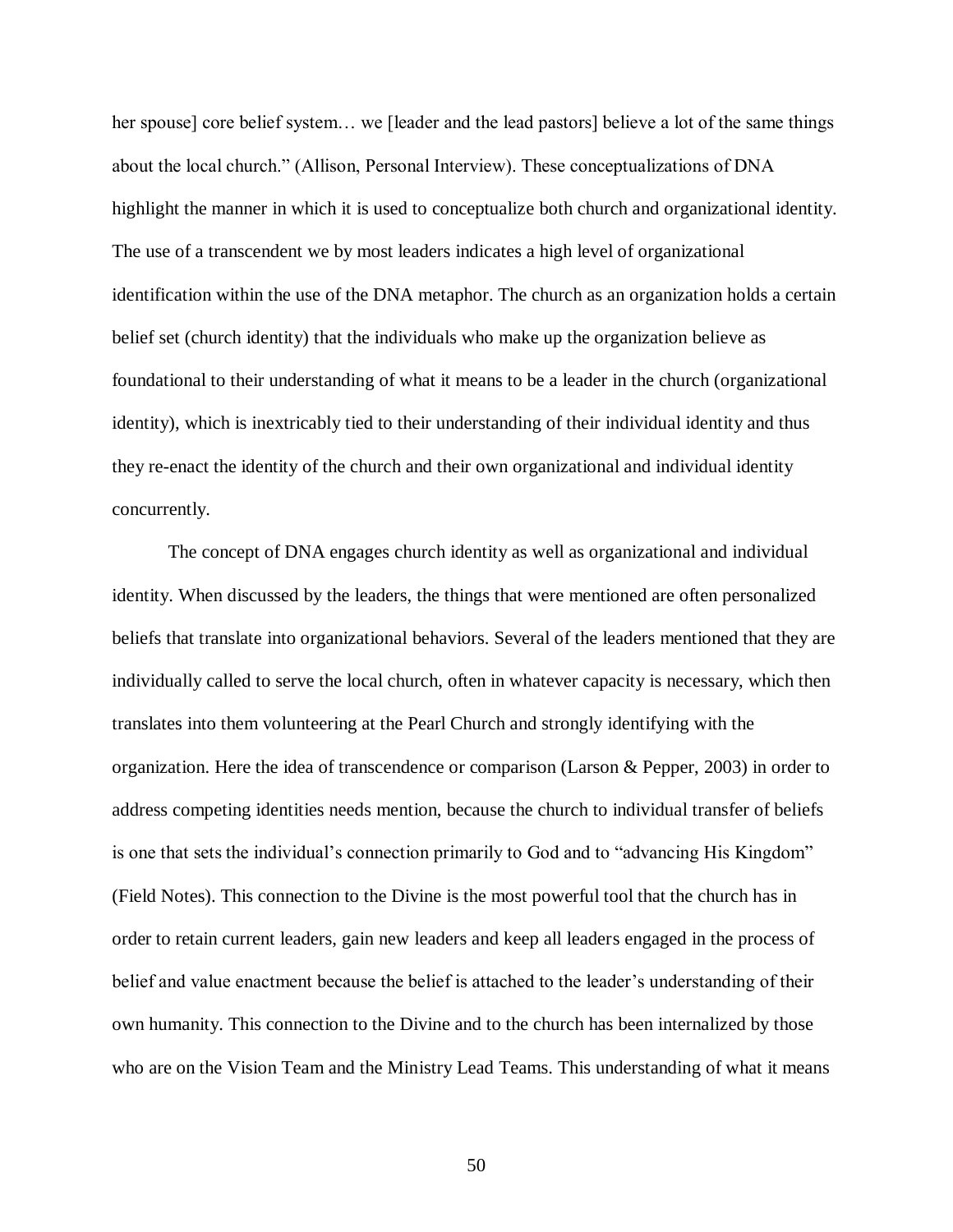to be human has a profound impact on the leader"s perception of their real (who I am) and idealized (who I ought to be) self. That perception forms certain components of identity.

 Organizational identity here also convolutes with individual identity, because individuals believe that who they are in relation to the church is foundation to their overall individual identity. A Ministry Team Leader stated it this way,

 We [she and her spouse] just have such a heart and a passion, obviously for the Lord and then the church is such a big part of that, like the people that make up the church are the reason that I feel like, people in general are the reason that I feel like I"m even on this planet. (Rachel, Personal Interview).

 Church is not something they attend or are involved in, but church is at the forefront of their expression of their humanity, to them it is a large component of the essence of their purpose for existing. When addressing the young people during a service the youth pastor stated, "You are the church, now. Church is not a building, but a movement. You is the church" (Field Notes). While this statement is used primarily to address the notion that the beliefs and values being communicated in services should be lived out on a daily basis, it also communicates the interconnectedness of individual identity, who I am as a person, and organizational identity, who I am to and within this organized group of people called the Pearl Church. Additionally, it assumes and communicates high organizational identification through the use of the transcendent 'we' which expresses the interrelatedness of individual and church fate.

 DNA, as a descriptor of organizational identity, within the Pearl Church can be defined as the combination of an individual"s beliefs and values, based on their church heritage and also as the impetus for their behavior; however it is not imperative that an individual have the correct heritage coming into the Pearl Church because the organizational belief set can be taught to those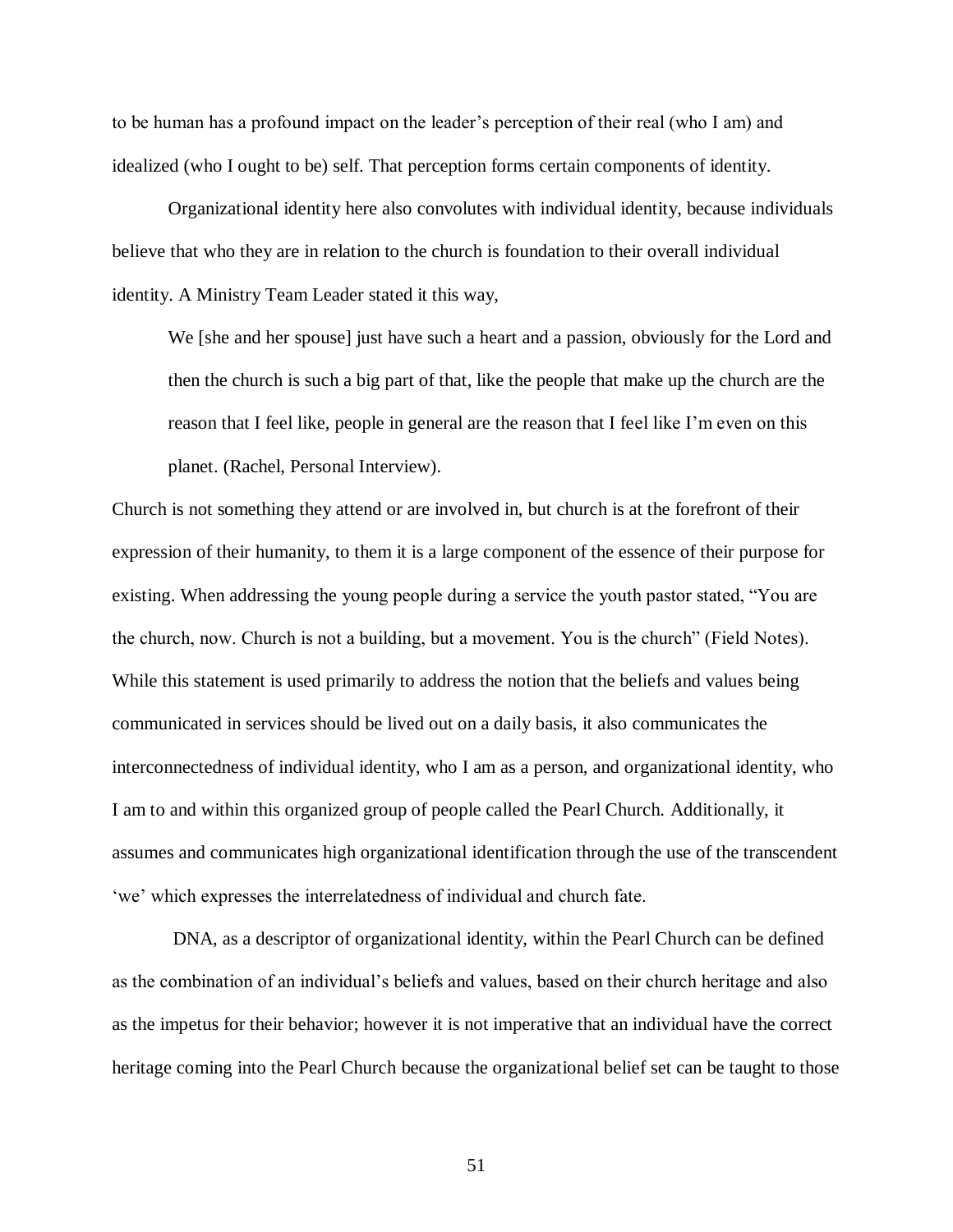who are willing to learn it. In this way, it does not really matter what church, if any, that you might have attended before if you are willing to learn the core values and beliefs, you can have them. The church DNA, inclusive of all the benefits and responsibilities, can be transferred from those have it to those who don"t. This process of transferring DNA is begun with teaching of beliefs and values in the Journey Class which is required for church membership. All members of the leadership teams have taken this class. "That class really sets the foundation for how our church got here and what we believe" (Shane, Personal Interview). Through this class the leaders are informed of what the church believes, where the church has come from, and what the vision is for the coming years. Essentially, it communicates, in a classroom setting, the tenants of the church identity inclusive of the core values.

 In conclusion, since DNA is a metaphor it functions as a communicative structure which leaders use to construct the meaning of their membership in a manner that builds individual identity as consistent with organizational goals. The metaphor offers a communicative understanding of place within and connection to the church and fellow leaders. The perceived presence of DNA initiates an individual into the system of leadership by using the metaphor leaders negotiate their place prior to and during leadership involvement.

*Transferring the DNA.* Natural DNA transfers through the process of genetic recombination. Church DNA is also transferable; however, it happens through the process of learning, accepting, and enacting (communicating) the values and beliefs of the Pearl Church. Since DNA is recognized through both church heritage and experience in addition to behaviors that indicate the presence of church values and beliefs. Individuals who have compatible church heritage still experienced the DNA transfer, but that process happened at a previous church.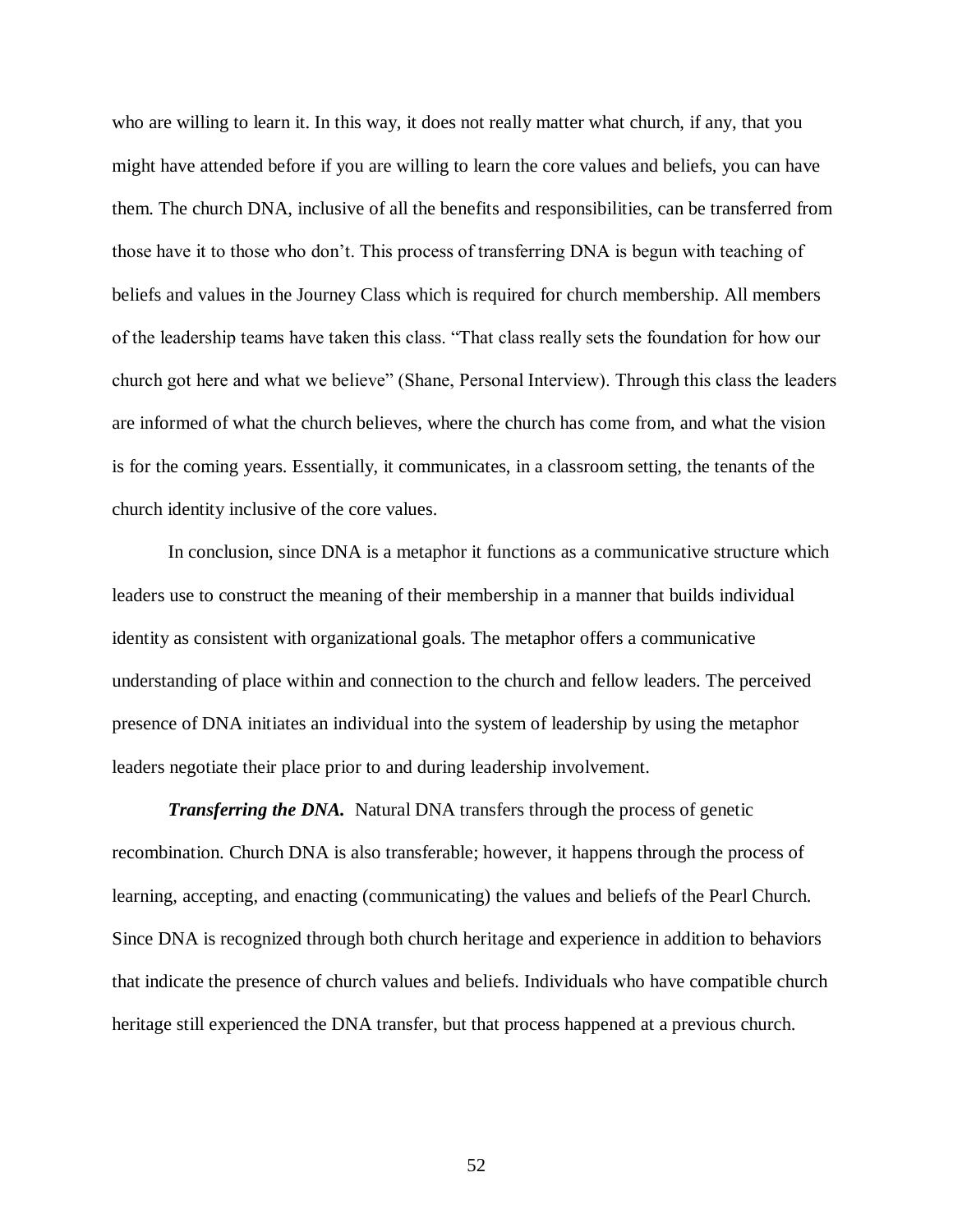When asked how they came to know the beliefs and values of the Pearl Church one leader responded,

 My church in Montana was under that umbrella of MFI, so even from when I first started going to church and became a Christian [9 years ago] that same kind of DNA and belief system that's what I walked into (Rachel, Personal Interview).

 Leaders discussed their ideas of the process of transferring DNA when asked and while there were many conceptualizations of the transfer, the primary response was that it is transferred through time, teaching, and relationship.

 As people hear what you say, they watch what you do and you are actually willing to spend time with them... some people they'll go, 'wow I want that for my life' and they'll stick with you. We've seen that happen (Audrey, Personal Interview).

 Through those three items, the DNA of the church is transferred. The overall feeling presented was that individuals who did not have the desired church heritage could be brought into the family and could have the DNA, but that there was a process involved that would primarily take time.

 The Pearl Church leadership team believes that their DNA can be transferred, as was briefly described concerning the Core Team. The current Vision Team and Ministry Team Leads are described by the lead pastor as having the DNA, but those individuals were taught the belief system through their previous involvement in CBC or a church with similar DNA. For a member of the Vision Team it was expressed like this, "The DNA, the Spirit of leadership at CBC is definitely in me and that guides me… [the lead pastors] they trust as us as leaders, they"ve worked with us." (Audrey, Personal Interview). Another Vision Team leader said, "it"s our DNA, it's our core belief system that really has drawn us into their inner circle. We believe a lot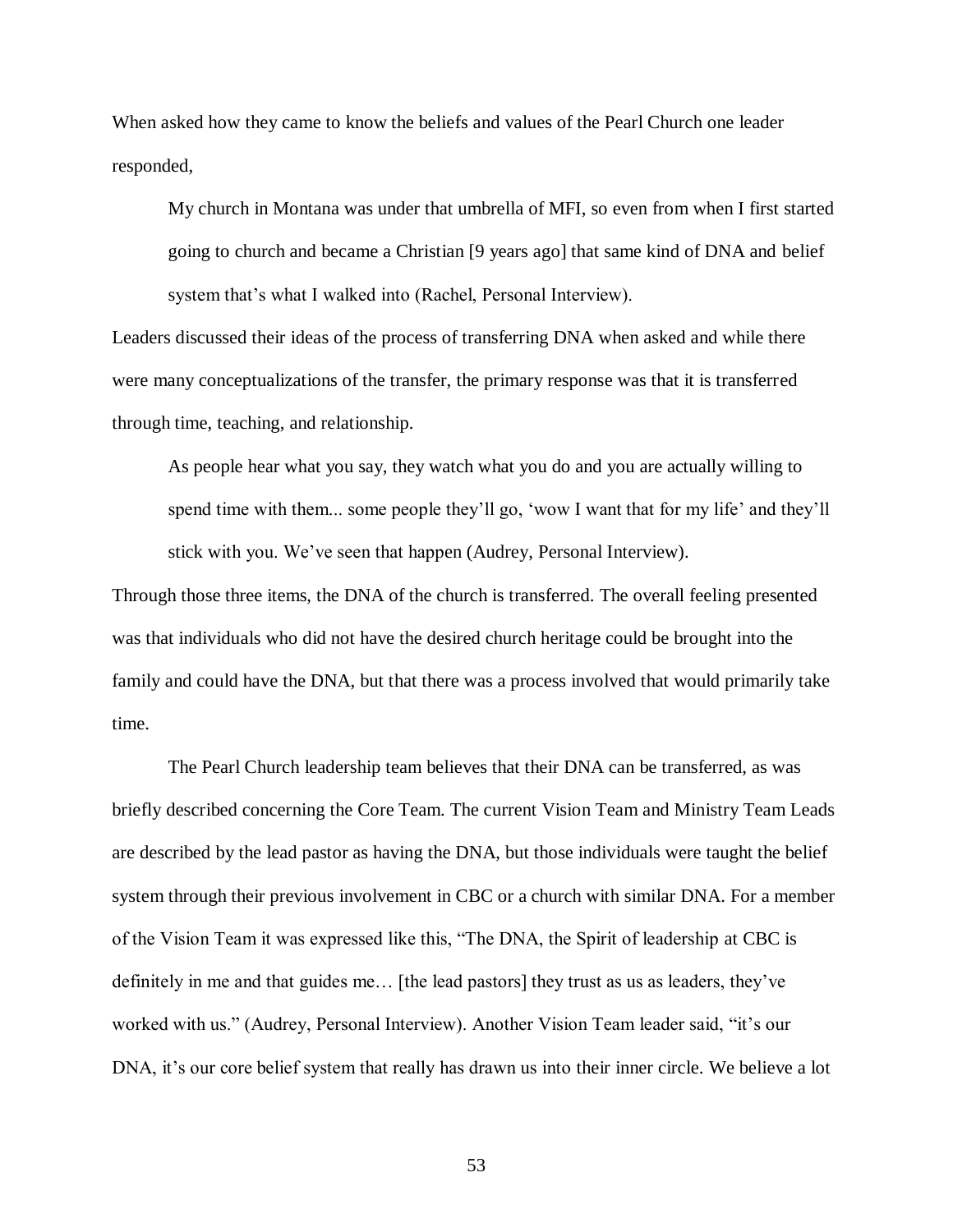of the same things regarding the local church" (Allison, Personal Interview). It is this similarity of beliefs that highlights organizational identification and paves the way for belonging and inclusion in the leadership team, which further encourages identification and further establishes organizational identity and place.

 Understanding of the church identity and a strong sense of identification are extremely important for the leaders of the Pearl Church; however the expectation of identity knowledge and identification is present only for those who have committed themselves to involvement with the church. DNA transfer or establishment begins with an understanding of the church identity. Thus leaders, volunteers, and members are all there because they want to be and have some sense of attachment or desire for attachment to the organization itself or to the people who are involved.

 The church identity was described through the DNA metaphor by one of the leaders that has known the pastors and worked with them for over ten years.

 One of the things that we"re known for is we"re known to be a presence-driven church, we're known for worship and in worship services there's a reason why we do things the way that we do it and it's to help people enter into the presence of God... we're a Holy Spirit church. It's in our DNA to produce leadership, it's in our DNA to be a ministry team that's in unity and to maintain unity and value that, it's in our DNA to be a church that gives... we decided early on, we're going to be a church that it's in our make-up to be a church that gives and so we gave...We're a church that is under covering, we have leadership above us where we have eldership that we can turn to for counsel, we're not without having a lot of pastoral input and leadership input, even into [the lead pastors], into our team. We're, it's in our DNA to unify with other churches and to pour into other churches and be, into resource a church… I"m talking about the local church. It"s in our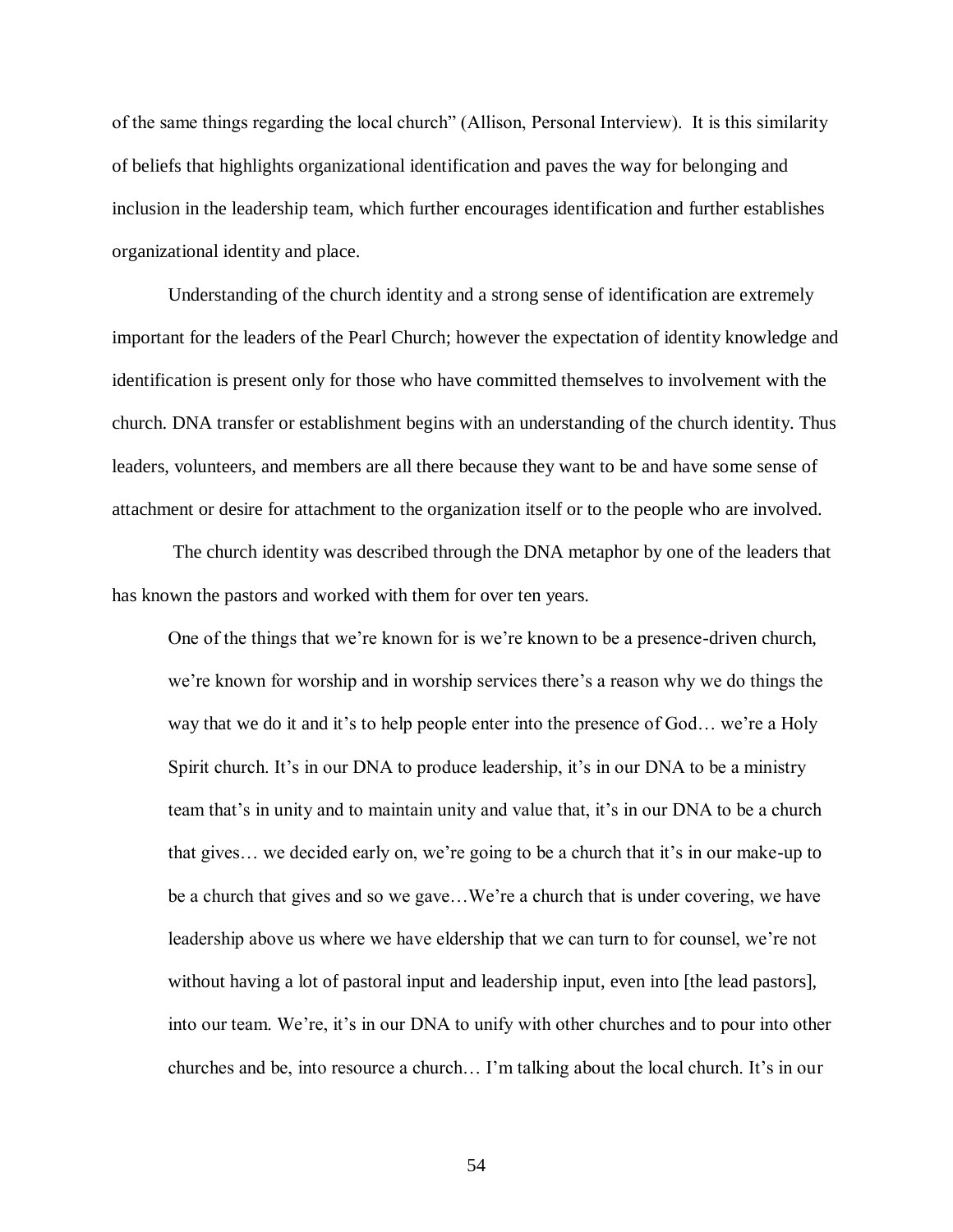DNA and whether that looks like worship music or it's resource and leadership materials or having a retreat for different pastors all over the place, like MFI where you"re networking people together or maybe resource in the church looks like a conference and we're going to have workshops for youth pastors. There's no end to it, it's in our DNA to do all of those things, it"s in our DNA to be a church of grace and to always be duplicating ourselves as leaders into other people. It's in our DNA to never be too busy for people... it's in our DNA to be a vibrant church, that's something that we talked about. We wanna be a church that's so full of life and that's life giving and by leaders that means that we have to watch our speech and our actions when we"re talking to, we have to be mindful of the place and setting and what we're saying and to filter those things and I like to think that we have the DNA of a church providing a safe place for people we wanna protect people, we wanna see them grow and we will do whatever we humanly can to set a person up for success in the church and otherwise (Group Interview).

 The overall conceptualization of DNA, at least for this leader indicates the vast expanse of items included in the DNA metaphor including the numerous behaviors that DNA produces. DNA is used to explain church identity, but with the presence of an understanding that those church identity structures have application through the work of agents. Then the church identity is explained using the collective we, indicating a great deal of organizational identification. While other members had their own answers for the question asked, they also agreed with her description of DNA, inclusive of church identity. Additionally, the use of the DNA metaphor here addresses the double hermeneutic of DNA being both the process and the product of understanding the values and beliefs of the church. As a leader with high identification, the only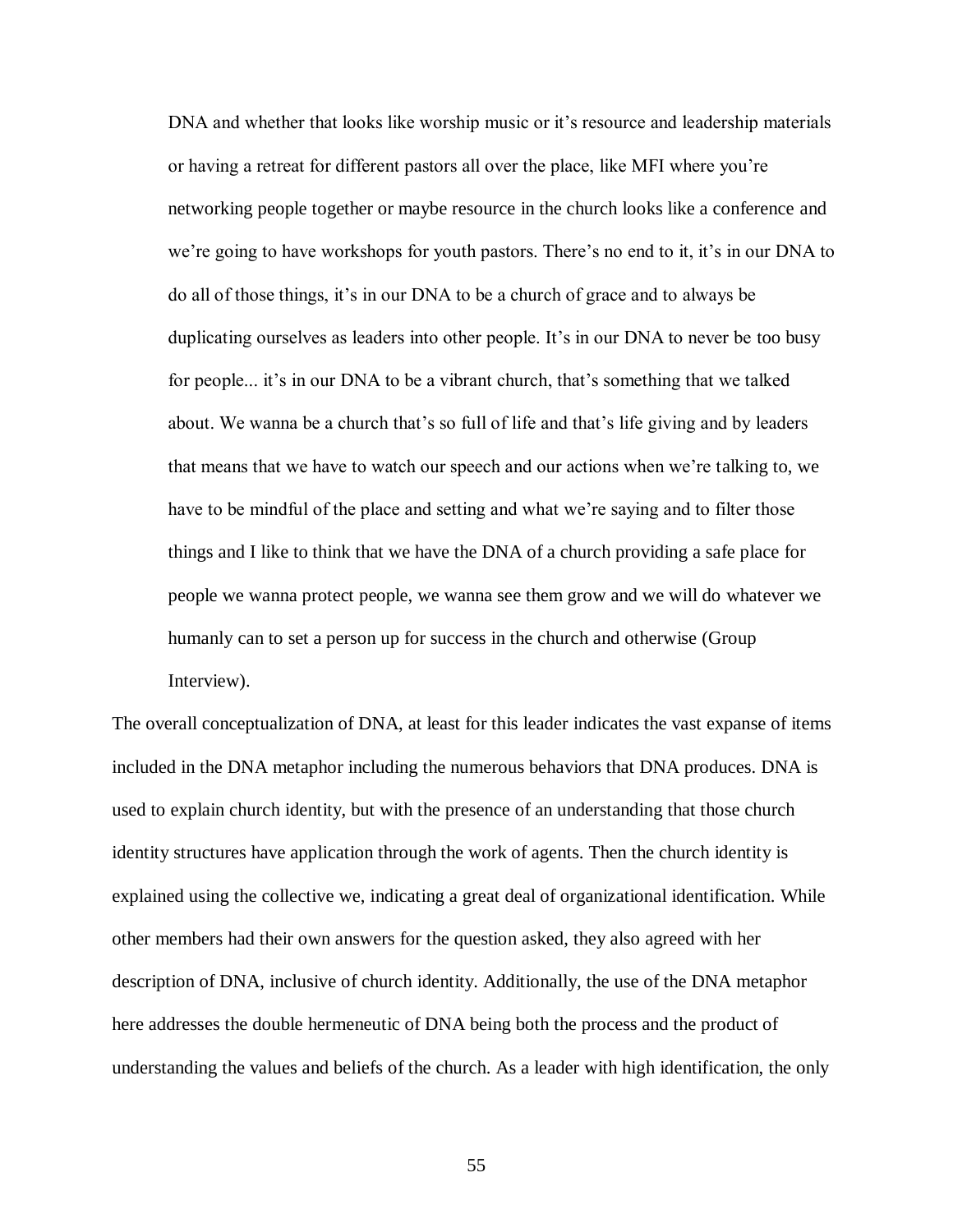path for the church to achieve its goals is for the leaders to enact the organizational goals properly.

 online for individuals to explore. Those 12 core values are listed and explained with a short paragraph of description describing the church's specific beliefs on the function and purpose of a topic such as "Leadership" or "Community". The identity is also established in the Vision Statement, "Our vision: To build a vibrant life-giving church in the Denver metro area, where all people can experience God"s grace, rally in community, and champion the cause of Christ together" (Field Notes). Both the core values and the vision statement were composed in order to highlight the kind of church that the leaders of the Pearl Church are working to create. Leaders must negotiate the meaning of their membership, in the church and furthermore on the leadership team, through the acceptance of those values as their own organizational identity. Church identity is found in their 12 core values document, highlighted and available

 Continuing to utilize the DNA metaphor as an explanation of organizational identity, leaders provide prospective leaders with an understanding of what it means to be a leader. The process of acting and reacting the meaning of leadership occurs in DNA transfer and creates identity structure. DNA transfer is a socially constructed component of organizational identity and identification. Through the process of knowledge transfer, leaders communicate the importance of involvement in the church, as well as place within the church.

 Individuals become and remain members of an organization through membership negotiation (McPhee & Iverson, 2009). For the leadership team members is foundationally established in the existence of DNA, as the process of identification with the church seen through the organizational identity construction by way of involvement in the enactment of leadership behaviors. For members who have not been involved in a similarly structured church, the process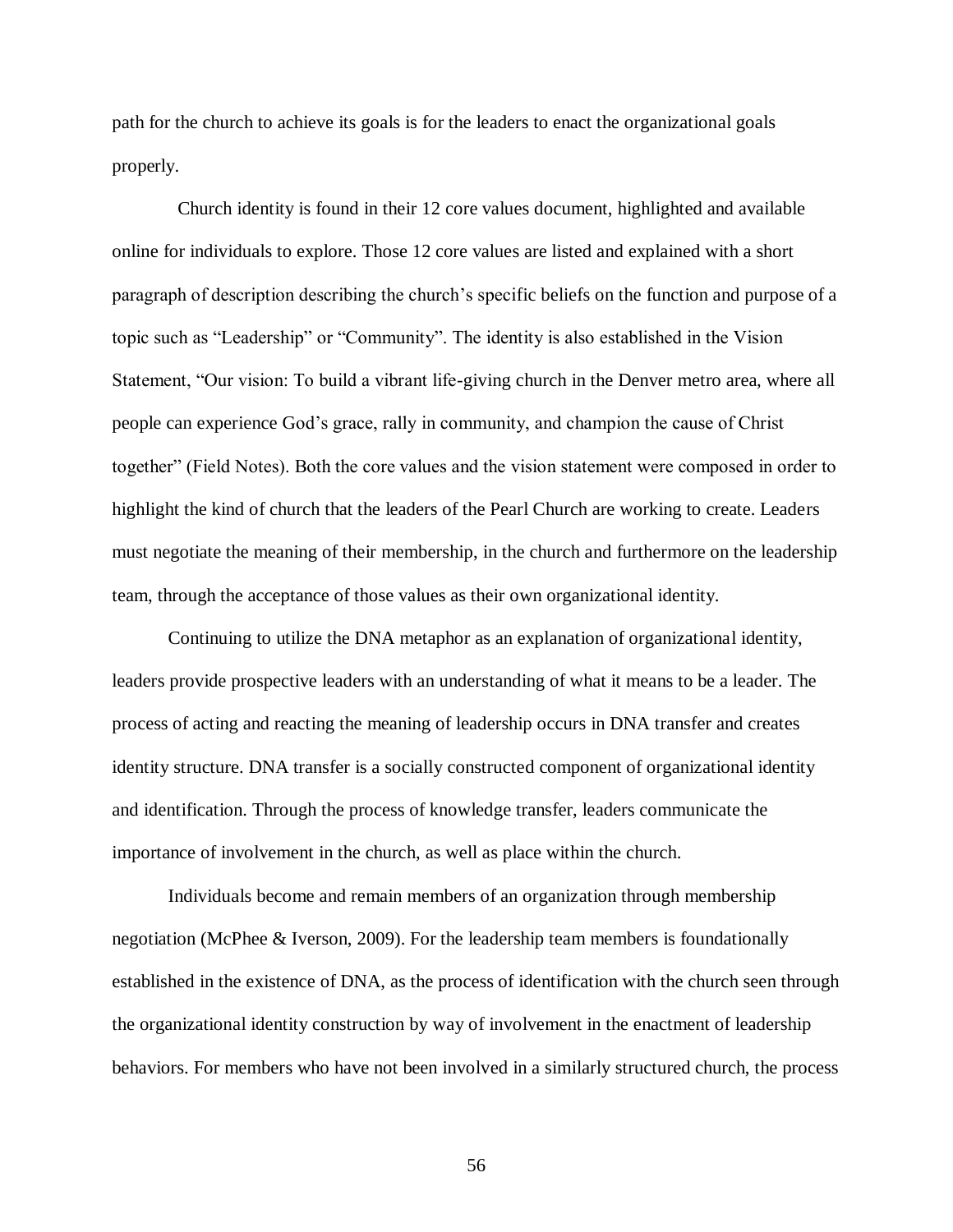of DNA transfer is necessary to the construction of organizational identity and that transfer process happens as a social construction. The social construction of identity through the use of the DNA metaphor, inclusive of the DNA transfer process enacts membership negotiation as it is the way that the leaders of the Pearl Church manage the meaning of their membership.

 **Competing identities.** Competing identities (Larson & Pepper, 2003) happen as a result of the dynamic nature of organizations. Situations, positions, and needs change thus an individual"s interactions with an organization are often required to change with the organization. Competing identities produce identity conflict which when unresolved can hinder identification (Larson & Pepper). Although, all the leaders currently working with the Pearl Church were associated with different church organizations three years ago and thus would likely have experienced significant organizational identity change in the relatively recent past, few instances of competing identities were found. However, several minor instances were mentioned and the process of their resolution is important for understanding identification and the strengthening of organizational identity. In the data three kinds of identity competition occurred that resulted in three kinds of resolution: submission, silencing, and overcoming. Submission is seen in situations where the leader is asked to do something differently than they have previously known to do it and they are required to change their behavior for the benefit of the church. Silencing is seen where individuals believe that there are components of their identity will not be viewed as acceptable, so those parts of themselves are not displayed. Overcoming is when the church needs require that the leader do something that they have not done before and fears or misgivings must be overcome in order to fulfill that need.

 *Submission.* None of the leaders interviewed for this project were new to church. All leaders have been previously involved, to various degrees, with churches, meaning that their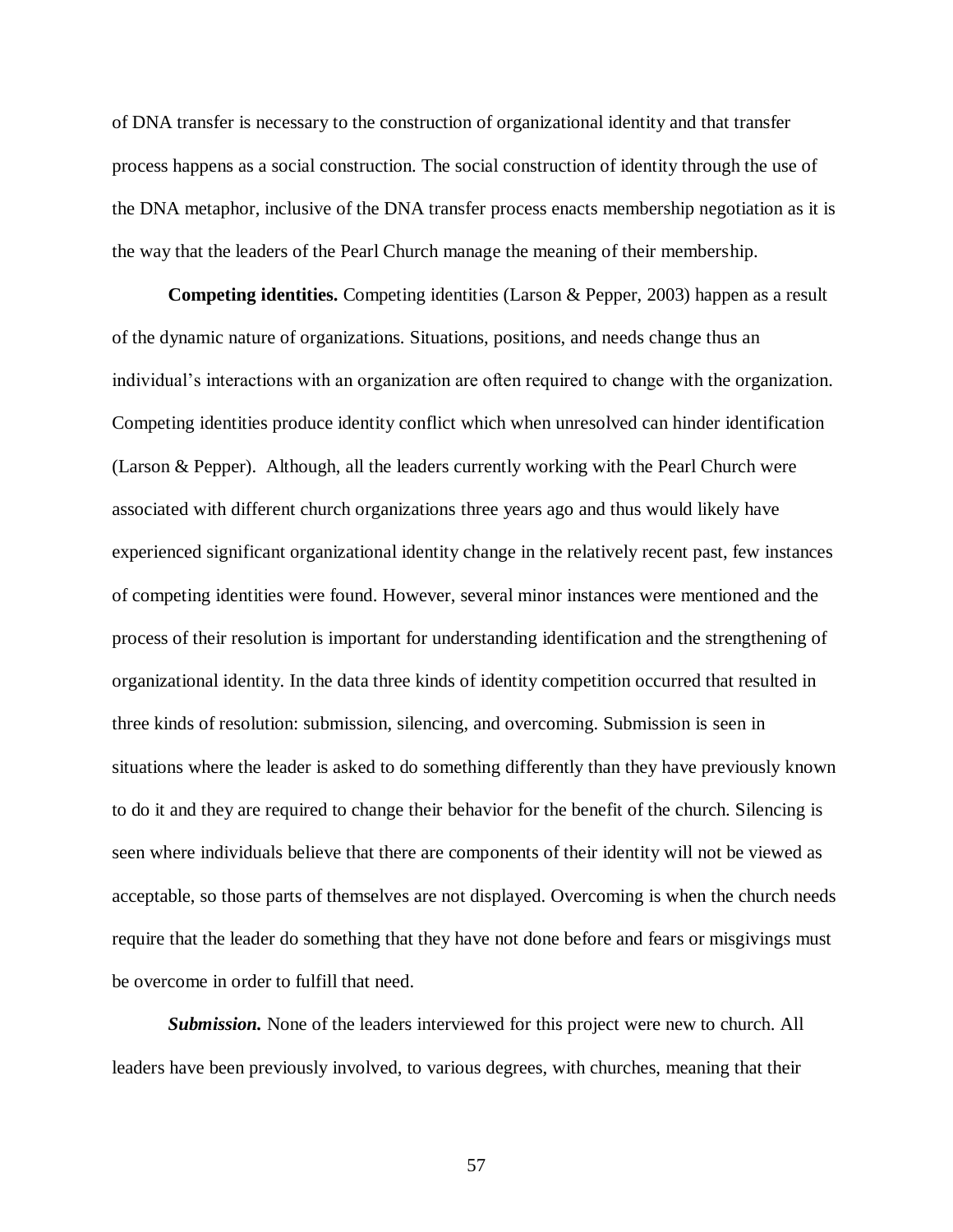previous knowledge sets act to both enhance their ability to be leaders, but can also lead to conflict. Specifically, there are two couples that are MTL who were youth pastors on staff at different churches previous to coming to the Pearl Church. Three other leaders were on staff at the base church in Portland. While those leaders who were on staff in Portland are able to translate the majority of their knowledge to the Pearl Church there are practical considerations that do not translate. For those individuals who were pastors at churches and are now Ministry Team Leads there are multiple considerations that provide fodder for conflict. As discussed by one of the leaders who was a youth pastor,

 At my church before, I had the authority to just make decisions… and then coming into this role, [the youth pastor in charge of music] likes me to do the youth schedule and then send it her first, she just likes to look over it so she can see what's going on before I send it to everybody… to me it felt like she was just micro managing because I"m so used to being able to just go and do it. That was a huge adjustment for me and it was offensive to me in the sense that it's like 'I know what I'm doing, I've done this before, I've been doing this for five years", but they don"t know that and I have no idea what they"re thinking. So it took a lot of having to sit down and get to know people and just talk and now I totally know where they"re coming from and it doesn"t offend me at all. They just wanna be in the loop and I get that (Jared, Personal Interview).

 The presence of previous experience might not come out in the area of core beliefs, but it does happen when encountering the experiential knowledge of previous similar tasks. Resolution of these types of conflicts between leaders, which then must be internally come to terms with by leaders, happens through logic and comparison. It also comes about through the communicative process of negotiation where both parties explain their way of thinking. However, in these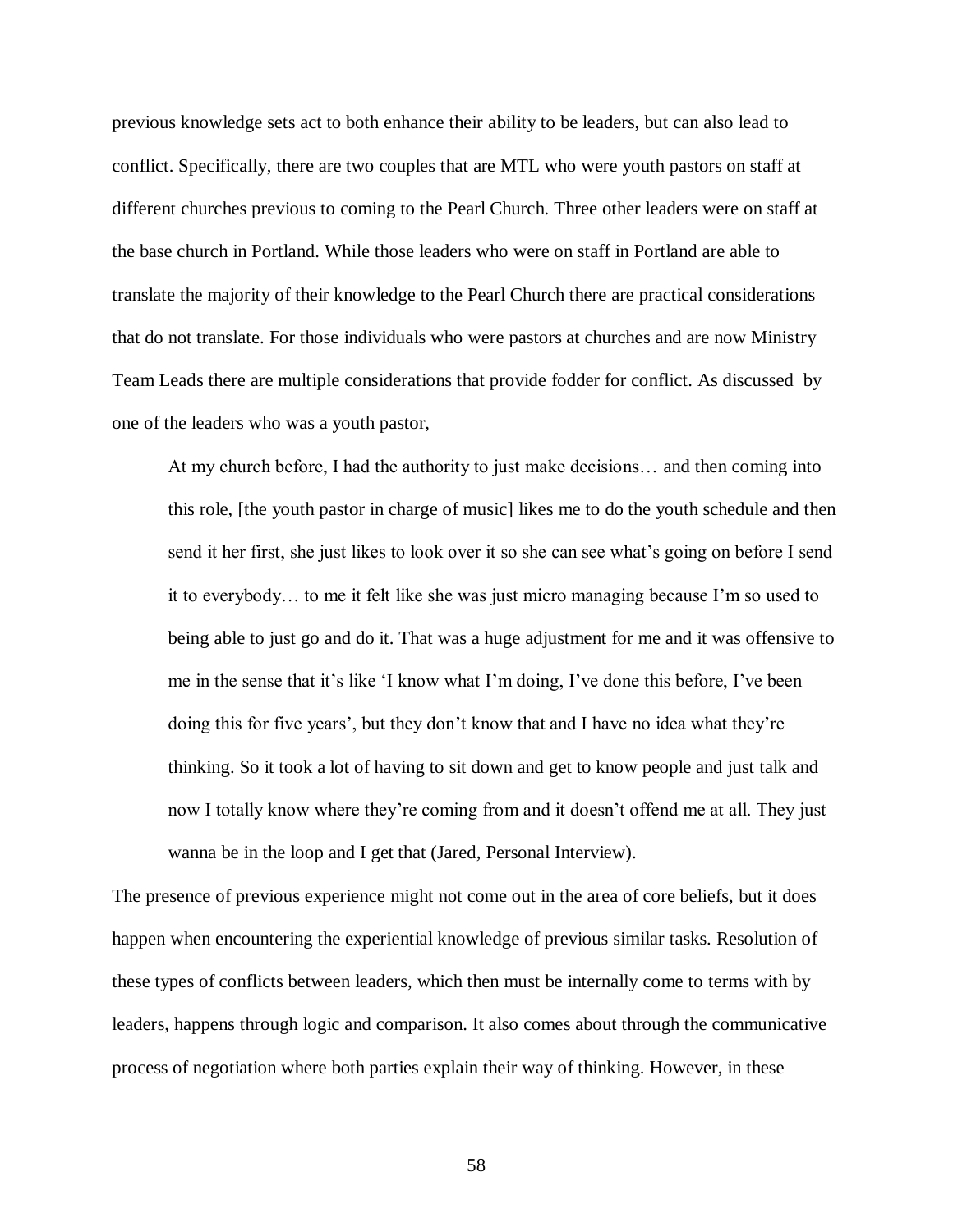situations the leaders who are on the Vision Team and have titles are the ones who make the final decision of what happens and the other leaders must choose to resolve the conflict through organizational exit or submission.

 *Silencing.* Resolution of competing individual and organizational identities can also be addressed through the process of silencing. Only one leader mentioned that there were times when she felt constrained as an individual by her involvement as a leader. This individual stated it like this:

 Now I have to question how are people going to perceive that without losing who you are and I think we've stayed pretty true, it's just that some parts of our life have become a little bit more silent or a little bit more, I don"t know, just a little bit more covert (Allison, Personal Interview).

 The silencing of an identity component is in response to the power of the organizational structure over the agent, but is still the agent's choice. This is indicative of a thought process that there is something more valuable to be gained from enacting the church leader portion of an individual's identity, as opposed to enacting a personal identity. This also happens when leaders are asked to engage with projects or tasks that they do not see as being them. Leaders being involved in ministry that they do not feel called to happens as a function of the church being in need and the leaders being called to the higher purpose of the Pearl Church continuing stay viable as a church. One of the leaders now primarily involved in worship spoke of her experiences during the first two years of the church,

They needed help in kid's ministry and I'm like 'Oh dear God, this is so not my thing.' I didn"t love it and definitely I have may other giftings than with kids, but yet I still have a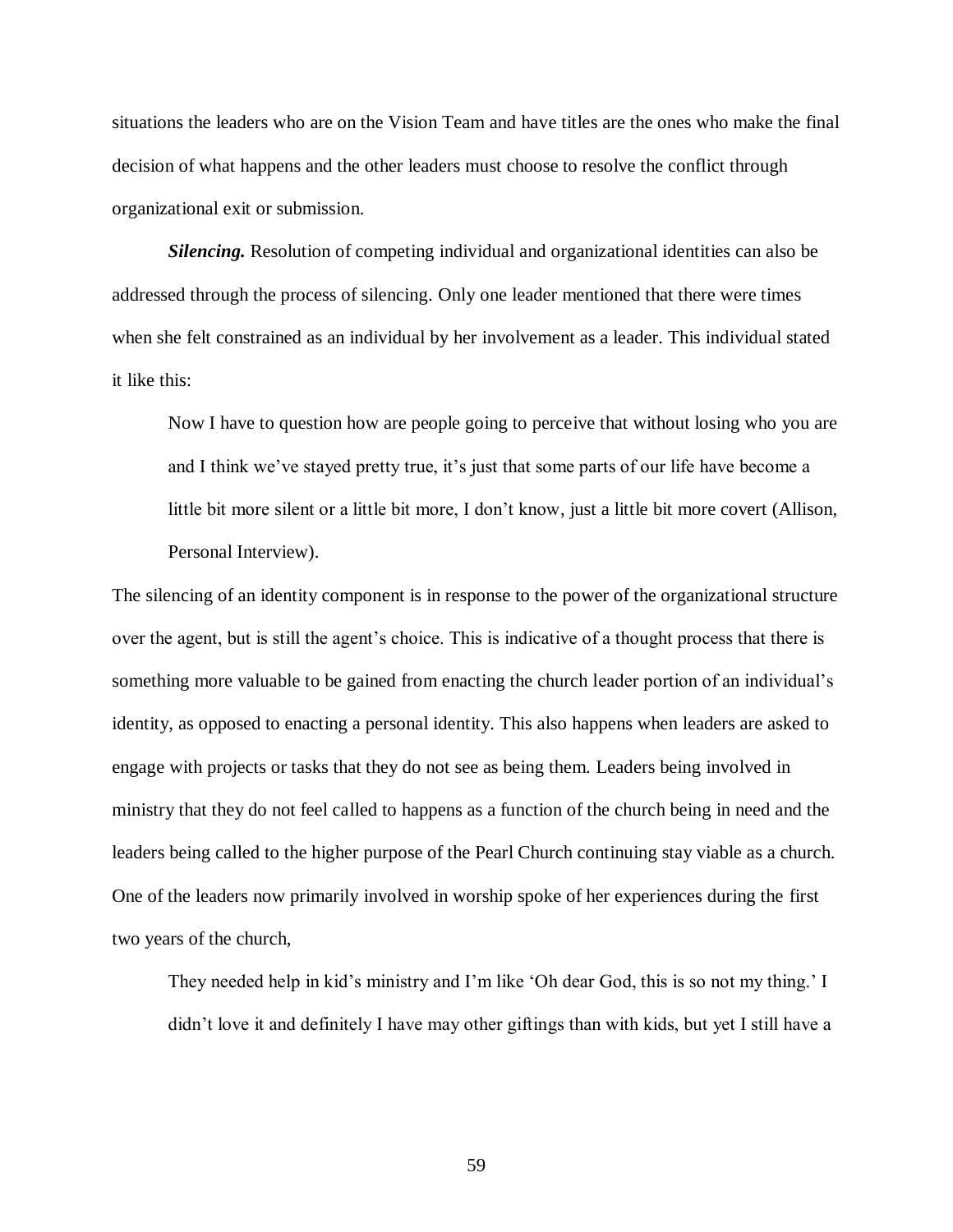mentality, if this is what the church needs right now I don"t care what it is, I will do it (Group Interview).

 (Group Interview). Being willing to change one"s expression of their identity construction is indicative of both commitment to the organization and trustworthiness, which are fundamental components of the assimilation process. Membership negotiation is influenced by the knowledge that there are belief and behavior expectations that must be satisfied in order for membership to begin or continue. Thus in order to remain a part of the organization there are identity adjustments that must be made.

 *Overcoming.* Within the category of overcoming, leaders are asked to do something beyond what they thought they could do. An example of overcoming is described by one of the Core Team leaders on the media team,

 The Easter video last year, I had never done a video that long and edit a video that long, but (the Pastor) knew that I could do it and when it was done, it was done and I was exhausted, but I didn't know that I could do that before (Group Interview).

 The need of the church informed the leader of the necessity of adjust the understanding of their own capacity for work and reinforced their conceptualization of themselves as being willing to adjust their understanding of personal identity in relation to the organization. Another example is one of the head leaders of the women"s ministry who said,

I'd be the one running it, administratively anyway. That was where I was like oh boy, that like you said that tension or that kind of "you obviously think that I"m going to be able to do this, but it's intimidating because I haven't done it before', so in that unknown. I know I'm capable of being organized and following through and doing things but it's also that intimidation of wanting to do it the best that I possibly can, and it being a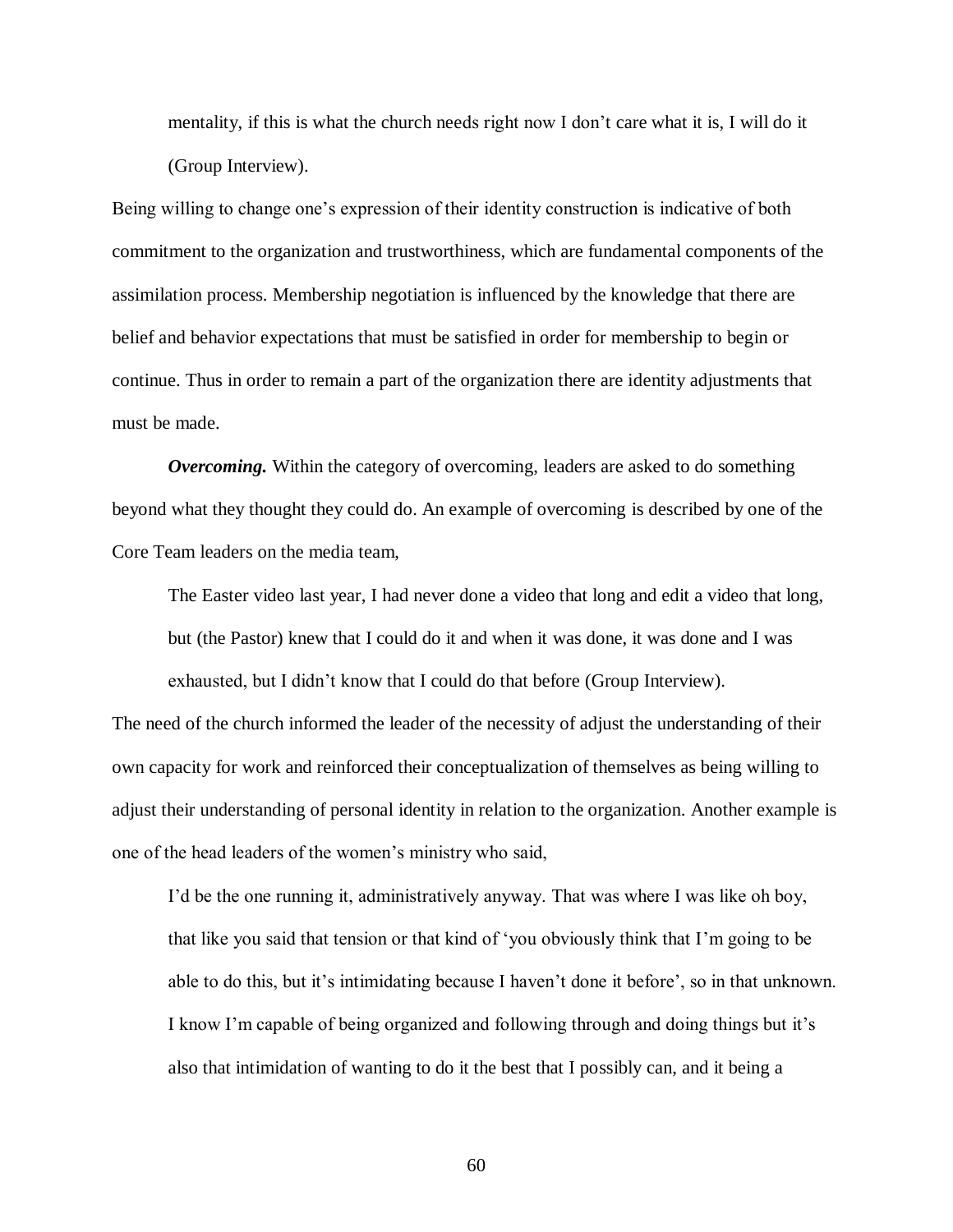success and feeling like you're more responsible than you've been before for something like that (Rachel, Personal Interview).

 In this way, the components of an identity like organization skills and follow through are then expanded in order to accomplish the task at hand, which then allows for an adjustment of the leaders conceptualization of themselves as an individual.

 Competing identities are present in the leaders of Pearl Church due to the organizational changes that all have gone through in the last three years while becoming a part of the new organization. The pre-existing knowledge sets gathered from involvement with other comparable organizations has provided the leaders with a solid foundation of knowledge; however, there are times when those knowledge sets conflict with the church expectations and needs. When that conflict happens the leaders are forced to find resolution. Leaders at the Pearl Church were found to bring about resolution to these through submission, silencing, or overcoming. Though identity conflicts due to competing knowledge sets about a particular church activity are relatively minor in comparison to other conflicts, it demonstrates that identity competition can happen on multiple levels.

 **Concertive Control.** Concertive control (Tompkins & Cheney, 1985) is the process by which individuals illicit desired organizational behaviors from one another, whether through discussion of shared beliefs and values or through the process of internalized organizational beliefs. Concertive control comes into play at the Pearl Church when a fellow leader engages in behavior or attitude that functions contrary to the belief system of the church and another leader is able to talk to them and steer them back towards the expected behaviors. There is not a perfect connection with concertive control because at the end of the day there is someone who is in charge of the leaders and what they do. However, due to the voluntary nature of involvement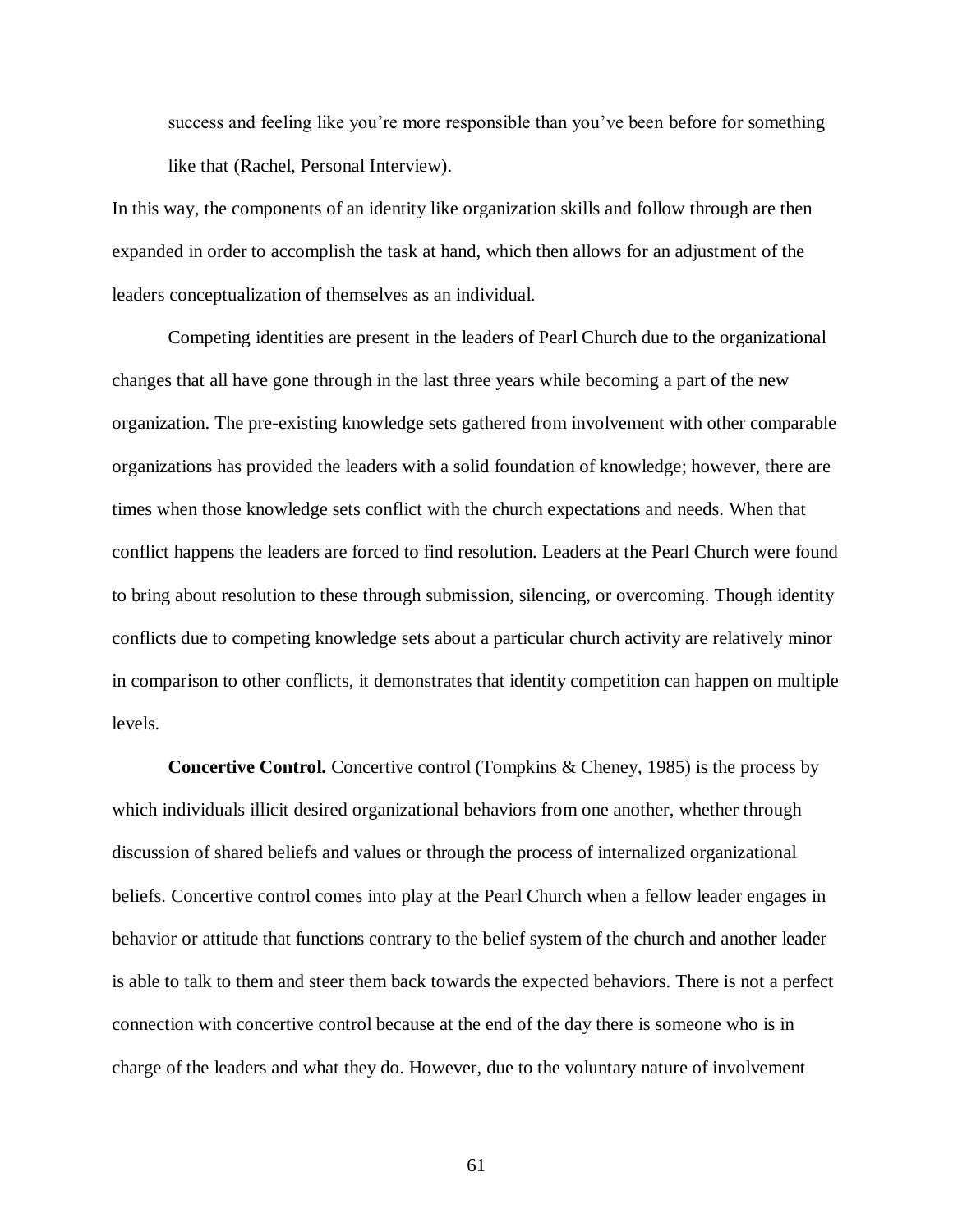with the Pearl Church the power and authority exercised over volunteers is of a different type. The combination of types of control creates a hybrid control. Though not specifically discussed, concertive control is evidenced in the way that individuals talk about how they learned to do their specific tasks within the organization.

 The expectation that all of the leaders on the team are equally involved and committed brings about a component of concertive control that is external. The Pearl Church is set up in such a way that they have created a church culture which functions to allow, and to a certain extent encourage, concertive control. The Pearl Church certainly counts as a participative organization in that the leaders and the volunteers are also members of the church and without their contributions the church would cease to exist. Therefore, involvement in any level of leadership role is necessarily participatory. Within the Pearl Church, concertive control does not come about exclusively in the traditional conceptualization of members monitoring one another"s behavior to ensure equal participation and contribution, but also occurs because these individuals genuinely care about one another in addition to the functioning of the church. Thus when someone stops engaging in behaviors they were previously committed to it incites a conversation where the fact that you agreed to engage in these behaviors and now you are not doing those requires explanation.

**Expectations as concertive control.** The interactions of concertive control come about, for the most part, through establishing responsibilities and expectations, which the leaders then respond to by being consistent and following through. When a situation where someone does not fulfill their responsibility occurs, members of the leadership team talk to the person neglecting their task and figure out how to fix the problem. One of the three leaders in charge of Sunday morning service explained it like this,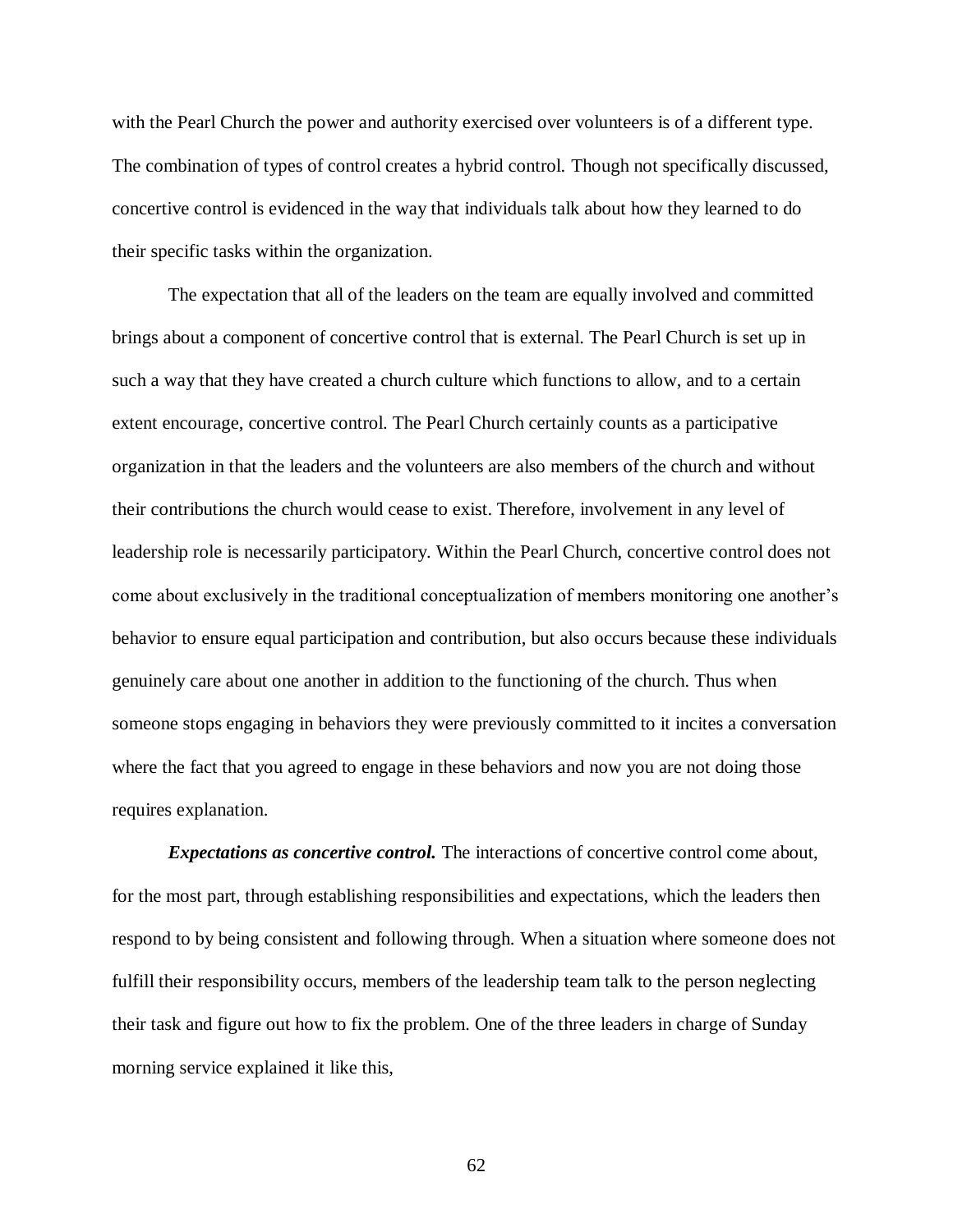Obviously if [another leader] and I didn"t show up one morning, [the lead pastor] would be like "What the, what the crap?", but that's because we've been committed for so long. It's not like this if you don't show up then you're in trouble, but they do expect us to show up because that's the norm (Jared, Personal Interview).

 External, peer concertive control happens when leaders do not perform expected behaviors or tasks. The Pearl Church is reliant on volunteers in order to function as a church. Those volunteers are responsible for numerous tasks, in whatever ministry, and those tasks are necessary for church success. Commitment to the organization is practically seen in the amount of voluntary work done, accepting responsibility for tasks and then fulfilling those responsibilities. Therefore, concertive control, in the sense of policing peers, is partly seen in the Pearl Church leadership team through the communicated expectation of leaders taking responsibility for fulfilling tasks and then following through on those tasks.

**DNA transfer as concertive control.** Concertive control is explained by one leader in terms of happening during what they call teaching moments, which works to transfer DNA to people. An instance of this was described in the following way,

 [Expressions of] what they [a leader or prospective leader] think about church or what they think about leadership or what they think about the way that a pastor should handle something actually comes to the surface, I think you get those in relaxed settings and I honestly think that sometimes, the other best place is in intense situations where pressure's being added. All of a sudden, something comes to the surface, I think that those are teachable moments. I think that you can be like "Hey, wow, not exactly the greatest attitude. That"s actually not what we think. Can you just go cool off for a moment?' You can deal with it in those situations (Allison, Personal Interview).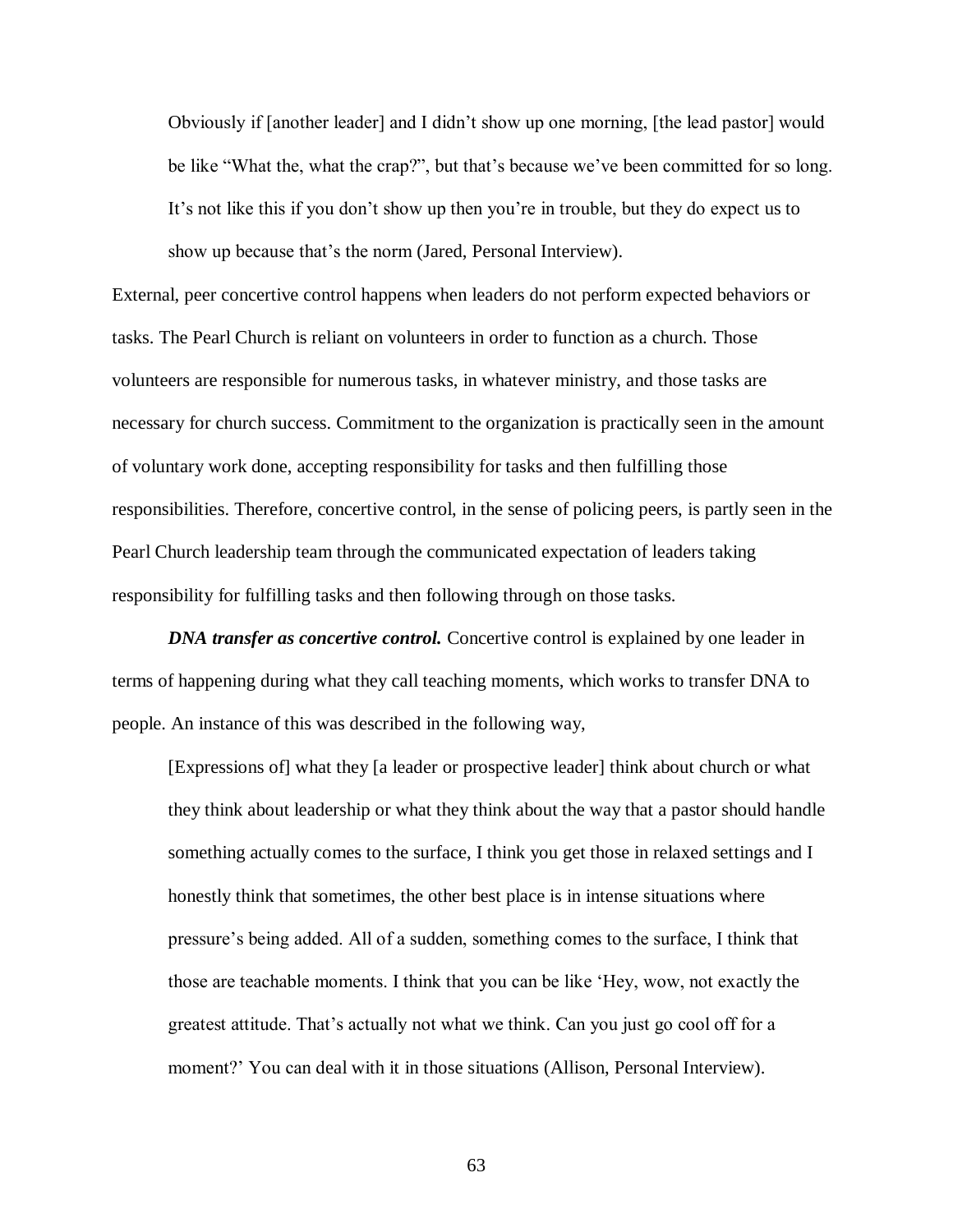This example is used by a Vision Team member discussing a scenario involving someone who was in the process of becoming a leader. The process of concertive control comes about through leading by example and explaining the expected processes of enacting the values and beliefs of the church. Another leader explained a scenario of enacting control in this way,

[The church's] culture is set off of what you're doing and the people you hang out with and sharing like-minded beliefs and so to me it all comes back to relationship. People I know that I have influence over and who have influence over me talk all day long and it's not like a competition to sway thoughts and beliefs, but you tend to listen to the people you know well and have a relationship with and things you know they just kinda make a little more sense (Jared, Personal Interview).

 Though it is not as clearly stated here, the point being made is that those individuals who are on the team have influence over one another to change ideas and opinions. Consequently, because the majority of the people who are on the leadership team are fully committed to the success of the church as defined by the Vision Team, with contributions by the other teams, the external concertive control works in favor of the organization.

 Instances of external, peer control (Barker, 1999) are relatively infrequent due to the strong presence of internalized beliefs. Internal, as opposed to external, concertive control is used to refer to a mechanism by which the behaviors desired by the organization, as well as the reasoning behind the behaviors, are internalized by the members. With this type of control, there is little to no monitoring necessary, because the individual has found personal reasons to engage in certain behaviors and avoid others. Within the Pearl Church, the organizational belief system tightly matches the belief system for individuals involved in the movement, thus to believe in those things for the organization means that you believe them for your own life. These belief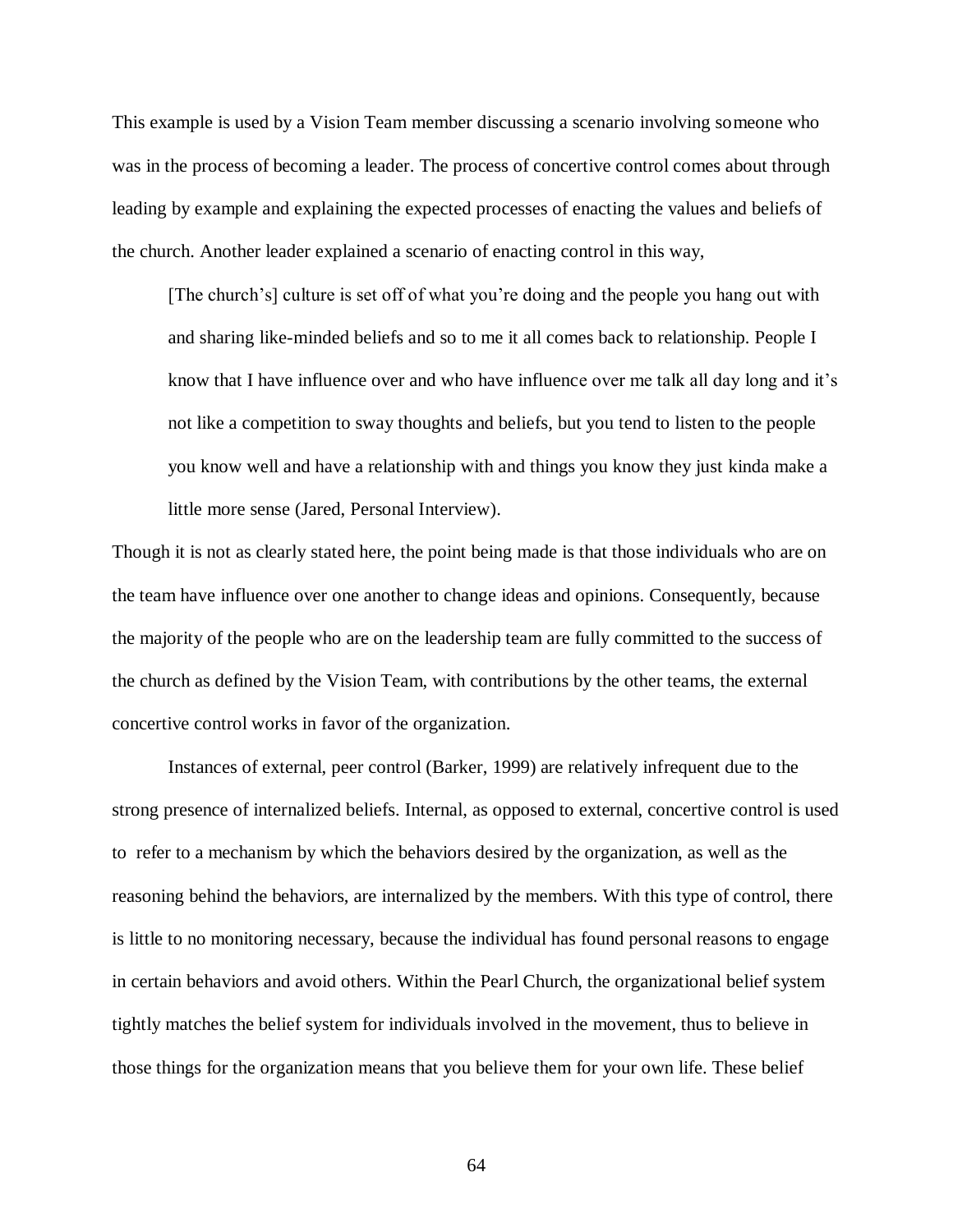systems are the same, because the belief system is all based on the same document, the Bible and in order to be a member or a leader then you must agree to the belief that the entire Bible, as interpreted by theologians and pastors that the lead pastors have determined to be accurate, is true and infallible. With that belief system agreed to and established, then the impetus to engage in the specific behaviors is internal. Summarily, the leaders of the Pearl Church have engaged in the process of internalizing the belief system of the church and thus instances of incongruent beliefs and behaviors are rarely seen.

 This process of internalizing beliefs is supported by the communication of the DNA metaphor in that literal DNA is an internal function. Things that an individual believes about themselves, for instance their mandate to serve the local church, produces behavior that coincides with the beliefs of the church and is lauded as DNA congruence. This internalization of beliefs by prospective leaders is encouraged and expected by established leaders during the DNA transfer process. The values and beliefs that are explained as DNA concerning individuals and the church are based on the Bible and as such produce a foundation for concertive control that is incredibly tenacious.

 Instances of internal control were not discussed in an overt fashion by the leadership team because they are internalized beliefs that are typically only seen through behavior. Leaders are required to have the DNA before becoming members of the Vision Team or a Ministry Team Lead, thus the internalization is a past process that happens on a personal level and then is seen in the way that a person acts. During Sunday and Wednesday meetings, the pastors communicate the beliefs of the church and speak with an assumption of congruent beliefs that encourages members to accept the beliefs as their own (Field Notes). The knowledge set about church and congregational expectations is implied to be known by those who are in attendance. Thus if you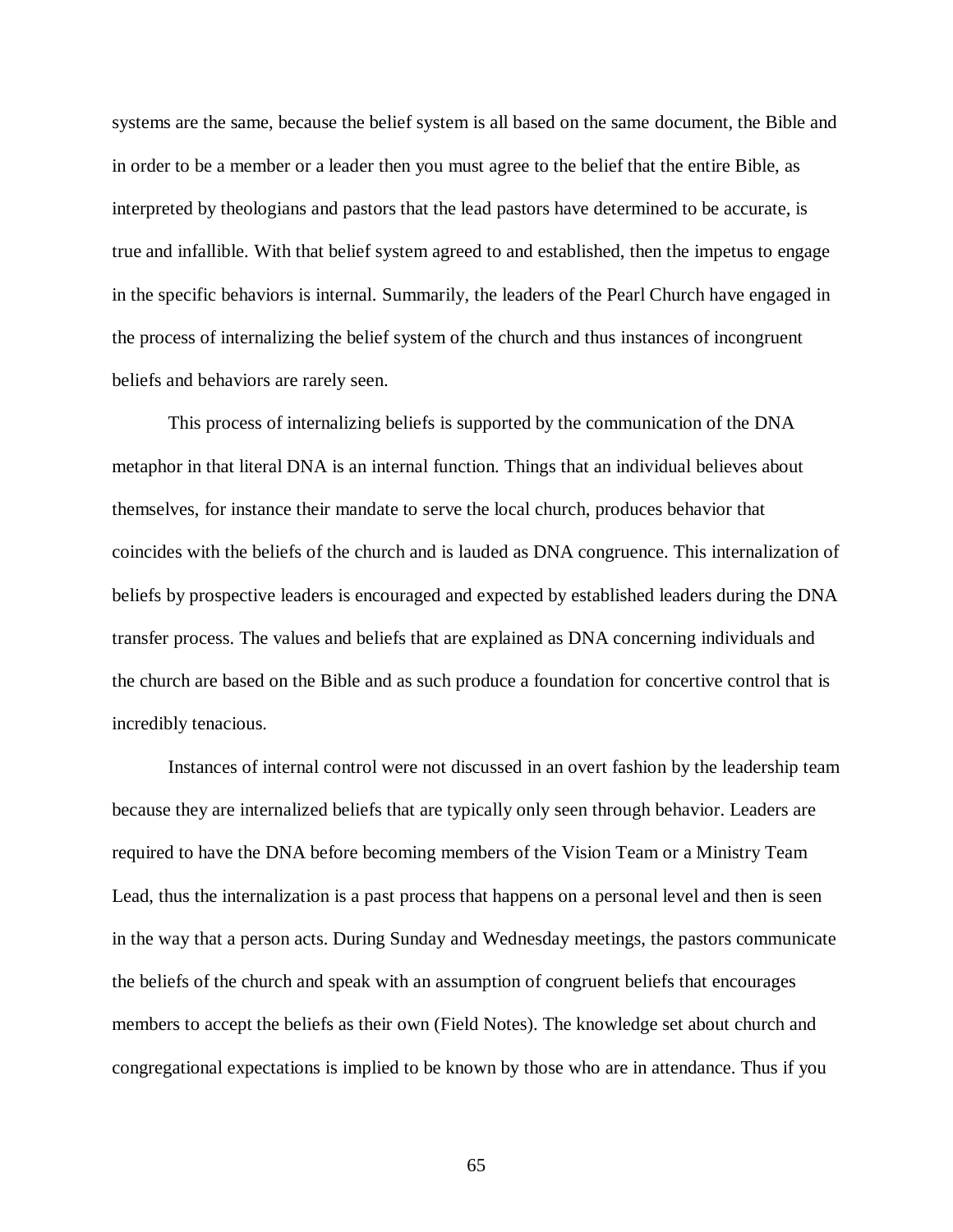are committed to and involved in the church enough to be on the leadership team, the internalization has already happened, based on individual identity construction.

 Being a leader provides a sense of camaraderie that translates into close relationships. Leaders within the Pearl Church are a tight-knit group of individuals. A leader involved in the MTLs said, "you"re friends, you"re in ministry together, build relationship when you can, and honor each other, you know, it's great, it's been awesome." (Jared, Personal Interview). The majority of the people who have been involved for two or more of the three years of the church"s existence moved from Portland for the express purpose of building the church. Moving in order to join the church planting team combined with the amount of time required in order to ensure the smooth functioning of the church translates into the leaders spending time and building tighter relationships with each other than with others in their social circles. One leader characterized it as, "outside of a Sunday we rely on the church for our relationship[s], that's where all of our friends are" (Shane, Personal Interview). A portion of this is also due to the fact that the other leaders are in a position to understand the situations that they are experiencing and might be able to offer sympathy and support within those situations. In response to a question about if leaders rely on one another, a Ministry Team Leader said,

Definitely, they're some of my closest friends. I think that especially when you're helping each other and you"re just doing ministry together, doing life together inevitably, when you're going to meetings and you're doing things and you know that these people have the same belief system as you, it's important, I think, and awesome to be able to call a certain person that you're on leadership with and know that it's confidential and you can really share your own personal stuff and be able to have that support cause you all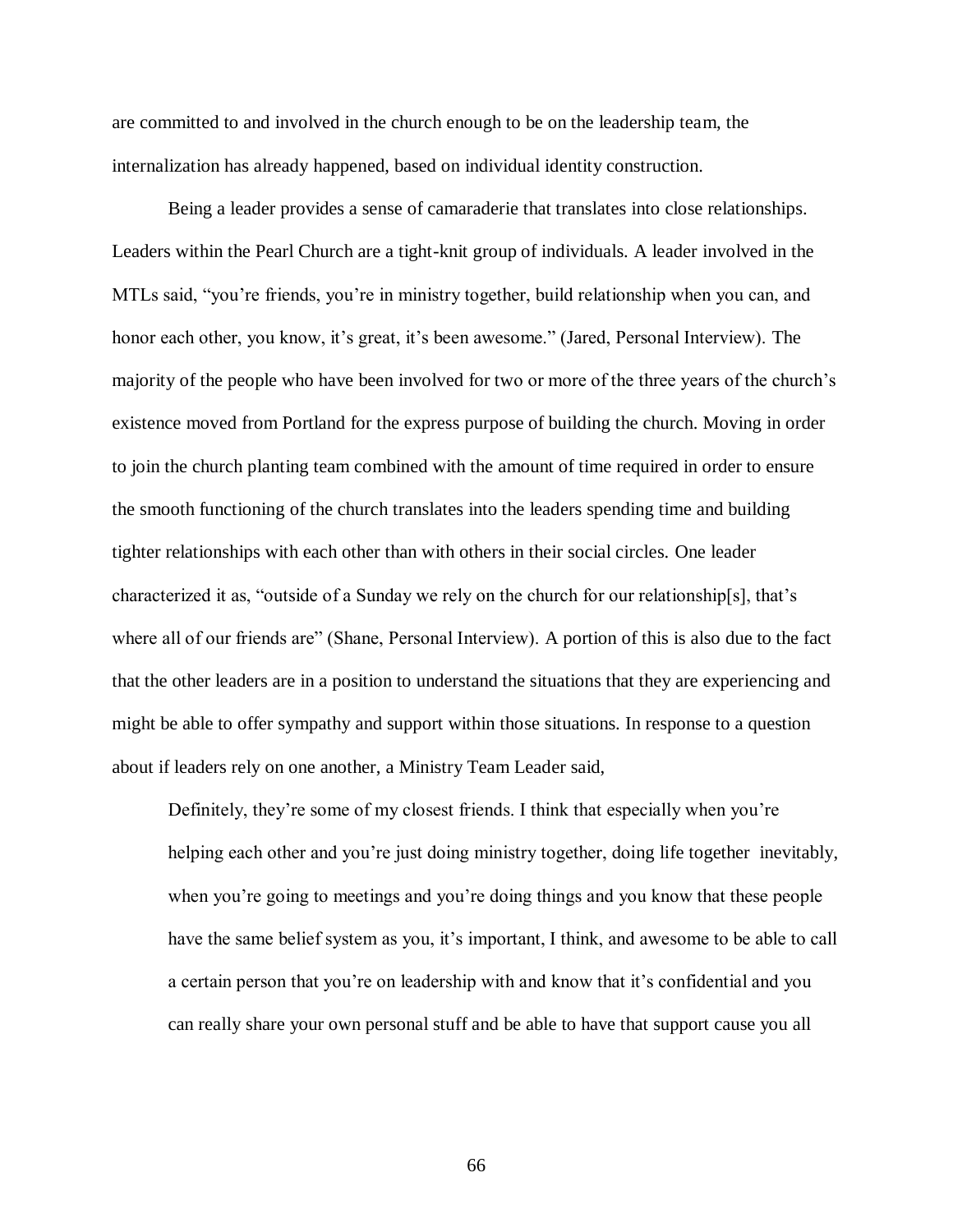kinda get it cause you"re doing the same sort of stuff, so you can kinda relate and support and encourage each other (Rachel, Personal Interview).

 This closeness in relationship provides the opportunities for leaders to engage a certain amount of concertive control (Tompkins & Cheney, 1985) over one other, while at the same time increasing the impetus for engaging in the process of identification.

 **Identification and identity construction.** Identification as the process of members connecting to an organization happens in a complex interplay with the understanding and enactment of organizational identity. As an individual decides that they wish to become involved with the church, there is a connection made that causes them to engage in tasks that enact an organizational identity. Once the leaders see that individual engaging in those behaviors, the individual is asked to become more involved, which defines their organizational identity through the formal structures of leadership tiers and furthers the process of identification. Suddenly the leader has more responsibility and more association with the church which leads to attachment, through relationships and individual acceptance of the presented organizational identity. A member of the Core Team explained it like this,

 About week three of attending Pearl Church, [the lead pastor] pulls us aside and has a chat with us. "Hey, I wanna talk to you guys, like this might be kinda forward, but I"m gonna ask you anyways, I"d like you to join worship team and start serving here." From that point on he invited us to the first media team meeting where we didn"t know anyone and just kinda sat over there. So yes, we were like, "Okay. If you are ready to have us serve, we are chomping at the bit to get involved" (Group Interview).

 These leaders had engaged in identification whilst attending the church. It was mentioned earlier in this leader"s explanation that, "we visited and even before the first service ended I was like,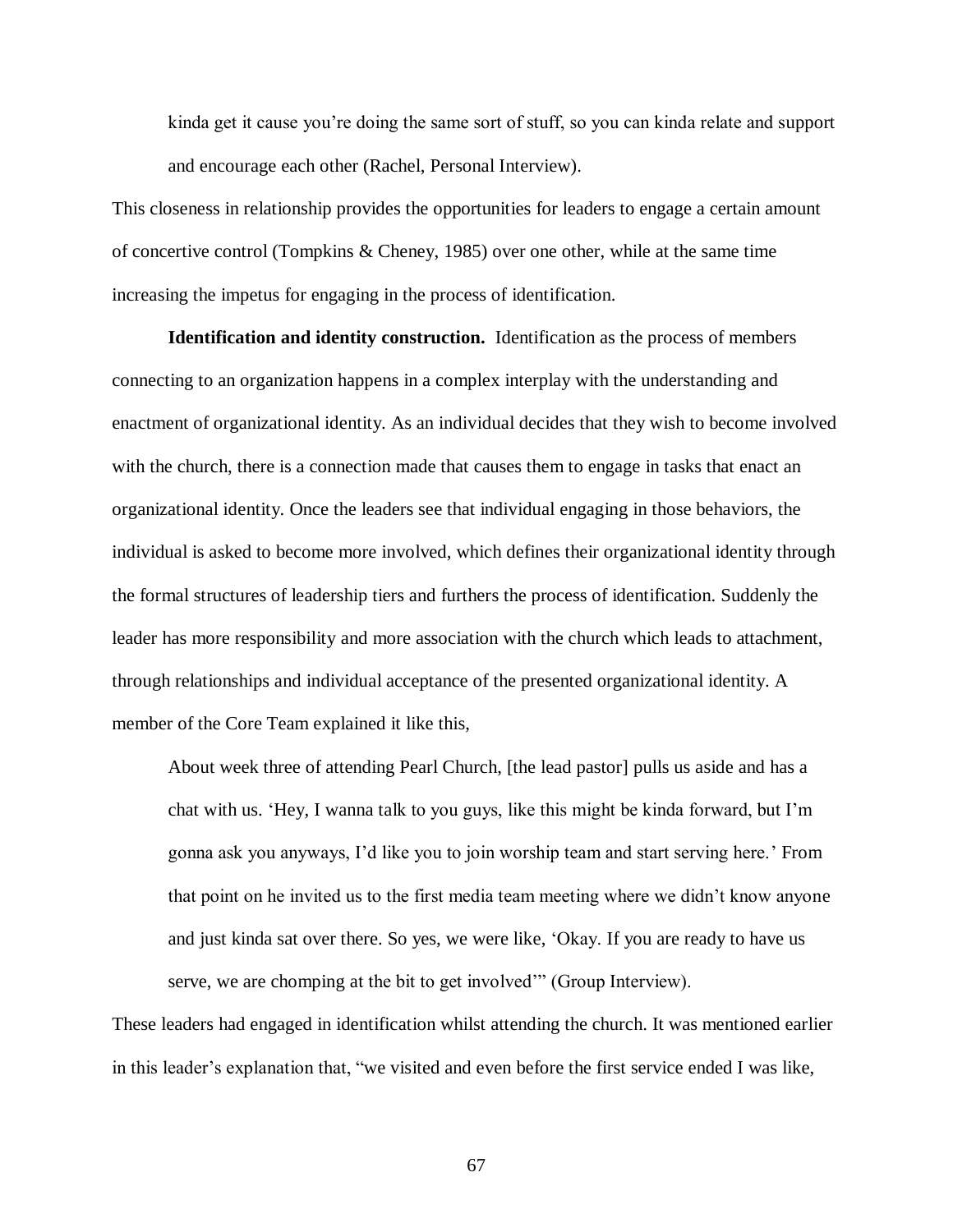"This is it; this is where we need to be'... It was awesome." (Group Interview). The initial attachment (identification) to the church then led to the lead pastor presenting the individual with the option to be a leader, thus giving the leader a place to enact their connection and desire or commitment to see the church succeed.

 Another member of the Core Team, involved in the youth and greeting ministries talked about her experience of joining the leadership team,

 Then on one Sunday, I was just like we need to start doing kid"s, so I told my sisters, "hey guys we need to do this k?" So we started doing kid"s ministry and we did that for a while. We went to Five's [the youth ministry] meetings before it was actually like something solid when we met like once a month, so it was like "okay, if I can make it, I"ll go", but I wasn"t committed and then last February we were asked to help with a team that we took to GU [youth conference]. So we went to that and then we launched the youth ministry in March and so at that point I just started doing whatever was asked of me or not asked of me, just hey there needs help, just stuff like that, do it (Group Interview). Interview). Engaging with the church starts with a decision to enact an organizational identity of volunteer,

 which is indicative of identification, then leading to further involvement with the church and enactment of organizational identity. That singular decision to become involved in the church then established this leader on the Core Team and she is now highly involved and influential in the youth ministry, leading several girls small groups while being mentored by the youth pastor and a MTL. Choosing to become committed is indicative of identification and is seen in the construction of organizational identity. Making the decision to enact an organizational identity of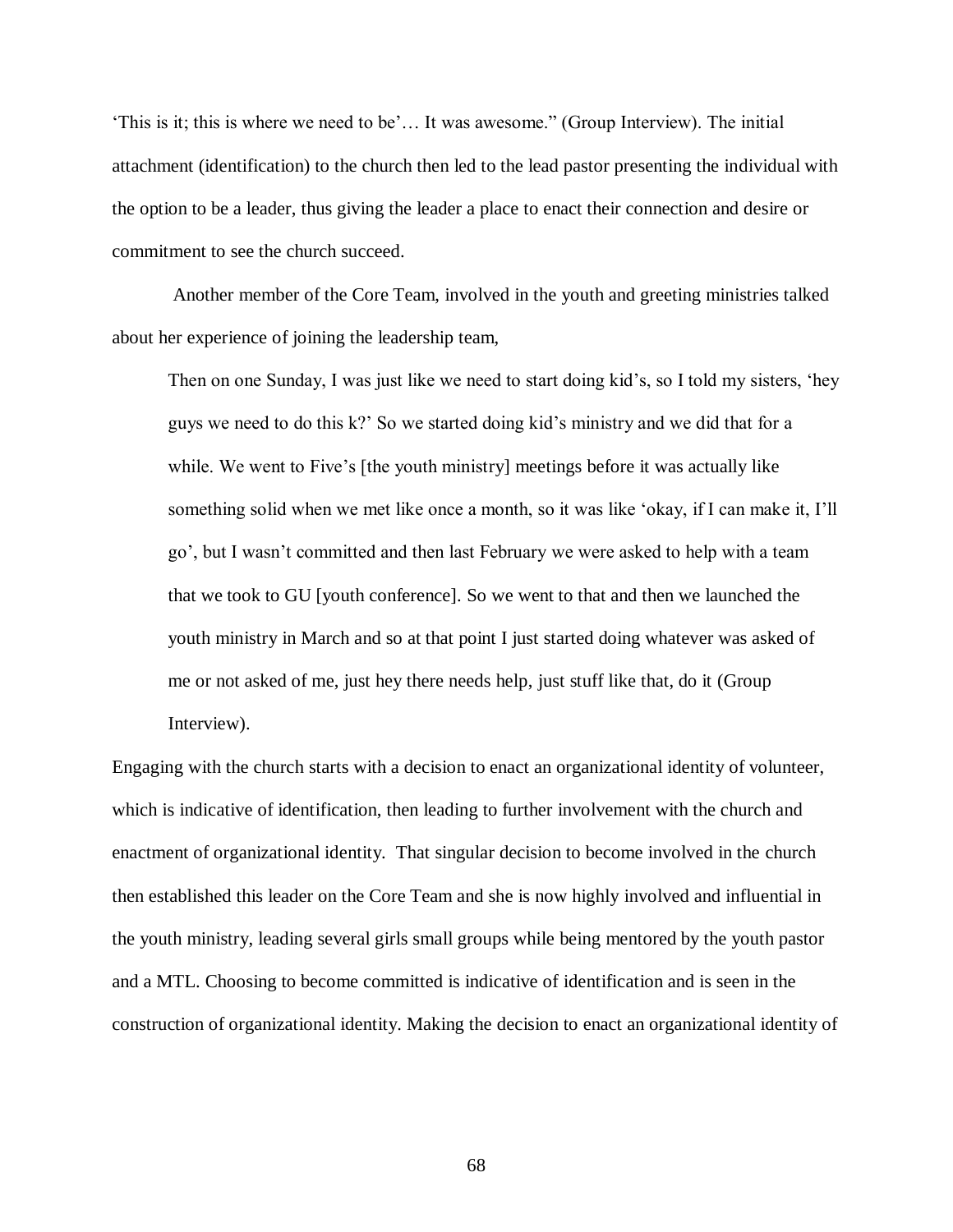volunteer informs the church, other leaders, and the individual of their place in addition to the presence of DNA.

 The process of identification and identity construction for the leadership team happens when there is an intersection of church needs and individual desire. The process starts with church attendance and continues in a snowballing fashion as the leader progresses over time and through the leadership levels. Individuals identify with the church, enough to attend the church and become members, which makes a way for them to have an organizational identity, which then requires an increased level of identification and the process continues until organizational exit occurs.

 Overall, membership negotiation is enacted in the Pearl Church within the medium of formal structures, inclusive of hierarchical leadership levels, and explained through the DNA metaphor. The Vision Team, the MTLs, and the Core Team communicatively exist in a fashion which informs leaders of their place within the church inclusive of the responsibilities, power, and relationship connections that are present within the leadership position. The formal structures negotiate expected behaviors and are used to communicate to current leaders their role in building structure to exist long term. Furthermore membership negotiation happens through identity construction and maintenance. The use of the DNA metaphor to indicate both organizational identity and identification through acceptance and enactment of church beliefs and values facilitates construction of the meaning of membership through communication of "having the DNA". Additionally DNA transfer communicatively constructs the process of gaining the knowledge set required in order to become a leader within the church. This process of DNA transfer through communication of organizational identity enables leaders to resolve competing identities using one of three processes: submission, silencing, or overcoming. Pearl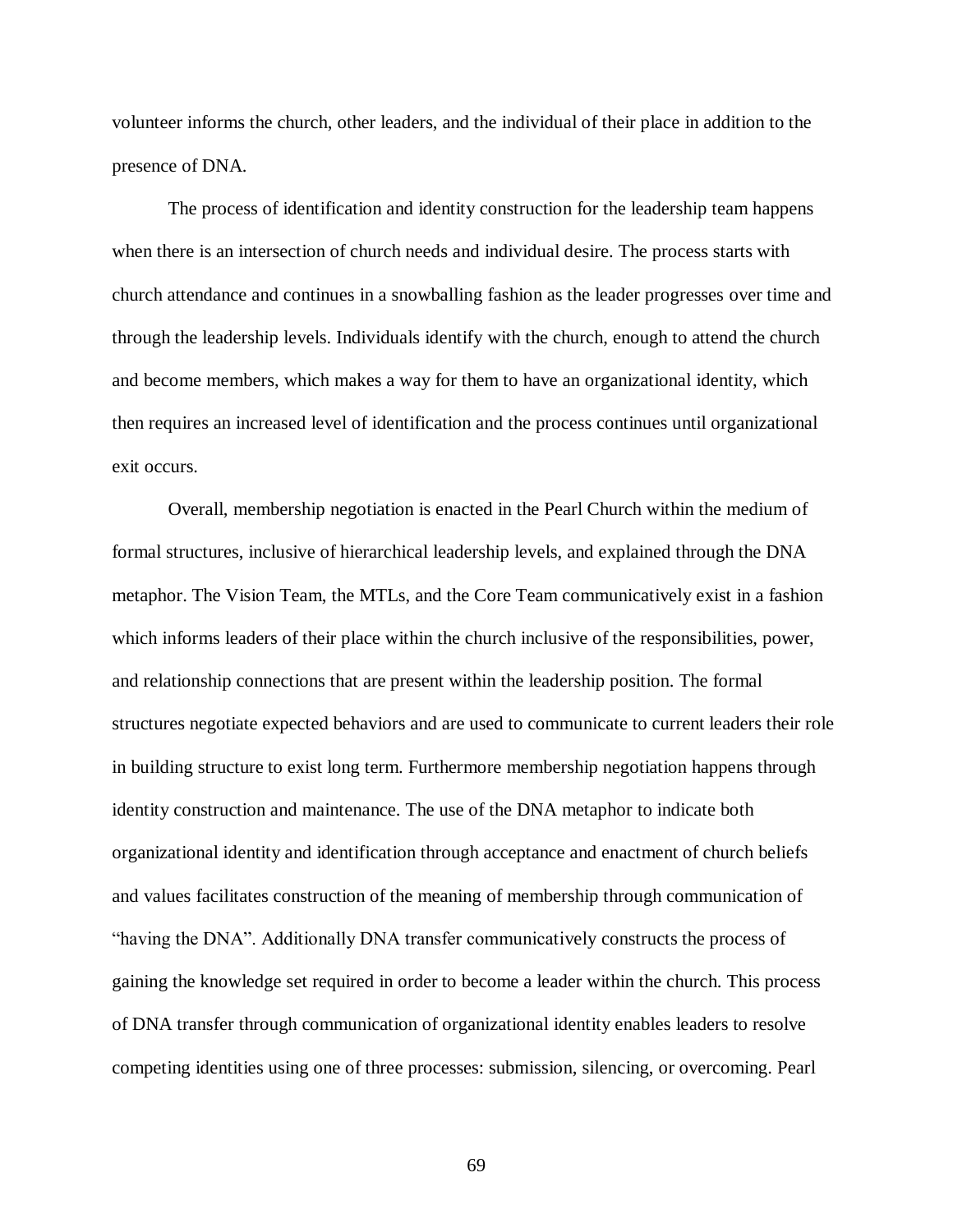Church leaders are highly involved with the church and experience high levels of identification which facilitates the process of concertive control, both through external, peer control and internalized beliefs. Organizational identity and identification exist in a bi-directional fashion through the way that individuals choose to become involved. The choice to be involved is based on a desire to further the vision of the church, thus those individuals have experienced the process of identification, which practically means enacting the organizational identity of being a leader, further solidifying their connection to and identification with the church.

 In conclusion, membership negotiation as a communicative constitution of the Pearl Church organization is seen as leadership enactment of individual and organizational identity exemplified by purpose focused behaviors. Both constructs of formal structure and identification are highlighted through use and conceptualizations of the DNA metaphor. Leader membership is negotiated through place in the tiers of leadership, based on involvement, commitment, and acceptance of the church's belief system. Organizational identification was found to have a profound influence on leader"s construction of membership meaning.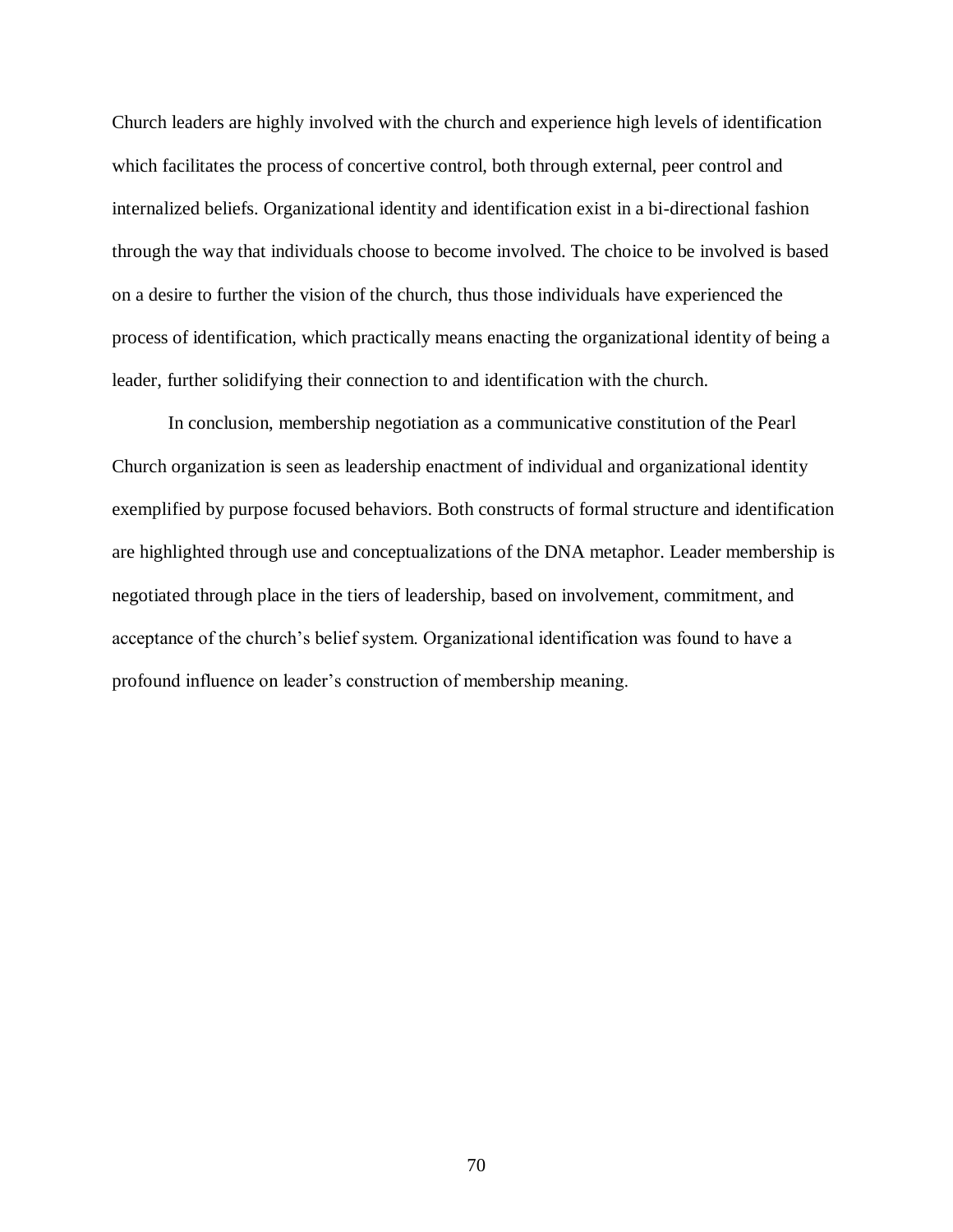# **Chapter Four**

### **Discussion**

 Leaders negotiate their membership within the Pearl Church primarily through the use of the DNA metaphor, which communicates a sense of belonging and provides a way for the leaders to negotiate their membership as an internal process of individual and organizational identity construction. As a form of communicatively constituting the organization, negotiation is enacted through behavior that both establishes and enacts the organizational structure. Membership is negotiated using the formal structures of the leadership tiers to determine their place, roles, commitment, involvement and level of DNA enactment. Furthermore, membership is negotiated through varied amounts of organizational identification enacted through the process of engaging in organizational tasks. The presence of behavior congruent with the DNA is used as the primary indicator, to leaders and congregation members, of a leader"s role and place within the organization.

 Leadership members negotiate the meaning of their involvement with the Pearl Church through enactment of formal structure and interaction with the church based on organizational identification. The implications for engaging in this process are discussed in terms of individual negotiation within the organizational structures, through enacting a strict church status, an identity connection to the Divine, and the use of concertive control.

#### **Formal Structure**

 Formal structure in the Pearl Church is first evidenced in the hierarchical structure of the levels of leadership and the manner in which leaders negotiate their place within the organization through specific role requirements and tasks performed in those roles. The levels differentiate tasks such as setting up for worship services, performing music, educating children that are then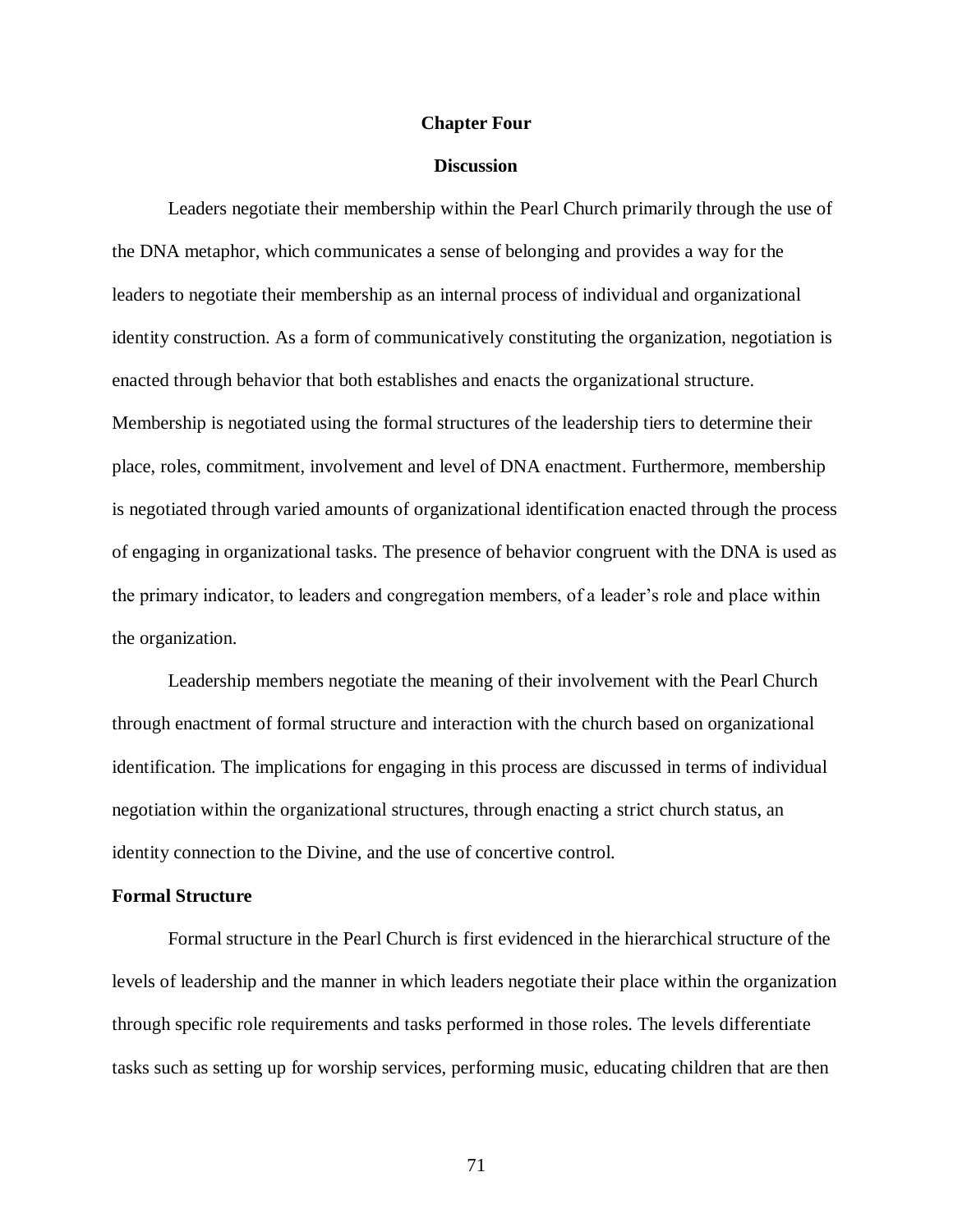enacted by leaders on a weekly basis. By enacting these activities, members are reenacting their membership. Membership negotiation does provide room for negotiation of those leadership tasks, but the formal structures constrain the range of choices available to the leader. Secondly, the 12 core values function as a formal structure that guides the behavior of the church and its members, specifically leaders. Agreement to be a part of the leadership team includes an implicit agreement to believe and enact those 12 core values within organizational roles. The 12 core values provide boundaries for leaders to know what is acceptable and expected of them as leaders. Thirdly, the DNA metaphor functions as formal structure by communicating and monitoring behaviors that reflect those 12 core values and position within the leadership levels. Comprised of these three components, formal structure can be best understood through the enactment of a strict church identity, as well as through differentiated power and choice.

Strict church status. Based on the research of Iannaccone (1994), strict churches that claim an exclusive truth are becoming increasingly popular in the United States. The Pearl Church fits into certain facets of a strict church because of the strength of their beliefs and portrayed ideals, but the church does not believe that their expression is exclusively correct. While the Pearl Church believes that there are a variety of expressions of the truth that they believe, there is an unquestioning stance that they believe their expression is the best. The leaders of the Pearl Church know what they believe and are more than willing to talk about it to anyone who is interested. Therefore, a rigid structure in beliefs is functional for them as an organization at this time.

 A strict adherence to the formal structure translates to a lack of perceived need to cater to the public. Given the belief that their church has been commissioned by God, then the responsibility of the organization is to do what they feel He wants them to do, without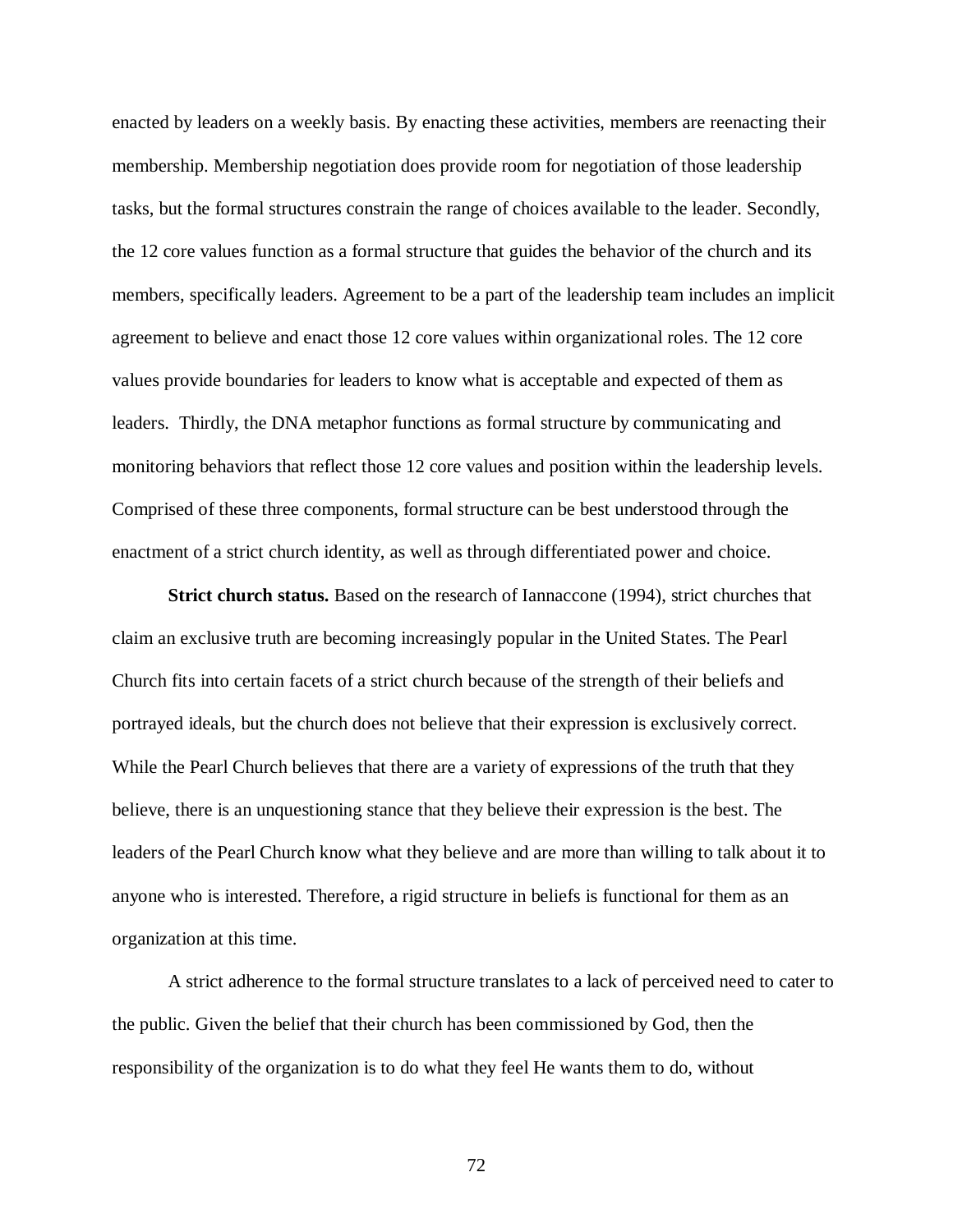conforming to outside pressures. This belief has the possibility of becoming problematic due to the lack of dissenting voices present within the church, or at least within the leadership teams. Another possible downfall is that the church might get so wrapped up in their own existence that they fail to accomplish their stated purpose of reaching the people of the city. Conversely, the belief that the leaders answer to God, not to people, provides the leaders with a system that is less ambiguous or changing thus meaning that their place and roles are more certain. The strength of the church beliefs means that there is a clear communication of the church's identity, which is a functional necessity for a church that is just starting and wishes to be as big as the Vision Team intends for it to be.

 Concurrent with the belief that there is no need to change or adapt according to other beliefs, the leaders of the Pearl church do not believe that people are a finite resource within the Denver area, meaning there are plenty of people to be involved in a variety of churches in the city and the Pearl Church does not need all people to attend their services in order for them to be successful. This belief may partly be a function of the large population of the Denver area, but it is also attached to the idea that the Pearl Church is not for everyone and that other expressions of belief in God are valid. As one leader stated,

I'm not a debater, I'm not a freaking theologian, if you don't believe in the power of the Holy Spirit, I'm sorry; I do though. I'm not gonna sit there and argue with you and give you scriptures about how it's true or not. We both are saved; let's go introduce some people to Jesus (Jared, Personal Interview).

 In this way the leader is expressing two points, first, that you can believe different things and that's not a problem; second, there is a larger purpose and cause for which people in the larger Christian community should be striving. This conceptualization further highlights the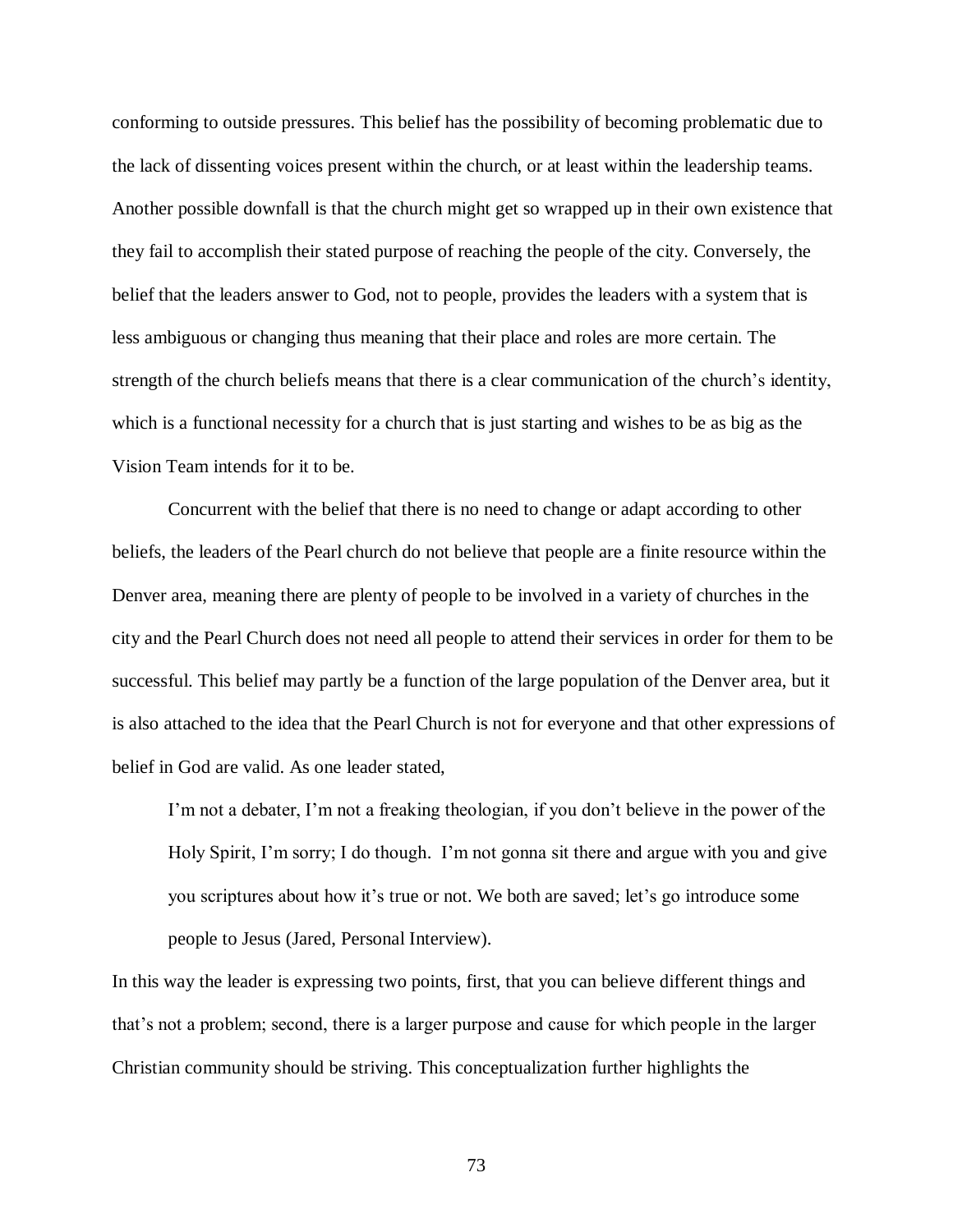transcendence that nullifies the incongruences in beliefs between people and churches. While the leaders communicate that the Pearl Church might not be for everyone, there is also communication that the work they do is highly valuable and it is the best for them.

 The voluntary positions within the church provide a place for people to use their talents to accomplish the work that they feel called to. Whether it is musical, technical, administrative, or child care abilities, the Pearl Church is a space for individuals to belong and to contribute to something they believe in using the things they are good at. Therefore, leaders have a common goal to work towards and a purpose to enact in their everyday lives, which is a powerful reward for continued participation.

 From a structuration standpoint the formal structures of an organization provide members with rules and resources that enable and constrain agents. At the Pearl Church, in some ways those formal structures (12 core values), as the foundation for being a strict church, constrain members and do not enable change. The formal structures of DNA based on those core values encourage conformity and discourage leaders from seeking change. Furthermore, formal structure creates a means for enacting the desired organizational outcomes. The hierarchical nature of the levels of leadership means that tasks and responsibilities are handed down from the level above any given leader, thus the lead pastors are able to accomplish organizational goals through the subsequent behaviors of their leaders. The formal structure provides a way for the Vision Team to control voluntary participation outcomes. However, leaders continue to have agency and thus chose to enact the church by engaging in reproducing the structure as instructed by the leaders and the DNA. Additionally, formal structure gives space for individuals to enact the church, while simultaneously enacting the meaningfulness of their involvement with building the ministry.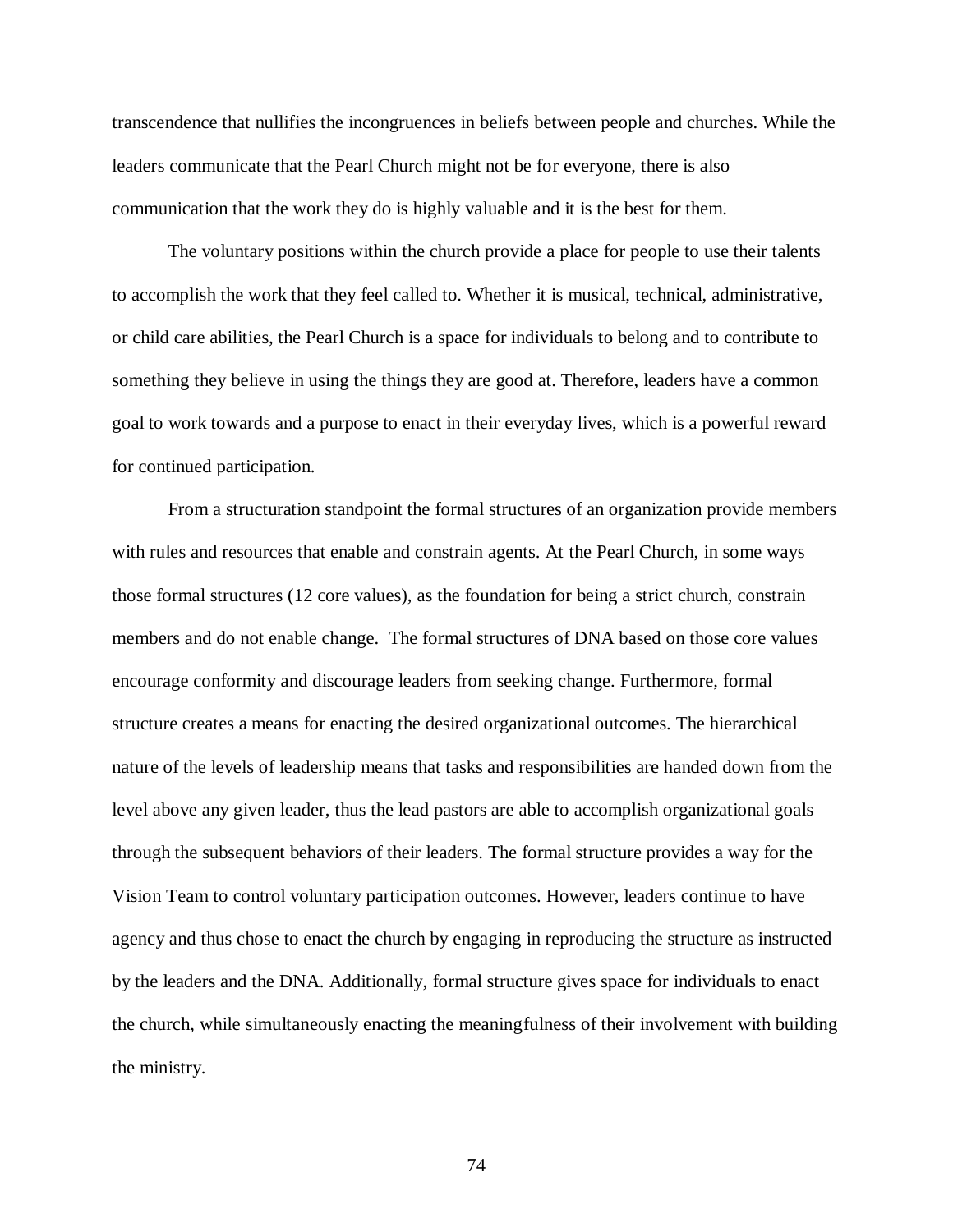**Membership negotiation as power and choice.** Examining the role of formal structure in membership negotiation highlights the organization"s (upper level leader"s) power to set guidelines through the resources of 12 core values and DNA. While the power in the church rests with the organization, through the structure of rules and resources, the power of choice to maintain membership is solidly in the hands of the individual, based on membership agency in the system. This conceptualization of the structure/agent relationship as dichotomous is untrue to a certain extent because those two entities are unquestionably interrelated. However, negotiation requires two parties and whilst recognizing the interrelatedness of the two constructs, for the time being individuals and the organization will discussed as functionally separate entities. The structure of values and beliefs for the church is in the 12 core beliefs and the pastors' knowledge and interpretation of systematic Biblical theology. Within the structure of those beliefs, the choice to learn, follow, and conform to the behaviors indicative of the DNA becomes the job of the individual. When individual involvement is voluntary a higher investment and commitment level is necessary for participation in leadership.

 Within the overall structure of the Pearl Church, the structuring power rests primarily with the organization. Individuals are imbued with the power to choose to either be involved with the church or not; however, once an individual has chosen to become a part, the rules and the resources are quite established and a large number of them are non-negotiable. While the practical outcomes of the structure are allowed to vary based on the individual resources available and organization needs present, the beliefs that inform those outcomes are expected to have been understood and agreed to before becoming a formal member and leader of the church. Through the process of taking the Journey Class and becoming involved on the volunteer teams, inclusive of formal or informal mentorship by an existing leader, individuals are provided with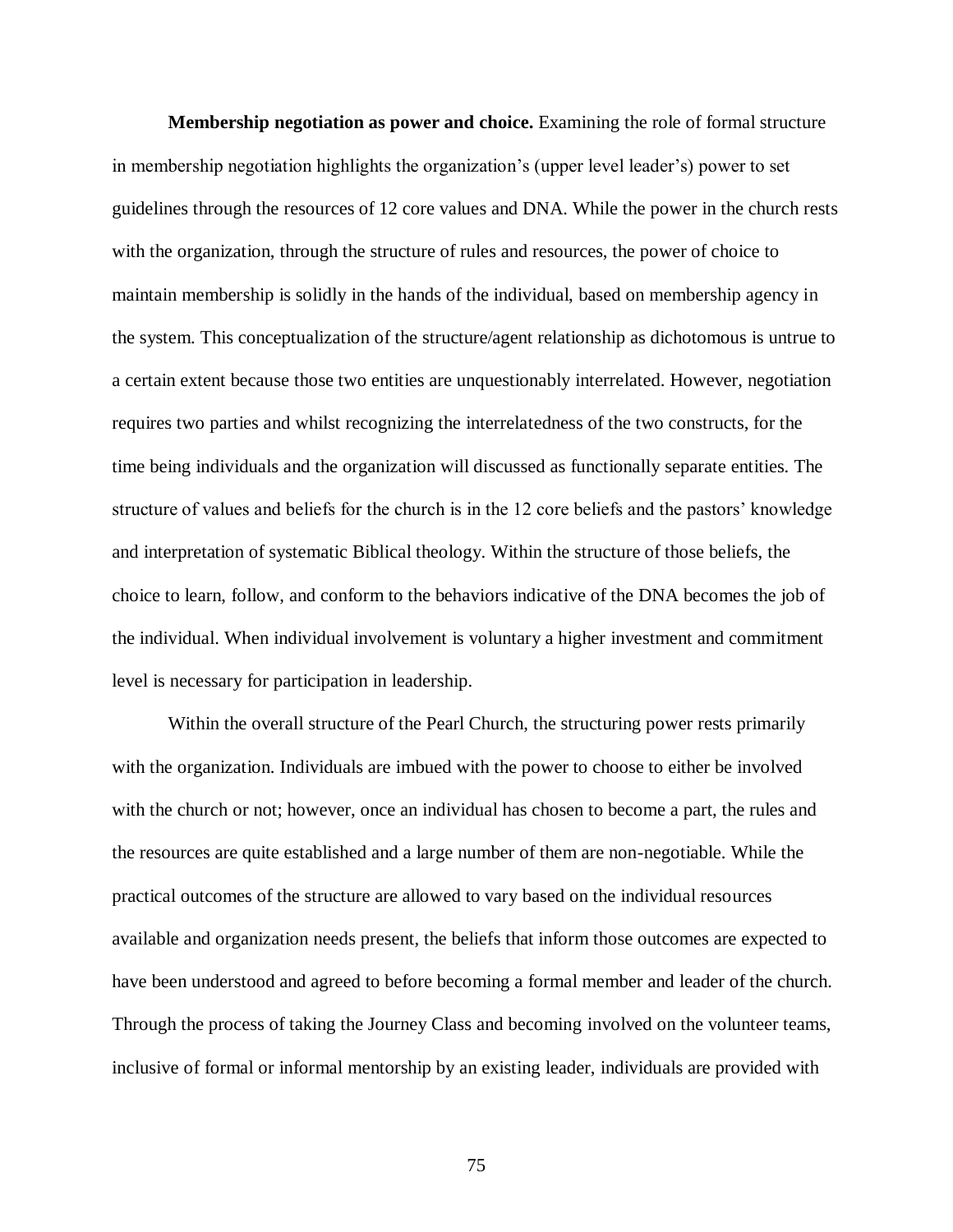the necessary knowledge sets to make an informed decision about becoming and being a leader. Through the acquisition of the church knowledge sets, the member is then required to negotiate their membership with the church by agreeing to involvement, in order to gain acceptance, relationship, and the fulfillment of their belief that serving the church and the pastor's vision is necessary for them as an individual.

 When there is incongruence between church and individual beliefs, an individual then has the choice to stay and change their beliefs or behaviors or to leave the church and find another place to be. Leaders and prospective leaders are encouraged to talk to the lead pastors about any questions they might have concerning the rules and beliefs of the church. There is not much chance of the belief or the structure changing, but nonetheless there is an opportunity for clarification and explanation to be given to those who seek it. Leaders are brought into the group through the process of inclusion, but those who choose not to be involved are implicitly encouraged to find another church where they will choose to become involved.

 Formal structure has been established and enacted in such a way that having the DNA, through accepting and enacting the church values and beliefs, is the only way to become and remain a member of the leadership team. This understanding of the structure is expressed as "you don"t change the system, you change to fit the system". The structure of beliefs in the organization does not change and is oftentimes not up for discussion. While this firm structure eliminates ambiguity for prospective leaders, the way that the structure has been established through the formal structures, including the DNA metaphor, keeps the church system from being questioned. Dissonant voices might be entertained, but the likelihood that those structures or belief will be changed is highly unlikely. While this inherently places the organization at risk for becoming so rigid that they no longer serve their purpose within the city, it also is highly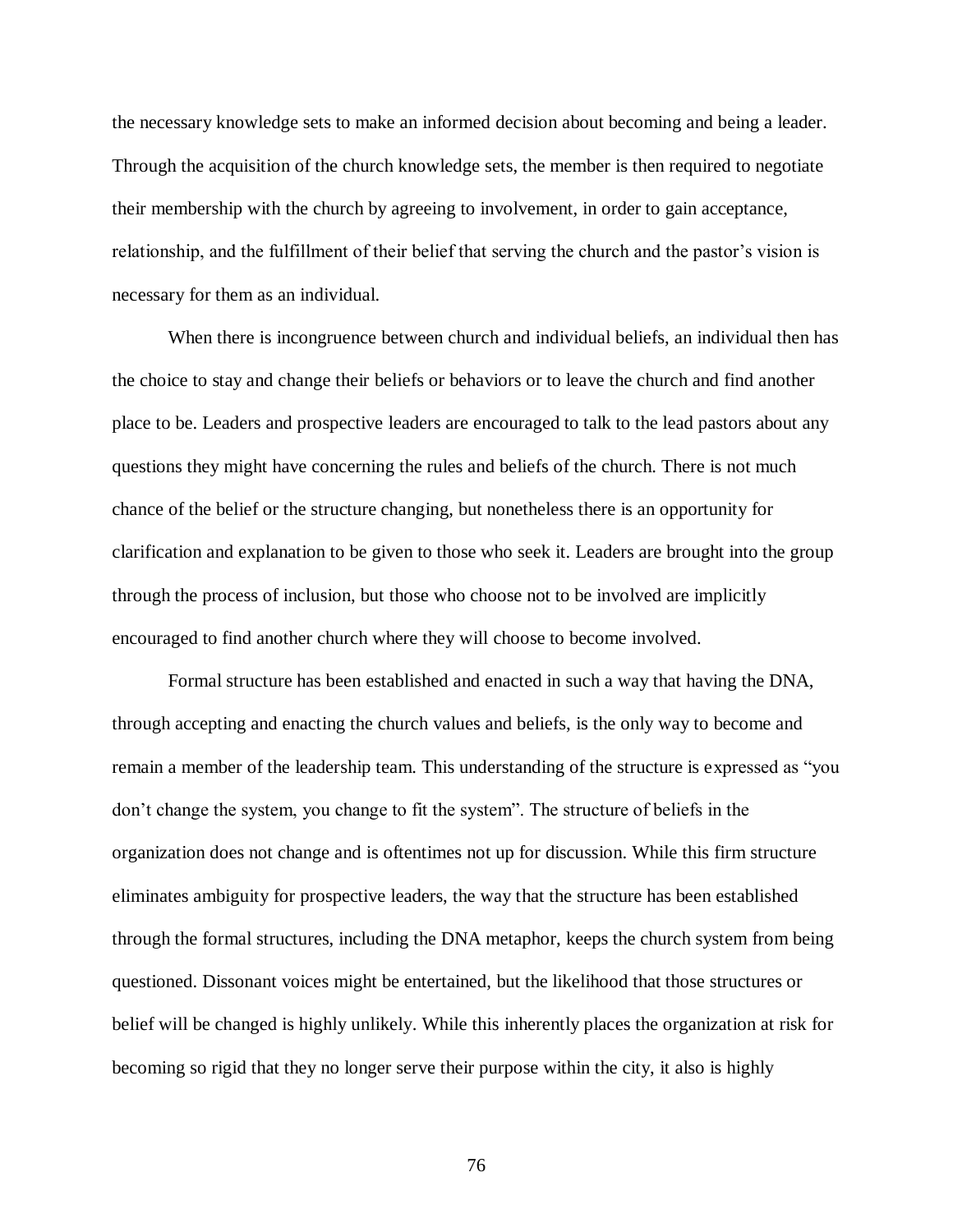functional to them as an organization that is in desperate need to establish themselves as a successful, young church. There is the possibility that the lack of dissonant voices found in the data is the result of having gathered interviews with only individuals on the leadership teams, and the majority of those interviews were with people in the upper two levels of leadership. Thus the extent to which the Vision Team is willing to listen to the congregation is a variable that would be relevant. The individual agency of the leaders paired with the strict formal structure currently encourages individual adherence or organizational exit.

 Membership negotiation as a tension of power to structure and power to choose is an expression of the formal structures that have been established by the Vision Team. The rigid structure of the organizational levels, the 12 core values, and DNA presence provides a lack of ambiguity that the leaders then engage with and enact that constructs and further highlights their membership. Because the Pearl Church is by nature a voluntary organization, with only four staff members, there are differences in the process of formal structure between the church and a business. Primarily, there are no formal or legal contracts that inform the boundaries of membership on the teams. Thus the leaders have communicatively constructed membership boundaries based on the 12 core values of the church and the levels of leadership. For the Pearl Church, formal structures are enacted through practices, the framework within which leaders enact their membership is through the relatively informal processes of building relationships with the church, established leaders and the lead pastors. Though these processes are not formal in a business sense, they are formal and heavily structured having been constructed by the leaders, through an understanding of those processes having worked for other similar organizations. The formal structures enacted within the Pearl Church enable and encourage control that leads to desired behaviors. Overall, the implications of this structure are multi-faceted.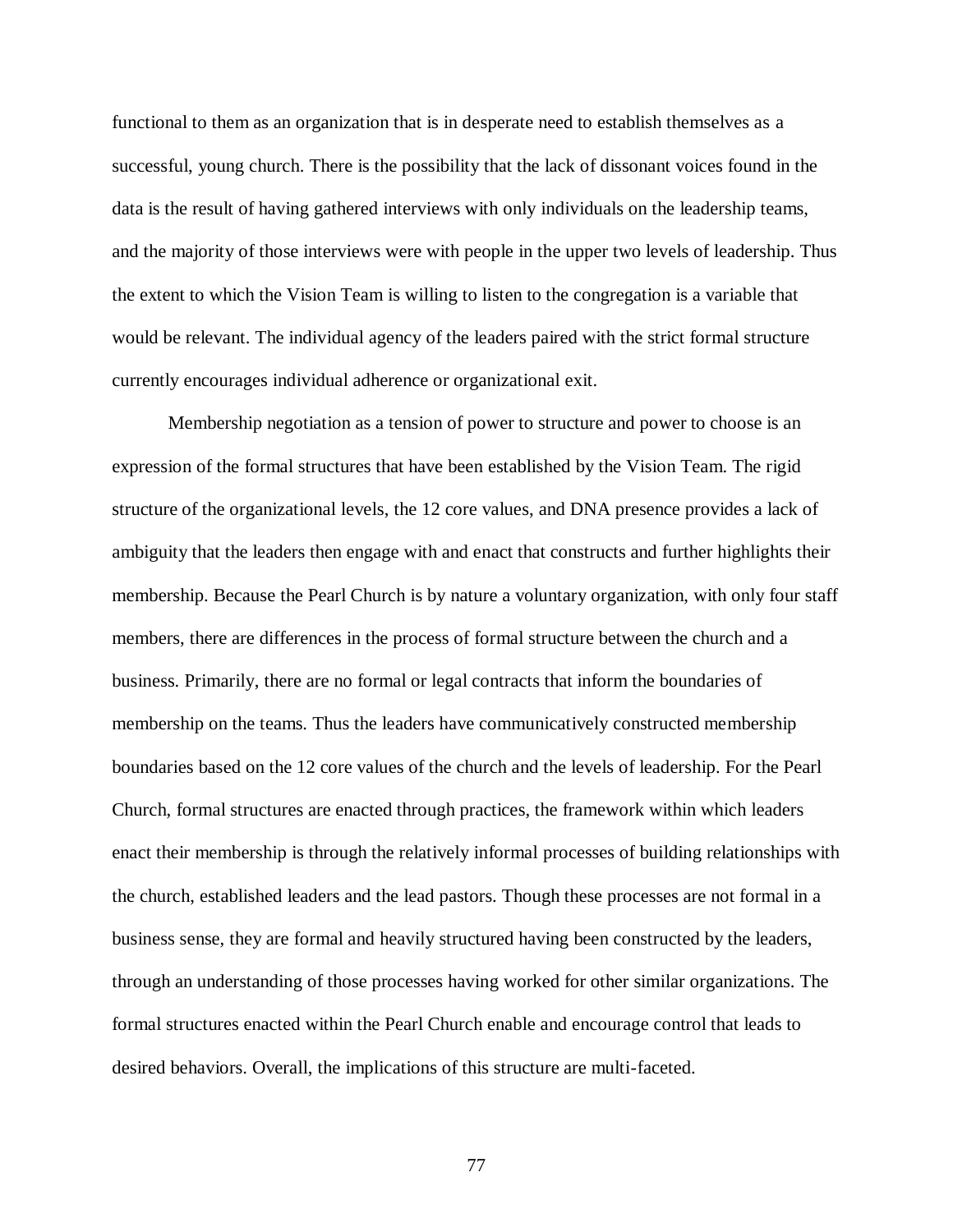**Formal structure implications.** Theoretically, this research supports the work of Scott and Myers (2010). Formal structures provide a medium for membership negotiations through establishing the organizational processes that members must engage with to become members of the leadership team. This research extends the concept of formal structure to include values as structures within a voluntary organization (Hinings, et al., 1996). The voluntary nature of membership gives leaders the ability to maintain the rigidity of formal structures by focusing individual agency as a matter of membership or exit. Membership and level of leadership are negotiable, but formal structures are not negotiated. The core values and the DNA provide boundaries within which the leaders have the freedom to lead, as they choose.

 Formal structure is the medium by which leaders engage the process of constructing meaning from their membership within the Pearl Church leadership teams. Within that medium, leaders negotiate their membership through the complex construction of identity.

### **Identification.**

 For the Pearl Church leadership team the DNA metaphor extends to reference identity structures within the leader, including both organizational and individual identity. Knowing that organizational identification is inextricably tied to identity the following discussion is presented. I will discuss the following four concepts: the social construction of meaning, the resolution of competing identities, the process of concertive control and the duality of structure through the interaction of identities and identification conceptualized as identity negotiation.

The social construction of meaning. The Pearl Church leaders individually have a fundamental belief in a connection to the Divine. Decisions made by the church, the leadership teams, and the individual members of those teams are guided and informed by this connection to the Divine. For each member that was interviewed it was clear that their belief in God and His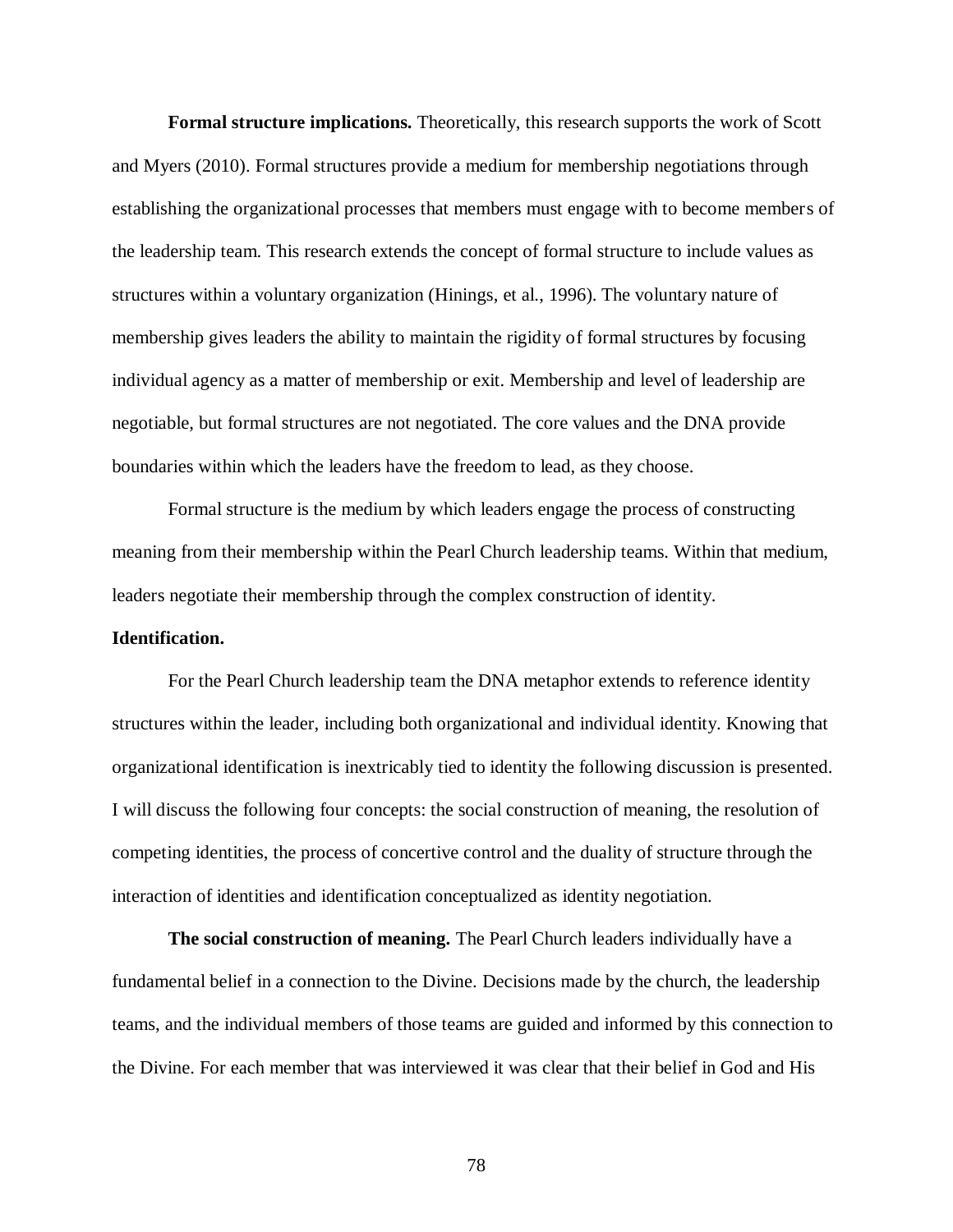power over their life is a foundational component of both their individual and organizational identity. Thus a direct connection to Divine power transcends individual and organizational identity to construct a consistent life of ministry.

 During interviews, when describing the process of becoming a leader, each participant made mention of their involvement being attached to a belief that God had called them to the Pearl Church. For these leaders, the meaning of their membership is foundationally attached to doing what God told them to do. "[we] thought about and prayed for about a year about whether to come out here and help and so we did move out here about a year and a half ago" (Rachel, Personal Interview). "I started thinking about it [moving to Denver] and praying about it, [the] longer time went the more I felt like this is what I was supposed to be doing" (Group Interview).

 God just started changing my heart for Denver and so it was over a process of about a year and a half, God just speaking to me and I just got a Word and you know people would come up and confirm it, even prophetically and so I just decided to move out here (Yvonne, Personal Interview).

 Although leaders are formally recognized in the organization, more importantly leaders choose their involvement based on their understanding of the calling of God on their life.

 Again there is a double hermeneutic that involves the DNA metaphor and subsequent behavior. A portion of the DNA belief system is the belief that God speaks to individuals and informs them of the plan for their life, thus to fully enact the Pearl Church DNA includes knowing that they are called to enact leadership. Furthermore, there is no objective understanding of what God has spoken to an individual, so being involved in the Pearl Church is an indication that God has called them to be there, which indicates the presence of the Pearl Church DNA. Thus having the DNA of a Pearl Church leader includes being called by God to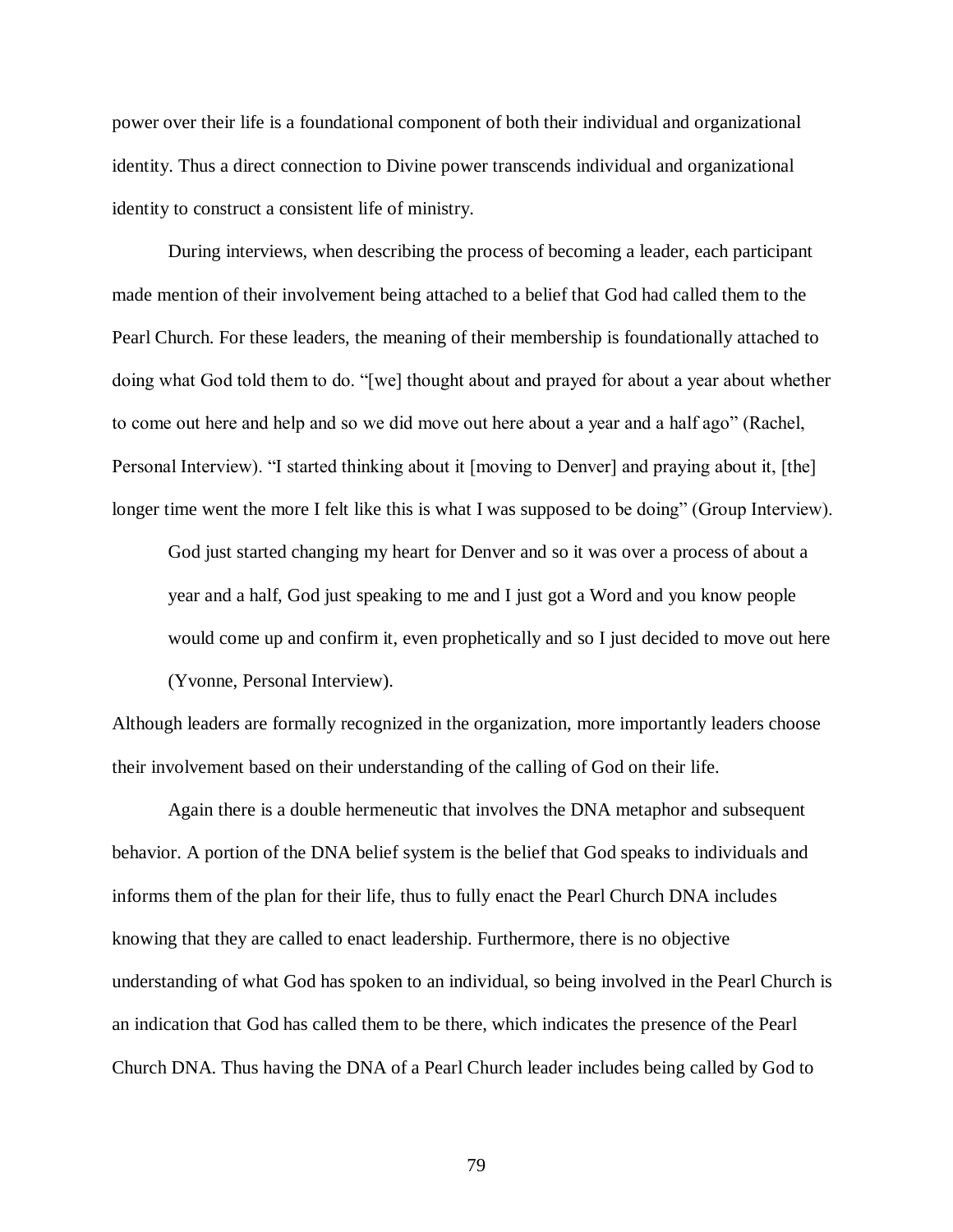lead and being a leader is indicative of having the DNA. Leaders are called, thus they have the DNA. Since they have the DNA, leaders then understand how leading enacts their calling. Using this double hermeneutic allows the leaders to better conceptualize and articulate, to themselves and others, their organizational and individual identity.

Though the calling of God on a leader's life is primarily an internal process, it is communicatively constructed and understood. The existence of that calling and the recognition of that calling by the Vision Team and other leaders are necessarily socially constructed. The enactment of the calling is the enactment of individual and organizational identity, or DNA. Through the construction of high levels of identification and subsequently, a strong organizational identity through the identification process, membership negotiation does not just engage the process of communicative constitution of the organization (McPhee & Iverson, 2009), but facilitates the communicative constitution of self for leaders. For the organization this process maximizes the involvement and commitment of voluntary participants. By engaging leaders in the process of identity construction through the lenses of church and organizational identity, the church ensures that high organizational identification (Scott, Corman, & Cheney, 1998) will be present in their leaders.

 **Transcendent belief resolves competing identities.** The leader"s organizational identity is also based on their calling, as recognized by the Vision Team. Giftings and talents are recognized, as they fit with organizational needs and then a person is invited to be a part of a ministry team, perhaps leading to a leadership position, and is placed within a team. That invitation positions them within the formal structure, informs them of their organizational identity, and encourages further identification. Additionally, answering to the pastors, to the other leaders, and to God, encourages individuals to go above and beyond what they might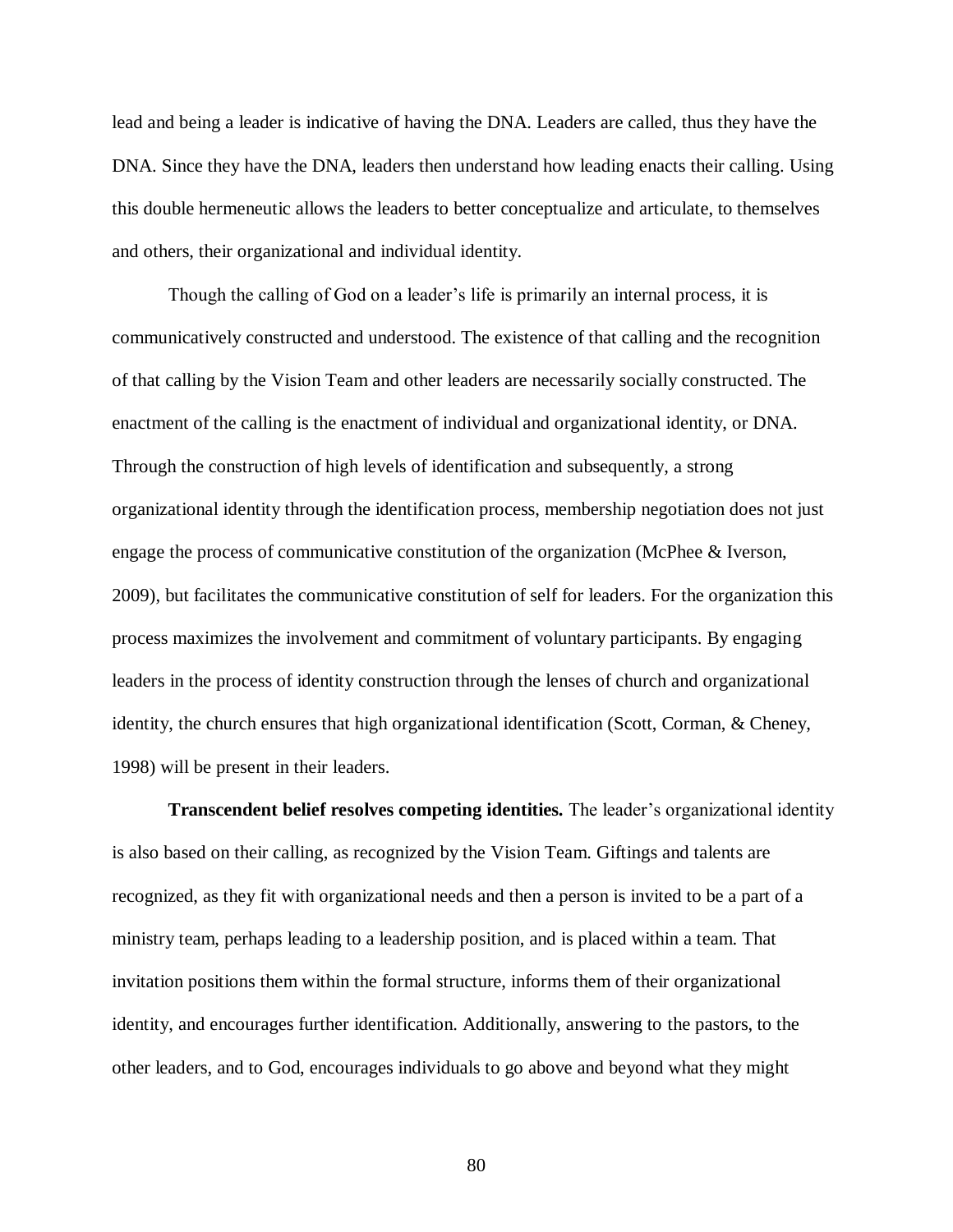otherwise do in a volunteer situation. The transcendence of the belief in the calling of God nullifies tensions and conflict between individual"s roles and identities. When things get hard and people are tired or experiencing dissatisfaction with their current situation, whatever it might be, the belief that this is exactly where they should be and where God wants them to be supersedes the temporary discomfort or tension. This conceptualization of life and work in the church is mutually agreed upon and encouraged amongst the leaders, thus to be a leader means they have been called and their responsibility is not just to the church or to the fellow leaders, but to God as well. well.<br>A belief in God's calling on individuals' lives and on the church as a whole contributes to

 the ability to carry on in the face of hardships. Additionally, there is a belief that God will provide resources, both material and immaterial, so leaders can accomplish needed tasks. In this way, leaders believe that no matter what is happening, God will take care of their needs. External tensions, between individuals, are resolved through communication with one another that highlights God's supremacy and the individual security of God's personal calling for each leader. Internal identity tensions are resolved through God speaking, as a personal enactment of the DNA.

 This research stands as a strong counter example to Tracy and Trethewey"s (2005) real self – fake self dichotomy. The lines of the fractured self begin to fade as leaders enact their individual identity through their organizational identity, establishing strong organizational identification. Transcendent belief resolves not only the tensions of individual and organizational identities, but serves to unify those identities.

 **Concertive control.** For the leaders of the Pearl Church, concertive control is an implicit organizational structure as well as a form of membership negotiation. Due to the voluntary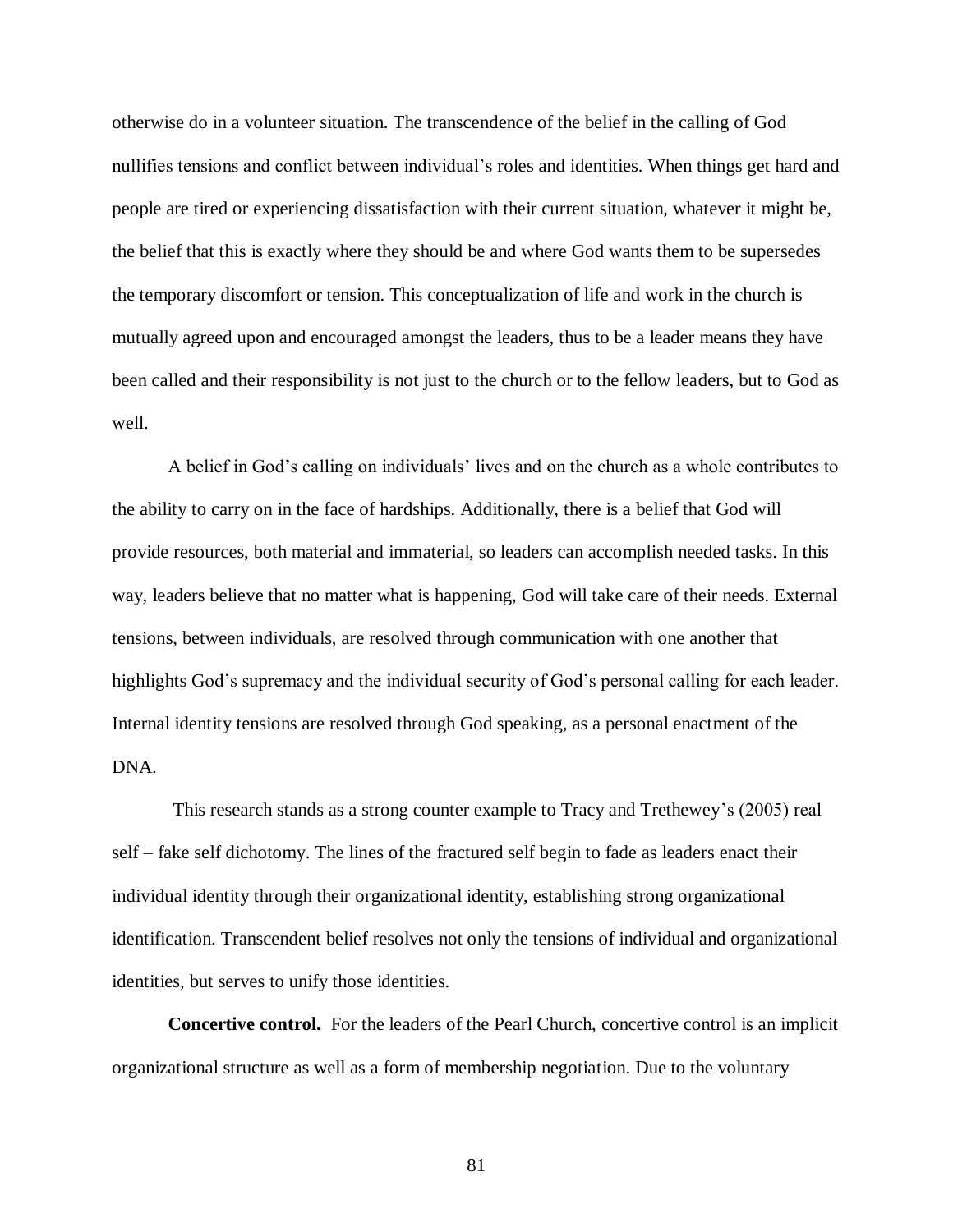nature of leadership and membership, traditional authority alone fails as a system of control (Barker, 1999). Concertive control fits the process of socialization, identity negotiation, and navigation of the tension between organizational beliefs and values and congregational needs. Through the use of concertive control the leadership of the Pearl Church is able to maintain excellent functioning of all its leaders within the organizational settings. Additionally, through the internalization of beliefs and values, the concertive control becomes an extension of membership negotiation as leaders must engage in identity work.

 Concertive control allows for the church identity to be continually negotiated through individual behavior. This encourages, and at times requires, leaders to reproduce their identity in the image of the church. This type of concertive control means that not only does the church get the agent to engage in organizational behaviors, but conflates church and individual identity. The process of concertive control happens through DNA enactment and transfer. Leaders manage one another's behavior and teach sets of knowledge that are then internalized. Fundamentally this creates an environment where leaders engage in behavior not only for the church"s benefit, but also for their own identity. The organizational tasks then become consistent with who the leaders believe themselves to be and thus organizational behaviors enact and further establish both the leader's organizational and individual identity. As a result, concertive control, at the Pearl Church, means engaging in the process of identity negotiation in order to construct membership meaning.

 This research suggests that concertive control as internalized beliefs functions differently in a church organization than in a business, further supporting the theory of concertive control (Barker, 1999). In some ways concertive control is less powerful within the Pearl Church because organizational exit without financial repercussions is an option. However, in other ways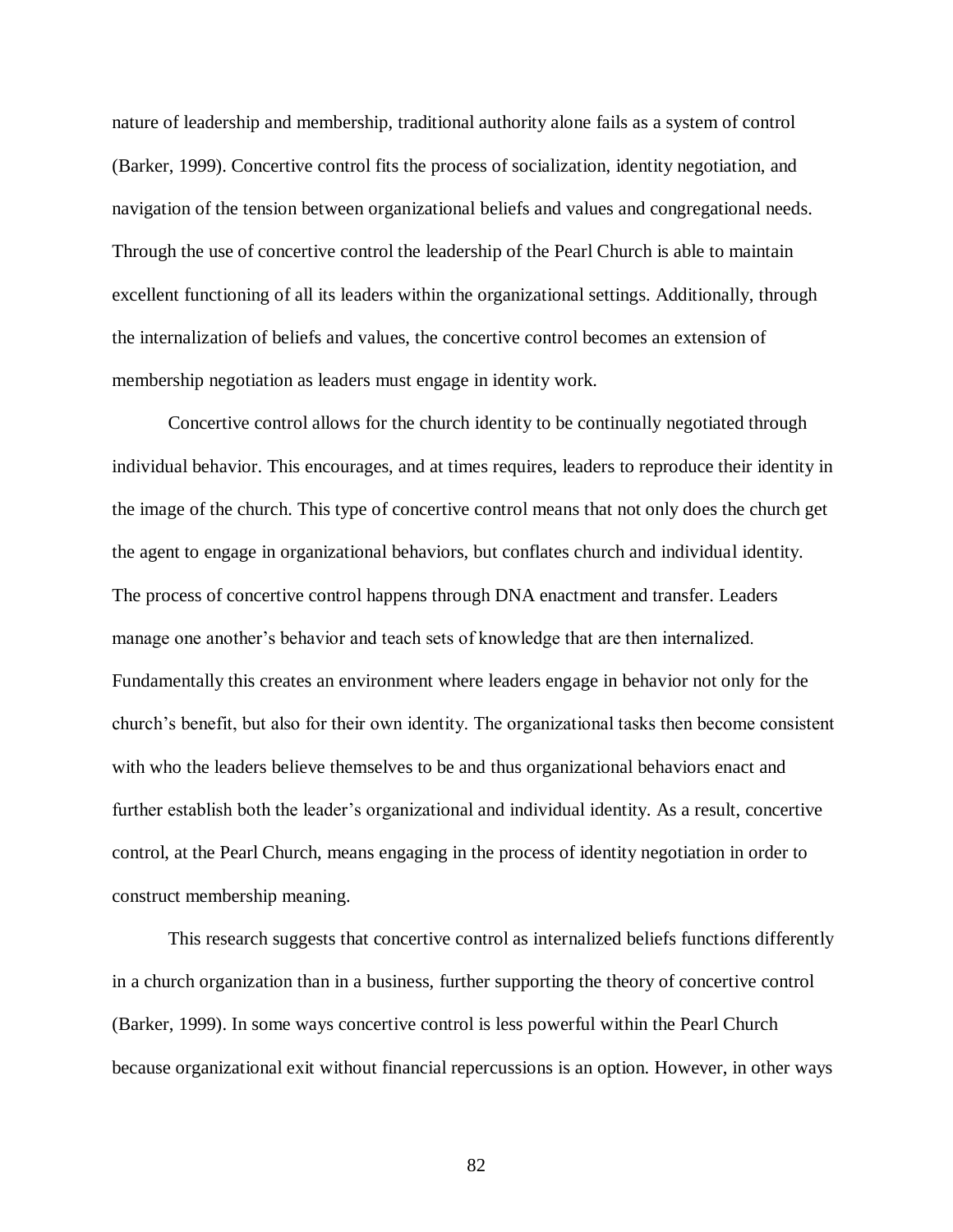it is more powerful due to the convolution of identities, individual, organizational, and church. Within the Pearl Church concertive control allows for leaders to guide the membership negotiation of current and future leaders.

 **Membership negotiation as identity negotiation.** Membership negotiation for the leaders of the Pearl Church is a process of identity negotiation. For the current group of leaders, identity is partially determined and established through involvement in other churches prior to the Pearl Church existing. Though there are components of organizational identity that are understood based on previous knowledge, there are new aspects of identity that are unique and require negotiation in order to maintain membership within the Pearl Church leadership teams. Leaders must continue to agree with the 12 core values, and believe in their calling to the Pearl Church. Thus the voluntary nature of involvement and the strict structure of the belief system combine to necessitate identity negotiation by leaders.

 Voluntary participation in the church encourages organizational identification for the leaders. By engaging in the activities that enact membership on the leadership team, the leaders come to view themselves as important to the functioning of the church and thus their involvement has worth and further connects them to the church. While voluntarily setting up sound equipment for a Sunday service, the leader doing so is simultaneously enacting church identity, organizational identity, individual identity, and further establishing organizational identification. The behavior of participating in the practical aspects of the church service communicates membership negotiation as a process furthering the mission of the church through fulfilling the practical needs. Given the understanding of structuration theory, this re-enactment process solidifies the structures and the subsequent expectations for leaders, both current and future.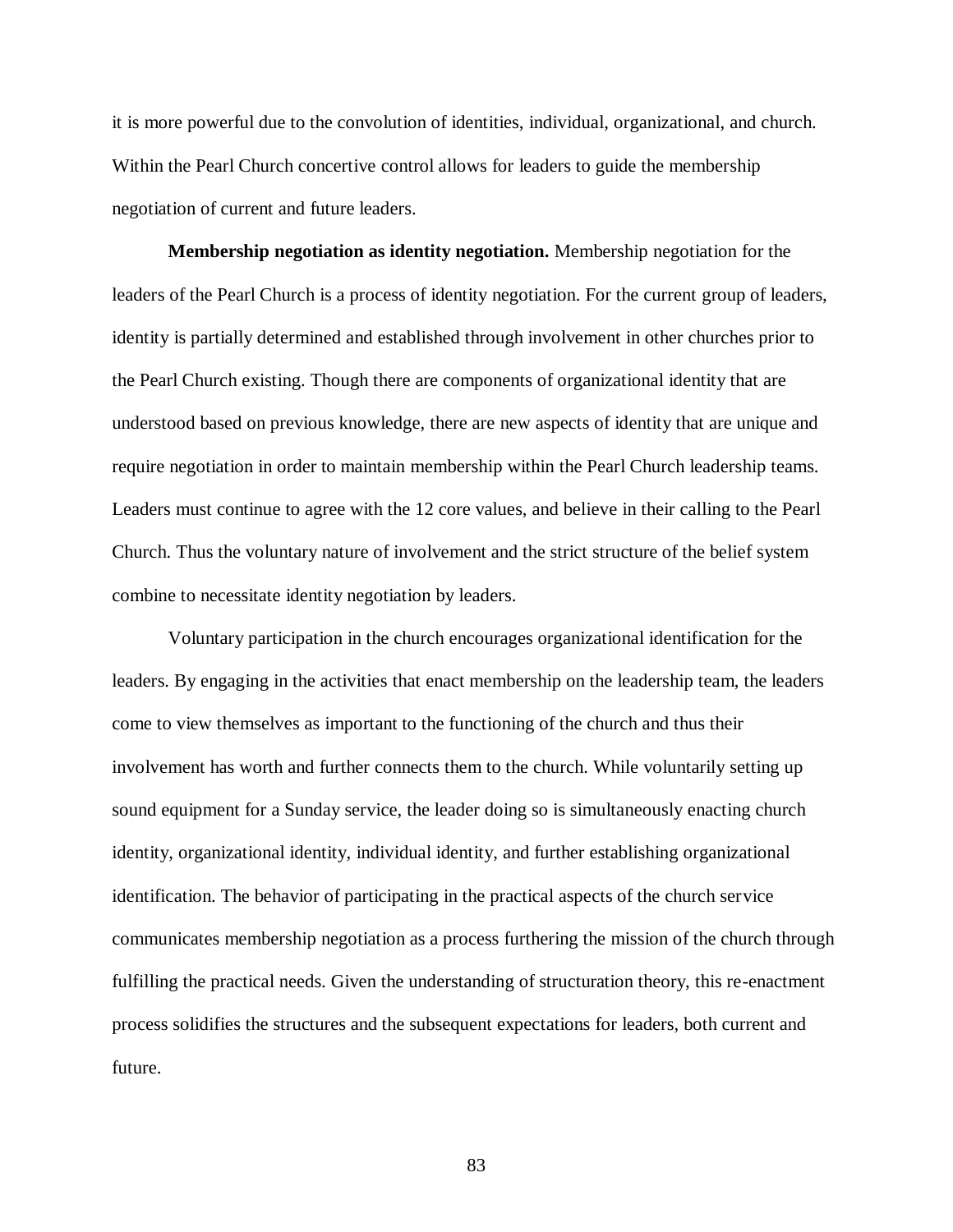Identity negotiation constitutes a significant portion of membership negotiation based on the use of the DNA metaphor. Identity expression is negotiated by the individual attempting to fit the expectations and needs of the organization and by the church anticipating that the leaders will express the DNA according to specific, though often abstract, guidelines. Though individual and organizational expressions are unique in the application of the beliefs and values, the basis for the behaviors is demanded to be in accordance with the overlapping individual and organizational identities. The DNA metaphor foundationally is used to invoke the idea of an internal process that manifests an external product or more succinctly, a specific identity that produces desired behaviors. DNA provides a communicative tool to express the ideal of a leader. The process of membership negotiation is understood by the leaders as DNA, using place in the organization, as well as behaviors that indicate organizational identification, to define the organizational identity of the leader, which acts and reenacts the structure of the church.

 Membership negotiation is established through enacted relationships. As previously discussed, identity and identification are social constructs, but furthermore leaders are established within the church in relation to connections with other leaders. The DNA of an individual is necessarily established through relationship, as was discussed by several leaders during their interviews. This relational method makes concertive control easier to enact and ensures church and organizational identity compliance by leaders. Leaders are pressured to maintain their involvement and commitment to the church because of the close relationships between leaders on all levels. Thus the relational cost of not engaging in identity negotiation leading to compliance is high.

 Organizational identification includes a connection between individual and organizational identity construction through voluntary participation in church behaviors. Within the Pearl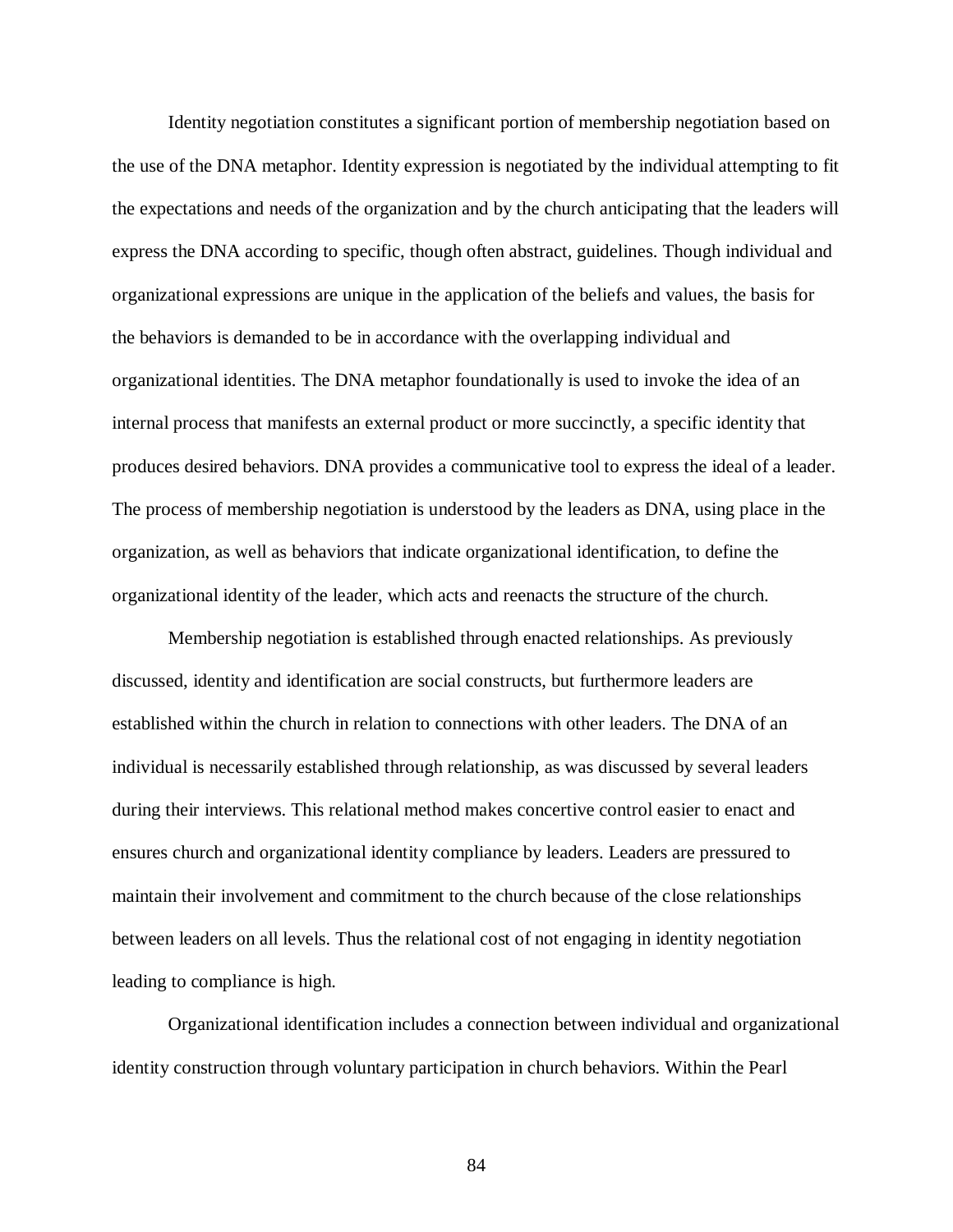Church, leaders are expected to engage the beliefs and values of the church identity both during church activities and in their daily lives, which blurs the distinction between leaders as individuals (individual identity) and church leaders (organizational identity). Through the construction of transcendent belief, the tensions of the fractured self (Tracy & Tretheway, 2005) are resolved by blending the expectations present in individual, organizational, and church identity. By convoluting the distinction between individual and organizational identity, involvement in the Pearl Church not only encourages identification with the church because organizational actions are such an important piece of leaders" individual identity, but works to eliminate any discord or disidentification (Scott, 2007) between leaders and the Pearl Church. The existence of an identity component in the flow of membership negotiation for members of the Pearl Church is important to an understanding of voluntary participation in churches. Given the identity negotiation process that happens, the connection of individual identity to organizational identity is imperative to creating and maintaining high identification.

#### **Membership Negotiation**

 Identity within the Pearl Church leadership team is necessarily a complex interplay of individual, church, and organizational identity that produces and reflects organizational identification. Within the medium of formal structure, the leaders use the DNA metaphor to explain their connection to and function within the team. Identity composition becomes a significant portion of membership negotiation through the abstract communication of beliefs and values that are then translated into concrete actions. The lead pastor communicates from the pulpit that being involved with the Pearl Church is not based on rules, but on the heart; "we would rather be transformed people than program people" (Field Notes). The communication of what it means to be a part of the church and subsequently the leadership team is centered around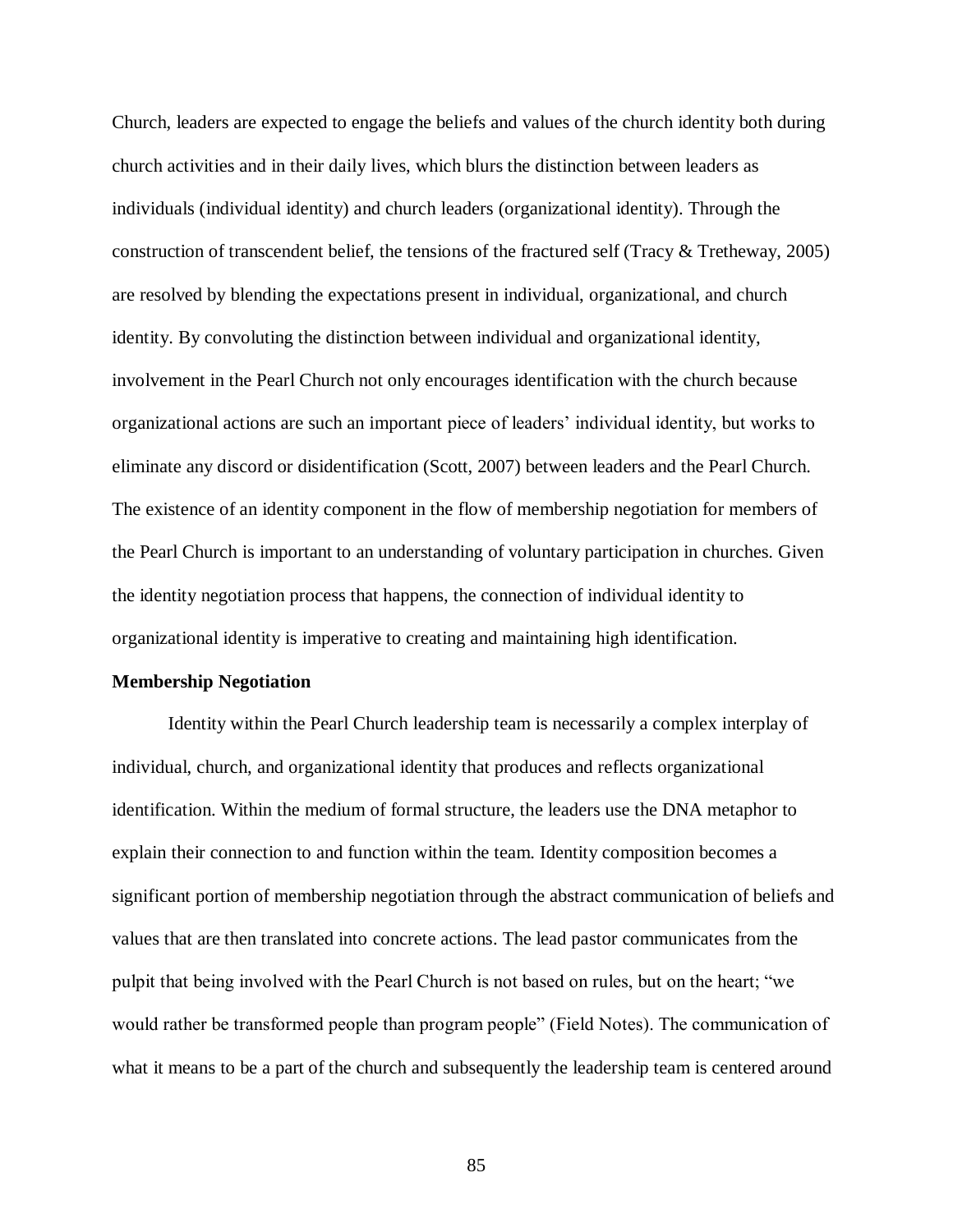an internal process and an intangible understanding of belief and behavioral expressions. The conceptualization of being a leader as "having the church DNA" (Field Notes), provides the leaders with a lucrative exchange wherein individuals are included or excluded based on their position within the organization. There are ways in which this is functional for the organization, such as strong identification. In other ways, it is a risky situation where the exercise of organizational power over agents could be harmful to the organization, the leadership, the congregation, or any combination of those three entities, such as the lack of dissonant voices leading to organization stagnation. Overall, membership negotiation becomes the leaders' and the church"s most important flow for constituting the organization because without the leaders the success of the church would need to be found through a different method of structuring.

 In conclusion, membership negotiation as the process of identification through the medium of formal structures is currently the most important process happening within the Pearl Church. The formal structure that has been established and is maintained through power and choice and strict church status enables leaders to become and remain members of their respective teams. The informal processes for engaging with formal structures additionally provide freedom for leaders to enact the system in the most functional manner. Identification within the Pearl Church is the foundation for leadership establishment and enactment of the system. Individual and organizational identities are understood in the context of a Divine calling and a transcendent belief which defines leader place and identity. Additionally, by convoluting church identity with organizational and individual identity, leaders effective use concertive control to produce desired behaviors, both through external control and internalized beliefs. Membership negotiation, through the prolific use of the DNA, becomes primarily a process of identity negotiation for the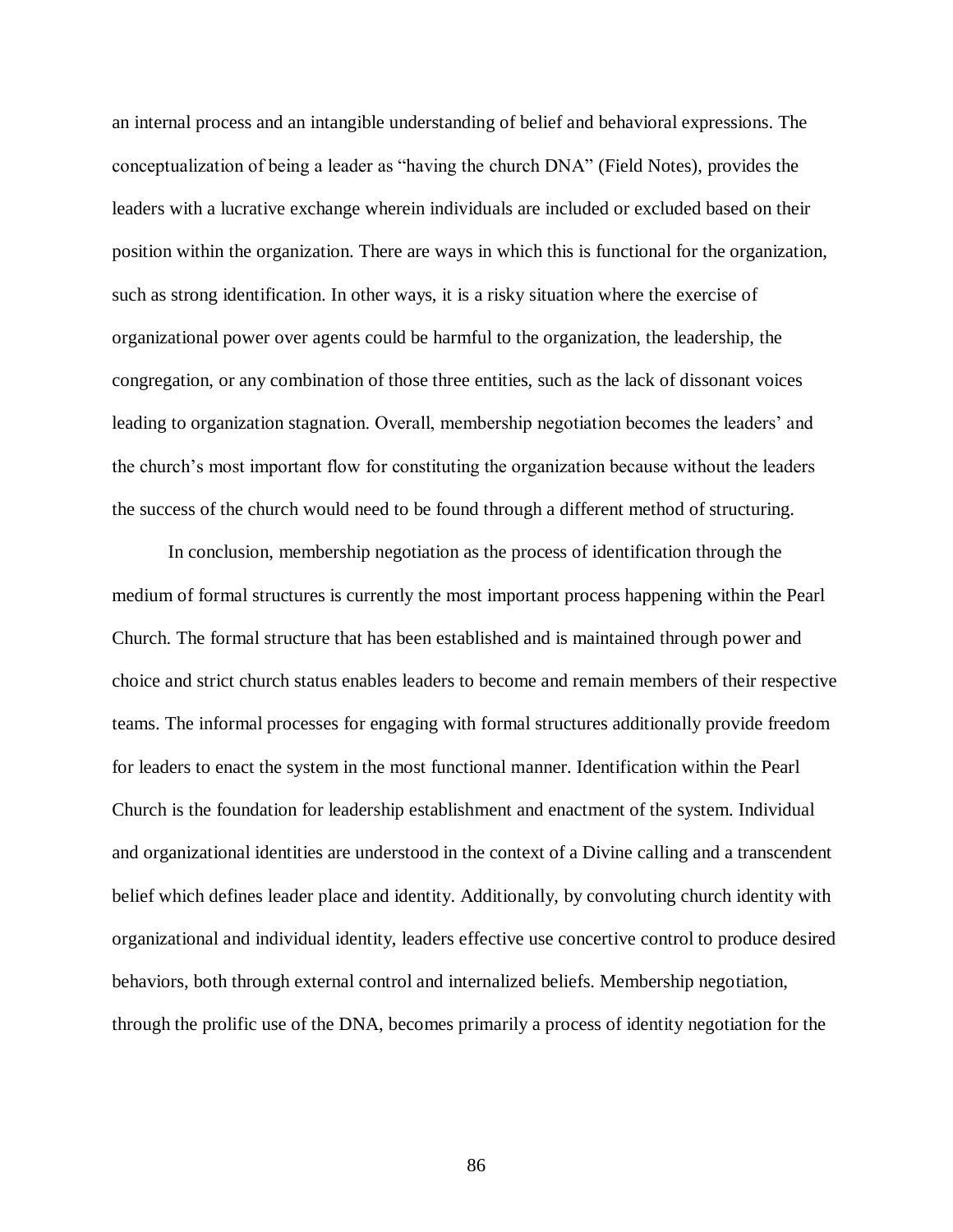leaders of the Pearl Church, as they strive to fulfill church needs and communicate the values and beliefs held by the organization and the individuals.

 The communicative constructions of the Pearl Church organization through interactions that establish members and structures have implications for the theoretical conceptualizations of churches as non-profit, social institutions. While this study is not intended to be generalizable to all churches, it does present implications that would be worthwhile to examine further.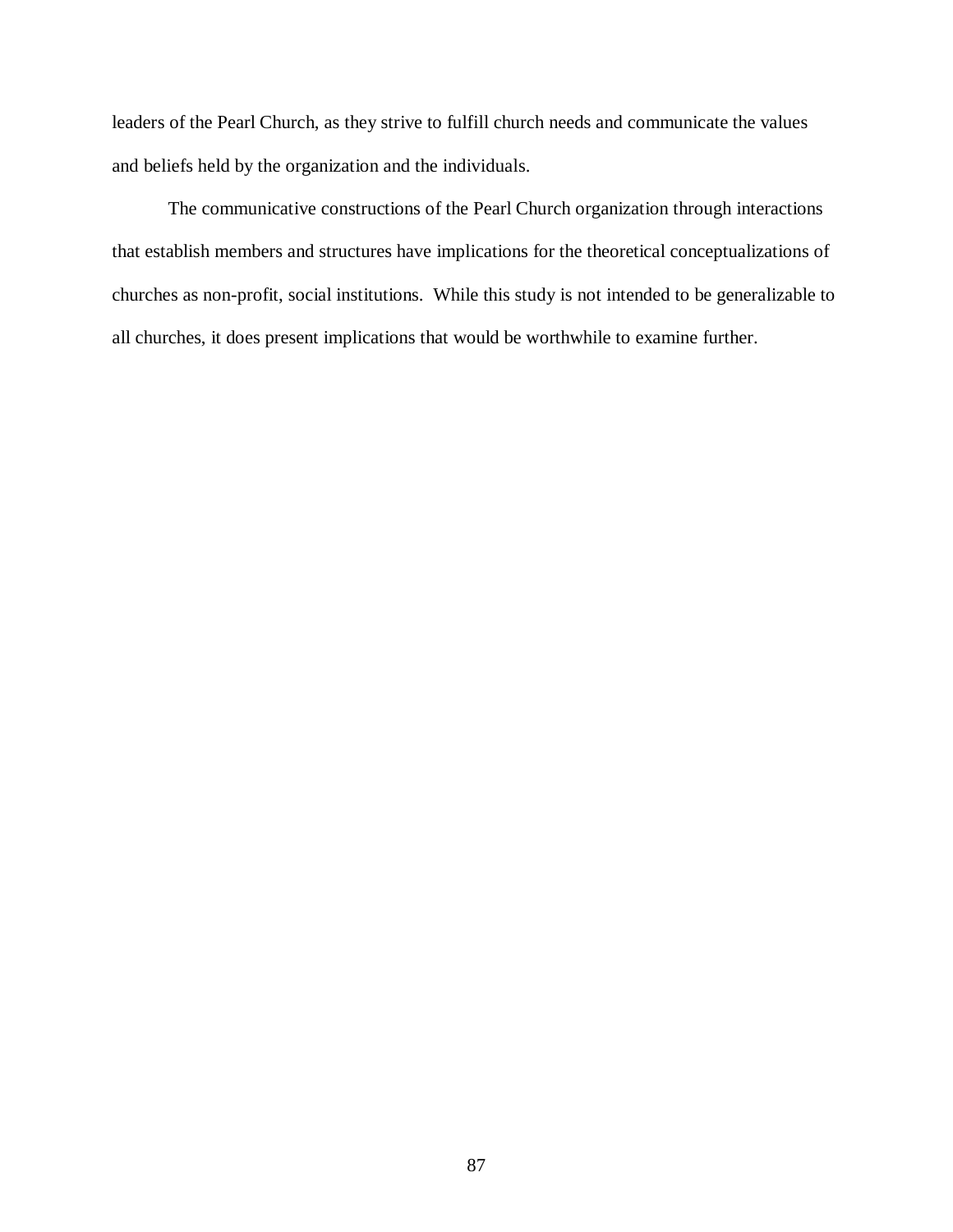#### **Chapter Five**

## **Conclusions**

 Specifically, the membership negotiation process of leaders has been examined through the role of formal structure and the process of identification. While certain ideas presented might apply to other organizations, specifically church plants, these results, and the subsequent discussion, are not necessarily generalizable on a large scale. For instance, involvement in the MFI organization is variable that has an incredible impact on the organizational self-structuring of the Pearl Church, while the physical location, not owning their own building, influences the membership negotiation of the leaders. However, there are implications that not having a building necessitates and allows for a focus on DNA and need focused activities, which compensates for the lack of a physical gathering place. For the Pearl and its members the church is not a building, it is a people with a vision. Overall, this research project provides some implications for theory and practice, has limitations, and leads to questions for future research. This research examines the functioning of the leadership team of the Pearl Church.

 The leadership teams of the Pearl Church negotiate the meaning of their membership, specifically through formal structure and organizational identification, by using the double hermeneutic of the DNA metaphor which represents individual and organizational beliefs and values, as well as behaviors which indicate the presences of those values and beliefs. Formal structure exists in three components: hierarchical levels of leadership, the 12 core values, and the DNA metaphor. These components are interdependent and function as the framework wherein membership is negotiated. Within the formal structures, identification and identity is established and enacted by members of the leadership teams. Individual members negotiate their membership by engaging in organizational identification that impacts their individual and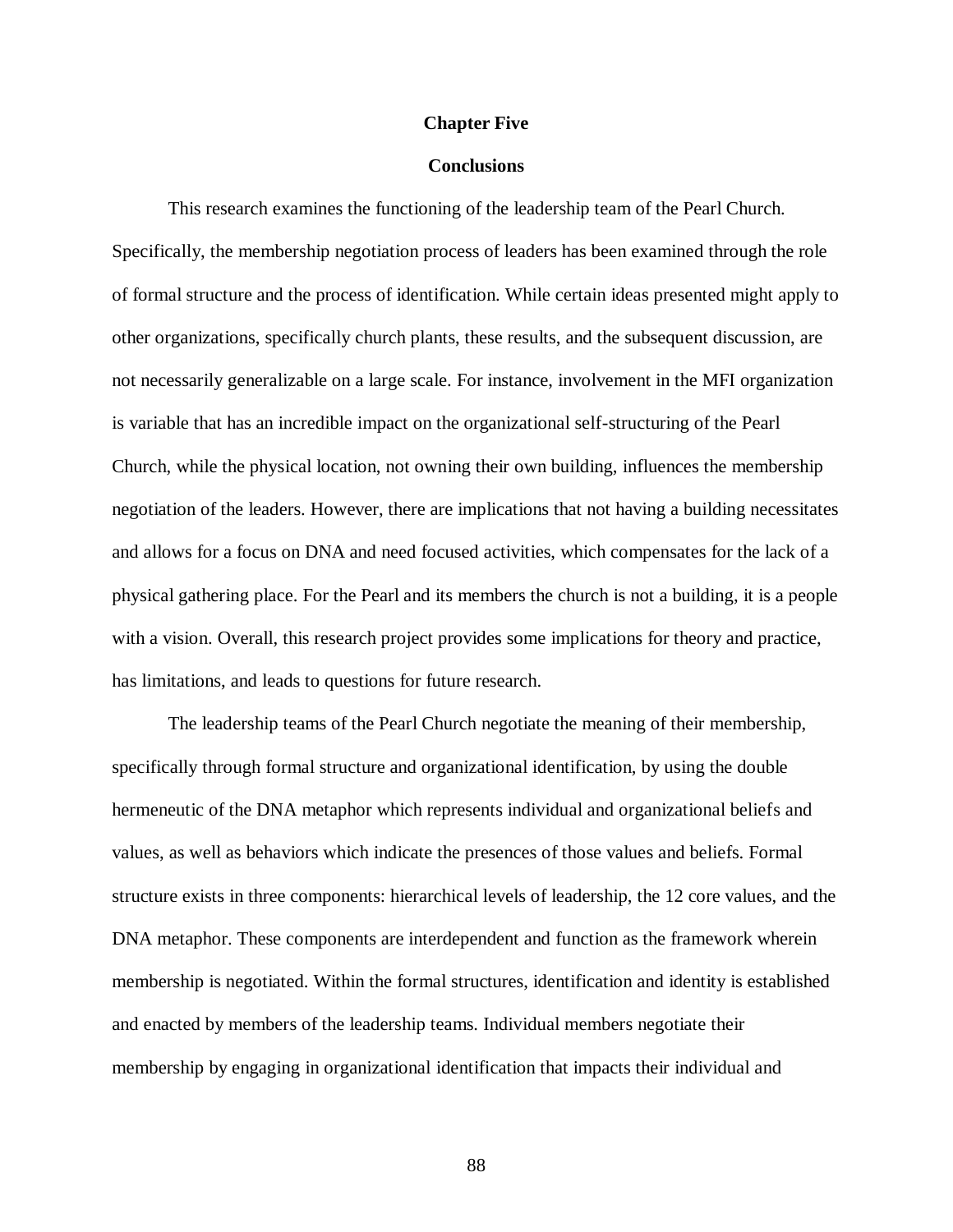organizational identity. Through the socially constructed definition of identity, members use a transcendent belief in God to overcome identity tensions and engage in concertive control with one another. The Pearl Church leadership team members negotiate their membership through identity negotiation at the beginning of their involvement with the leadership team. In order to be involved with the team an individual must accept the values and beliefs of the church and agree to enact those values and beliefs within the structure of the levels of leadership. Those values and beliefs convolute the lines between individual, organizational, and church identity, which allows for the church to manage leader behavior and subsequently the church's identity. These findings have implications for theoretical work, both church and organizational theory, as well as practical implications for the Pearl Church and perhaps similarly structured and constituted churches.

### **Research Implications**

 Churches occasionally experience times where members of the church feel that they can no longer be involved in a particular church and thus leave. Some times when a large enough group decides to leave the church and start their own church. This research presents a possible explanation for that kind of church splintering. Based on the strict church status and structure of the Pearl Church, the agency of the individual is constrained to the choice of adherence to values, including involvement and commitment to the church, or organizational exit. Thus it is reasonable to suggest that churches splinter because the formal structures are too rigid to allow for individuals to express themselves in a way that they feel comfortable, which leads them to seek another venue to express the spiritual component of their humanity. The high levels of identification and identity construction work that was found may also explain the strong negative reactions that individuals when a church splinters.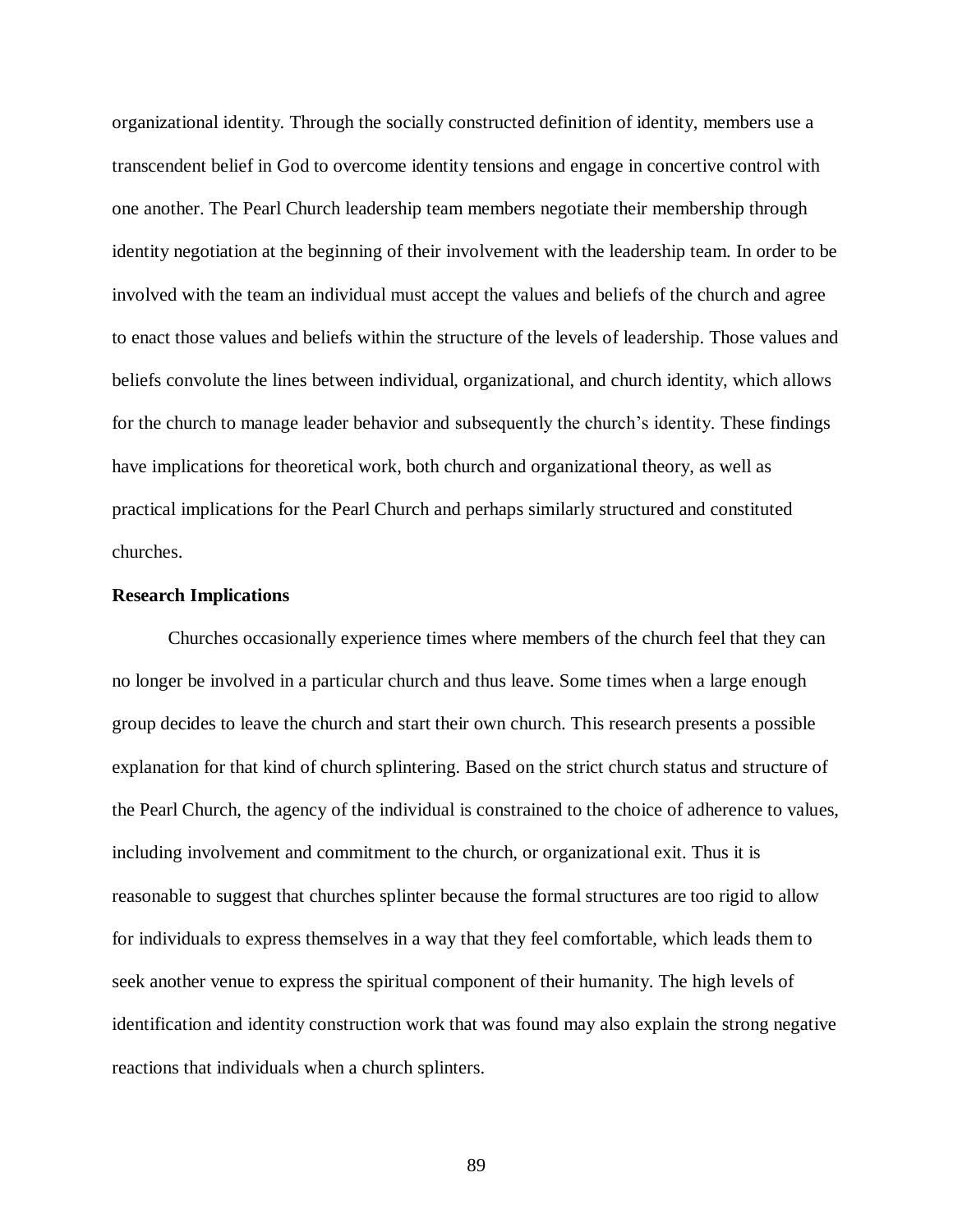This research supports the theories presented in the literature review and offers some unique insights into those theories. The four flows model (McPhee & Iverson, 2009; McPhee & Zaug, 2000) and specifically membership negotiation (Scott & Myers, 2010) provide a helpful model for explaining the construction of meaning both within and for the church organization. For the Pearl Church, membership negotiation is key for constituting the organization, the use of the DNA metaphor encompasses the membership negotiation process. Thus, membership negotiation is the most important of the flows in this case. This understanding is interesting within the realm of non-profit organizations, due of the voluntary nature of the organization that requires a focus on volunteer membership. This research highlights the formal structures that guide the process of membership negotiation and also addresses the interactions between the two constructs. constructs. The duality of structure model of identity and identification (Scott, Corman, & Cheney,

 1998) was supported by the research and yielded insight into the process by which identification enacts identities. As a contribution, this research project finds that identification can not only strengthen organizational identity, but can also encourage or sometimes *necessitate* the convergence of identities such as organizational, individual, and church. The communicative process by which individuals negotiate their membership through identity construction was highlighted in this research.

 Practical implications of this research are highly dependent upon organizational structure and needs; however, some broad ideas are helpful to consider in light of church functioning First, the strong demand for high organizational identification and thus identity conformity currently appears to work, but this may not continue to be the best option for the church. The rigidity of the structure that requires identity conformity could lead to organizational exit by individuals or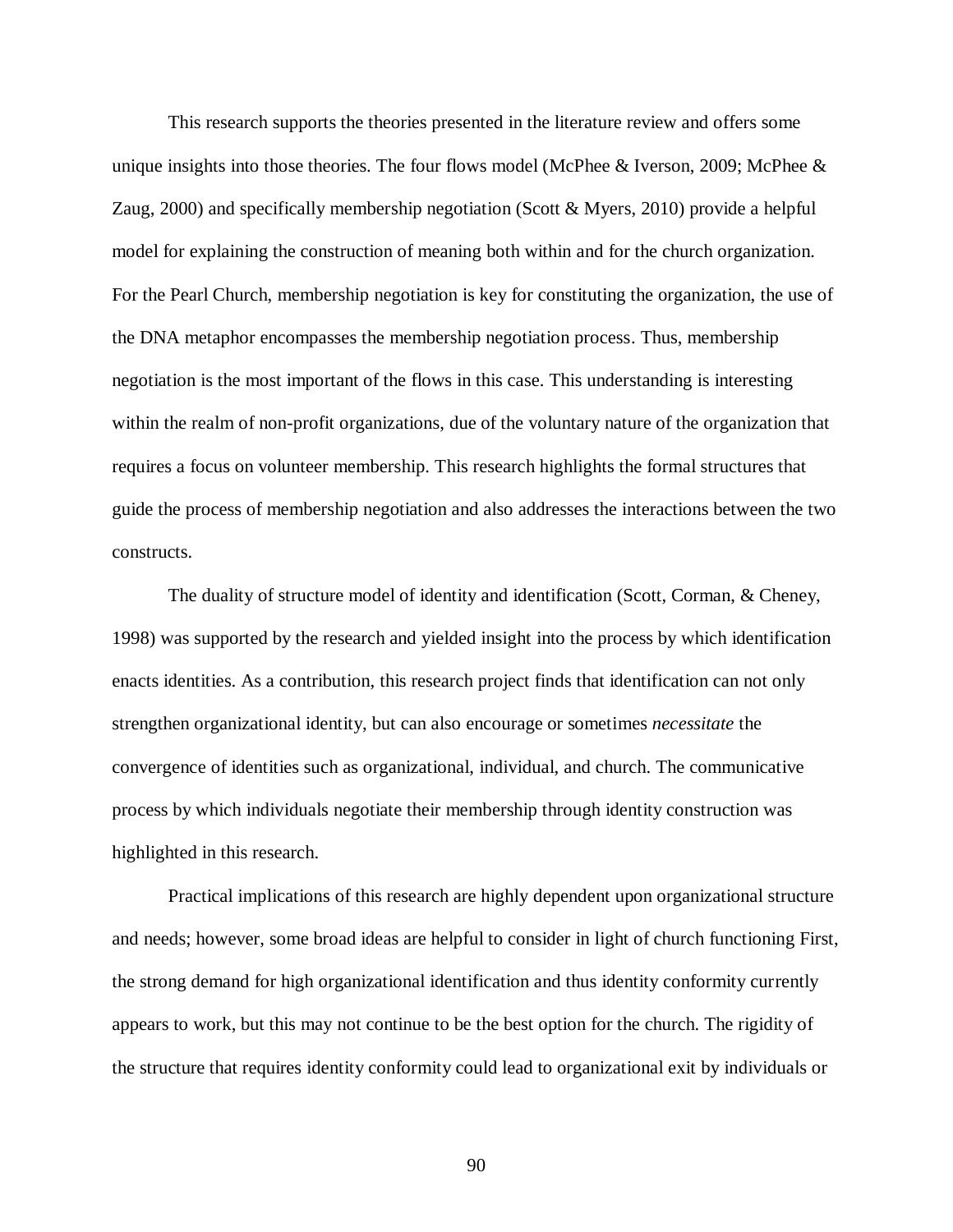groups of people. Since churches need congregants in order function as churches, organizational exit is something to be avoided. Second, the strict adherence to the formal structures of the church functions well to create an environment and leadership that is unambiguous may also function to alienate individuals who do not precisely fit within the church. Both of these may then lead to an inability to or difficulty with fulfilling the constructed purpose of the church. Also, the manner in which the Pearl Church has been constructed is quite functional for them as an organization and the leaders that have chosen to be involved and committed are satisfied with their place in the church. The Pearl Church effectively provides a place for individuals to express and experience their spirituality, as well as a venue for leaders to enact their identity, inclusive of their talents.

### **Limitations**

 Two limitations are present in this study. First, limited access to individuals and organizational gatherings focused this research on members of the leadership. Additionally, organizational gatherings, such as leadership team meetings, were infrequent during my time at with the organization. Second, I had a limited amount of time to be involved with the organization. More time with the leaders would have allowed for additional access to meetings, both formal and informal. If I had more time to be involved in the church, the novelty of my presence as a researcher would have lessened and allowed me to become more involved in the communication circles of the organization.

### **Future Research**

 Future research into membership negotiation within a church organization could go in a plethora of directions. A great deal could be learned about the way volunteers engage with church organizations in the process of membership negotiation. Specifically, examining how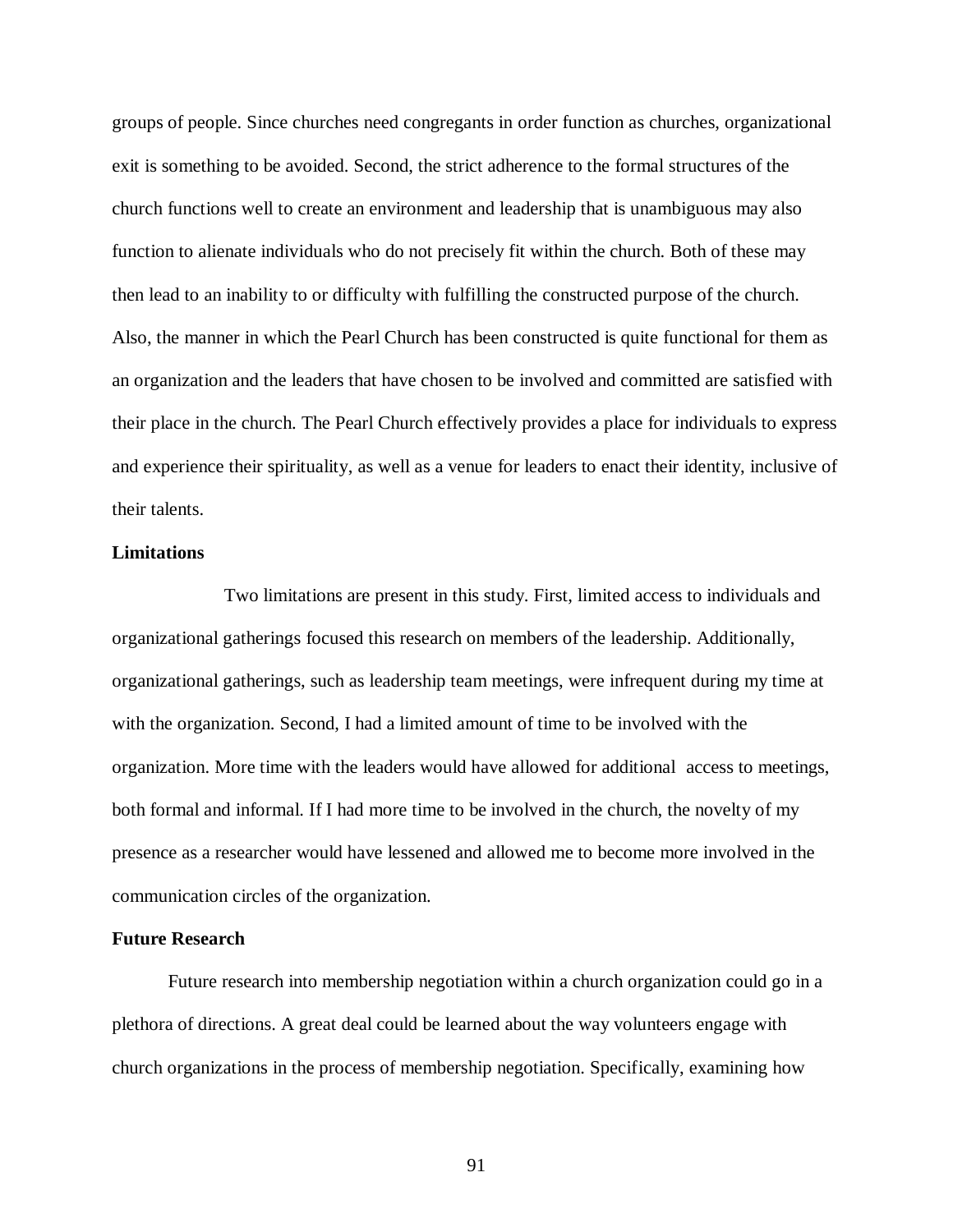organizations perceive the meaning of membership as opposed to the manner in which leaders conceptualize the meaning of their membership would be a useful comparison. A similar research approach would be beneficial to further expanding the ideas presented in the results and discussion portion of this paper. Furthermore, another similar research area to explore would be to interview congregational members and attendees of the church to understand their conceptualization of the meaning of leader membership, inclusive of organizational identity and identification of the congregants.

 In the realm of new or unique research in church organizations, the following three ideas are presented. Primarily, it would be interesting to see how different types of churches communicate their own organization identity and structure. Do other church organizations use a metaphor, or multiple metaphors, to describe themselves? Are there certain metaphors that work better than others within specific communities? Secondarily, I would suggest a project that examines the connection between the perception of people as a finite resource and organizational self-structuring, inclusive of strategies for functioning and for reaching people. It came through in the data that the Pearl Church views people as a resource, but also as though it is not necessary to get everyone to attend the Pearl; different people will go different places, we don"t have to be the only church in town was the general idea communicated by leaders. It is possible that there are organizations that do not see people in the same way. I would posit that an organization"s strategic choices would vary dependent upon their view of people as resources and other churches. Thirdly, an examination of the conceptualization of organizational identity when individuals are involved in things that are not a part of their individual identity would be interesting. The idea presented in this paper concerning the resolution of identity tensions engages a different process than the process found and proposed by Tracy and Trethewey (2005).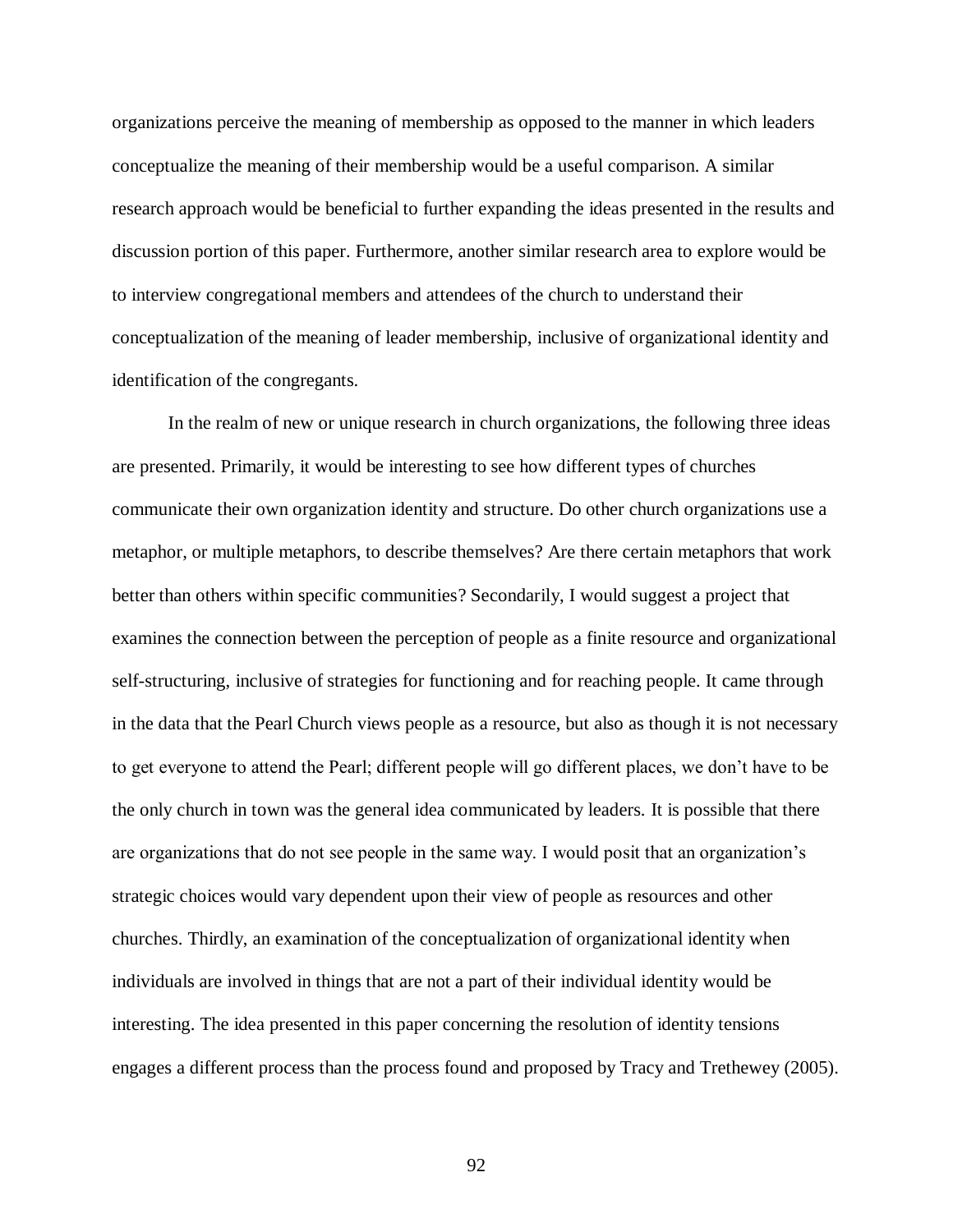Tracy and Trethewey propose that resolution of identity tension happens through recognizing facets of one's identity as a real-self versus fake-self dichotomy. The results from the Pearl Church suggest that individuals in the church organization setting communicate identity as being faceted, but that there are facets that are expressed as prioritized while continuing to be their real-self. A leader might not see themselves as being good at working with the children"s ministry, but they do see themselves as a person who does whatever is necessary to maintain church functioning, and with that being the more important facet of their identity to express will then work with the children"s ministry. This particular area might be worthwhile to examine in contrast between non-profit and for-profit organizations.

### **Conclusion**

 The Pearl Church is a viable, functional church that is steadily growing in numbers. Currently, approximately four hundred people worship in the congregation on a Sunday with approximately two-hundred and fifty people who are official members. For the time being, the evidence suggests that the Pearl Church is functioning successfully. From a communication standpoint, their message is getting out to people in the Denver area and they are fulfilling the requirements for being a successful church.

 to find and empower teams of the individuals that share the beliefs of the church. The belief system is clear and the expectations are straight-forward, thus to be a part of the leadership team requires that the individual know, to the extent that one can, what they are becoming involved in and what the expectations are. For the majority of the leaders, being on the team is an outward expression of their individual identity. A great deal of satisfaction and fulfillment comes from involvement in the Pearl Church, thus they continue to be involved. The strong structure identification of leadership in the church allows for the Vision Team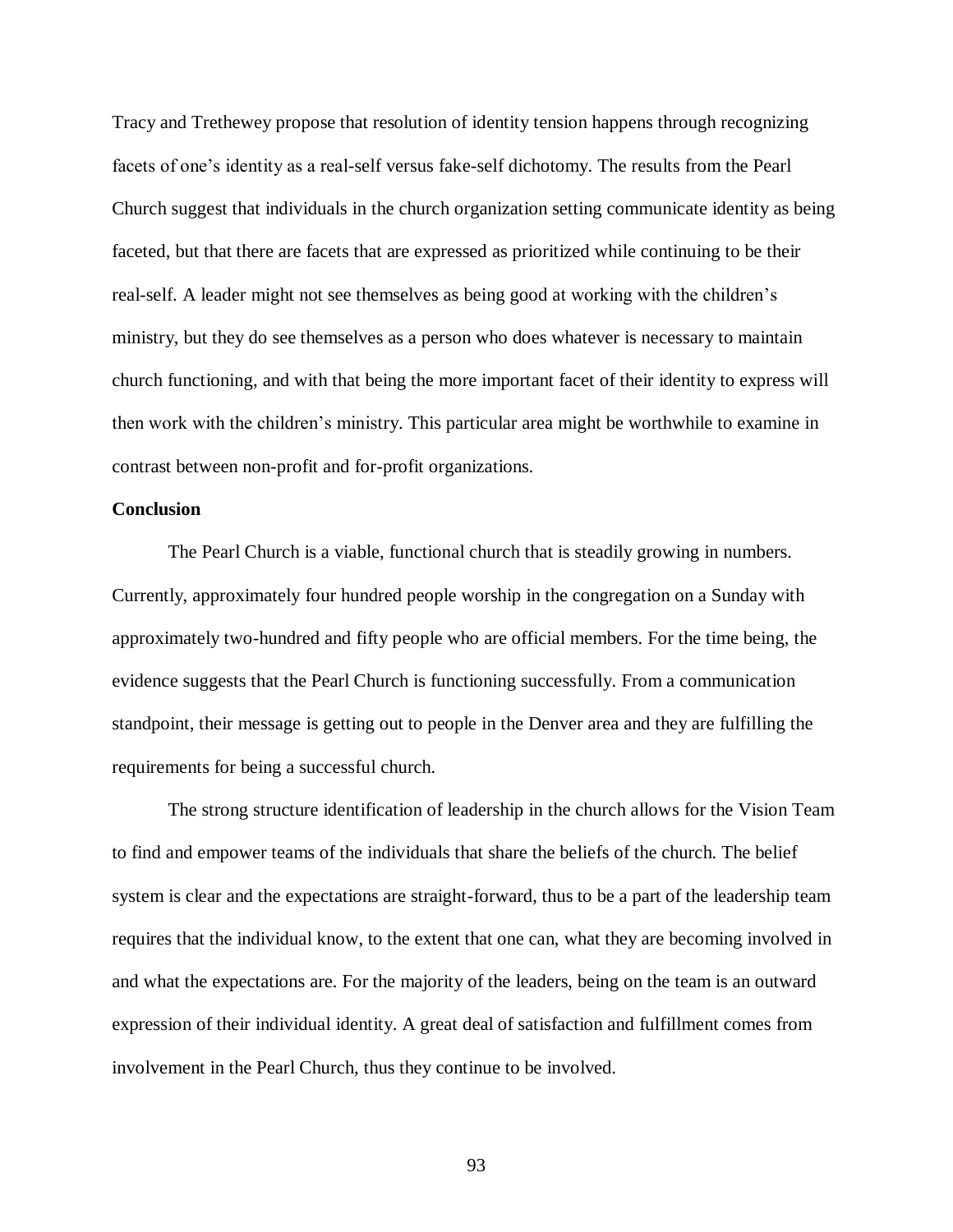Through the research process, one concept stood out in the data which could be applicable to other non-profit or perhaps even for-profit organizations. Communication within the organization that attaches organizational tasks to a larger purpose is a powerful means by which to create organizational identification. This communication is even more powerful when communicated in a way that connects the purpose to an individual"s pre-existing beliefs. Having this type of communication in place provides a transcendent belief for individuals, which allows for easier resolution of any competing identities. When the purpose is transcendent beyond the temporary and connected to existing beliefs, then concertive control can flourish. The concertive control allows the organization function smoothly without creating an oppositional relationship between those in managerial positions and those who are under them.

 This research project found that the leaders in the Pearl Church organization negotiate the meaning of their membership according to the literature established in the review of literature. In accordance with the concepts of formal structure and identification, the leaders of the Pearl Church negotiate membership by attaching their individual beliefs to the organizational beliefs of the church through the conceptualization of DNA. The DNA metaphor includes reference to the organizational structures of the 12 core values, which in turn provides a set of rules and resources upon which all organizational functioning is based. Organizational structures beyond the 12 core values are enacted in whatever way is most functional to smoothly navigate the tension between the beliefs of the church and the needs of the congregation.

 at the beginning of this project: How do leaders negotiate the meaning of their membership through formal structure and identification? Leaders of the Pearl Church negotiate the meaning of their membership through the communication of values and beliefs using the DNA metaphor. This examination of a church as a structured organization answers the question set forth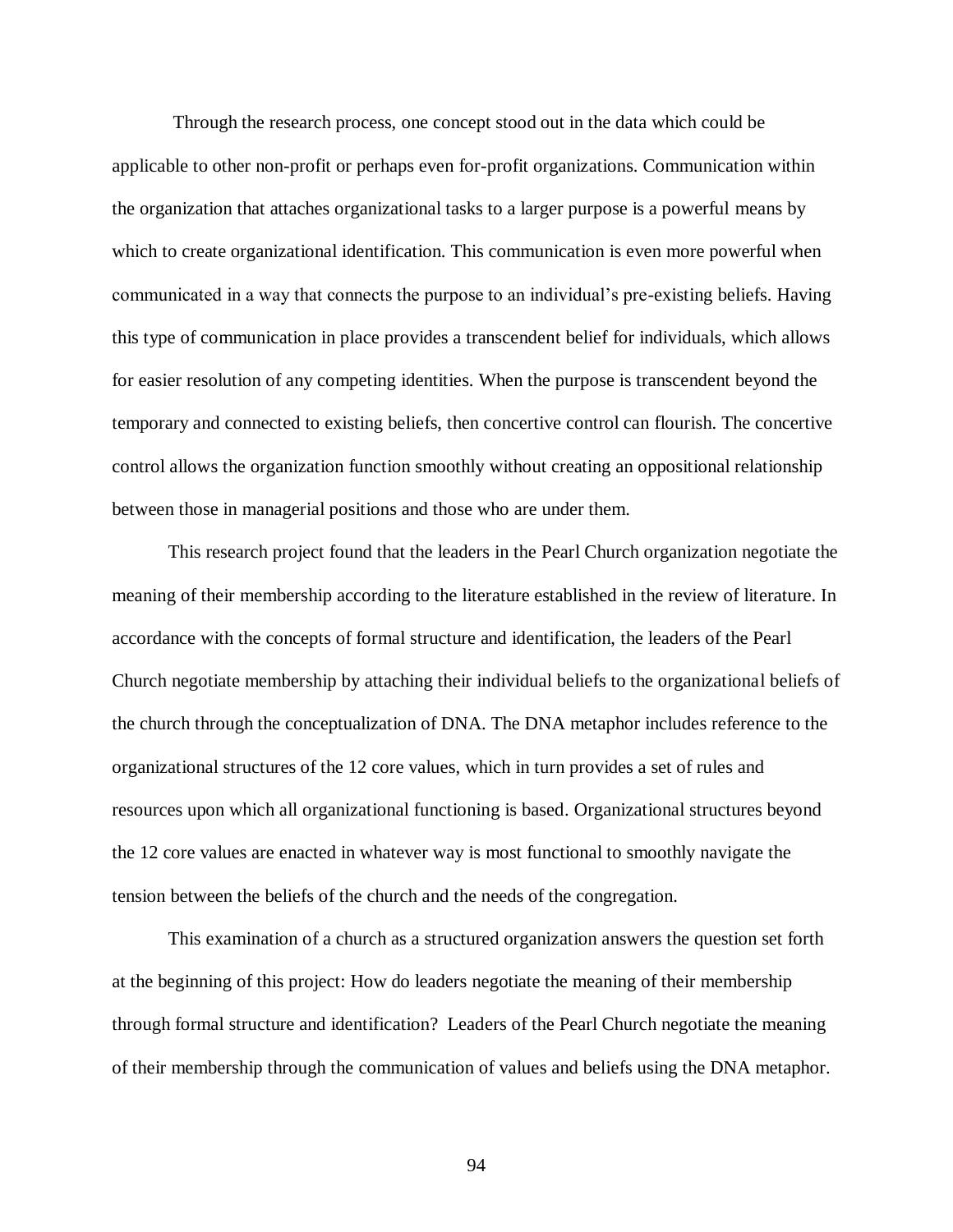Furthermore, examination of the church as an organization found there to be a complex and heavily interrelated relationship between individual, church, and organizational identity in the conceptualization and articulation of membership meaning by the leaders.

 Overall for the leaders of the Pearl Church, there is genuinely nowhere in the world that they would rather be than in Denver volunteering at the Pearl Church. There is a certain charisma that the lead pastor has which plays a part in the leaders being involved, but there is something bigger at work.

We wanted to make sure we were creating an experience for people, it wasn't about a Sunday service, but about a life in the church and we wanted to duplicate that DNA to other people, so they get involved because this is the most exciting thing you"ll ever be a part of and there"s nothing more exciting than a part of something bigger than yourself and so that has always been our motivation is do this because we believe in you and we want that there will be nothing more exciting than your decision to get involved with something like this. (Group Interview).

 The kind of excitement, commitment, and interest in gathering people to the organization found in the Pearl Church is a rare thing in the organizational world. The transcendent belief in the calling of God, allows for the leaders of the Pearl Church to believe that success is imminent both for them individually and as a member of the organization.

 The leaders of the Pearl Church are attached to the organization, but are also connected to something stronger in their own conceptualization of identity. The leaders connect to an ideology and an organization that is larger than the Pearl Church, characterized by one leader as "the Global Church" (Field Notes) and by another as "the Kingdom of God" (Yvonne, Personal Interview). The presence of these conceptualizations of purpose and identity suggests that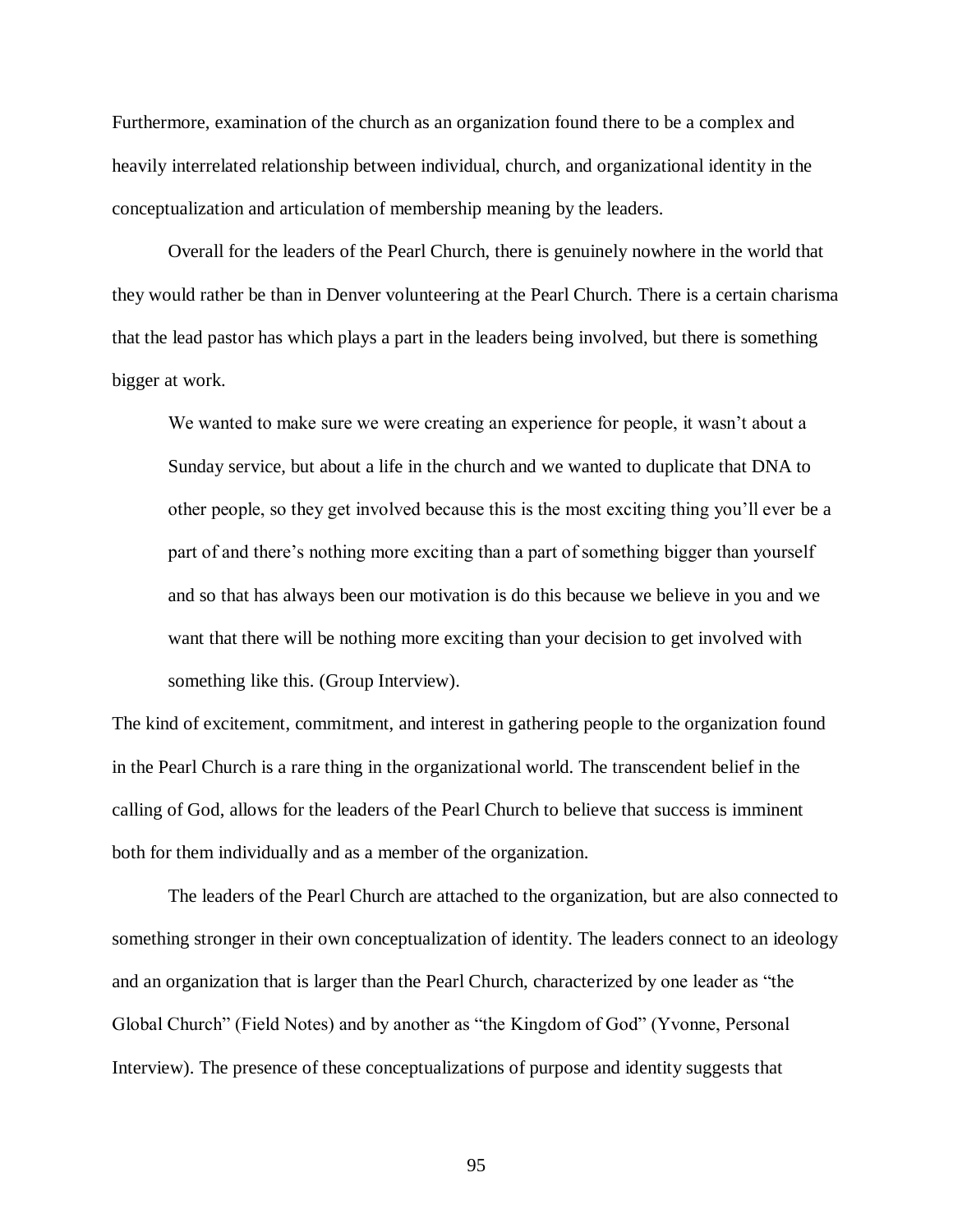perhaps these individuals would be the same people and do the same things regardless of where they were. Perhaps their involvement with the Pearl Church is a function of location combined with an understanding of the call of God on their life. It may not be this specific organization that causes them to do what they do, but perhaps something inherently or foundationally unique about these people as individuals. The Pearl Church may simply provide encouragement and an avenue for this portion of their identity to be expressed. However, it is likely that the combination of individual and church beliefs together that creates the unique construction of meaning found in the Pearl Church. The leaders of the Pearl Church provide insight into the identity construction of its members and the organization as a whole. With firm formal structure and high levels of identification that blurs the lines between individual and organizational identity, the Pearl Church is an organization that has created an environment conducive to their definition of church success.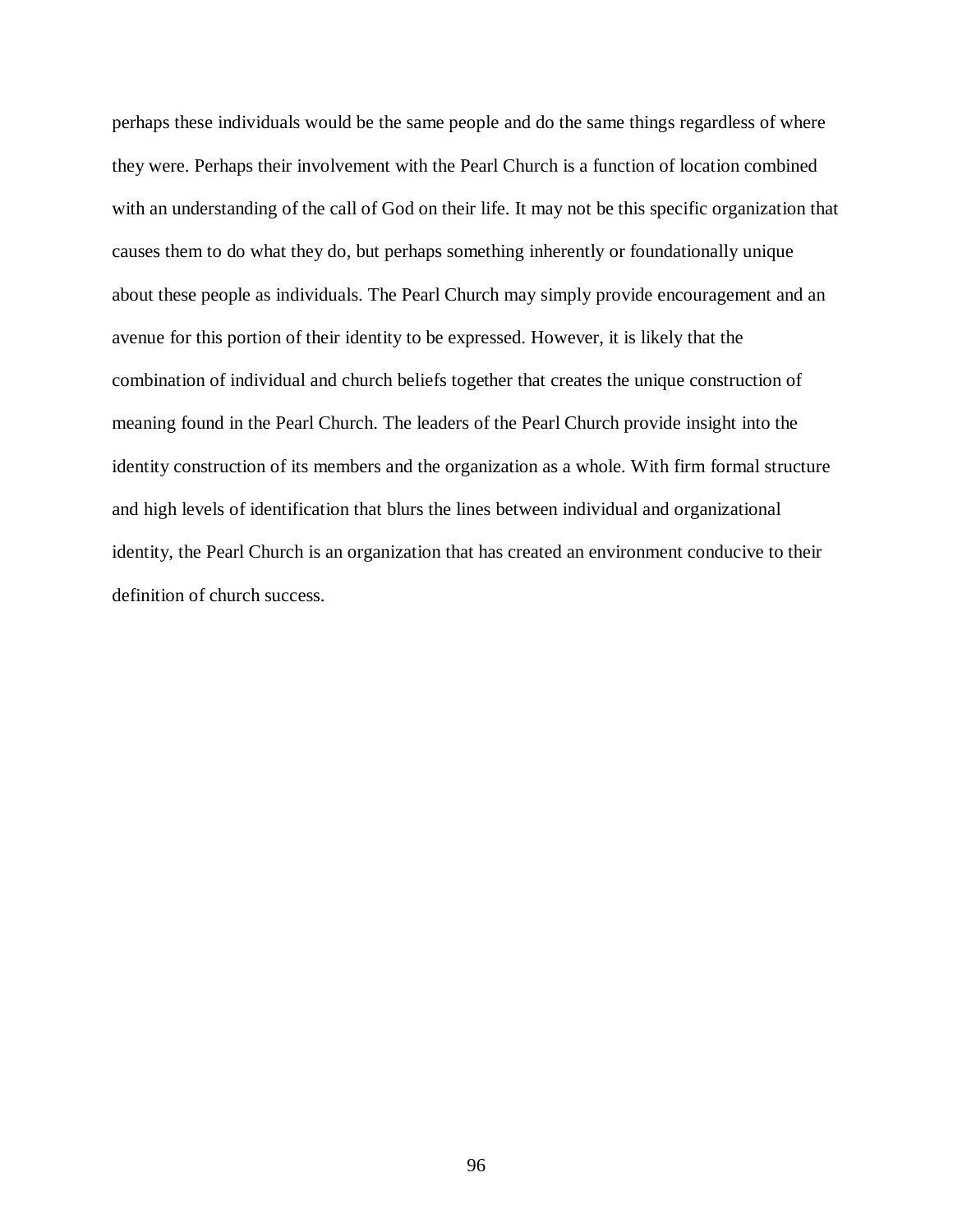#### **References**

- Albert, S., Ashforth, B.E., & Dutton, J.E. (2000). Organizational identity and identification: charting new waters and building new bridges. *Academy of Management Review*, 25:1, 13-17.
- Alvesson, M. (2010). Self-doubters, strugglers, storytellers, surfers and others: Images of self-identities in organization studies. *Human Relations*, 63:2, 193-217.
- Alvesson, M., Ashcraft, K.L., & Thomas, R. (2008). Identity matters: Reflections on the construction of identity scholarship in organization studies. *Organization*, 15:1, 5-28.
- Ammerman, N.T. (2005). *Pillars of Faith: American Congregations and their Partners*. Ewing, New Jersey: University of California Press.
- Bandura, A. (1971). *Social Learning Theory.* New York City, NY: General Learning Press.
- Barker, J.R. (1999). Reading organizational culture as generative discipline. *The Discipline of Teamwork* (pp. 29-52). Thousand Oaks, CA: Sage Publications.
- Bowker, J. (2002). Introduction. In J. Bowker (ed.), *Religions* (pp.8-23). New York City, NY: Cambridge University Press.
- Castelfranchi, C. (1995, June). Commitments: From individual intentions to groups and organizations. In *Proceedings of the First International Conference on Multi-Agent Systems (ICMAS-95)* (pp. 41-48).
- Charmaz, K. (2006). *Constructing Grounded Theory: A Practical Guide Through Qualitative Analysis*. Thousand Oaks, CA: Sage Publications.
- Chaves, M. (2011). *American religion: Contemporary trends*. Princeton, NJ: Princeton University Press.
- Cheney, G. (1983). The rhetoric of identification and the study of organizational communication.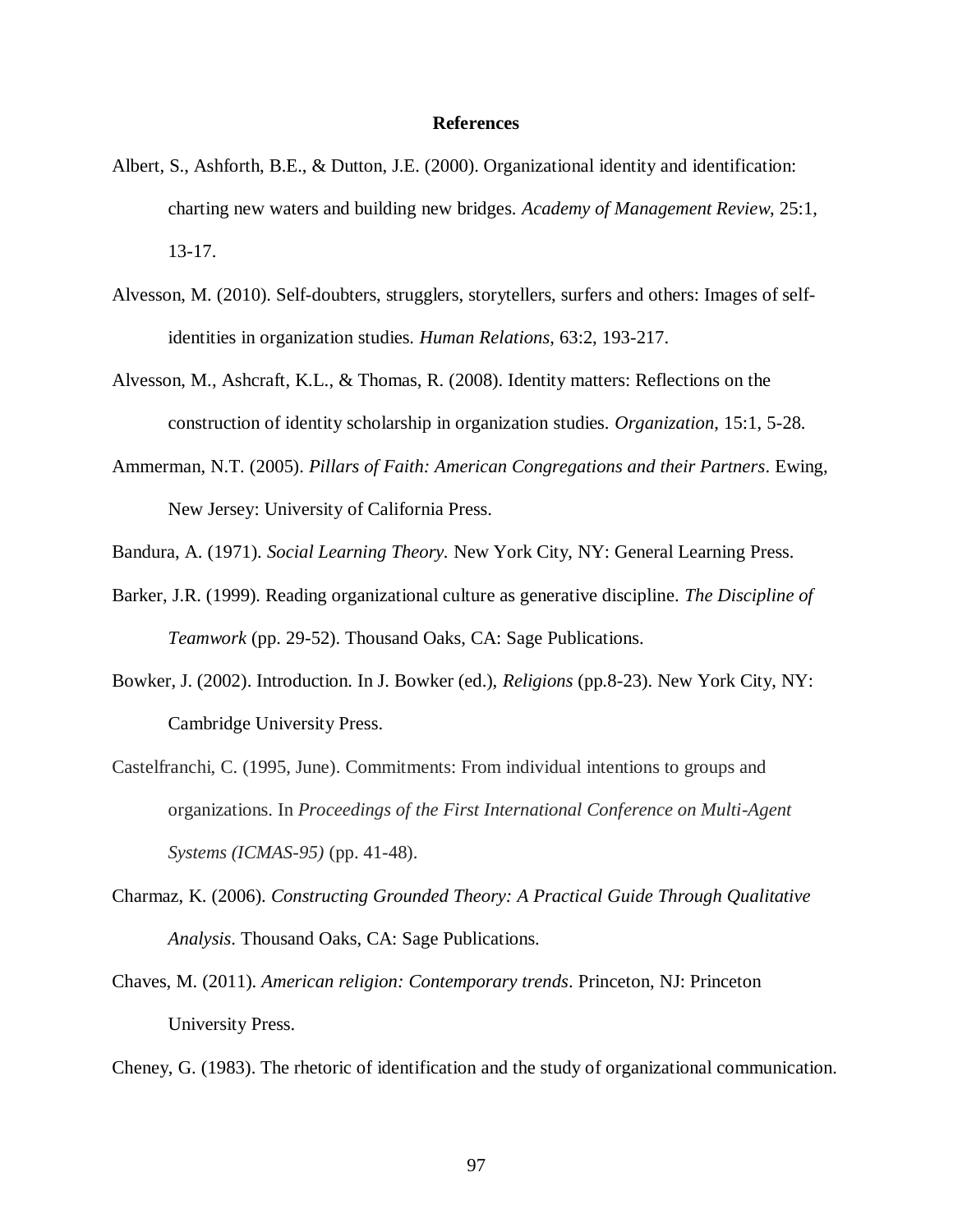*Quarterly Journal of Speech*, 69, 143-158.

- Cheney, G., & Christensen, L. T. (2001). Organizational identity: Linkages between internal and  external communication. *The new handbook of organizational communication: Advances in theory, research, and methods*, 231-269.
- Edwards, D.L. (2002). Christianity. In J. Bowker (Ed.), *Religions* (pp. 230-245, 248-269). New York City, NY: Cambridge University Press.
- Frumkin, P. (2005). The idea of a nonprofit and voluntary sector. *On being nonprofit: A conceptual and policy primer* (pp. 1-28). Boston, Massachusetts: First Harvard University Press.
- Gesler, M. (2012). *Defining who we are: Construction of organizational identity in a church plant.* Unpublished manuscript, Department of Communication, University of Montana, Missoula, Montana.
- Giddens, A. (1984). Elements of the theory of structuration. *The Constitution of Society: Outline of the Theory of Structuration* (pp. 1-28). Berkley, CA: University of California Press.
- Hinings, C.R., Thibault, L., Slack, T., & Kikulis, L.M. (1996). Values and organizational structure. *Human Relations*, 49:7, 885-916.
- Hogg, M.A. (2001). A social identity theory of leadership. *Personality and Social Psychology Review*, 5:3, 184-200.
- Iannaccone, L.R. (1994). Why strict churches are strong. *American Journal of Sociology*, 99:5, 1180-1211.
- Kuhn, T. (2006). A 'demented work ethic' and a 'lifestyle firm': Discourse, identity, and workplace time commitments. *Organization Studies*, 27:9, 1339-1358.

Kvale, S. & Brinkmann, S. (2009). *Interviews: Learning the craft of qualitative research*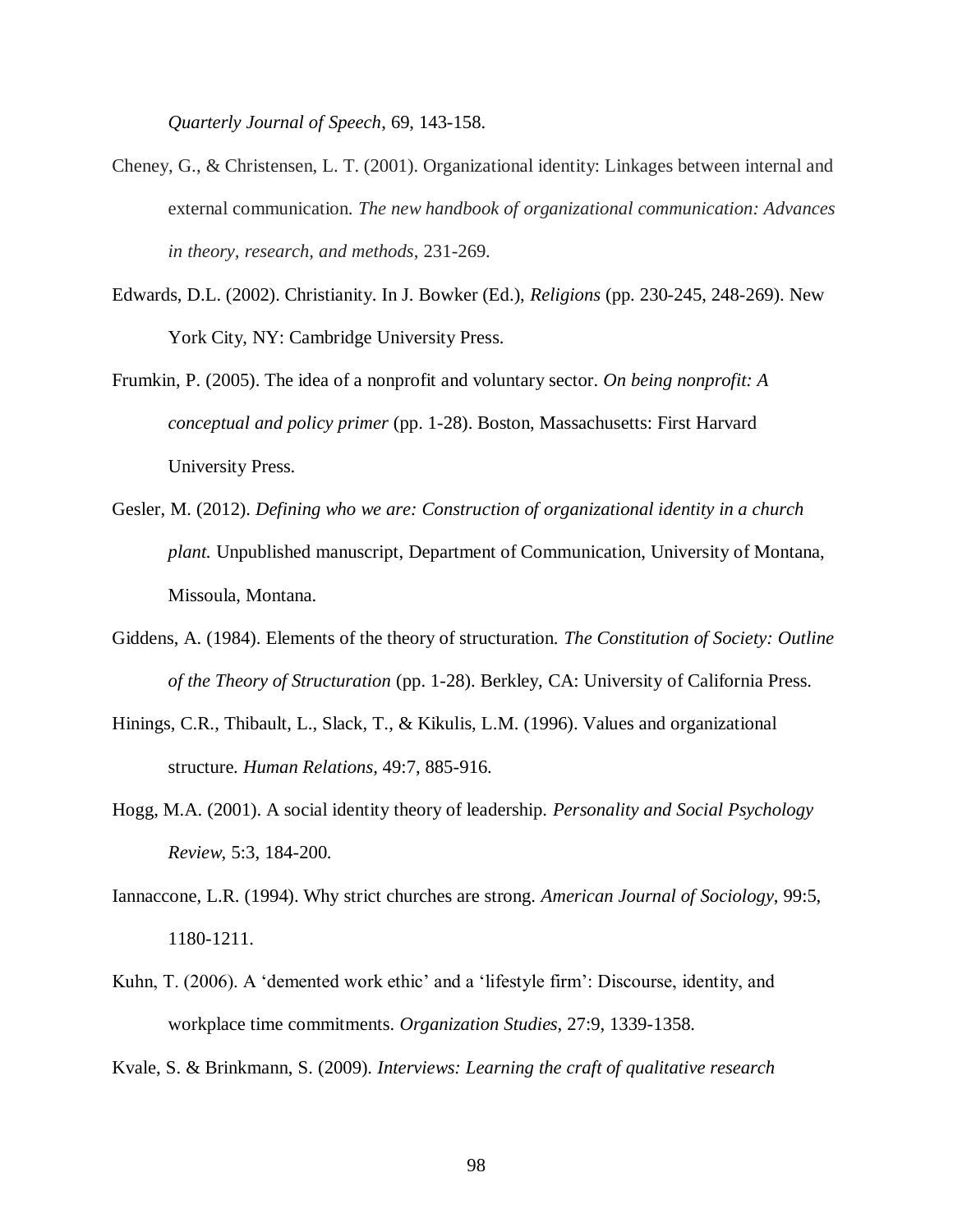*interviewing*. Thousand Oaks, California: Sage Publications, Inc.

- Kramer, M.W. (2011). Towards a communication model for the socialization of voluntary members. *Communication Monographs*, 78:2, 233-255.
- Larson, G.S. & Pepper, G.L. (2003). Strategies for managing multiple organizational identifications: A case of competing identities. *Management Communication Quarterly*, 16:4, 528-557.
- Lewis, L. (2005). The civil society sector: A review of critical issues and research agenda for organizational communication scholars. *Management Communication Quarterly*, 19:2, 238-267.
- Lindlof, T.R. & Taylor, B.C. (2002). Observing, learning and reporting: A field of adventure. *Qualitative communication research methods*, (pp. 132-169). Thousand Oaks, California: Sage Publications, Inc.
- McPhee, R. D. (1985). Formal structure and organizational communication. *Organizational communication: Traditional themes and new directions*, 13, 149-178.
- McPhee, R.D. & Iverson, J. (2009). Agents of constitution in Communidad: Constitutive process of communication in organizations. (In L.L. Putnam and A.M. Nicotera (Eds.), *Building Theories of Organization* (pp. 89-116). NY, NY: Routledge.
- McPhee, R. D. & Zaug, P. (2000) The communicative constitution of organizations: A framework for explanations. *Electronic Journal of Communication,* 10 (1-2).
- Poole, M.S. & McPhee, R.D. (2005). Structuration theory. In S. May & D.K. Mumby (Eds.),  *Engaging organizational communication theory and research: Multiple perspectives*  (pp.171-195). Thousand Oaks, California: Sage Publications, Inc. (pp.171-195). Thousand Oaks, California: Sage Publications, Inc.<br>Scott, C.R. (2007). Communication and social identity theory: Existing and potential connections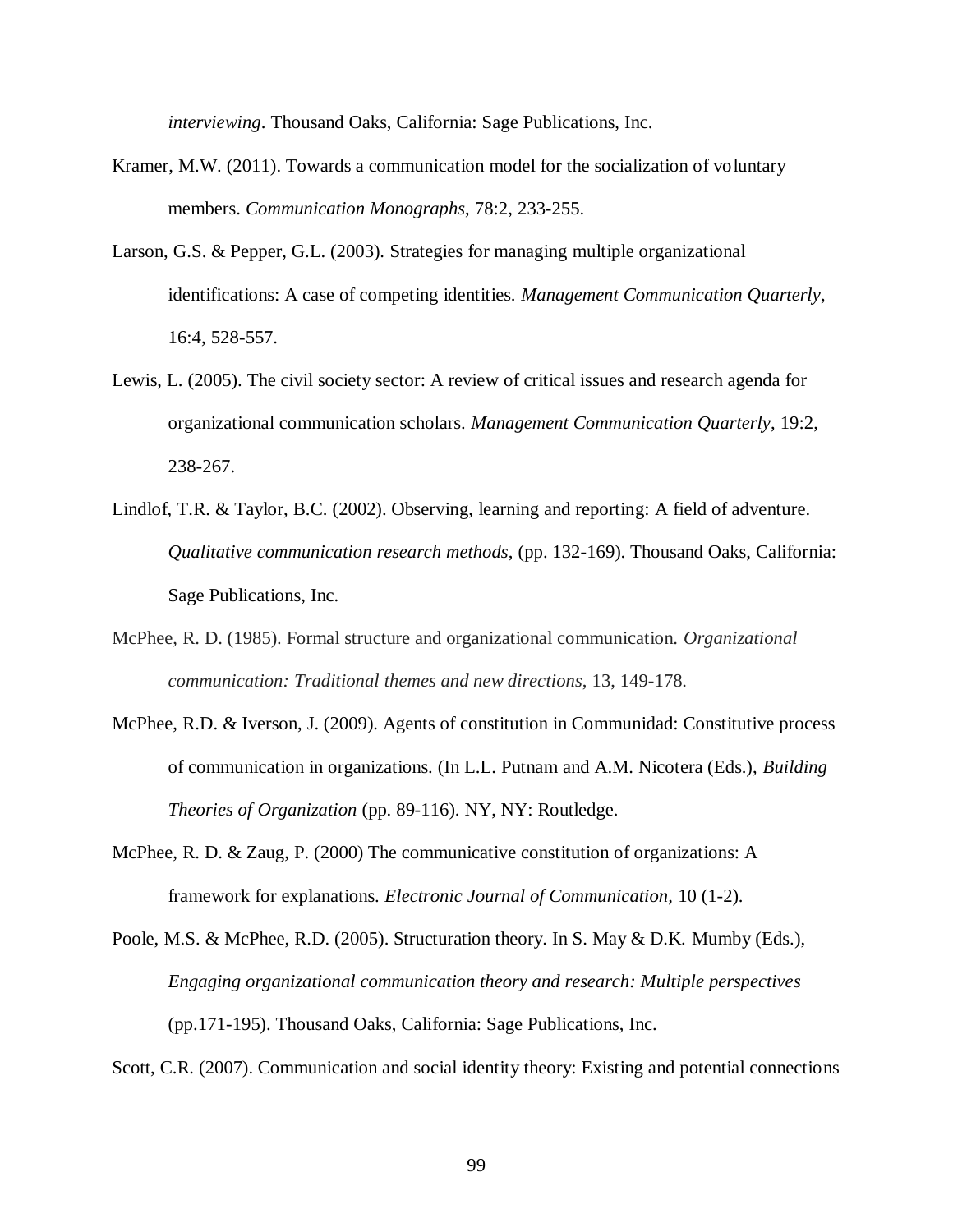in organizational identification research. *Communication Studies*, 58:2, 123-138.

- Scott, C.R., Corman, S.R. & Cheney, G. (1998). Development of a structurational model of identification in the organization. *Communication Theory,* 8 (pp.298-336).
- Scott, C. & Myers, K. (2010). Toward an integrated theoretical perspective on organizational membership negotiations: Socialization, assimilation, and the duality of structure. *Communication Theory,* 20 (pp. 79-105).
- Stephens, K.K. & Dailey, S.L. (2012). Situated organizational identification in newcomers: Impacts of preentry organizational exposure. *Management Communication Quarterly*, 26:3, 404-422.
- The Pearl Church (2012). *12 Core Values.* Retrieved from: http://thepearlchurch.org/aboutus/12-core-values/.
- Tidwell, M. V. (2005). A social identity model of prosocial behaviors within nonprofit organizations. *Nonprofit Management & Leadership*, 15, pp. 449-467.
- Tompkins, P.K. & Cheney, G. (1985). Communication and unobtrusive control in contemporary organizations. In R.D. McPhee and P.K. Tompkins (Eds.). *Organizational Communication: Traditional Themes and New Directions*, (pp. 179-210). Thousand Oaks, California: Sage Publications.
- Tracy, S.J. (2013). Advanced data analysis: The art and magic of interpretation. *Qualitative Research Methods: Collecting Evidence, Crafting Analysis, Communicating Impact*, pp. 203-226.
- Tracy, S.J. & Trethewey, A. (2005). Fracturing the real-self fake-self dichotomy: Moving toward "crystallized" organizational discources and identities. *Communication Theory*, 15:2, 168-195.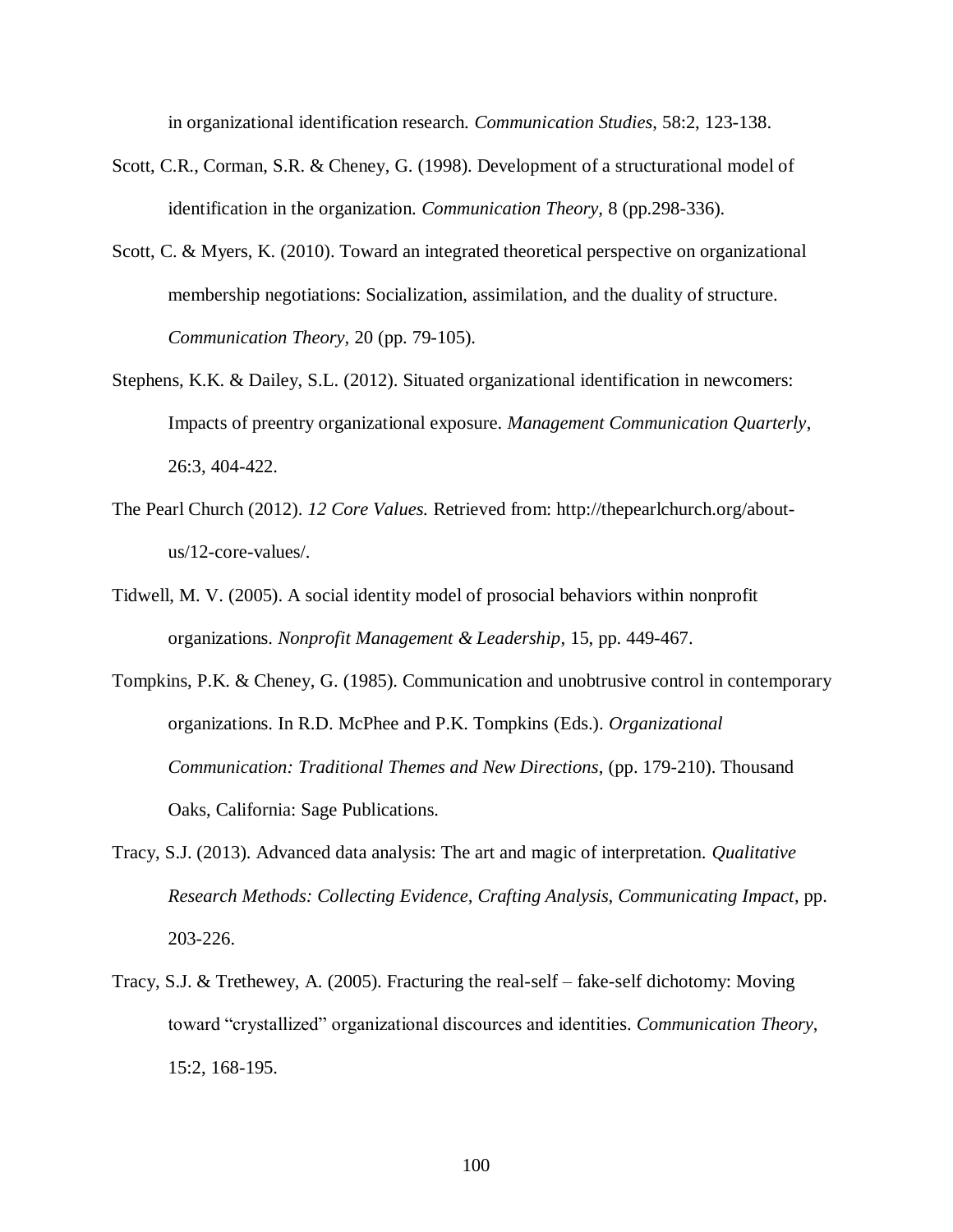- Veil, S.R., Sellnow, T.L., & Petrun, E.L. (2012). Hoaxes and the paradoxical challenges of restoring legitimacy: Dominos' response to its YouTube crisis. Management Quarterly, 26:2, 322-345.
- Wilson, J., & Janoski, T. (1995). The contribution of religion to volunteer work. *Sociology of Religion*, 56:2, 137-152.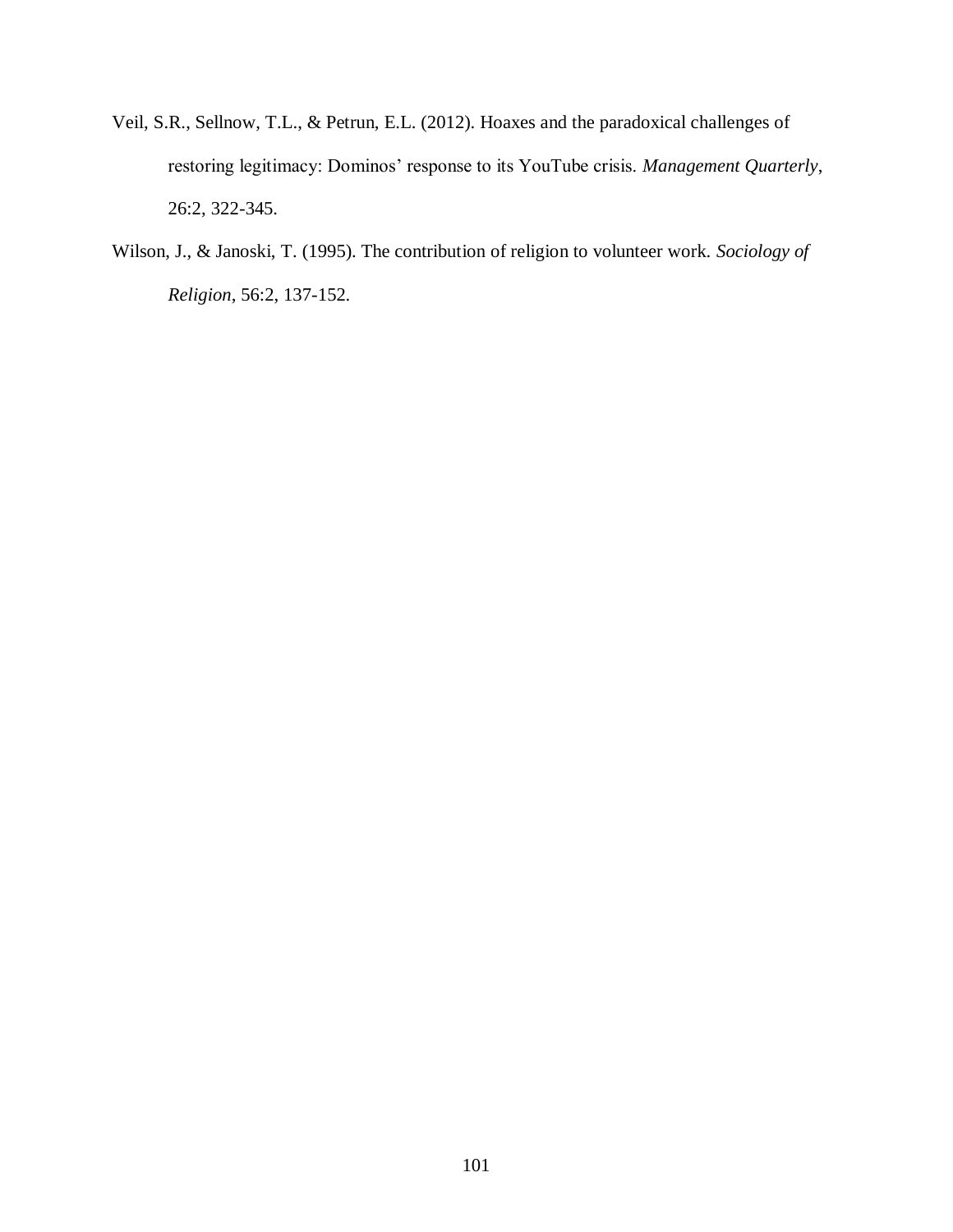# **Appendix A:**

# **Interview Questions:**

 Interviewees will be asked a selection of the following questions, with the option of follow-up questions as needed.

# **Pearl Church**

What would you define as being the overarching purpose of the Pearl Church?

How would you describe the mission of the Pearl Church?

Describe your relationship to the Pearl Church.

Please explain the process by which you became a/the (fill in the blank).

How do you accomplish your job as a/the (fill in the blank)?

Do you have previous experience being a/the (fill in the blank)?

How would you describe the way in which your experience has changed the way that you

approach your role here at the Pearl Church?

### **Host Church Questions**

Why did you choose to start another church?

In establishing the church plant, how much information or policy did you pull from CBC?

Could you give me some examples of what you pulled from them?

How connected to CBC is the Pearl Church?

How many members of the leadership team were originally from CBC?

Have you found that there are ways that CBC did things that don't work for the Pearl Church?

Could you describe one of those situations?

# **Organizational Self-Structuring/Knowledge Set**

How are decisions negotiated when there is disagreement amongst the team?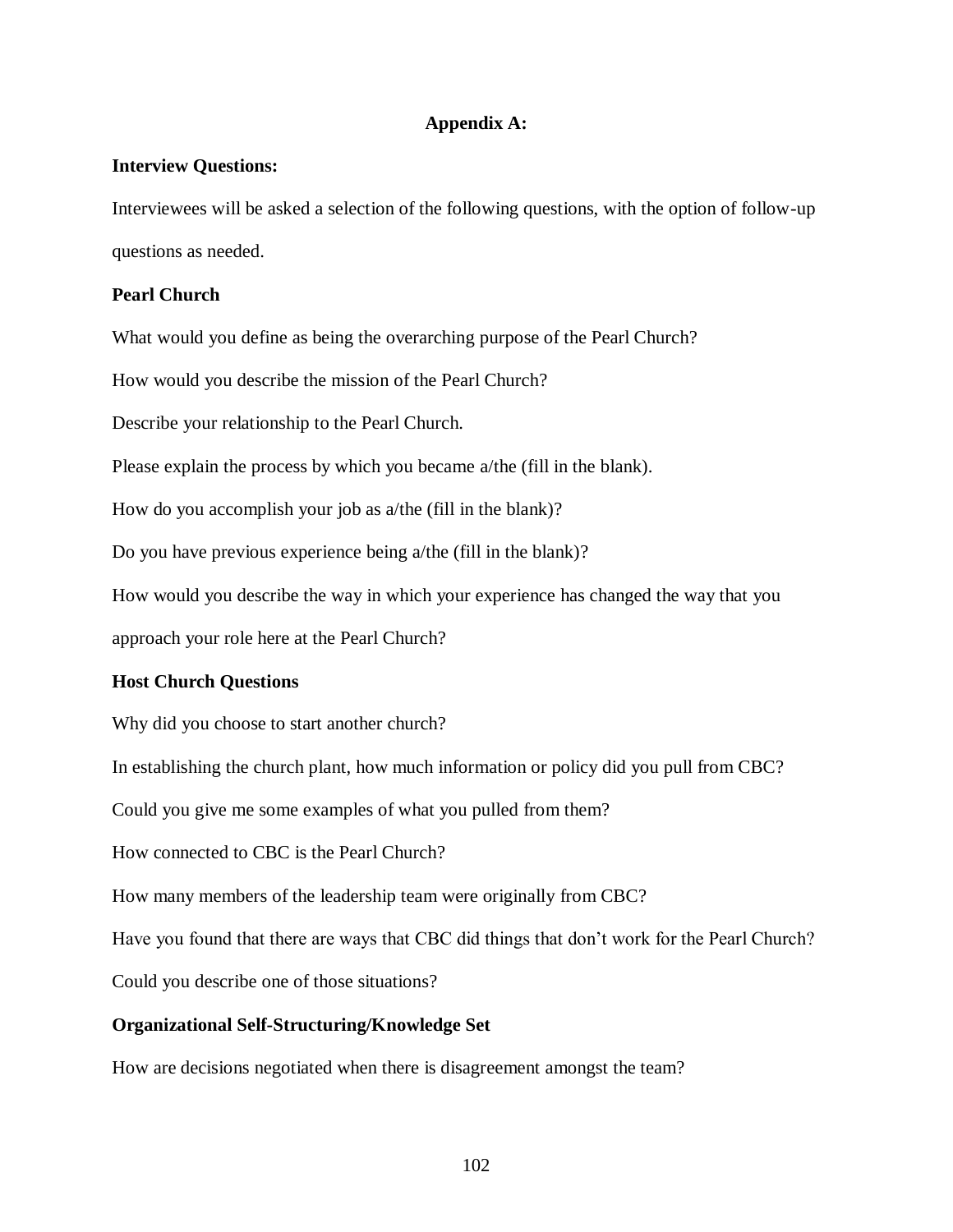In the process of becoming a member and a leader, were there specific sets of information you were required to know?

How did you come to know those things?

How much of the knowledge that you have about how to be (specific role) was taught here at the

Pearl Church?

What sorts of information that you use here did you gather elsewhere?

Can you describe a time when the information you knew from elsewhere worked really well?

Can you describe a time where the other information wasn"t very helpful?

How did you find a new way to do things?

Within your role, do you teach those things to other members or leaders?

Is there room for interpretation of those processes and functions?

## **Membership Negotiation**

Do you feel as though you have an impact on the Pearl Church and how it functions?

What are those ways that you impact the functioning of the church?

How did you come to know the beliefs and values of the Pearl Church?

When making decisions about what to do in specific situations (mention an example), what

information sets do you use to guide you?

 When you are asked to complete a task, what sorts of guidelines are given, or in place, that focus the action?

How involved are you in the functioning of the Pearl Church?

Describe your commitment to the leadership team.

To what extent do you rely on other members of the team?

Could you give an example of when that might happen?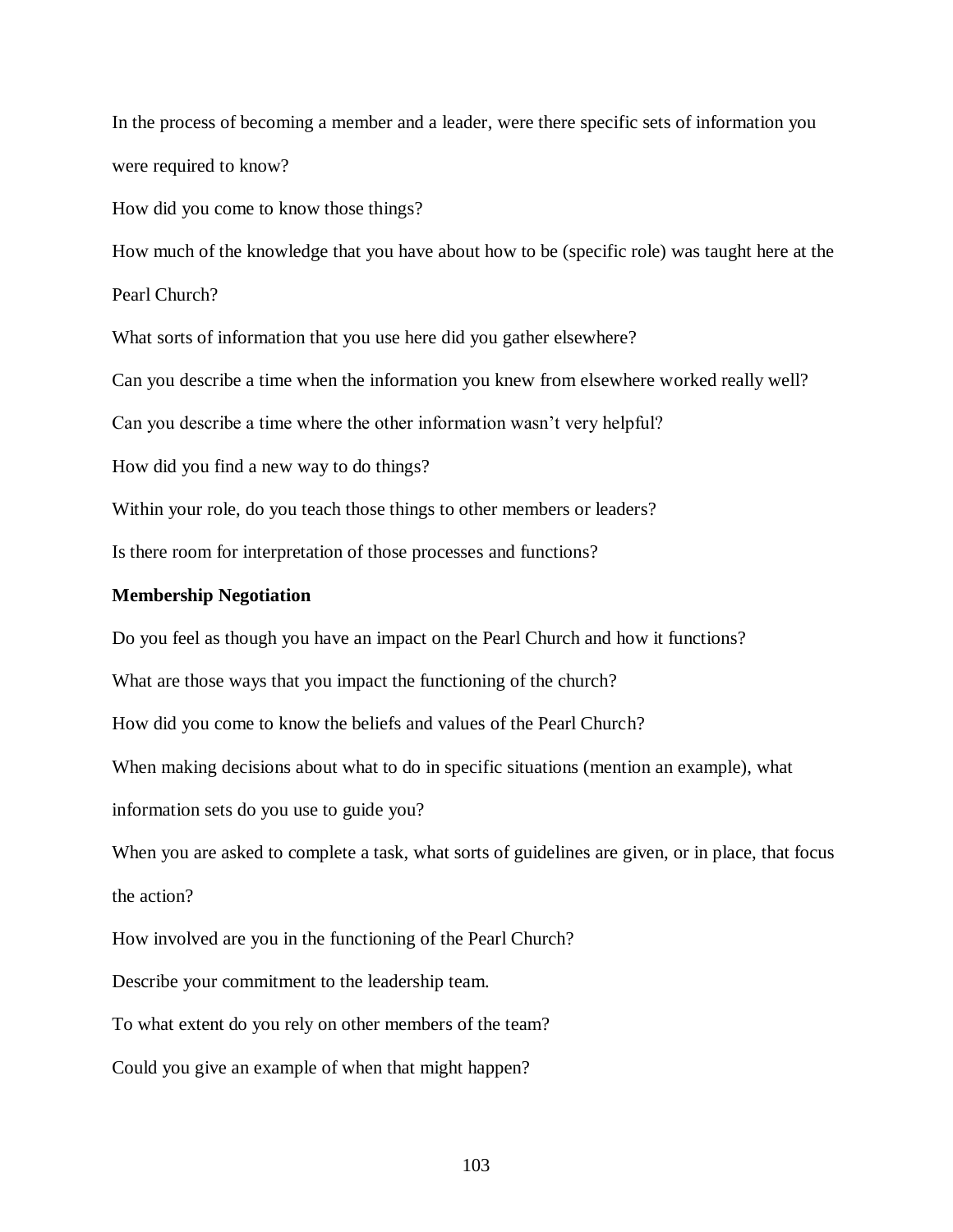Do you have more than one role within the organization?

Are there times where you feel as though those roles conflict?

## **Identity**

Individual Identity

Are there ways in which being a member of the Pearl Church has impacted or changed who you

are and how you define yourself?

In what ways has it changed you?

Were there things that you had to start doing to be on the leadership team? Could you give an

example?

 Was there anything you were required to stop doing when you became a leader? Can you give an example of that?

Organizational Identity

How did (specific rule) come into being?

How did the decision get made to conduct services in that way?

Describe the decision making process for (specific set of actions).

 Are there times where you have felt a tension between who you are and what you are expected to be within the church?

Can you give an example of those times?

## **If time allows**

 Do you find there are times when the practical needs of the church come into conflict with the spiritual needs of the members?

Could you describe how you might handle the process of balancing those needs?